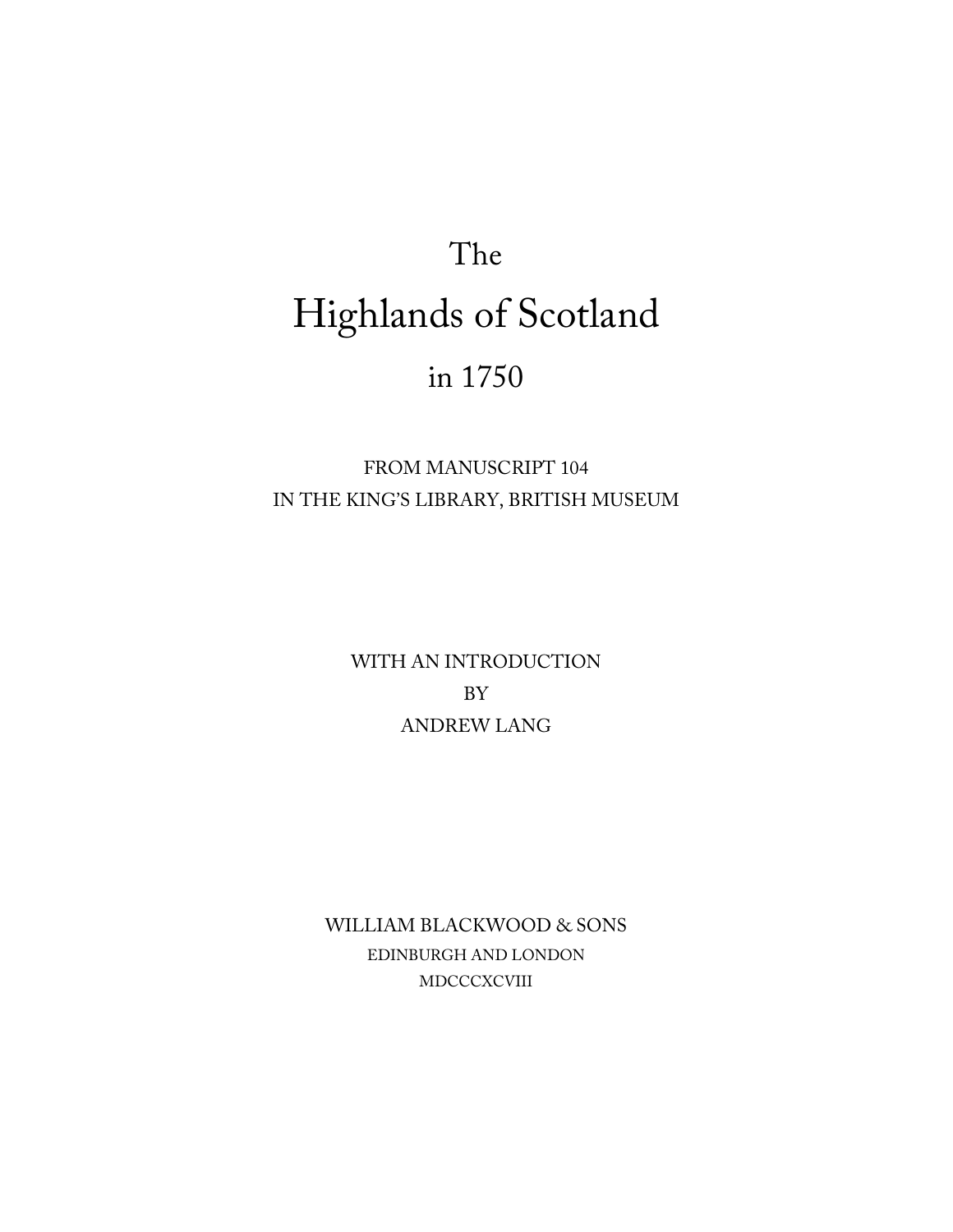## PREFACE

My attention was drawn to the MS. here printed by a notice of the Duke of Argyll's, in his work on Scotland. The opportunity of consulting the Cumberland Papers in Windsor Castle, I owe to the gracious permission of Her Majesty. They were looked through by me for the purposes of another work on which I was engaged, and it seems probable that they contain valuable historical materials. My own attention, however, was merely given to papers on Highland affairs, in 1749-1754. I am happy to acknowledge the kindness and courtesy of Mr Holmes, Her Majesty's Librarian. Miss Violet A. Simpson lent me valuable assistance. It is unfortunate that, except for occasional notices, as in *The Lyon in Mourning,* and in Political Trials, we have no account of the Highlands after Culloden, from the Jacobite side. I observe, however, that the numbers of men who could be raised, as given by Lochgarry to Prince Charles, about 1752, correspond pretty closely with those assigned to the same clans by our anonymous author. The Macdonnells and MacLeans are probably numbered by Lochgarry in too sanguine a spirit. (*Pickle the Spy,* p. 217.) In place of 900 Camerons, as in 1745, Lochgarry only promises for 500. A levy *en masse* would, of course, have reached much higher figures, though our anonymous writer's calculation probably exaggerates.

A. L.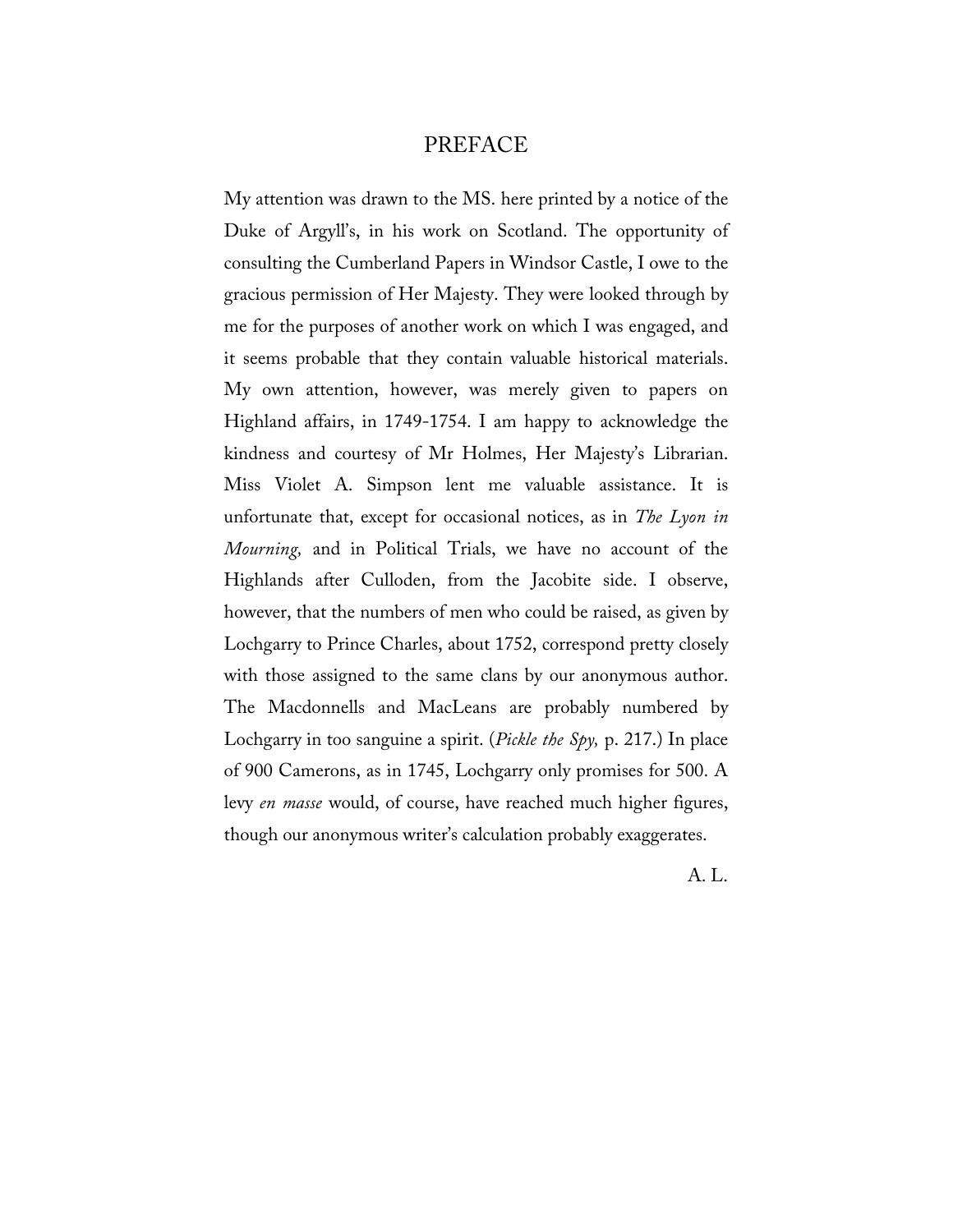### CULLODEN

(To Elspeth Angela Campbell)

DARK, dark was the day when we looked on Culloden, And chill was the mist drop that clung to the tree, The oats of the harvest hung heavy and sodden, No light on the land, and no wind on the sea.

There was wind, there was rain, there was fire on their faces, When the clans broke the bayonets and died on the guns, And 'tis Honour that watches the desolate places Where they sleep through the change of the snows and the suns.

Unfed and unmarshalled, outworn and outnumbered, All hopeless and fearless, as fiercely they fought, As when Falkirk with heaps of the fallen was cumbered, As when Gledsmuir was red with the havock they wrought.

*Ah, woe worth you, Sleat, and the faith that you vowed, Ah, woe worth you, Lovat, Traquair, and Mackay; And woe on the false fairy flag of Macleod, And the fat squire who drank, but who dared not to die!*

Where the graves of Clan Chattan are clustered together, Where Macgillavray died by the Well of the Dead, We stooped to the moorland and plucked the pale heather That blooms where the hope of the Stuart was sped.

And a whisper awoke on the wilderness, sighing, Like the voice of the heroes who battled in vain,

"Not for Tearlach alone the red claymore was plying, But to bring back the old life that comes not again."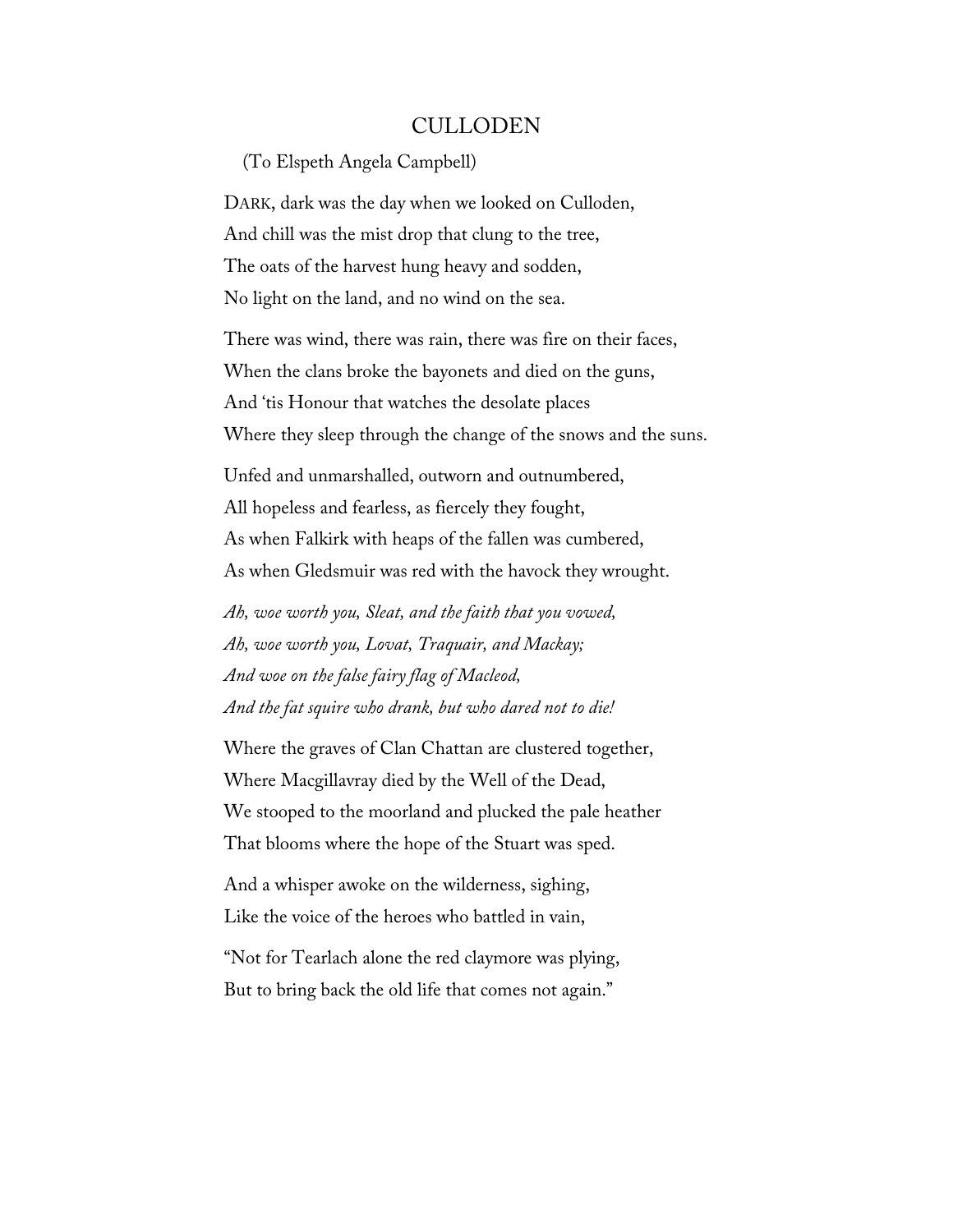# INTRODUCTION

The author of the following description of the Highlands in 1750 is unknown. The manuscript, a folio (No. 104 in the King's Library, British Museum), is apparently in the hand of a clerk or copyist. It may be conjectured that the writer is a Mr Bruce, an official under Government, who, in 1749, was employed to Survey the forfeited and other estates in the Highlands.[\\*](#page-3-0) This Bruce also appears as a "Court Trusty," or Secret Service man, who accompanies the spy, Pickle, to Scotland, in 1754, and sends in reports of his movements. In a private letter, Young Glengarry refers to Bruce's Survey of his estate. In his report, as a "Court Trusty," Bruce signs himself "Cromwell," conceivably in allusion to these very pronounced anti-Stuart sentiments, which are expressed in his description of the Highlands.

That sketch is the work of a person violently Whiggish and Protestant, and must, therefore, like most contemporary accounts of the Highlanders by Englishmen or Lowlanders, be read with every allowance for prejudice. Bruce must have had ample opportunities to examine the social condition of the North during his Surveying tour, which, in point of date, corresponded with the jaunt of the author of "The Highlands of Scotland." Bruce was also professionally a Whig: in one of his letters,[†](#page-3-1) while accompanying Pickle, he says that the hero can be useful, but that there is "a particular way of doing it" (of securing his services), "which you know is the way of the generality benorth Tay." This insinuation marks the same temper in Bruce, as in the author of "The Highlands." These are circumstances which may suggest that

<span id="page-3-1"></span><span id="page-3-0"></span> $\overline{\phantom{a}}$ 

<sup>\*</sup> Cumberland MSS., Windsor Castle. Appendix A.

<sup>†</sup> *Pickle, the Spy*, p. 284.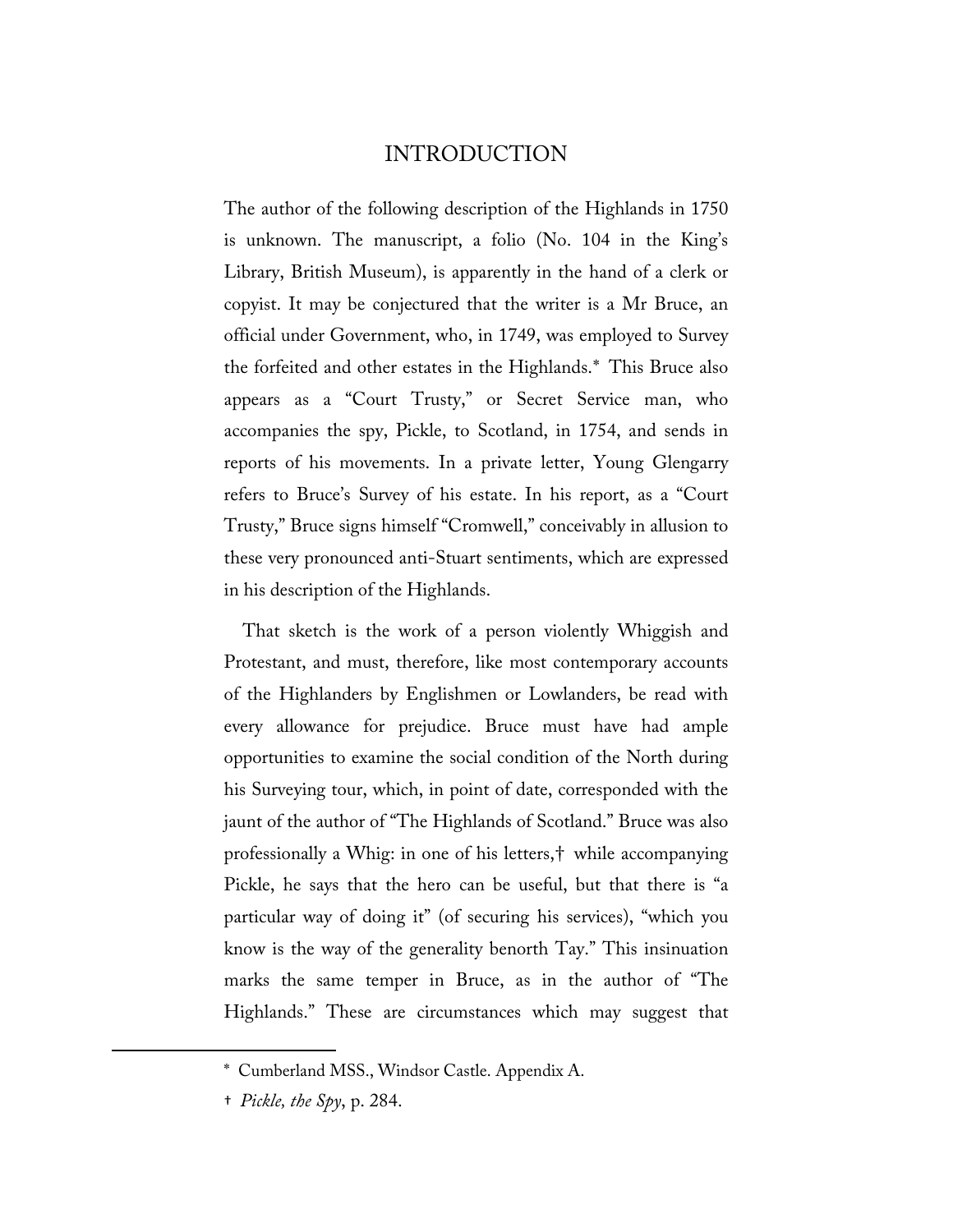#### INTRODUCTION v

Bruce and the author are one and the same person, but actual proof is wanting. The author's business, at all events, is to report upon the condition of the Clans in 1749-1750, and to suggest plans of reform in the Hanoverian and Protestant interest.

It will be remarked by every one who has studied the social state of the Highlands between 1715 and the great emigrations to America, that all English and Lowland observers agree on certain points. These are, the Clan system, as hostile to peace, and to settled habits of industry; the arbitrary power of chiefs, and tacksmen, and "wadsetters"; the "enslaved" and poverty-stricken estate of the commons: the extreme dirt and destitution in many places, the organisation of cattle-theft, and the institution of blackmail, or money paid for protection. On these points, or some of them, Burt's *Letters from the Highlands* (1730) are at one with the Gartmore manuscript (1747), whence Scott "lifted" Bailie Nicol Jarvie's economic lecture on the Highland Question.[\\*](#page-4-0)

Now the Bailie, in *Rob Roy,* reckons the men folk in the Highlands, capable of military service, at not "short of 57,500 men." This is the very figure of the Gartmore MS., and, in brief, the Bailie's whole speech *(Rob Roy,* vol. ii. ch. ix.) is only the Gartmore MS. humorously stated. This would have been proof that Walter Scott, Esq. (who had the MS.) wrote *Rob Roy,* if any one had compared the passages.

The paper of Duncan Forbes of Culloden, on land-holding in Tiree and Mull, published by the Duke of Argyll, confirms the other authorities as far as it touches on the same points, of rent, leases, and cultivation. In fact, to observers entirely out of

<span id="page-4-0"></span> $\overline{\phantom{a}}$ 

<sup>\*</sup> This MS. is published by Dr Jamieson, in Burt's *Letters from a Gentleman in the North of Scotland,* 1822, Vol ii. pp. 338-370. The MS. was "communicated by Walter Scott, Esq."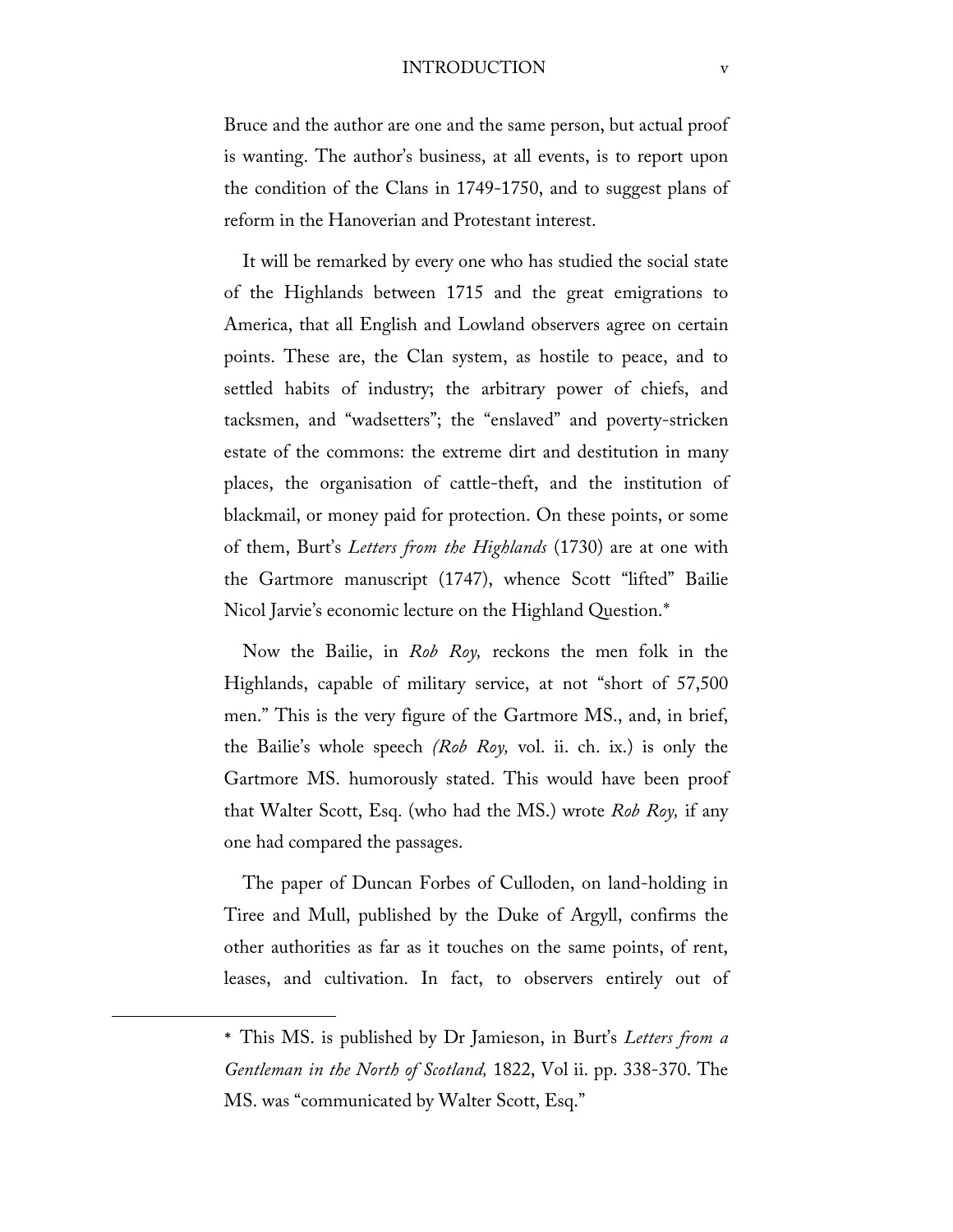#### vi INTRODUCTION

sympathy with clan loyalty and Celtic romance, the poorer classes in the Highlands seemed to be in a desperate posture of slavery, poverty, and ignorance. The population far exceeded the means of subsistence, and the opportunities of industry: hence "thigging" and theft occupied the stalwart unemployed. The exactions of chiefs and tacksmen are described as tyrannically severe; not that money was extracted, for money there was none to extract. On the whole, and in general terms, these spectators (Whigs, of course) saw none of that golden age, none of these good old times which tradition beholds in the distance behind Culloden. These English and Lowland spies on the land bring back from several districts a tale of actual starvation, of hungry clansmen and hard-fisted chiefs. What is said about these gentlemen makes it no matter of surprise that, when cattle became of more account than claymores, the clansmen were treated, in many cases, with callous want of consideration.

Unlike the author of the Gartmore Manuscript of 1747, the writer of the Description of the Highlands works in detail, examining clan by clan, and giving brief historical notices, with hints on the Rising of 1745.

The clans of Caithness, in matters Jacobite, lived, as it were, behind the North wind of politics, and had little share either in the glory or the sufferings of the Rightful Cause. It appears, however, that some of the Sinclairs were raising a force, just before Culloden, which was to have joined hands with Sir James Stewart from the Orkneys, and so taken the Hanoverian Mackays of Sutherland between two fires. The Sutherland clans, except the Gunns, perhaps, were Whiggish, and accidentally contributed not a little to the victory of the Duke of Cumberland. Lord Cromarty and Barisdale had left the main force of the Prince's army to scatter the levies of Lord Loudon and the militia in Sutherland. Loudon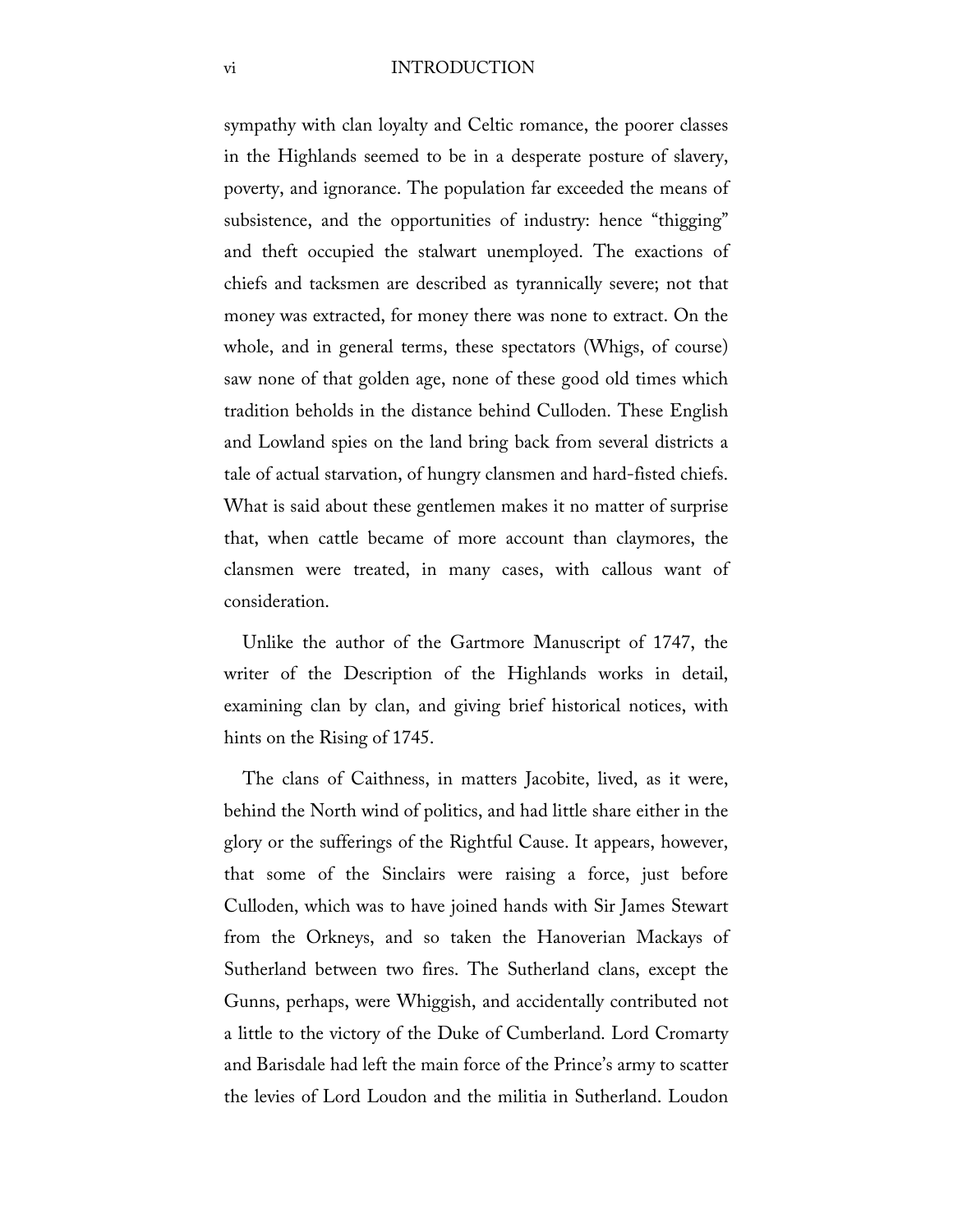#### INTRODUCTION vii

they drove to Skye: neither they nor the militia wished to come to blows, kinsmen being engaged on both sides, and the expedition might have been considered successful. But Lord Cromarty, as we shall see, contrived to get captured at Dunrobin, with his officers, and Barisdale, by accident or design, did not reach Inverness till the routed Highlanders from Culloden were passing through it.

Judging from the description, the Caithness men were of little value in war, "pitiful, half-starved creatures of a low, dwarfish stature." Yet of their women our author tells a tale clearly modelled on that of the Paeonian woman in Herodotus, who could spin, carry a pitcher of water on her head, and lead a horse (pp. 6, 7). Whether the story is borrowed, or whether facts coincided, is, of course, the problem.

South of Caithness, in Lord Reay's country, the Mackays, in ancient times, had a name to be "the most barbarous and wicked of all the clans." They opposed Donald, Lord of the Isles, however, when he marched through Ross to the battle of Harlaw (1411), and, so far, were on the side of constituted authority, though Donald proved too hard for them. They were a most valuable Whig militia, in the Forty-Five, when few clans were deemed trustworthy by the Hanoverian Government. They it was, who, under Ensign John Mackay, cut off Lord Cromarty at Dunrobin, and prevented him from joining the Prince at Culloden. Cromarty had been detained at Dunrobin, scandal said, by the charms of "his favourite Amazon," the Countess of Sutherland.[\\*](#page-6-0) There is a version of this affair in *The Sutherland Book,* by Sir William Fraser. The Earl of Sutherland made his escape when Barisdale and Cromarty advanced on Dunrobin. "'Tis pity the present Earl should be so weak a man, but his lady behaved very honourably,"

\* *Life of Barisdale,* 1754.

<span id="page-6-0"></span>l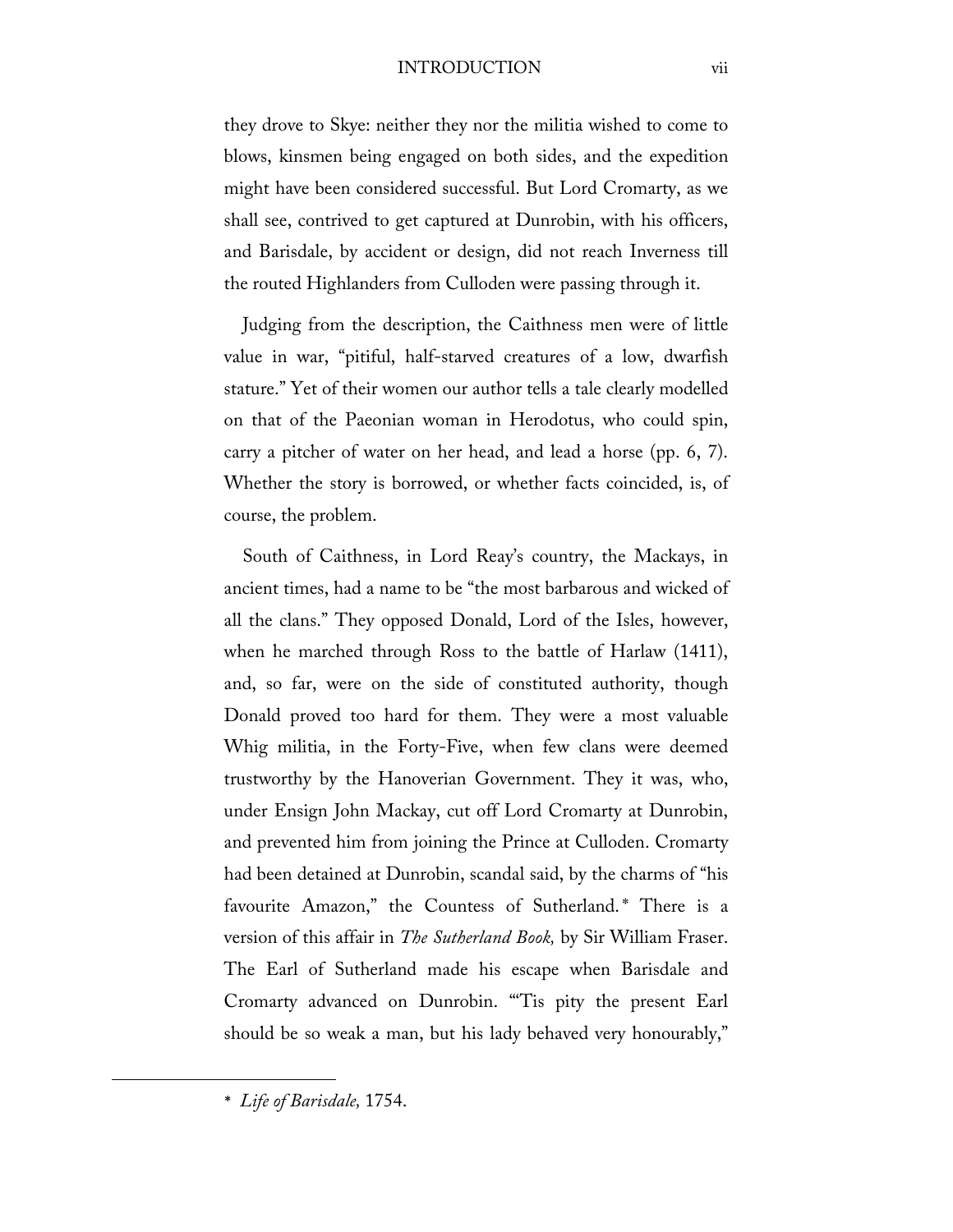viii INTRODUCTION

says our author. As a matter of fact, the Countess of Sutherland, either in a humour of coquetry, or out of diplomacy, avowed her attachment to the cause of Prince Charles, and was on most agreeable terms with Cromarty and Barisdale.[\\*](#page-7-0) Cromarty could not tear himself away from her *château,* where Ensign Mackay beleaguered him. Cromarty recalled his forces (which had begun their march to Inverness) by tolling a bell from the roof of the castle. His men came up, but the Mackays and the Sutherland forces drove them in panic by an ingenious *ruse,* slew a number of them, and took a hundred and seventy-eight prisoners. Cromarty was captured, in a manner not very sportsmanlike, by Ensign Mackay, and thus the half-forgotten Battle of Golspie was of some effect in deciding that of Culloden.[†](#page-7-1)

Our author naturally devotes a few words to the Sutherlands as a branch of the old Catti (Chatti) from the German coast. The Duchess, as every one knows, is "The Great Lady of the Cat." Sir Robert Gordon (1639) tells of the landing of the Catti, and the attack on their leader by "a company of monstrous big wild catts," whence he derives the Cat of the Sutherland arms. In fact, Sir Robert gives two explanations (*Catti,* and the local wild cat) in the same anecdote,[‡](#page-7-2) Mr Nicholson prefers to hold that an ancient Cat, a chief, gave his name to the country, Cat being one of the eponymous heroes, "the seven sons of Cruithne." From him his clan would be called Cats. If we had sufficient evidence that Gaels, or Picts, were ever in the totemistic stage, a Cat clan would be as natural as any other totem kin named after a beast. The Clan

<span id="page-7-2"></span><span id="page-7-1"></span><span id="page-7-0"></span> $\overline{\phantom{a}}$ 

<sup>\*</sup> Cumberland Papers MS.

<sup>†</sup> *Life of George, Earl of Cromarty,* 1746. Cited in Browne's *History of the Highland Clans,* iii. 258-259.

<sup>‡</sup> *Golspie,* by E. W. Nicholson, [p. 42,](http://books.google.com/books?id=Qg7aAAAAMAAJ&dq=Golspie%20Nicholson&pg=PA42#v=onepage&q&f=false) 1897.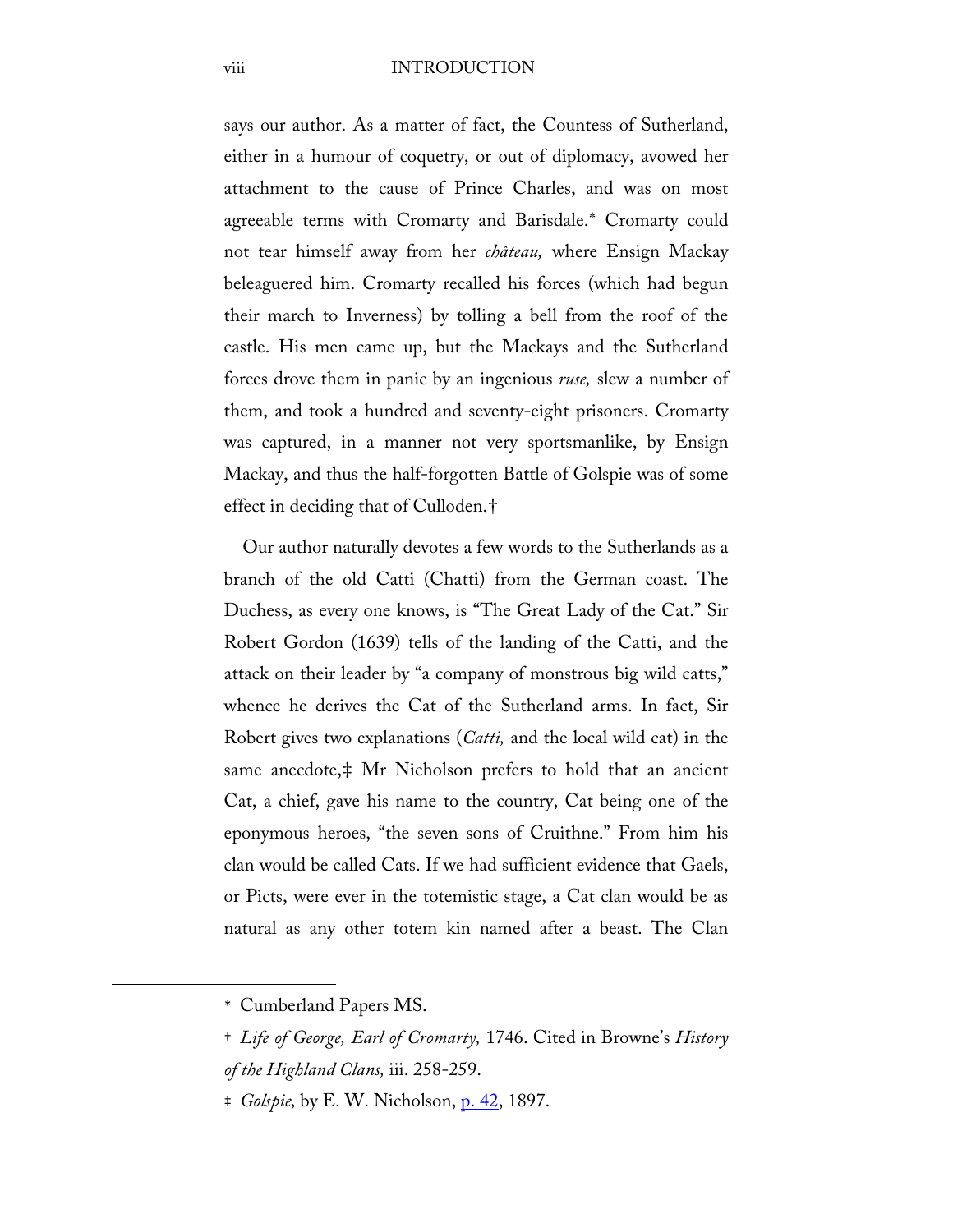#### INTRODUCTION ix

Chattan also bears a Cat for crest; it is the crest of Cluny, but that is derived punningly from Chattan (St Chattan), and totemism has nothing to do with the matter. Our evidence, in short, does not permit us to dogmatise about the cat of Sutherland.

A third of the Sutherland men (apart from the Mackays) are described as "but mean, despicable creatures." These must have been the population of the coasts, who, according to the *Life of Barisdale,* existed mainly on shell fish for part of the year. "The common people who dwell along the East Coast are next to the Caithness people for poverty, slavery, and dwarfish stature," says our author. They could be no better if the biographer of Barisdale tells truth. Our historian's statement that the Lord of the Isles kept the Earldom of Ross after Harlaw fight (1411) is not precisely correct. The curious may consult the first volume of *Clan Donald,*  where there is a full account of the business, and an attempt to allege that the Lord of the Isles was victorious at the Red Harlaw. Had Donald been the victor, he would scarcely have abandoned his boasted design of sacking Aberdeen.

That Lord Cromarty was reluctantly and sparsely followed when he joined the Prince is perfectly true: the Jacobites enlisted but few recruits from fertile lands like those of eastern Rosshire, and these were unwilling warriors. The Monroes were also a Whig clan, and after Culloden they revenged themselves on the robbers of the Macdonalds by burning Barisdale's fine new house, slated, and containing eighteen rooms with fires: they also destroyed his ingenious instruments of torture *(Life of Barisdale).*

Our author alludes to the alleged Fitzgerald ancestry of the Mackenzies. This pretended lineage, with others like it, was one of the results of an Act, which, in 1597, decreed "that the inhabitants of the Highlands and Islands shaw their haldings," that is, their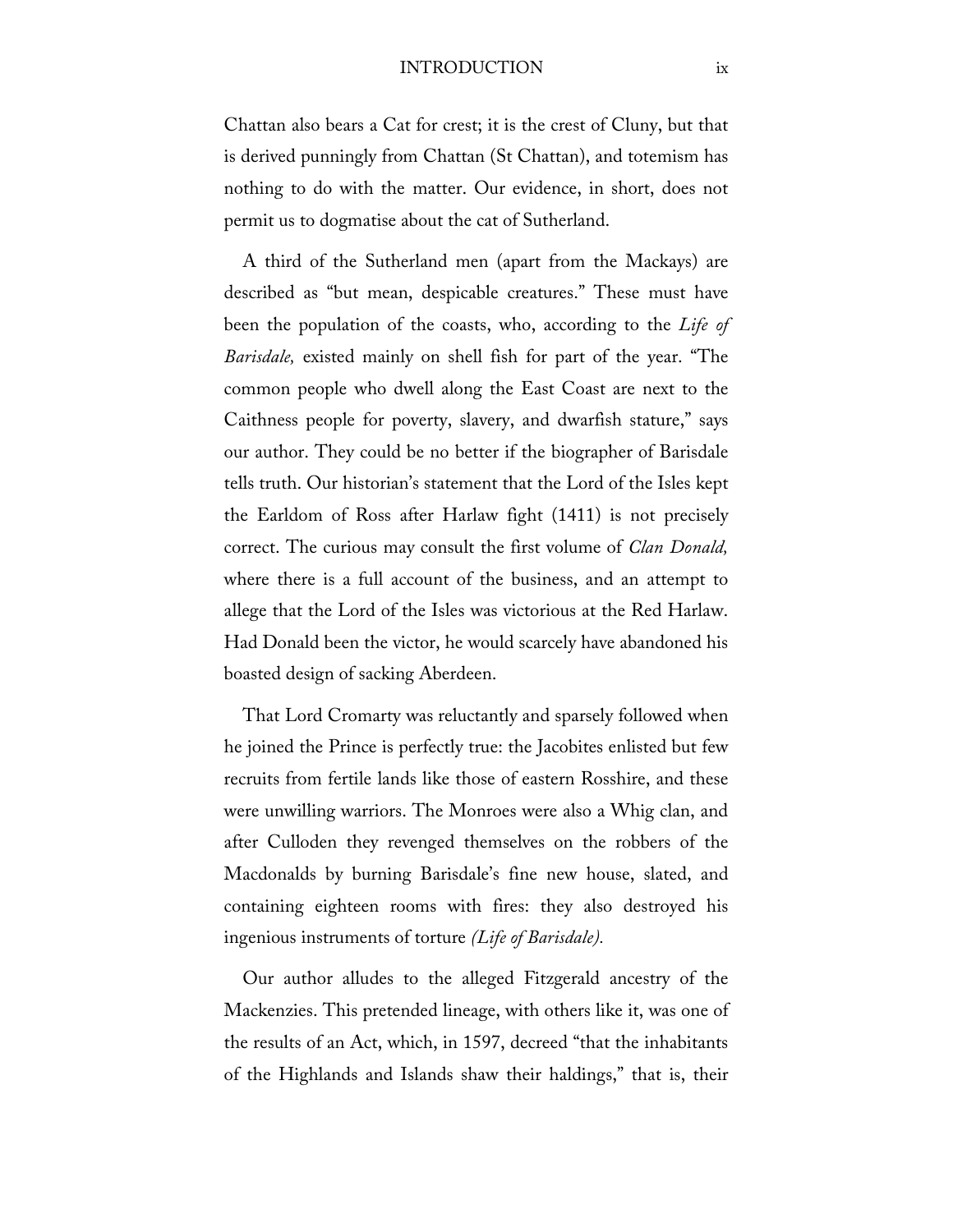#### x INTRODUCTION

charters and titles. The chiefs, who had never possessed charters, or had lost them, were driven to produce some evidence of their claims, and MS. histories, with spurious confirmatory charters, were developed. The rule was to make the male eponymous hero of the clan a Northman, or a Norman, husband of a Celtic heiress, and successor at once to a fashionable Norman pedigree and to the lands in question. We shall see how this worked in the case of other clans: for the Mackenzies we have the account of Sir George Mackenzie, first Earl of Cromarty (1669). He introduces John FitzThomas, chief of the Irish Geraldines, whose son Colin, under Alexander III., marries a MacMahon or Matheson heiress, and has a son, Kenneth, after whom the Mackenzies are named.[\\*](#page-9-0) This Lord Cromarty's dabblings in false genealogies are referred to by our author in the case of the Macleods (p. 35). Mr Skene also disproves the Earl's inventions, which first traced the Macleods from the Norse kings of Man.[†](#page-9-1) The Macleods were really, it appears, Celtic in the main line, Norwegian in the female, through Ealga of the Fair Locks, daughter of Harold, King of Lochlan, or Norway.

The Macdonalds, our author says, reckoned the Mackenzies mere "upstarts," an opinion amusingly retained by the reverend authors of *Clan Donald.* There were feuds between the two clans, and the Macdonalds claim a victory at Lagabraad, where Angus Og triumphed. The Mackenzie MS. historians overlook this, but they glory in a defeat of the Macdonalds at Park, in 1491. Previously vassals of the Macdonalds, the Mackenzies now cocked up their beavers when the Lord of the Isles lost the Earldom of Ross in 1475. A Mackenzie of Kintail had wedded a daughter of

<span id="page-9-1"></span><span id="page-9-0"></span> $\overline{\phantom{a}}$ 

<sup>\*</sup> Skene, *Celtic Scotland,* iii. 351.

<sup>†</sup> Skene, iii. 355.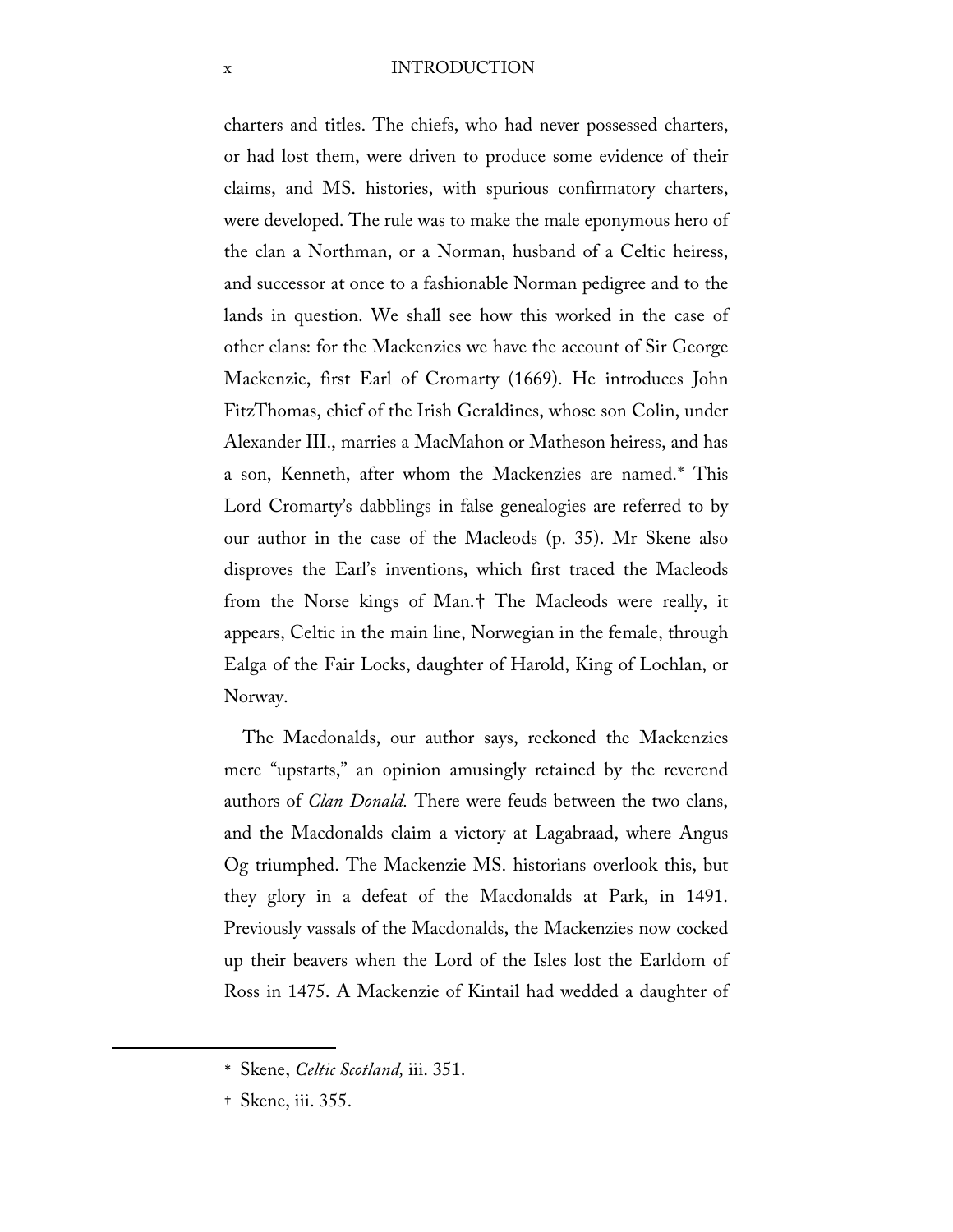#### INTRODUCTION xi

the Lord of the Isles, far above *his* station, but the lady had only one eye. Mackenzie, coming to visit his brother-in-law, Angus Og, was offered the kiln for a chamber. Deeming this unworthy of his blood, he began a ruction, knocked down a Maclean, and, presently, sent back his one-eyed bride, on a one-eyed horse, led by a one-eyed man, followed by a one-eyed dog. This, as the historians of Clan Donald remark, with natural annoyance, could not be construed except as "a wanton and deliberate insult." Angus Og therefore invaded Ross, and won Lagabraad fight (1483?). His successor, however, was badly beaten at Park, though the Macdonald historians think that the Mackenzies make too much of the affair, in which they were aided by "a supernatural being of diminutive stature."[\\*](#page-10-0) Down to 1745, the Macdonalds were still making reprisals by stealing the cattle of the Mackenzies.

The Jacobite Seaforth, of Glenshiel fight (1719), quarrelled with the Chevalier, and made his peace at home: the details are to be found in the first and only volume of Stuart Papers, edited by Dr Glover. Seaforth's descendant was not involved in the Rising of 1745, though some of the wild MacRaes were out. Why this clan should be styled "little better than heathens in their principles, and almost as unclean as Hottentots in their way of living" above all men who dwelt in the Highlands, can only be conjectured. The Mathiesons, and Kintail men, who are here credited with displaying, at Sheriffmuir, a valour not conspicuous among the rest of Seaforth's following, were in the centre of the second line of Mar's army. In such an embroglio as that odd encounter, it is not easy to learn how any one clan behaved, except the Macdonalds, who drove Argyle's left wing off the ground. The Mackenzies, as Lord Rosebery's "List of Persons concerned in the Rebellion of

<span id="page-10-0"></span>l

<sup>\*</sup> *Clan Donald,* i. 277.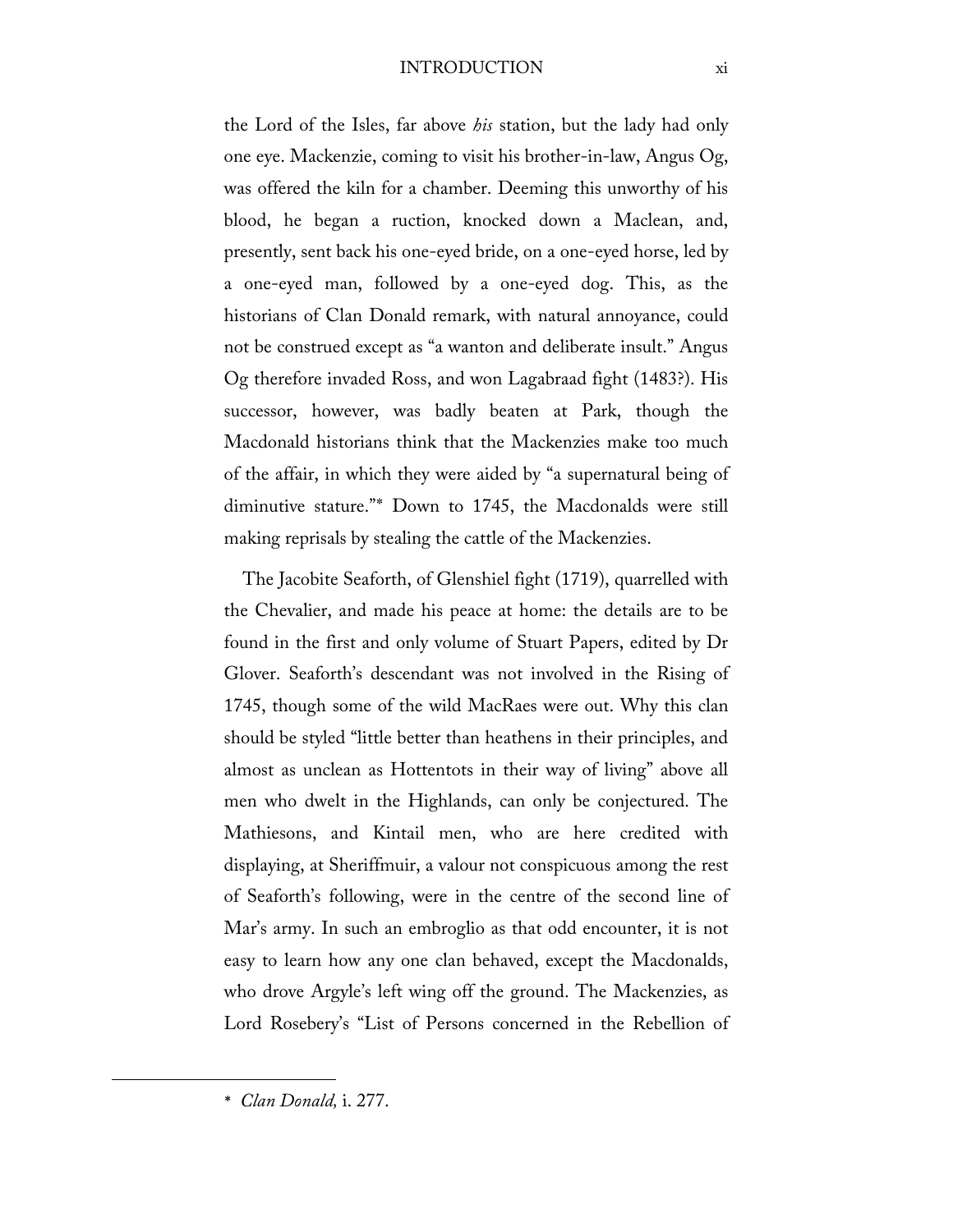1745 "proves, were very well represented. In 1745, despite the absence of their chief, Seaforth, his wife raised some of the clan for the Prince, as Lady Sutherland also promised to do. It was usual to "hedge" in this way; the wife or a son being on one side, the chief on the other.[\\*](#page-11-0)

Though Jacobites, the Mackenzies "are frugal and industrious in their way." Their way was "to screw up their rents to an extravagant height, which they vitiously term 'improving their estates.'" Thus rack-renting is not a wholly modern invention. The commons live "in great poverty and slavery."

Coming to the Clanranalds, we hear that they were "always Popish, and remarkable for rapine and wickedness." Young Clanranald, not the father, "a very weak man," was the hero of the Forty-Five. He visited the Prince on shipboard before his landing: he proclaimed King James at Dundee, and captured two English ships. He escaped to France, and obtained leave to return home in 1754, and when he was seized and examined, no intelligence was got out of young Clanranald.[†](#page-11-1)

The position of the Macleods in 1745 was not precisely glorious. The chief had been expected to come out, but was prudent. His levies joined Lord Loudon, and, at Inverness, aided in the attempted surprise of the Prince at Moy. Every one has heard how, before leaving Skye, Macleod's piper composed the famous Lament, "Macleod shall return, but Macrimmon shall never."

On the night of the surprise a second-sighted man (says Theophilus Insulanus) saw Macrimmon's body shrunken to childlike dimensions. The piper was the only man slain when the

<span id="page-11-1"></span><span id="page-11-0"></span> $\overline{\phantom{a}}$ 

<sup>\*</sup> Blaikie's *Itinerary of Prince Charles,* p. 35.

<sup>†</sup> Hardwicke Papers.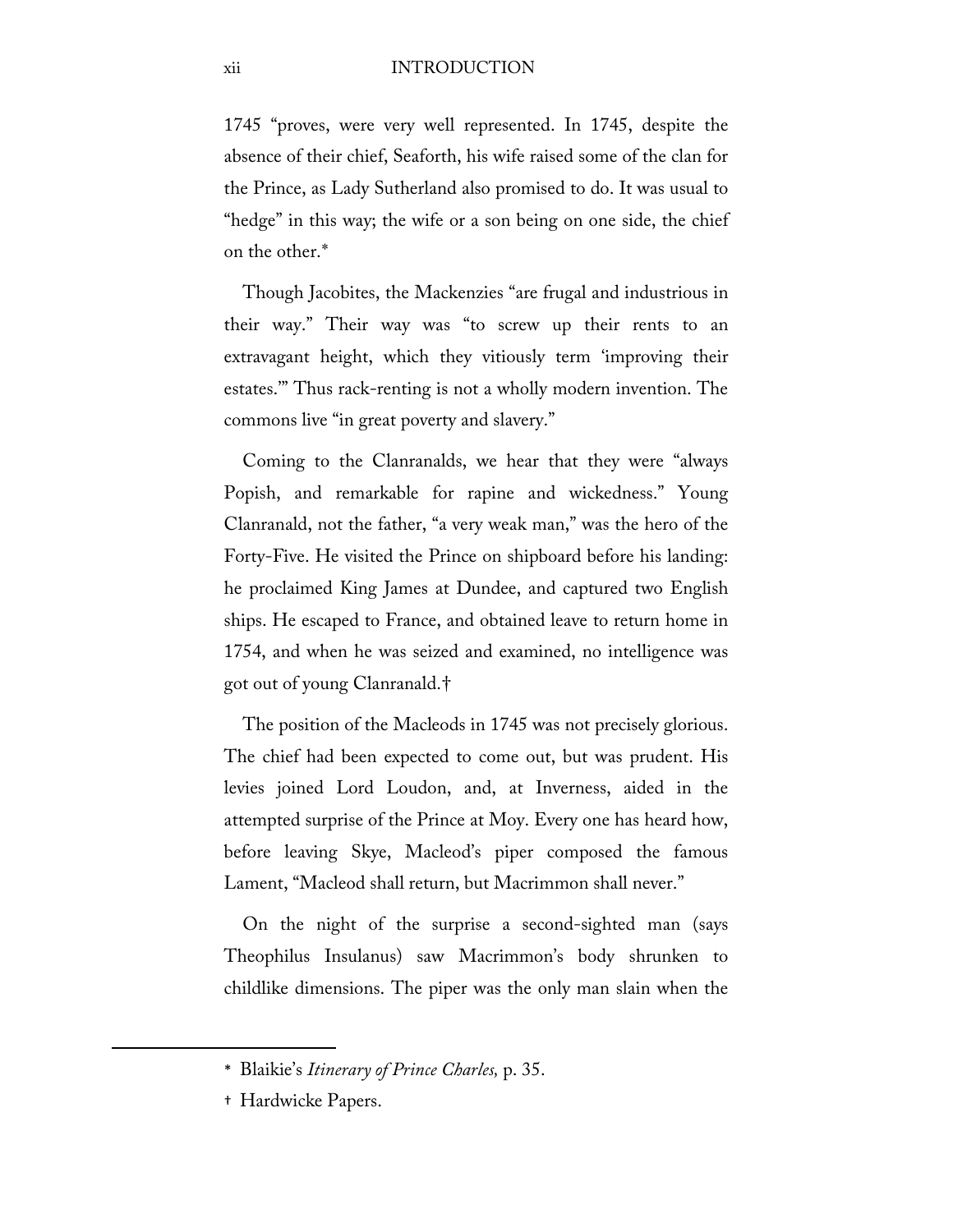#### INTRODUCTION xiii

bold blacksmith scattered Loudon's detachment at the Rout of Moy. Though many Macleods fought for the White Rose, and aided Charles's escape, the Macleod militia under Talisker is accused, by Malcolm Macleod of Rasay, of great cruelties, including the torture of a girl. That Macleod "not only deserted but betrayed the Cause," I know no evidence to prove. He was influenced by Forbes of Culloden, who, more than any one man, preserved the throne for the House of Hanover, chiefly at his own expense, and for no reward but that which Colonel Esmond found customary among princes.

Our author has, of course, a great antipathy to the Macdonalds. Their family dispute as to nearness of descent from the Lords of the Isles, and from Somerled (died 1164), should probably be regarded as settled in Glengarry's favour by the tract published in the interests of Scott's friend Glengarry, and attributed to the most learned of genealogical lawyers, John Riddel.[\\*](#page-12-0)

Sir Walter held that "Glengarry's ancestor recognised them (the Clanranalds) as chiefs *de facto* if not *de jure."* But the evidence collected in *Pickle the Spy,* leaves, I think, no doubt that Glengarry was *de facto* chief of Clan Donald in 1745, or had, at least, much the larger following and the greater influence.

The "ridiculous story" about the Macdonalds' descent from Scota, Princess of Egypt (p. 49) is merely the learned medieval legend of the origin of the Scots. John Elder laughs at it, in his letter to Henry VIII., and it is naturally not indigenous, but of clerkly origin.[†](#page-12-1)

"The genealogies, as far back as Somerled, are undoubtedly

† Skene, iii. 336.

<span id="page-12-1"></span><span id="page-12-0"></span> $\overline{\phantom{a}}$ 

<sup>\*</sup> Scott's *Journal,* i. 121.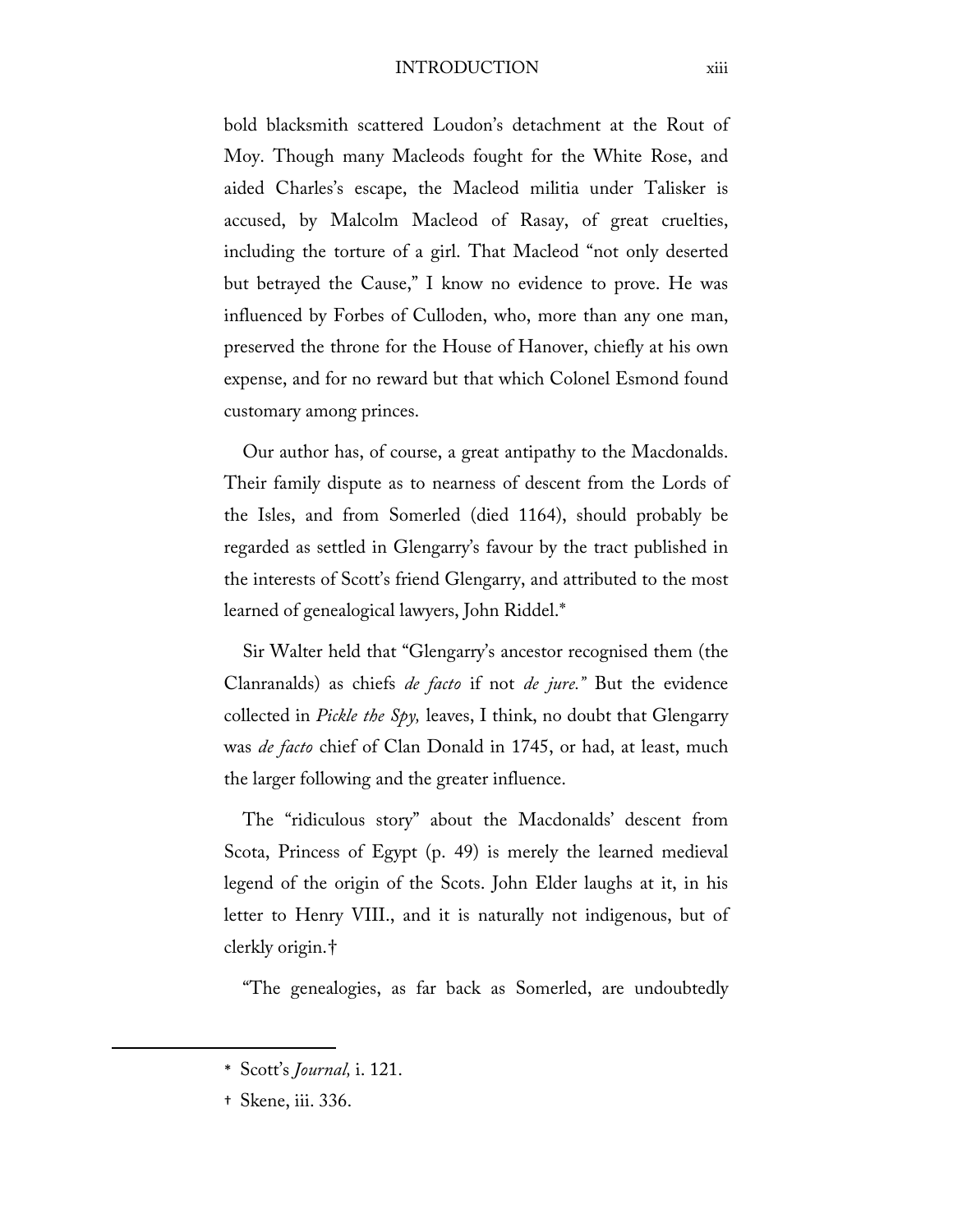authentic," says Mr Skene, and, historically, ancestors of the Macdonalds may be traced to 1031. Thereafter only seven names are given for seven hundred years, which is absurd. The historians of Clan Donald regard their kin as of Dalriadic (Irish) stock, in Argyll, which, *prima facie,* seems probable.

The great importance of the Lords of the Isles, who treated direct as sovereign princes with England, is certainly no "Foolish Idle Tale," as our Whig author maintains, though it might hardly justify the overweening pride which he reproves. The unruliness of the Macdonalds, under the Scottish kings, is, of course, matter of history from Malcolm's days. They could usually "find a Pretender," a Mac William, or MacEth, to support against the Anglicised sovereigns.

The case of Sir Alexander Macdonald of Sleat is not too creditable. He was expected to join the prince, and (according to Malcolm Macleod of Rasay) would have done so after Prestonpans fight, but was won over by a letter from Forbes of Culloden. According to Barisdale, it was Sir Alexander who persuaded him to turn spy, and attempt to hand over Prince Charles to the English.[\\*](#page-13-0) This would be unpardonable, but Barisdale's word, though acceptable against himself, is hardly evidence against others.

The Jacobites carried Barisdale to France, where he was imprisoned for treason. Returning to Scotland, he was incarcerated in Edinburgh Castle, where he died. Sir Alexander himself died in the year of Culloden, when on his way to meet Cumberland in England. His wife, Lady Margaret, connived at Flora Macdonald's rescue of the Prince.

<span id="page-13-0"></span>l

<sup>\*</sup> Cumberland Papers. Barisdale to the Lord Justice Clerk, 1749.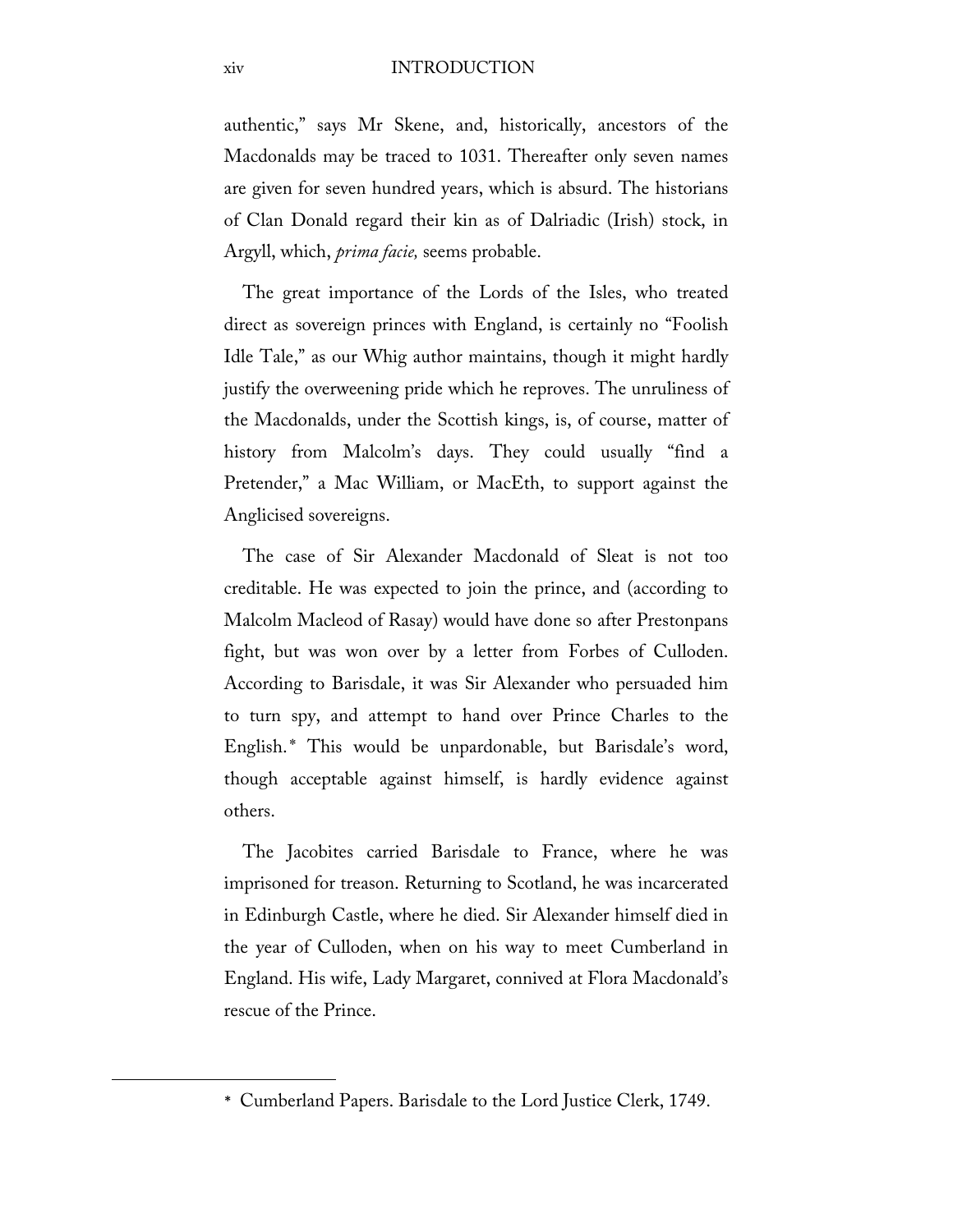#### INTRODUCTION xv

Reaching Glengarry's country, Knoidart, our author finds himself in "a perfect den of Thieves and Robbers." His charges of robbery against Barisdale are matter of notoriety, and are supported by the Gartmore MS., by the *Life of Barisdale,* and by tradition. That Lochgarry was "an Arch Thief," I know no evidence; his loyalty to the Rightful Cause was certainly stainless. The reputation of Scotus is beyond attack even by our not unprejudiced author, and is pleasingly confirmed by the Chevalier Johnstone. The history of a cadet of Scotus, who came from France just too late for Culloden, is excellently told by Mr Maclennan in *Spanish John,* a romance based on memoirs.[\\*](#page-14-0) The anecdote of the Macdonald mutiny, on the march from Derby, is apparently novel (p. 65). The discontent of the common people with the chiefs who led them out (p. 68) is confirmed by a report of Ensign Small, in the Cumberland Papers.

The Macleans (p. 75) receive a good character as the Spartans of the North, with their maxim "either to conquer or fall upon the spot." Out of 240 men, they are said here to have lost most of their officers, and about 160 of their men, at Culloden. Lochgarry, in his Report to Young Glengarry, reckons "the brave Macleans" at about 200, says that Maclean of Drumnine with his son were slain, and believes that not fifty of the 200 escaped.[†](#page-14-1) This confirms the statement of our author, though probably he overstates the numbers of Macleans engaged. They were brigaded with the M'Lachlans. The Stuarts of Appin, though the most zealous of Jacobites, escape our author's moral censures: "they are industrious in their business, and honest in all their dealings." That the neighbours of Glenco looked on the Massacre as "a judgment from

<span id="page-14-1"></span><span id="page-14-0"></span> $\overline{\phantom{a}}$ 

† *Itinerary of Prince Charles,* p. 121.

<sup>\*</sup> Appendix B.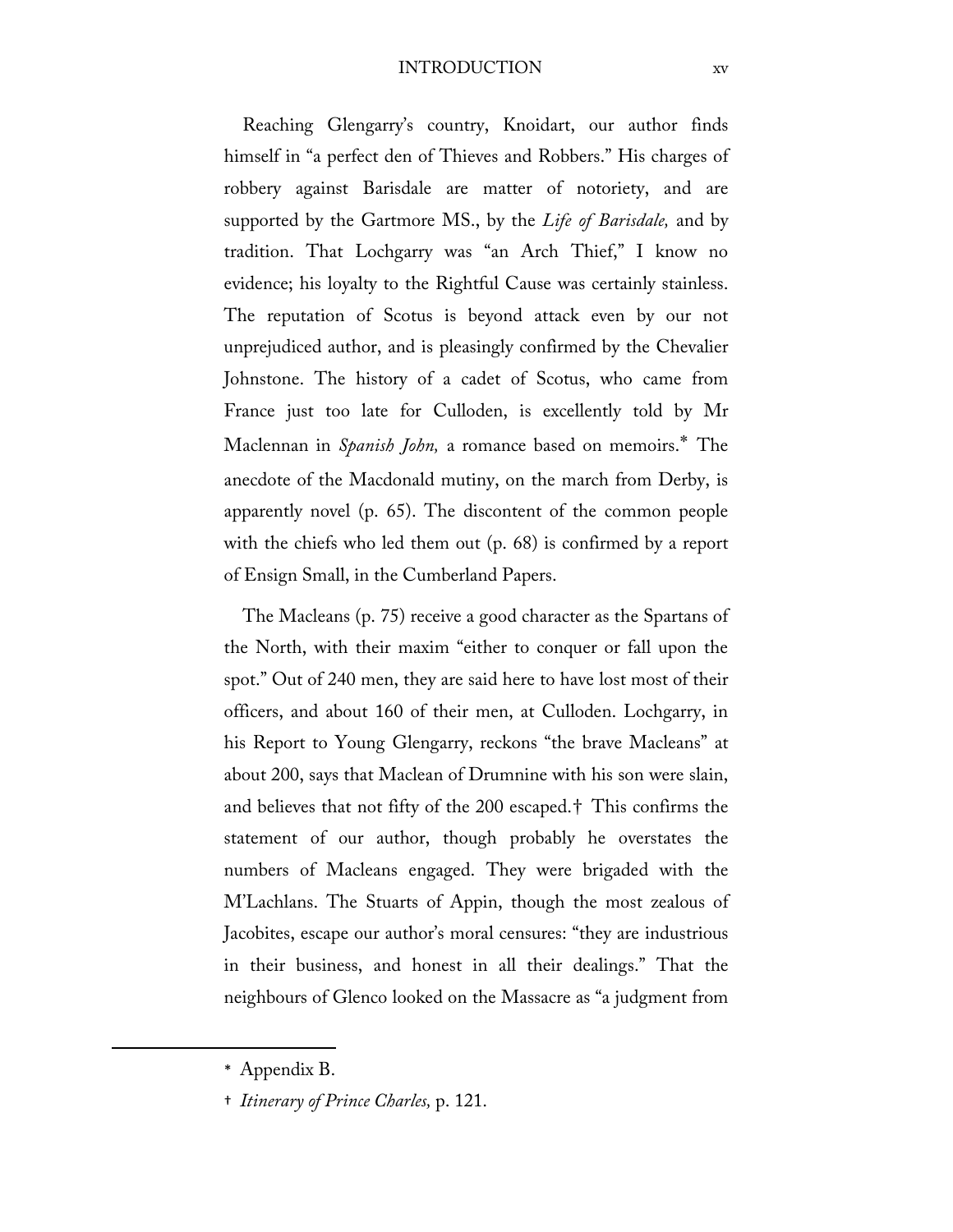Heaven on so wicked a crew," is not quite a plausible statement. They are still "a sort of Protestants" in Glenco, being mainly of the Episcopal Church of Scotland, as they have been since the days of James VI.[\\*](#page-15-0)

The analysis of the character of the Camerons (pp. 82, 83) is marked by no less prejudice. Mr Macleod, in his appendix to Lord Rosebery's *List,* sneers at the paucity of Camerons named—only thirty-three. "What has become of the 800 of the name who cheered the uplifted standard at Glenfinnan?" Well, 400 were under the heather, and it was not precisely probable that the other 500, mentioned by our author, would betray each other to the Hanoverian makers of information for Government, such as Mr James Macphun; collector of Argyll. In his paper the places where the Camerons named may be found are "not known," luckily for Mr Macphun. The charge that Lochiel protected his clan "in their roguery" is contrary to all evidence. He shot one clansman for plundering, during the Rising, and his character was unanimously applauded by men of both parties.

The Danish ancestry attributed by our author to the Camerons is one of the spurious genealogies already spoken of in the case of the Mackenzies. Cambro, a Dane, is fabled to have wedded a Macmartin heiress of what is now Lochiel's country, in the reign of Alexander II. Mr Skene points out that the Camerons were originally part of Clan Chattan, and in the time of Alexander II., their real ancestor was Gillroid, son of Gillamartan, a warm supporter of the Macwilliam Pretender of the period. These early Pretenders, of course, represented Celtic ideas and ambitions as opposed to the Anglicised reigning House of Scotland.

The Mackintoshes, again, are not descended from a Macduff,

<span id="page-15-0"></span>l

<sup>\*</sup> Appendix C.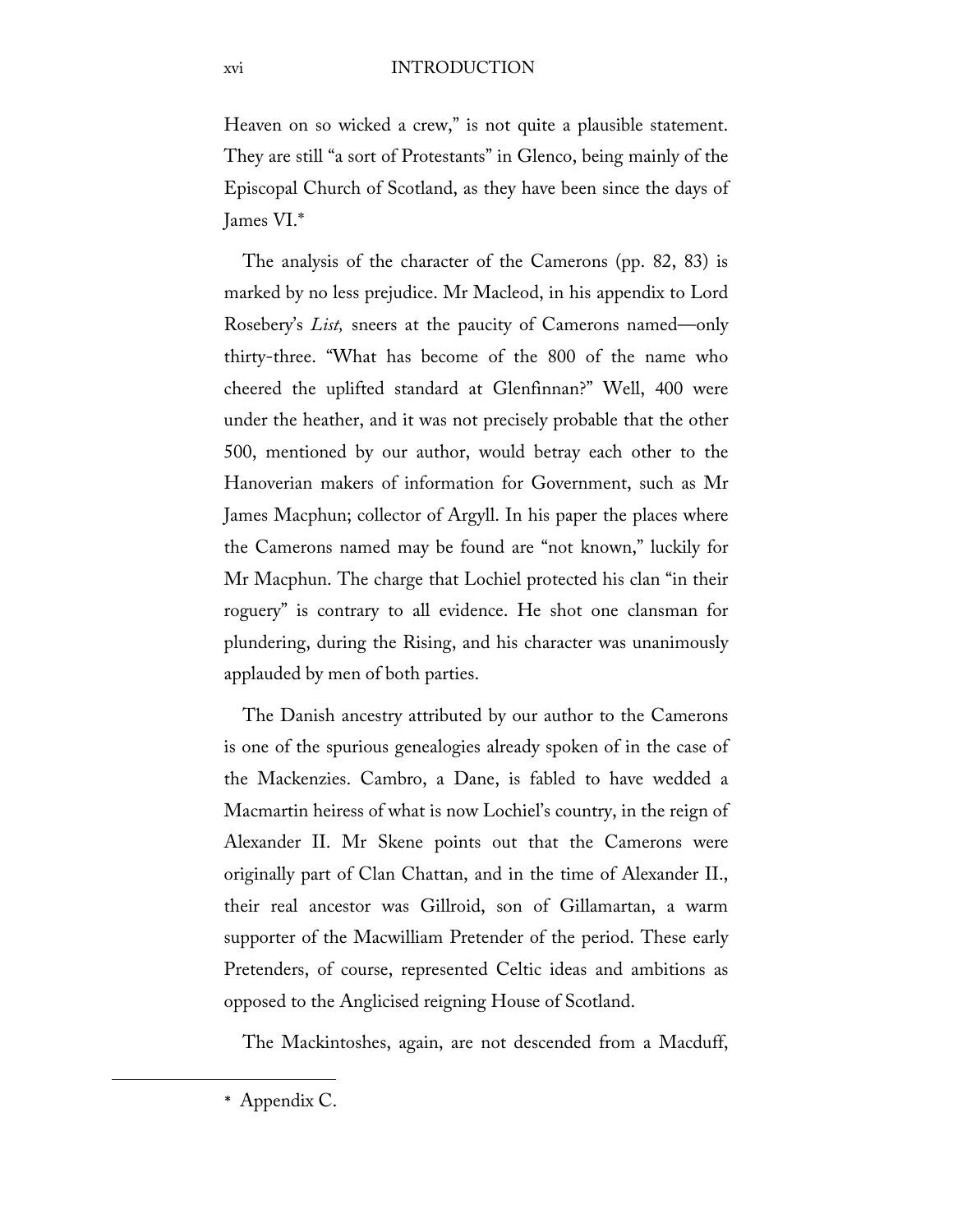#### INTRODUCTION xvii

Thane (Toiseach) of Fife. The story is backed by a "spurious pedigree charter" of 1338. The name "Macintosh," however, does mean "Thane's son," Thanes, probably, of Rothiemurchus. (Skene, iii. 358). Our author is not in error about the many clan-fights between the Camerons and Mackintoshes: conceivably the famous affair of the combat on the Inch of Perth may have been connected with these quarrels. The duel may have been an ordeal between Clan Chattan and the Camerons,—assuredly Clan Chattan was represented, but the authorities are vague and discrepant.[\\*](#page-16-0)

Tradition preserves a legend of the Mackintosh *versus* Cameron struggle, of which Dr Cameron Lees gives only half in his "Inverness."[†](#page-16-1) The black Tailor of the Axe (according to my informant, a fisherman on the Lochy) was *not* a Cameron, but he had put himself in Lochiel's hands, sewed his trews, and fought his battles. There was a great fight between the Mackintoshes and Lochiels, from which the tailor returning, walked into Lochiel's hall with his bloody axe.

"Why do you come here with your axe?" asked Lady Lochiel, herself a daughter of the Mackintosh.

"Where I go, my axe goes," said the Tailor.

"Who won the day?"

"*To-day cat skins are cheap!*" quoth the Tailor, insulting Clan Chattan.

The blood of the lady boiled at this taunting announcement of the defeat of her kin, and she cast her child, the infant heir of Lochiel, on to the peat fire.

"Woman, take him out!" cried the Tailor, raising the axe, red

<span id="page-16-1"></span><span id="page-16-0"></span> $\overline{\phantom{a}}$ 

† County Histories of Scotland, p. 44.

<sup>\*</sup> See Skene, iii. 310.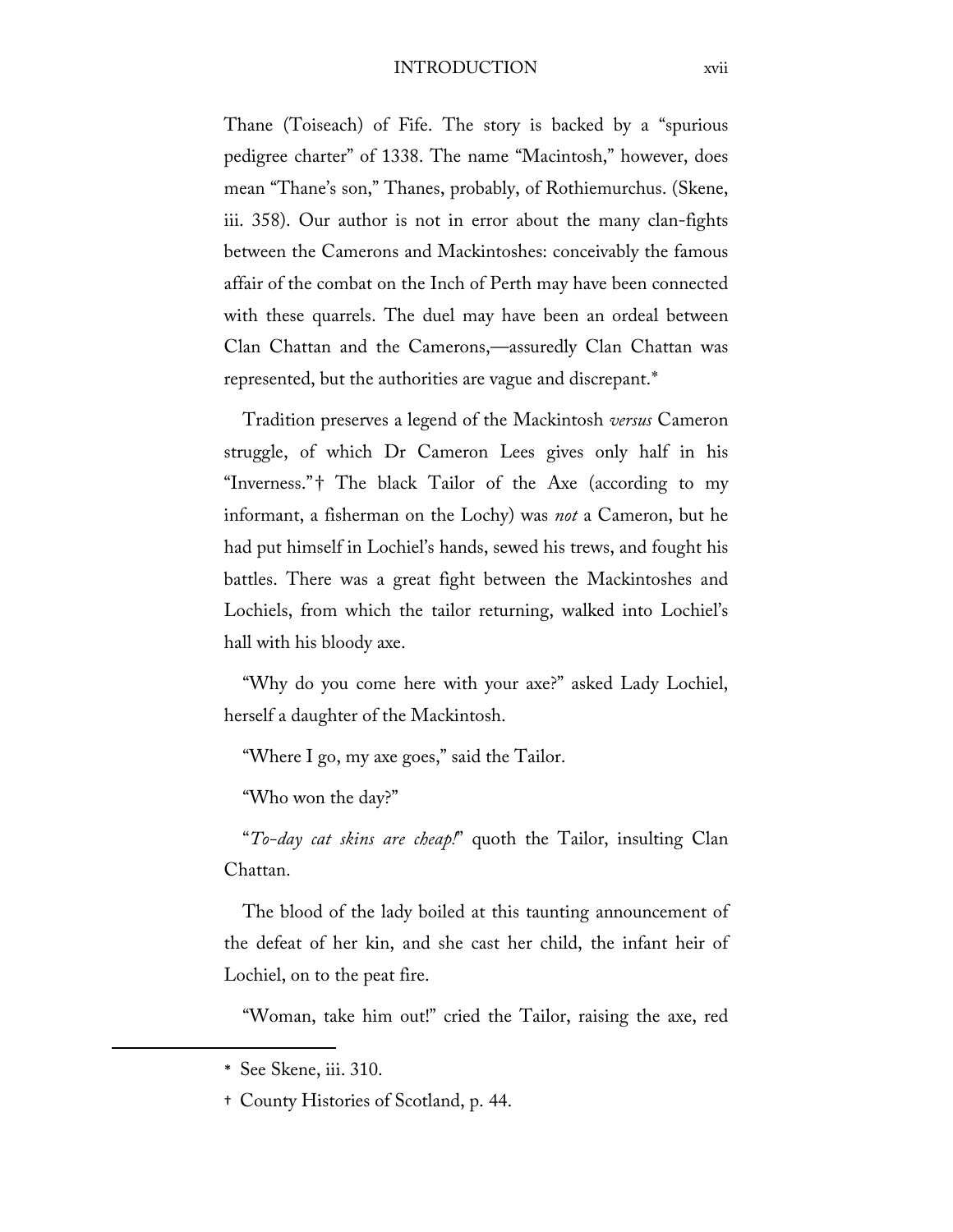with the blood of Clan Chattan, and the lady was forced to obey. But "she never liked the Tailor afterwards," and one day he climbed the hill, axe on shoulder, and was seen no more. "Some would be saying he was a fairy," but this is not so. He flourished in the South, and a descendant of his is a professor in Edinburgh University,—which Professor deponent knoweth not.

All this part of the legend (which accounts for the Tailor's disappearance from Lochaber, a thing uncertain to Dr Cameron Lees) has perhaps not been revealed to that historian. The fury of Lady Lochiel, siding with her blood against her lord, is highly characteristic of the ancient sentiment.[\\*](#page-17-0)

The example of the Camerons' barbarity to a minister who had superseded an evicted Cameron tenant (p. 91) reminds us of what is not unfamiliar in a neighbouring island. It was an agrarian outrage of the stereotyped kind, like the attack on Glenbucket by the evicted Macphersons, or the shooting of Macfarlane in the legs by Robin Oig, Rob Roy's son. The minister told his woful tale to Burt, who mentions it in *Letters from the Highlands.* These outrages were referred to by Grant of Prestongrange, at the trial of James of the Glens for the Glenure murder. Our author explains them by the Highland habit of holding lands without any lease, till the farms came to be regarded as an inheritance. Thus leases were actually refused by tenants, and were very far from being regarded as boons.

The account of agriculture and manner of life which follows, the former sluggish, slatternly, and wasteful; the latter destitute, is very characteristic. The straw was burned, the ears of corn crushed in querns, and Lochiel in vain tried to introduce water mills. The

<span id="page-17-0"></span> $\overline{\phantom{a}}$ 

<sup>\*</sup> My informant has seen a real fairy, which is, or was, often visible near Makomar pool on the Lochy.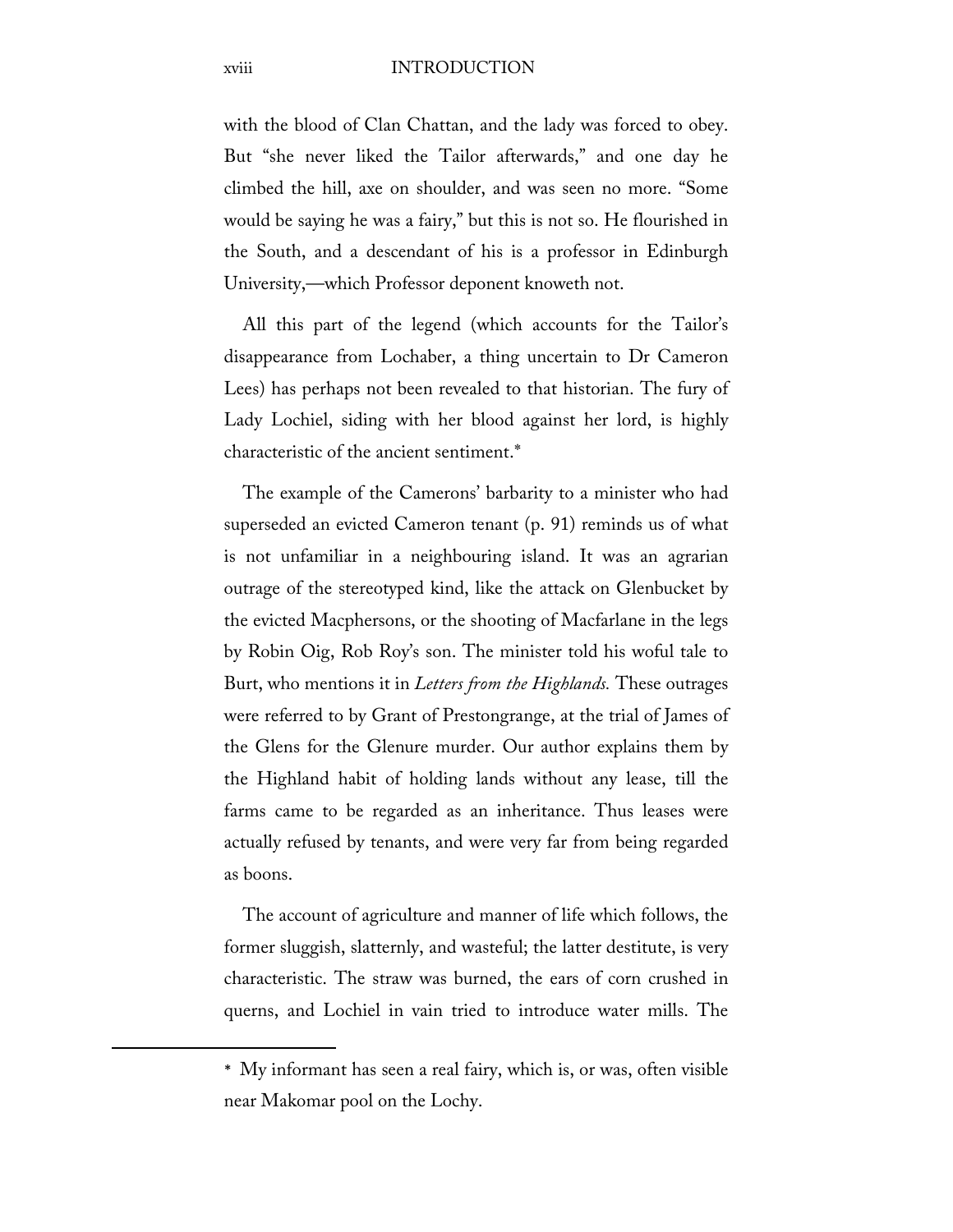#### INTRODUCTION xix

absence of salt is illustrated by a tale of Prince Charles's distresses; his peasant host had none to give him: "Salt is dear."

The ancient Keppoch scandals are dished up by our author, but to the personal character of the hero who fell at Culloden he pays a tribute. That Keppoch was "deserted by the children of his tribe"; that the Macdonalds, deprived of their place of honour, declined to charge, is a late story without sufficient evidence. Lochgarry says that he remonstrated with Charles, who attributed the blunder to Lord George Murray, but certainly nothing would have kept Lochgarry out of fire, when he had a chance of going into it. The truth probably is that the Highland left was delayed by distance and marshy ground, though these did not prevent the Macleans, posted next the Macdonalds, from playing their gallant part.

Glengarry, as might be expected, falls under the lash of the Whig historian. His posture was that of Lovat. He stayed at home, while the clan went out under his second son, Angus, the eldest son being in France. Though only nineteen, Angus was married to a niece of Robertson of Struan, and left a son and daughter.[\\*](#page-18-0) After Culloden, old Glengarry appeared as a douce, quiet man, prevailing on his followers to give up their arms. He had won his safety when he was denounced by Barisdale and others of his kindred for having received the Prince's money to raise the clan, kept the gold, and sent out the clan at their own expense. Old Glengarry was therefore consigned to Edinburgh Castle, where, as we learn from a letter in Sir William Fraser's Book of Grant, he was totally destitute, tenants paying no rent. Released in 1749, he died at Edinburgh in September 1754. Wodrow, in his *Analecta*  (year 1727), tells an odious but contemporary tale about this Glengarry. He had married a Miss Mackenzie, daughter of an

\* Appendix D.

<span id="page-18-0"></span>l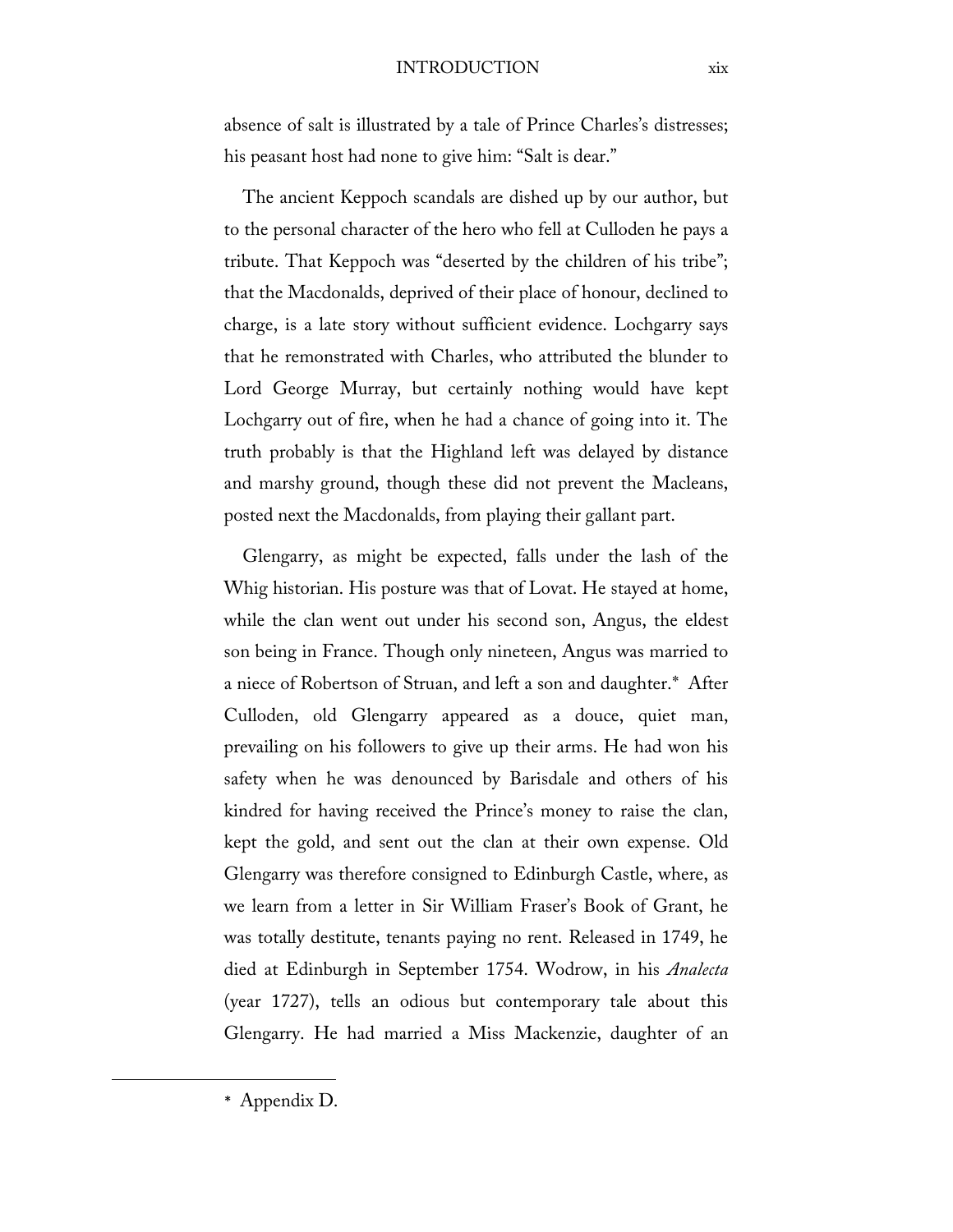#### xx INTRODUCTION

Edinburgh goldsmith, who was despised by the clan. After much cruel usage Glengarry interned his wife on a desolate isle, where she refused food, and died. The story is not derived from that of Lady Grange, an adventure of later occurrence, but is not alluded to by Burt, who is fond of such anecdotes. In 1728 Glengarry was married to his second wife, a daughter of Glenbucket, and a clever intriguing woman. Early in 1745, Glengarry disponed his estates to his son Alastair, but concealed the fact from his managing wife. Our author's account of the Grants in Urquhart, who joined the Prince against the commands of their Chief, is borne out by many letters in the *Book of Grant.* The clan made also, in opposition to their Chief's desire, a separate treaty of neutrality with the Highland army, to the extreme irritation of Lord Chesterfield.[\\*](#page-19-0) The Urquhart men were raised, after Prestonpans, by young Angus Macdonnell of Glengarry, who used threats of fire and sword.

To what we know of old Lovat our author adds nothing. His account of Cluny's bankrupt condition seems absurd in the light of Cluny's Memorial to the French Court, and the recent rebuilding of his castle just before 1745. He had also a Highland company, a source of much profit.

Macgilavray (p. 121) is the hero who fell by the Well of the Dead, after slaying many of the English with his claymore. The branches of the Clan Chattan confederacy are correctly given. The name Shaw, for an important sept, is as old as the fight on the Inch of Perth. There seems to be no known connection between them and the Shaws of Greenock, whose bearings do not display the Cat of Clan Chattan.

As he comes South, our author waxes lazy, or has little of interest to tell. Of the Campbells, naturally, he speaks good words.

<span id="page-19-0"></span>l

<sup>\*</sup> Letter in the Cumberland MSS.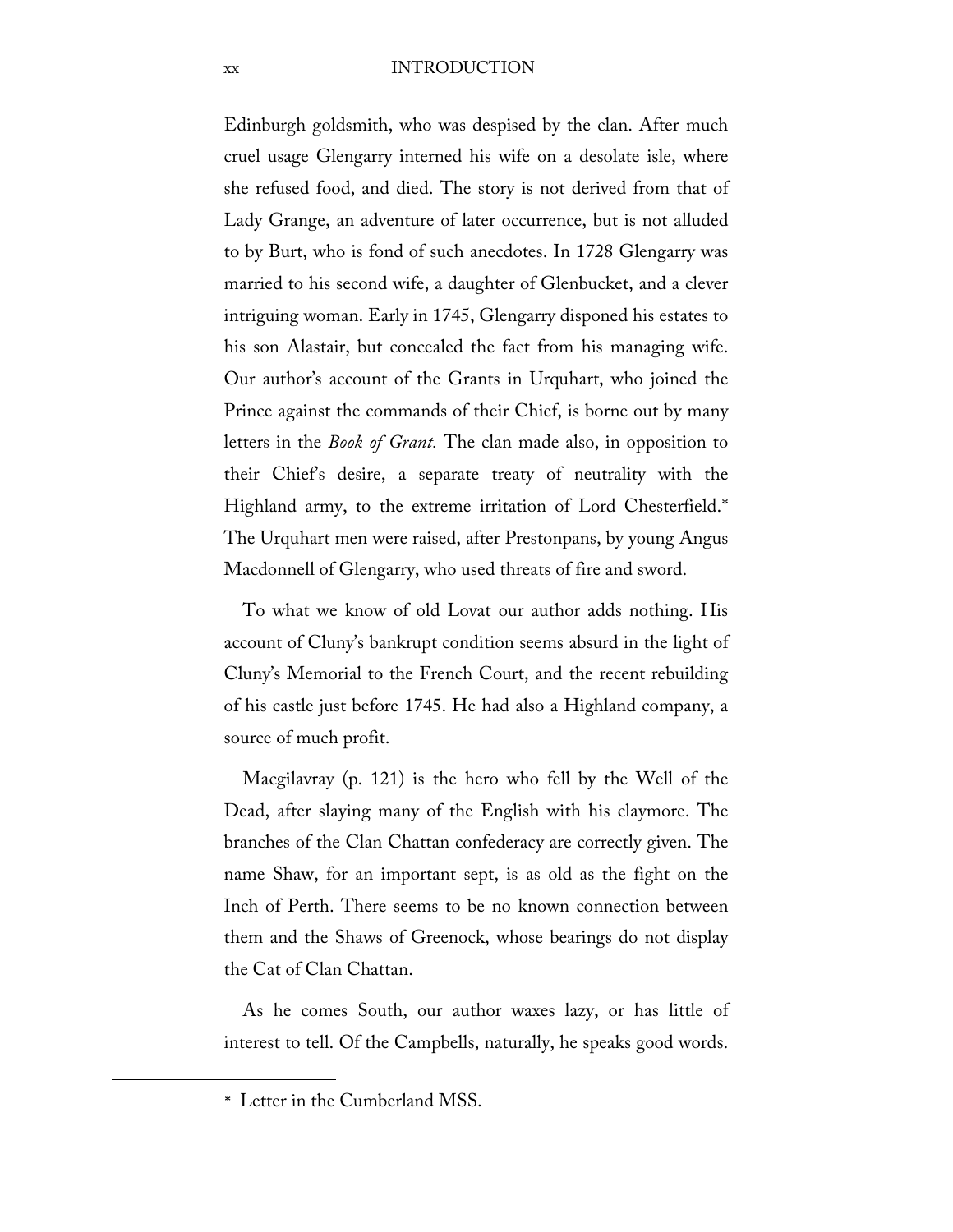#### INTRODUCTION xxi

His calculation that the Highlands could raise 220,000 men is much above that of the Gartmore MS. Of course he easily shows that the rising in arms was anything but national. Popery, idleness, and theft were the marks of the more enthusiastic clans. To reform these would be to uproot Jacobitism, and the authority of Chiefs should be undermined by making them grant long written leases, which, however, were unwelcome. Personal "services" should be abolished, and this was done, whether to the relief of tenants or the reverse. In fact our author's views are those of Forbes of Culloden, as published by the Duke of Argyll. The increase of Catholic disabilities is recommended by our Protestant enthusiast. Schools and churches are more legitimate means of influence. At this time (p. 155) the Presbyterian Clergy had neither leisure to read books nor money to buy them. Gratuitous education is suggested, rather prematurely. All these methods would assuredly break the power of the chiefs, and some of them would apparently contribute to the well-being of the people.

The course actually taken by events is well known. As the power of the chief died, that of the landlord increased, and a population which no longer contributed to the chief's military power made room for cattle, sheep, and deer. The romance of the Highland Celt ended, and, if small tenants were excessively destitute before Culloden, they have not, as a rule, been made very comfortable after that decisive day. One has seen, in what was Clanranald's country, huts as unfit for human habitation, and people as destitute and shiftless, as huts and men could have been in the best of the good old times. Nor, perhaps, would the men be much comforted if they could read our author's account of the "slavery" and misery of the commons, a hundred and fifty years ago. The Highland question is greatly the result of English negligence. Had Cromwell's policy been steadily carried through, had roads been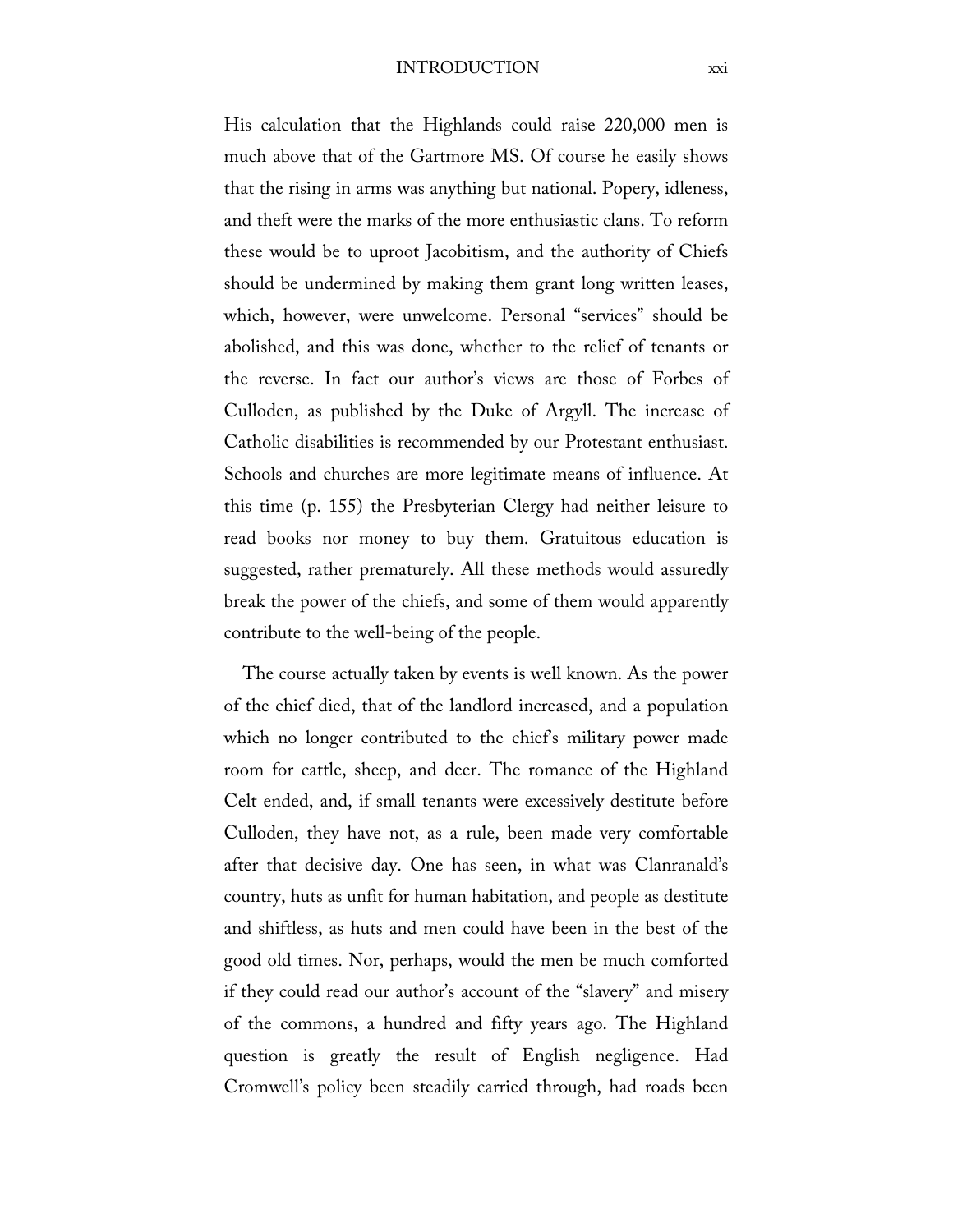#### xxii INTRODUCTION

made into the remote districts, the clan system would not have lingered till it was destroyed so late at a single blow. The clans would have accommodated themselves gradually to new conditions, like the Clans of the Border, whereas they suffered a social revolution imposed from above. But the Restoration found the Clans serviceable for overawing the Westland Whigs. William of Orange had his attention directed abroad, and the opportunity given by the failure of 1715 was neglected. By 1745. the Highlands had a large unemployed population, ready to risk a rising, and the face of Highland life after Culloden was changed at a stroke. Happiest were they who carried their language, faith, and many virtues to a new Glengarry in America.

The Rising is harshly judged by our author. It sprung from the chivalry of Lochiel, who fell a sacrifice to honour, regardless of interest. Others joined from other motives of many kinds, no doubt, but Lochiel lighted the heather. When the Prince, in 1746, wished to secure for him a French Colonelcy, he attempted to decline this support. "If it is obtained I shall accept it out of respect to the Prince, but I hope your Majesty will approve of the resolution I have taken to share in the fate of the people I have undone, and, if they must be sacrificed, to fall along with them. It is the only way I can free myself from the reproach of their blood. . . ." So Lochiel wrote to the King, whose "most humble, most obedient, and most faithful subject and servant" he was (January 10, 1747). Lochiel died ere many weeks had passed. His was the tragedy of conflicting duties—duties to his King and to his Clan. He desired to reconcile them in a final fight, and to rescue the Clans by the sword, or die with the faithful followers whom he accuses himself of having undone. Stainless as fearless, true in peace and war to every claim upon him, and to every duty, Lochiel represents the ancient ideal of a gentleman. He did not live to see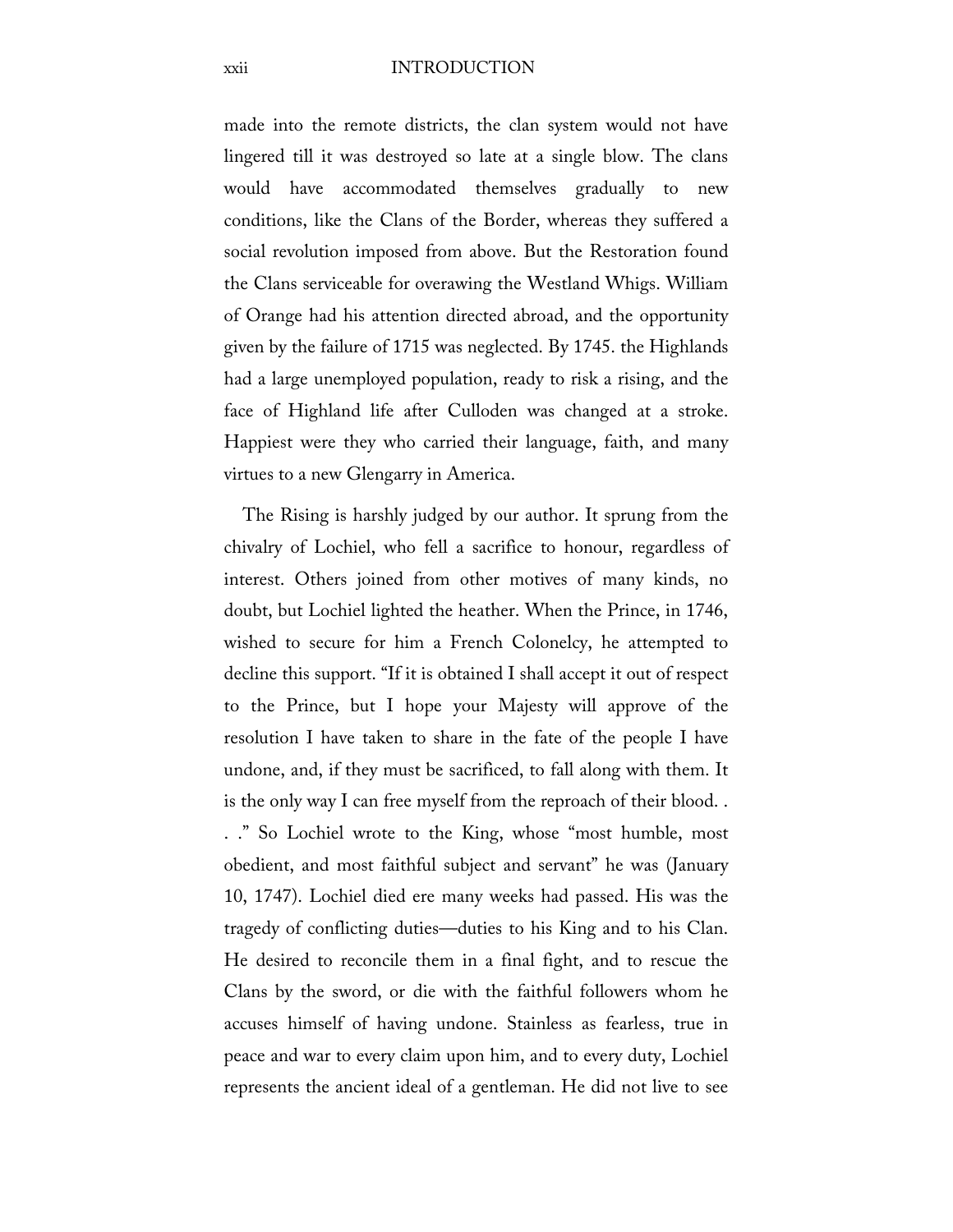the demoralisation of 1747-1755, when poverty, oppression, despair, jealousy, and old Clan hatreds, with the fatal gold of Loch Arkaig, destroyed the honour of certain Highland chiefs and lairds. He did not live to see his Prince's fall. More than Claverhouse he deserves the title of *Ultimus Scotorum,* though, on the other side, Forbes of Culloden rivalled his virtues, and was a partaker with him in misfortune. The names of Flora Macdonald, Pitsligo, Gask, Keppoch, Glenaladale. and many others live with Lochiel's to prove the disinterested purity of motive and conduct which throw as much lustre on the Rising as does the impetuous valour of the Clans.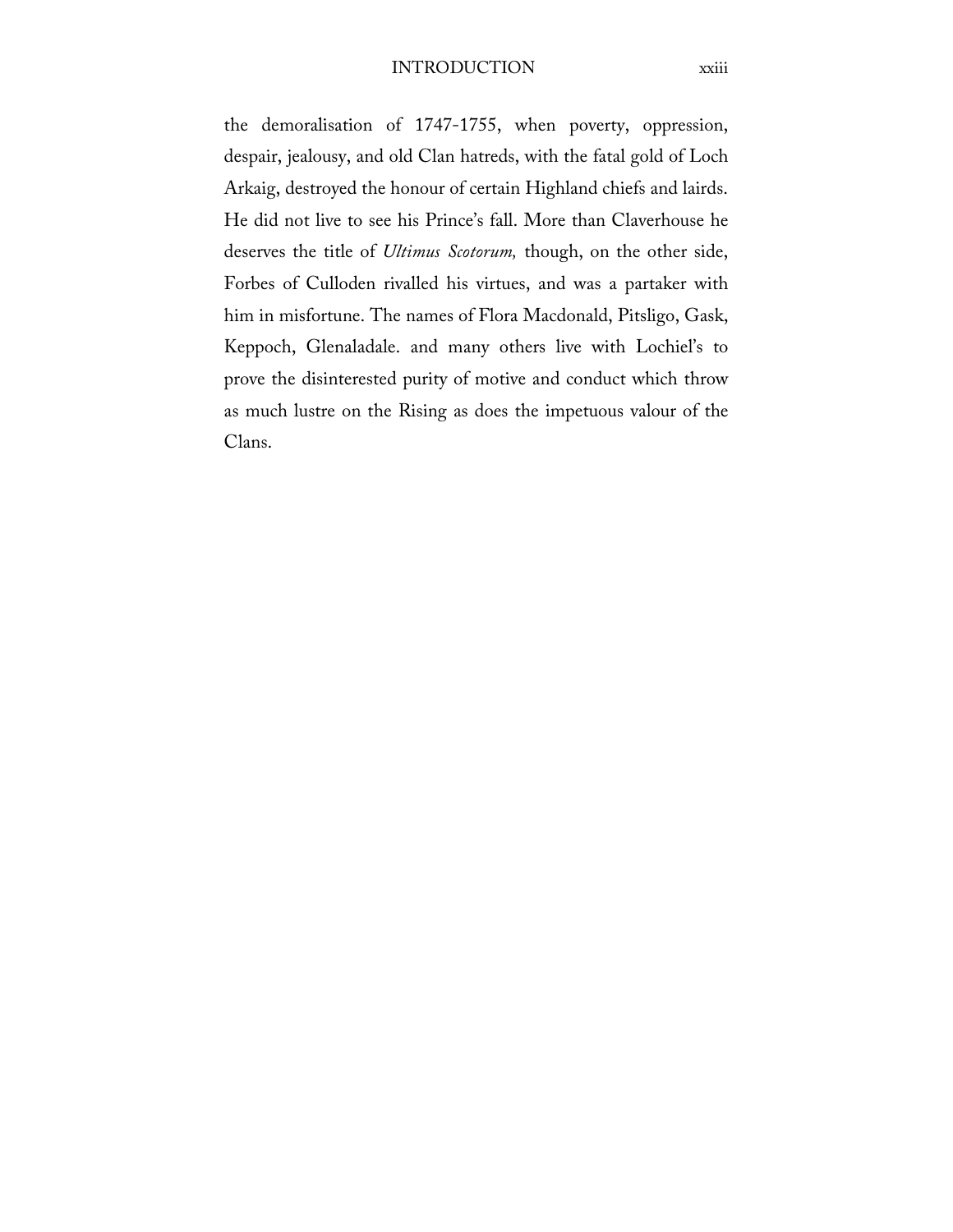THE

# HIGHLANDS OF SCOTLAND

IN 1750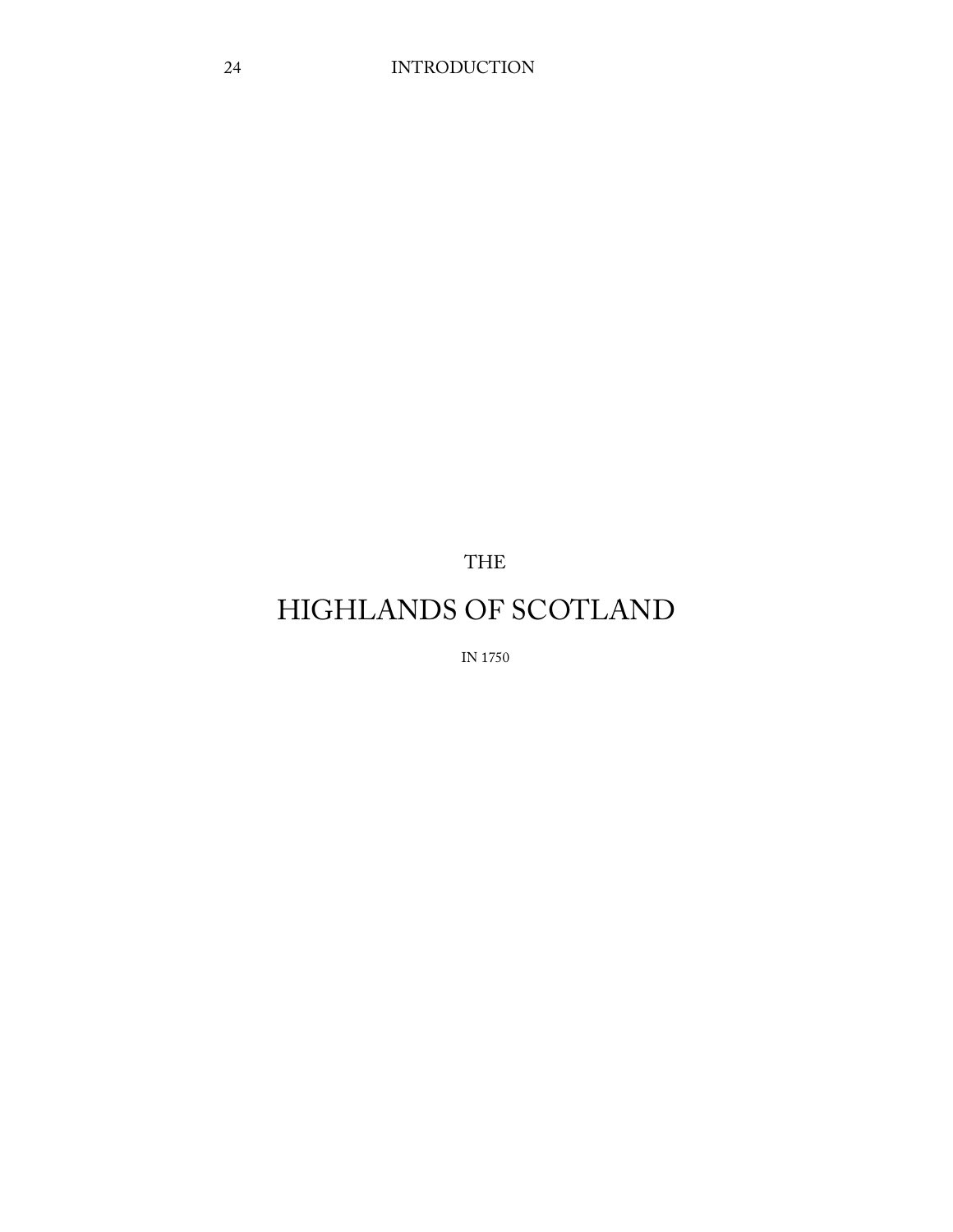# THE HIGHLANDS OF SCOTLAND

"SIR,

"I am favour'd with your Letter dated—in which, you represent how much you, and all true Lovers of their Country are affected, to find that this part of Great Britain should, instead of contributing to the Common Interest of Religion and Liberty, so readily and openly Embrace every Occasion to Rebel, and join the Common Enemy, and endeavour to overturn our Happy Constitution and deprive us of Blessings dearer to us than our Lives. You regret that you have not yet been able to get a perfect and Satisfactory Description of the Highlands of Scotland, and the People who inhabit them, either from a Want of a proper Knowledge of the Country in those who have attempted it, or their attachment to the Rebel Clans; that others have describ'd some Parts of the Country from particular views, without having Regard to the Good of the Whole. You therefore entreat me to send you an impartial and particular Account of my Travels through Scotland, especially the Disaffected Highlands.

I will with pleasure do all in my Power to satisfy you in this matter, but as you know how little Time I can spare from my other proper affairs, and that I do not pretend to treat this Subject in an entertaining Manner, or in the Correct Stile of an Author, you must expect nothing from me but plain Truth, as I expect Large Allowances from you for my manner of telling it. That I may lay out what I intend to send you in a manner to be understood I will,—

First; Give you a particular account of my Travels between Pentland Firth, and the Point of Ardnamurchan, and my journey back to Inverness.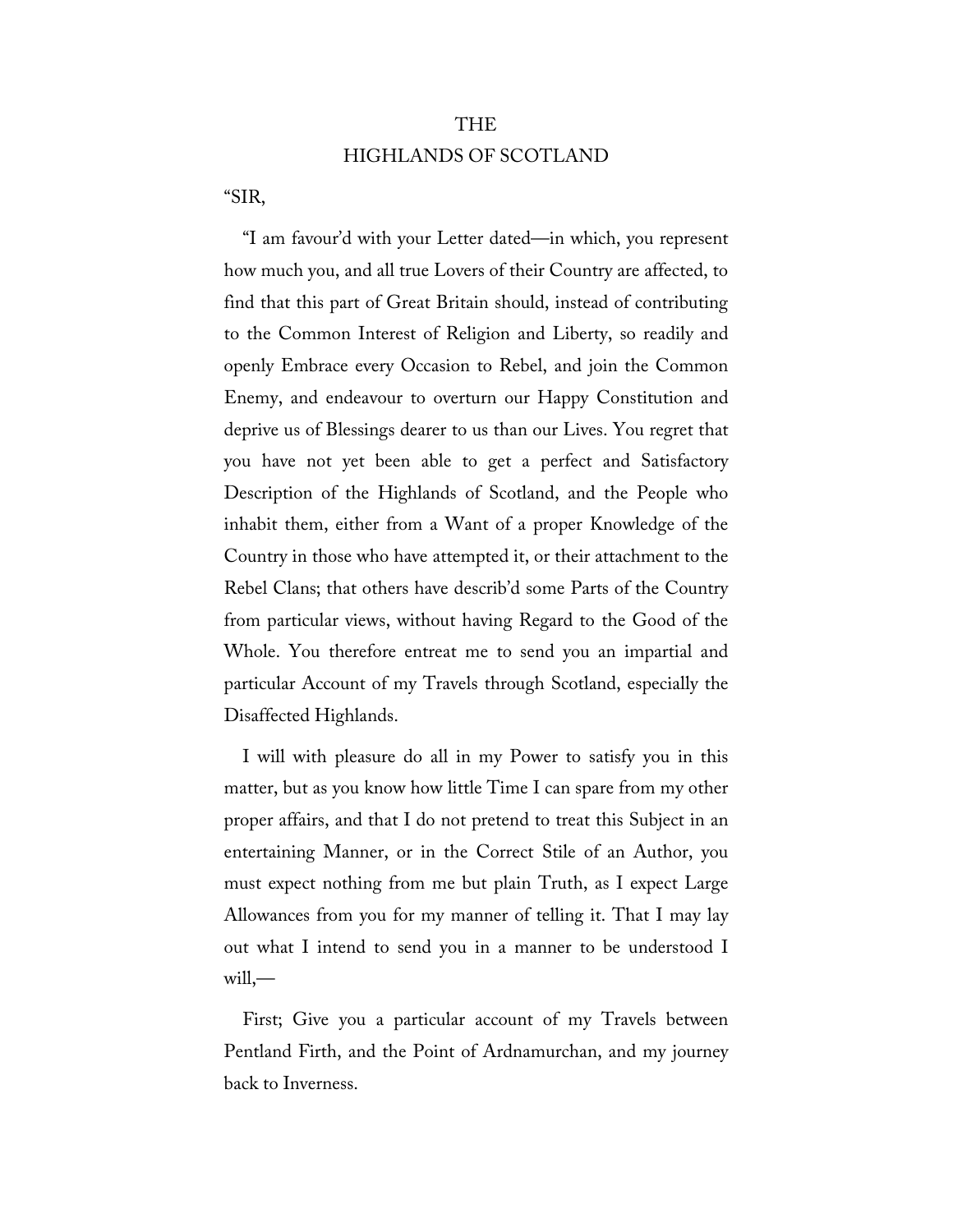#### 2 THE HIGHLANDS OF SCOTLAND

Secondly; A more General Account of my journey from Inverness round the East Coast, to Stirling Firth; and from thence to Argyleshire.

Thirdly; Some General Observations Concerning the Late Rebellion, and the Dispositions of the People of Scotland.

Fourthly; I shall propose what appears to me the most likely means to Civilize the Barbarous Highlanders, and improve their Country.

In order to fullfill my first promise I begin with Caithness, where I Landed April the 3rd. It is inhabited by Sinclairs and Dunbars: these last have not been there above two or three preceeding Generations, therefore they have not what the Highlanders call a following, that is a Clannish Right to oblige the Common People to rise in Arms, whenever they please to call them.

Sir George Dumbar of Northfield, was Member for the County

*Dumbars of Caithness* from 1727 till 1734, and is a man of great Influence among the Gentry, and well affected to our Constitution in Church and State. Sir William Dumbar of Hemprigs is Nephew to Lord Duffus, who was in the Rebellion 1715; but this Gentleman lived peaceably at his own House, in time of the Late Rebellion, though his hearty wishes to that Cause was little Doubted.

The Sinclairs have been very Antient Possessors of the Islands of

*Sinclairs of Caithness* Orkney, and they have been in Caithness for about 300 Years, where there are above twenty Lairds Great and Small, of that name. The Earl of Caithness a Reserv'd whimsical man, is Chief of the Clan, but his Estate being small,

and his Disposition unhospitable and unsociable, he is but little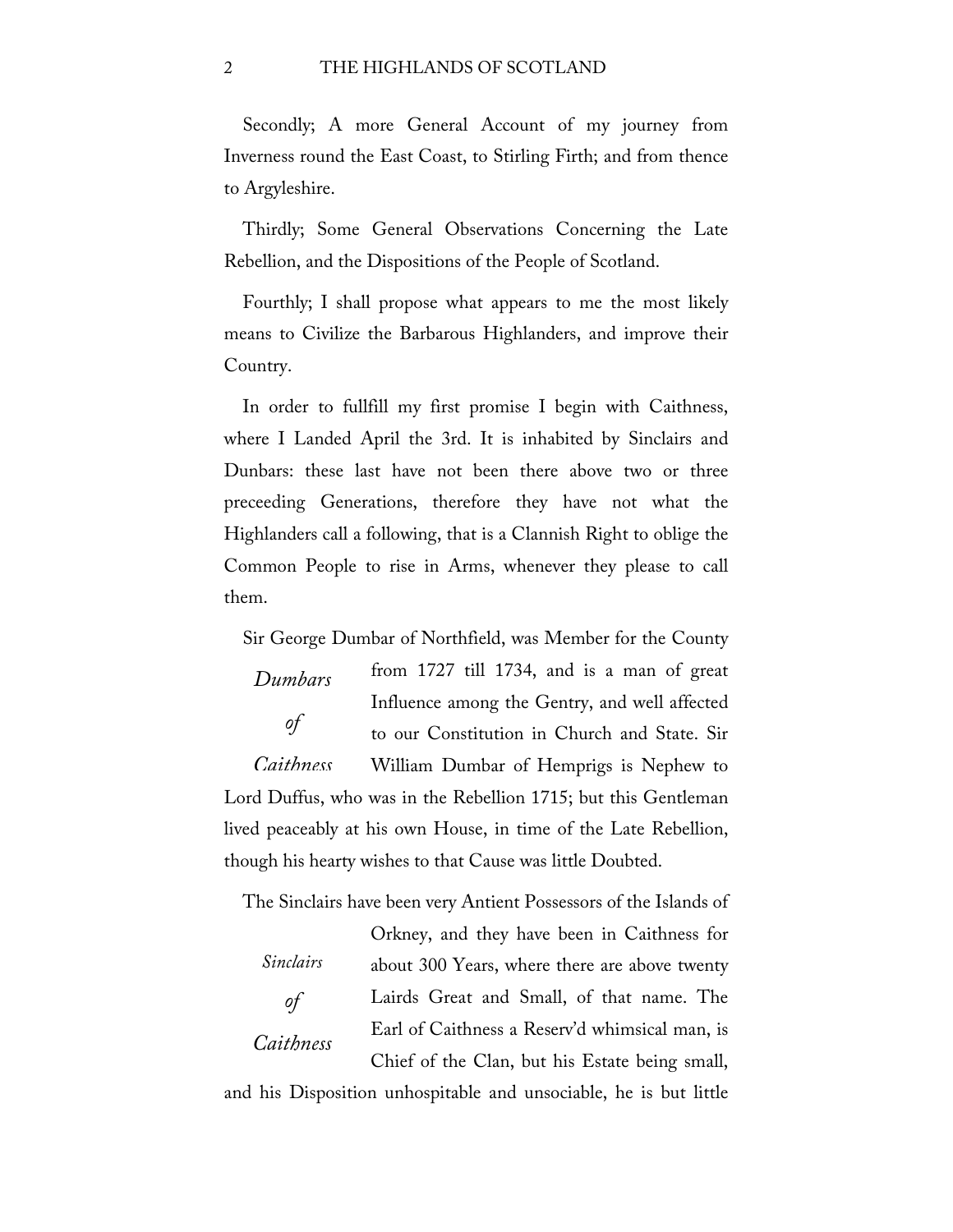regarded. The Principal Branches of his family, are, the Lairds of Ulpstar, Dunbeath and May: the two first are well affected, and have good Estates, but the last, on whom the Commons have such Dependance, that many consider him as Chief, was Suspected.

How could four or five of the Lower Gentry raise such Disturbance in the country, and have 4 or 500 men in Readiness to join Sir James Stuart of Burrous, from the Orkneys, if several of the other Heritors, and some of greater Sway, had not been in the Plot? They were in Arms about the Middle of April but the News of the Battle of Culloden spoiled their Parade, and made them sneak home again.

Besides, it was discover'd, that some of the Sinclairs had corresponded with disaffected Persons at Edinburgh, two years before the Rebellion broke out, and had not the Lords Sutherland and Reae been in their way, they had, in all likelyhood, been out among the first of the Rebels. Caithness tho' mostly of a Cold and Mossy Soil, produces great quantities of Corn; they export a great deal of Barley, Oatmeal, and Aqua Vitae. There is great plenty of Cod and lesser Fish upon the Coast; and tho' there are none who make Fishing their Business, but what the Country People do in By jobbs; yet besides what serves the Inhabitants, they export a good deal of Dry Fish, and Oil, and have a good deal of Salmon in their season. But the Common People are Slaves, in proportion to the Distance of their Country from the Center of Justice. I have seen a Number of Poor Wretches oblig'd to carry out large Dunghills in Kreels or Baskets on their Backs, from their Landlord's House to his Cornfields; and Women Drive two Horses a piece loaded with Dung, carry a kreel of the same stuff on their Backs, and spin at the Distaff as they travel along.

In Caithness there are above 1500 men; but by Reason of the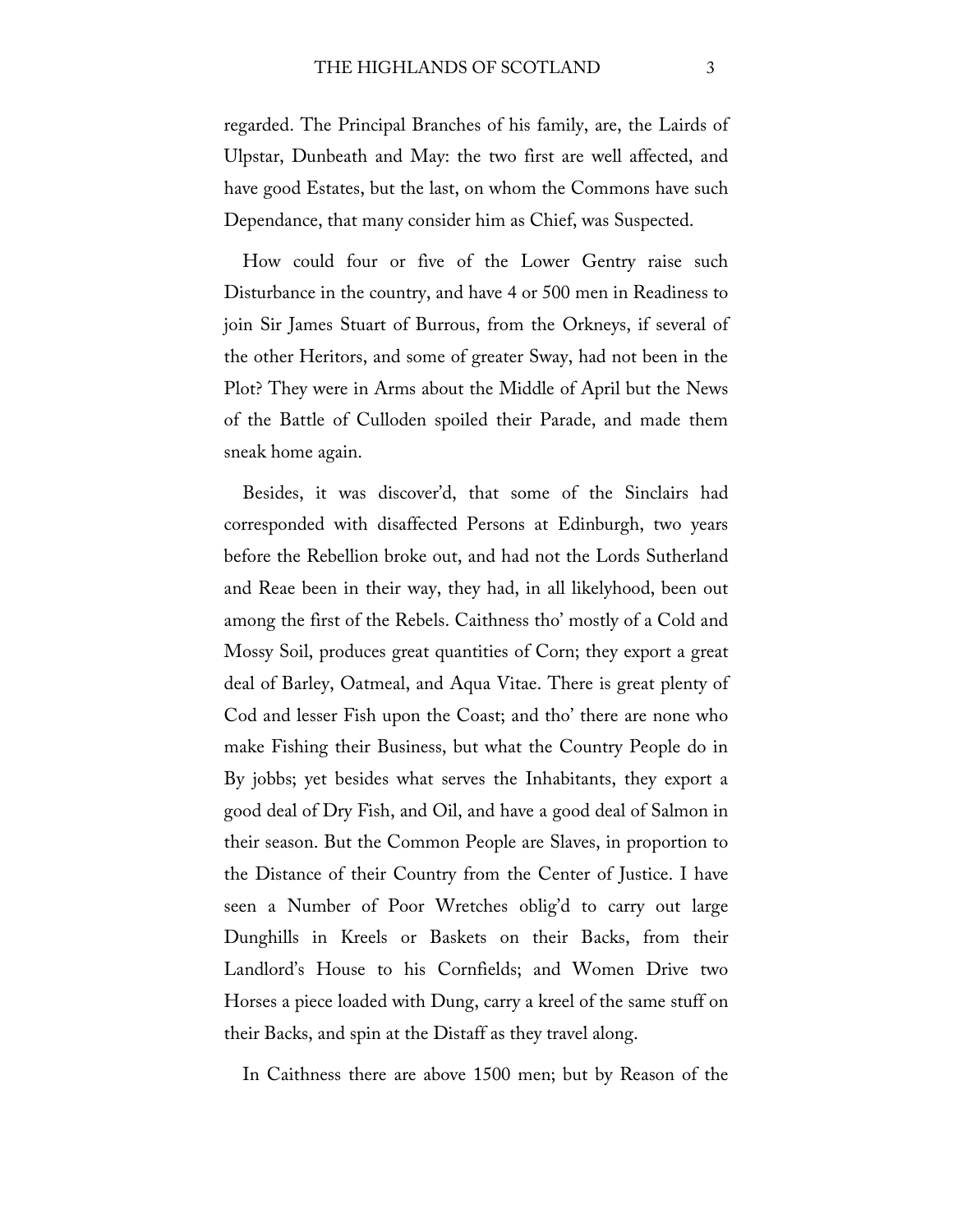prodigious Slavery and Poverty of the Commons, more than half of them are but pitifull half-starved Creatures, of a Low Dwarfish Stature, whom a Stranger would hardly believe to be Inhabitants of Great Britain; so that an Army of them by themselves, does not Deserve to be much valued or fear'd. The Gentry are Strong and Well bodied Men, much given to Hospitality and Drinking. They are so much given to Quarrelling and Law Suits, that till within 20 years that they have Learn'd at their own Cost to be Wiser, the County of Caithness alone, was said to yield more Money to the Lawyers and Petty foggers here, than any other Six Counties of Scotland. The Sinclairs are not thieves.

The Miles here are so unequally laid out, that the best Maps will better Direct you in Computing them than I can, as I was not in a Condition to Measure as I travel'd along. In their Way, they Compute from the Ord of Caithness, to the Pharo head, the Northmost point, to be 34 Miles, and from thence, in a strait Line along the West Coast, to the Point of Ardnamurchan, to be 100 Miles; and from thence, to the Mull of Kintyre, the Southmost Point in Argyleshire, to be 100 more, but the Point of Ardnamurchan is more than half way and the Road by Land by Reason of the vast Ascents and Descents is one Fourth longer than by Sea.

Caithness contains Ten Parishes, Five whereof speak English, after the Scottish Dialect; and the other Five a Corrupt Kind of Irish, tho' the English is daily gaining ground. At Thurso, the most populous town of the County, (tho' Weik is the Head Borough of the Shire) there was a Jacobite Meeting house till after the Battle of Culloden.

From Caithness I came to Strathnaver, the Country of the Mc Kays, of which Lord Reae is the Chief. This Country lyes on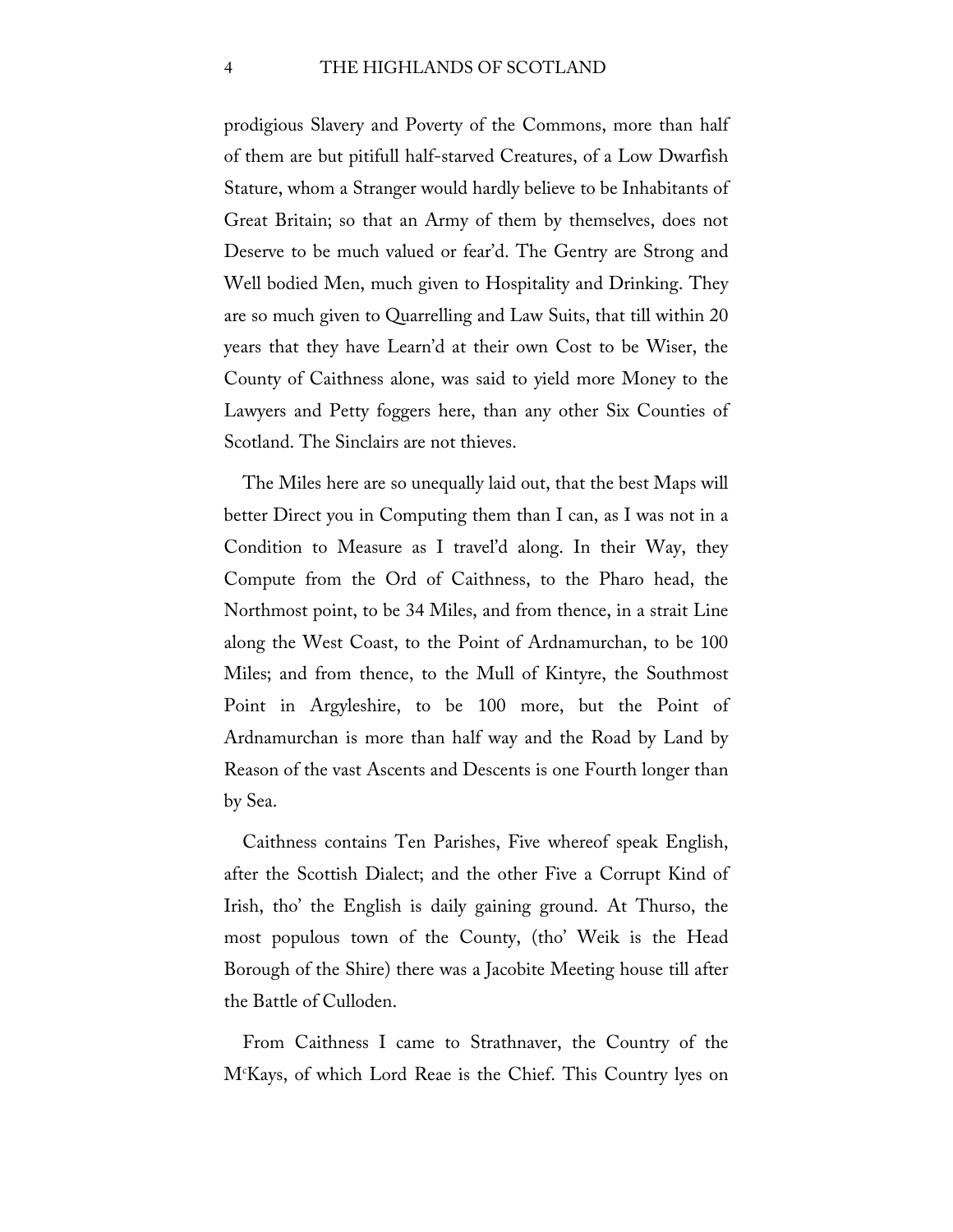the West Coast, is exceeding Rough and Mountainous, and the Passes into the Country

*Strathnaver*

very Marshy and Boggy; but it breeds great numbers of all sorts of Cattle, produces some Corn, and lyes very convenient for fishing. The Affection of the Late Lord Reae, and all the Gentlemen of his Clan, to our Happy Constitution, is sufficiently known; and the Common People of the Mc Kays are the most Religious of all the Tribes that dwell among the Mountains, South or North, and are short of none in their Zeal and Affection to His Majesty. Of old, they were reckon'd the most Barbarous and Wicked of all the Clans; but they were effectually Civiliz'd in time of the Late Lord Reae, to which Lieutenant General M<sup>c</sup>Kay a man of Eminent Virtue and Merit contributed not a Little. He had a great Ascendant over Lord Reae, as being his Cousin, his Father-in-Law, and a Man of great Knowledge and Experience of the World. Lord Rae had the Civilizing his Clan so much at Heart, that he made application to the General Assembly, for a Collection through all Scotland; by which, and a Liberal Contribution of his own, tho' his Estate was then very Small, he Erected two new Parishes in his Country, planted them with Ministers and Schools, and encouraged Religion, Loyalty, and Industry among his People, both by his Authority and Example. The McKays are said to be a better Militia than any of the Neighbouring Clans, for which this is assigned as a Reason that Several Officers of this Clan in the Dutch Service obtain'd the Lord Reae's Countenance to Recruit in his Country, upon this express Condition that they should Return the Men after being a Certain number of Years in the Service, and take Raw Men in their Room: that Lord well Knowing how to make good use of those who were thus skill'd in the use of Arms, by training and animating the Rest, when there was Occasion for it. Nor are the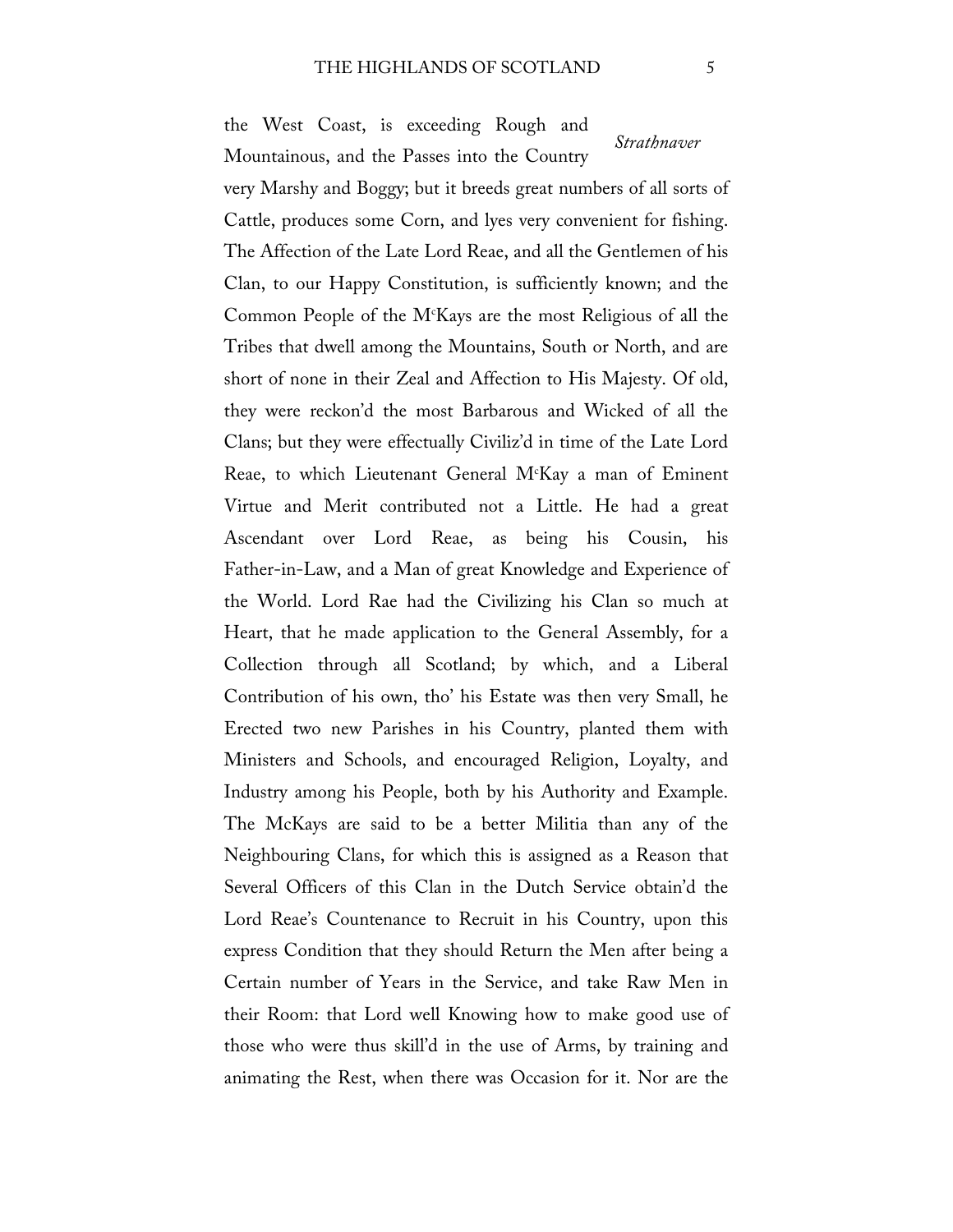Common People here such Slaves or Dwarfs as are their Neighbours of Caithness, but are a Tall, Strong, Wellbodied People. The late Lord Reae not only Civiliz'd his Clan but he improv'd his own Estate to above the Double of what he found it, tho' it is not yet near  $\text{\pounds}1000$  p. Annum, and tho' the present Lord Reae is but a very weak man, yet he Inherits his Father's Loyalty and Honesty. This Family have had the Property of that Country for near 300 years. The Lord Reae can raise 700 Men betwixt his Own and the Neighbouring Counties. The McKays abhor Thieving.

From Strathnaver I travell'd Eastward to Sutherland properly so called tho' Strathnaver is also a part of the County of Sutherland.

*of Sutherland*

*Sutherlands* 

This Country is almost wholly the Property of the Earl of Sutherland. The good Disposition and Eminent Services of this Family both in the Year 1715 and in time of the Late Rebellion is

sufficiently Known. The Common People who dwell along the East Coast are next to the Caithness People for Poverty Slavery and Dwarfish Stature; but the People farther up the Country towards Strathnaver live better, are taller and of a stronger make.

The Gentlemen and Commons of Lord Sutherland's Clan and some few Gordons who dwell among them are generally well-affected to the Present Government.

*Guns* In Lord Sutherland's Lands live a small but fierce Clan of the name of Gun. They are about 150 in number, they have a Chieftain of their own, who lives upon a small Mortgage not above  $\&20$  p<sup>r</sup> annum, but his Clan give him a generous assistance to keep up the Grandeur of a Chieftain. They have been Inhabitants of Sutherland for above 500 years, and were so much considered of old that MacDonald of the Isles married a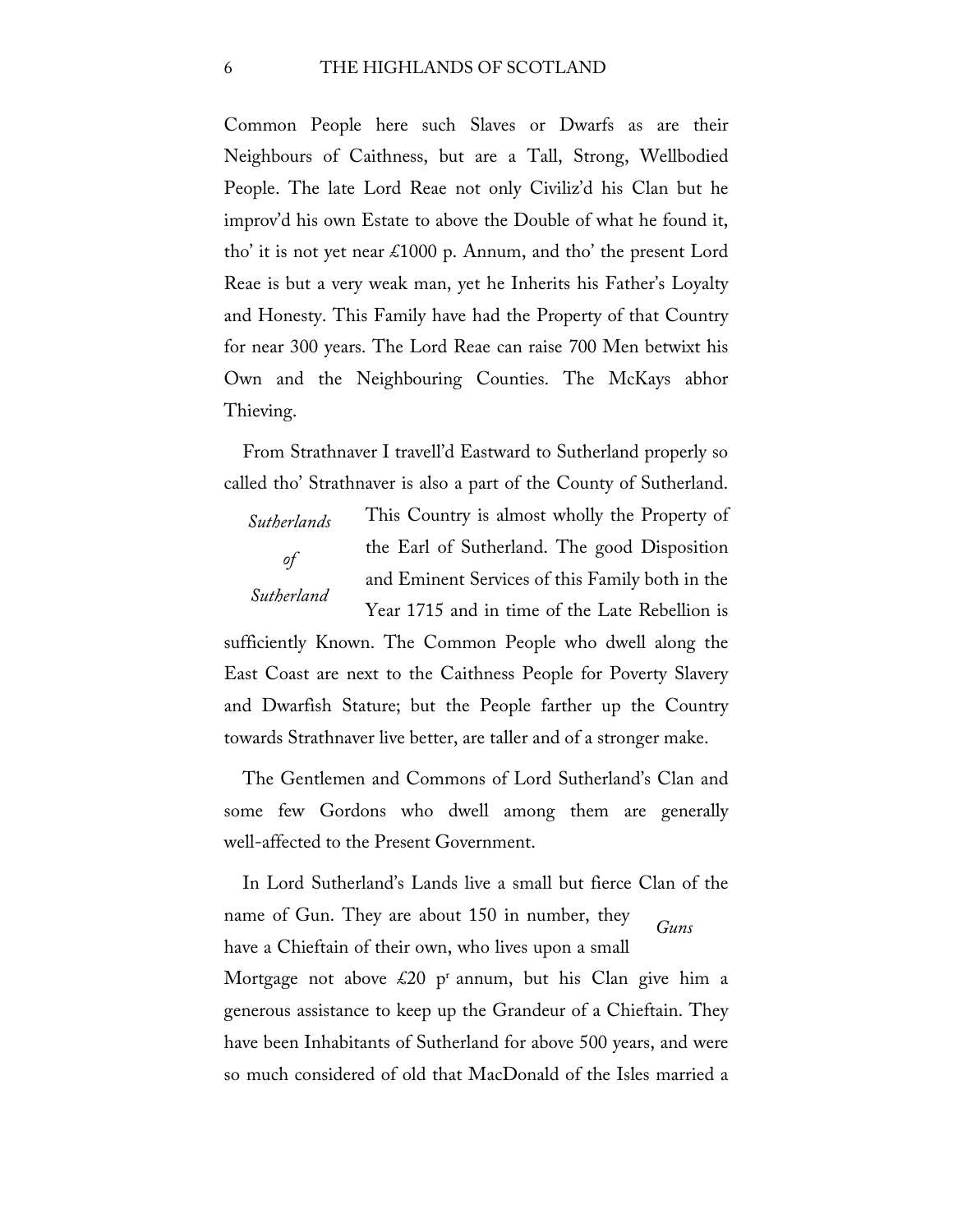Daughter of the Chief of the Guns. The Earls of Sutherland tho' Proprietors of every foot of Land the Guns possess have been in former times oblig'd to Court their Favour and Friendship; but they have been entirely at the Devotion of the Sutherland Family since the Revolution. Their Chieftain Captain Gun, was one of the Militia Captains in time of the Late Rebellion, and it was no secret that his dependance on Lord Sutherland was rather the Motive of his Acting as he did, than his own inclination.

*Gordons* The Sutherland Family have been in possession of this Country for at least 800 years. They were of old very Powerfull, did Eminent Services to the Crown of Scotland against the Danes, who made many Descents upon this Northern Coast, and obtained Honours of a very Ancient Date; About 200 years ago a Son of the Huntley or Gordon family married the Heiress of Sutherland, and for two or three Succeeding Generations the Earls of Sutherland were called Gordon, which is the Reason that Sir Robert Gordon of Gordonstown in Murray and other Cadets of this Family retain that name, but some Ages ago the Stock of the family resum'd the name of Sutherland, which they have kept ever since.

Tis Pity the present Earl shou'd be so weak a man, but his Lady behaved very honourably, tho' her Brother, the Lord Elcho was engaged in the Late Rebellion.

It is little doubted that the Sutherlands are a Branch of the Old Catti from the German Coast. They landed in Caithness which Word in Old Scotch signifies the Landing place of the Cattis. When they became more populous they spread Southward to this Country called Sutherland by the Caithness people, but in Irish it is called Caladh, that is the Country of the Catti to this day. In Lord Sutherland's Country excluding Strathnaver and Assin (tho' a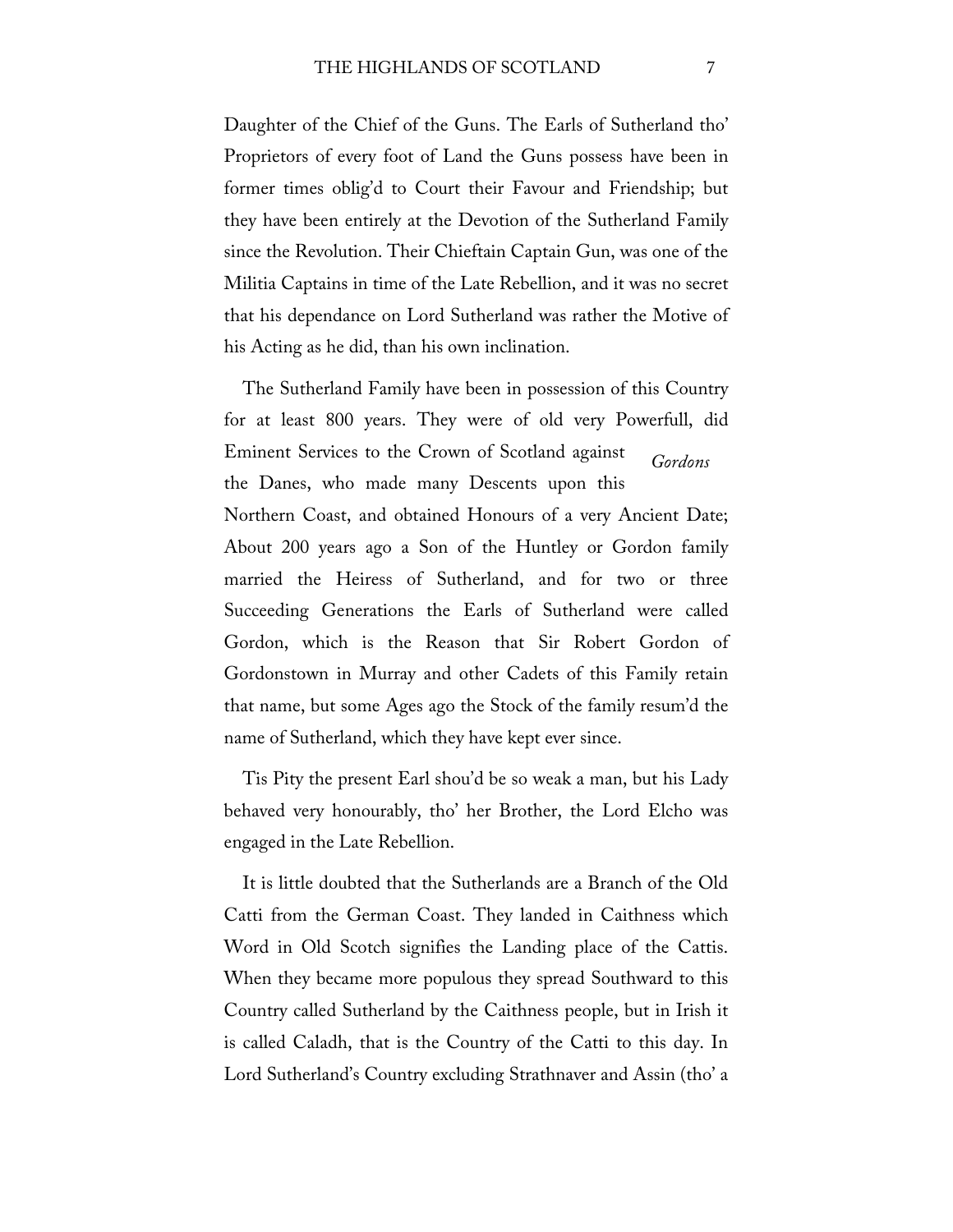part of the Shire of Sutherland) are Eight Parishes. The Earl can Raise of his own Name the Gordons of Sutherland and the Guns, 1200 Men, but a third of them are but mean despicable Creatures. The Earls of Sutherland have always been as absolute in their own Country as any Chief in Scotland. The People here detest thieving; but the Camerons and MacDonalds frequently travel through the Countries of the Mackenzies and the Rosses to steal from them. This Country produces Corn enough for the Inhabitants and some for the market. They have plenty of Fish from the Sea; but the Coast is mostly Bold and open. Some Coal has been dug there and there is little doubt but great Plenty of it might be found if skilfully sought for. Great Numbers of Cattle of all Kinds are Bred here, but they are of a very Small Size. There is no Borough in the Shire of Sutherland but a little town called Dornoch where there is no Trade and not above forty families.

*Rosses* Having taken my farewell of Sutherland I cross'd the Firth of Tain and landed in that part of Ross which lyes upon the East Coast commonly called East Ross. This Country all along the East Coast produces great Plenty of Grain; but Fern Nig and Tarbot three Contiguous Parishes look like one Continued Field of Corn. The Ancient Inhabitants assumed the name of the Country for their Sirname and were a very Considerable Clan. Their Chief was an Earl 500 Years ago. King Robert the Second of Scotland married a Daughter of this Family and Sir Alexander Leslie by marrying the Heiress became Earl of Ross.

Sir Alexander had a Son who Succeeded him in the Earldom, and a Daughter who married to Mc Donald Laird of the Isles. The young Earl was succeeded by a Daughter who being Deformed Retir'd to a Nunnery, and Resigned the Earldom in favour of John Stuart, Earl of Buchan, her Uncle by the Mother's Side and Grandson of Robert the Second, but M<sup>c</sup>Donald of the Isles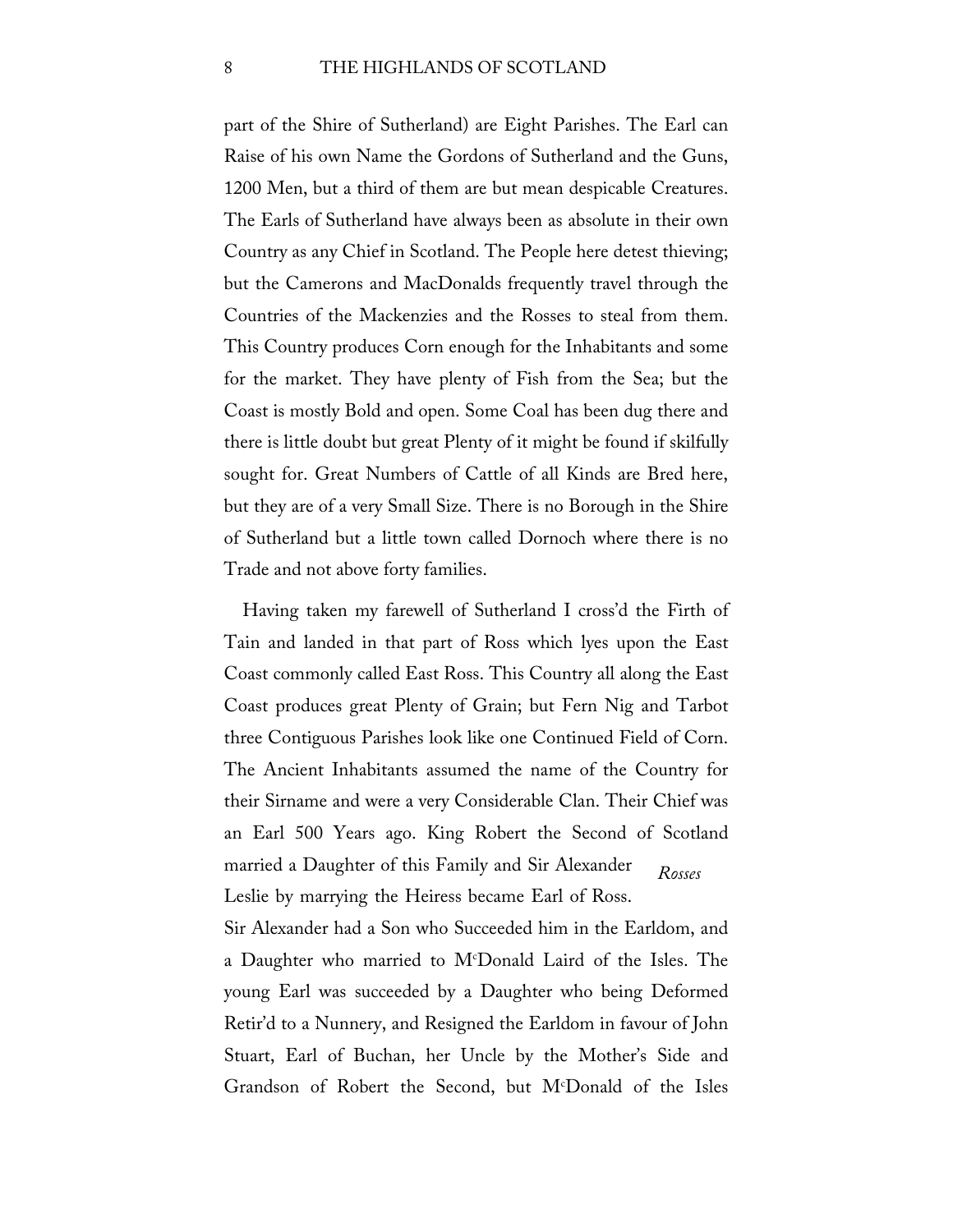reckoning his Wife the true heir, did not trouble himself with the tedious way of Sueing for his Right at Law, but instead of that March'd of a Sudden into Aberdeenshire with an Army Consisting of 10,000 Highlanders to Destroy the Earl of Buchan for assuming the Title of Earl of Ross. There he met the Army which Robert Earl of Fife, then Regent of Scotland, and Father to the Earl of Buchan, had sent to Oppose him, and a most Furious and Bloody Battle was fought at a Village called Harlaw till Night parted them. Both Sides claim'd the Victory; but the Mc Donalds returned home, took possession of the Earldom of Ross and kept it from the year 1411 till 1476 when this Earldom was annexed to the Crown by Mc Donald's having join'd the Earl of Douglass and other powerfull Chiefs in the great Rebellion they raised against James the Second.

But the Rosses being the Old Inhabitants several Branches of that Family kept possession in time of the Leslies and Mc Donalds, and Remain there to this day. The most Considerable of them was Ross of Balnagown, a Loyal and Religious Family for some preceeding Generations. This Estate which is near £1000 yearly Rent devolved upon Lord Rosses Family about 18 years ago. How zealously the Master of Ross and his Tenants joined the Loyal Party in the Defence of their King and Country in time of the Late Rebellion is well known. The Loyalty of Several other Gentlemen of that name was Suspected, tho' only Malcolm Ross younger of Pitcalny was in Arms. The Commons of this Clan are a Well affected Honest Industrious and Religious People. This is the Reason why Pitcalny and all who privately abetted him were not able to raise above 30 of the Refuse of the Commons, as they abhorred the Design. The Rosses are about 600 in Number, they hate Thieving, but have often Suffer'd in this way from the Camerons and M<sup>c</sup>Donalds.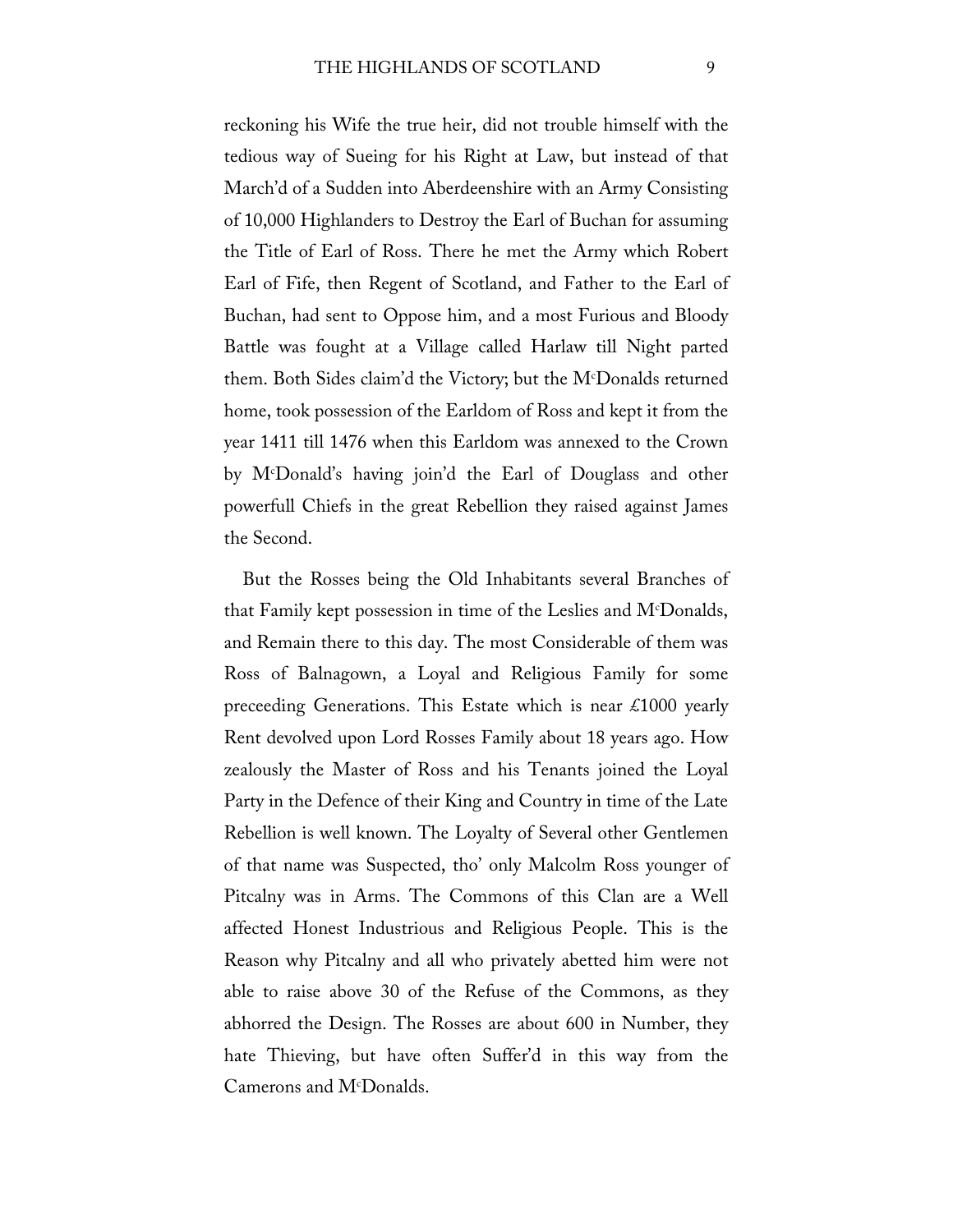Near the Firth of Tain lives M<sup>c</sup>Leod of Cadboll a Gentleman

*McLeod*  possess d or about 4 or £500 a year. About 6 or 8 years before the Late Rebellion he brought a Nonjuring Preacher to that Country, and persuaded some of his Neighbours to subscribe

*of Cadboll*

for a Stipend for him, tho' the Commons and even his own Tenants enter'd very unwillingly into it. This Gentleman preferr'd possessing his Estate to Indulging his Inclinations, and therefore did not rise in Arms. He has not what the Highlanders call a following.

About Six Miles from the Firth of Tain lyes New Tarbot, the

*Earl Cromartie* principal Dwelling of the Earl of Cromartie, it is a fine seat Beautifully situated on the Cromartie Firth. This Earl is a Branch of the Seaforth Family of about 150 years standing. Most part of

his Estate which was never more than £1200 a Year lyes in East Ross. The few Cadets of his Family who Rose with him in the Late Rebellion lived in Assint and Loch Broom on the West Coast, and the Country of Cogach there was his own Property. From the West Coast he gathered about 200 Men and of his Tenants in East Ross he rais'd about 100 who were Drag'd much against their own Inclination to the Rebellion. M<sup>c</sup>Culloch of Glastulich liv'd in the Earl's Neighbourhood, and being Remarkably disaffected became an Officer in his Regiment.

*McLeod of Ginnies* Near the Earl's Seat lives  $M<sup>c</sup>$  Leod of Ginnies, the Lineal Heir of Mc Leod of Assint, tho' that Estate is now m other Hands, he is Chief of that Branch of the Mc Leod s commonly called Mc Neils. He gave good proof of his Affection to the Government by raising a Company of Militia in time of the

Late Rebellion of which he himself was Captain; he has a Small

*of*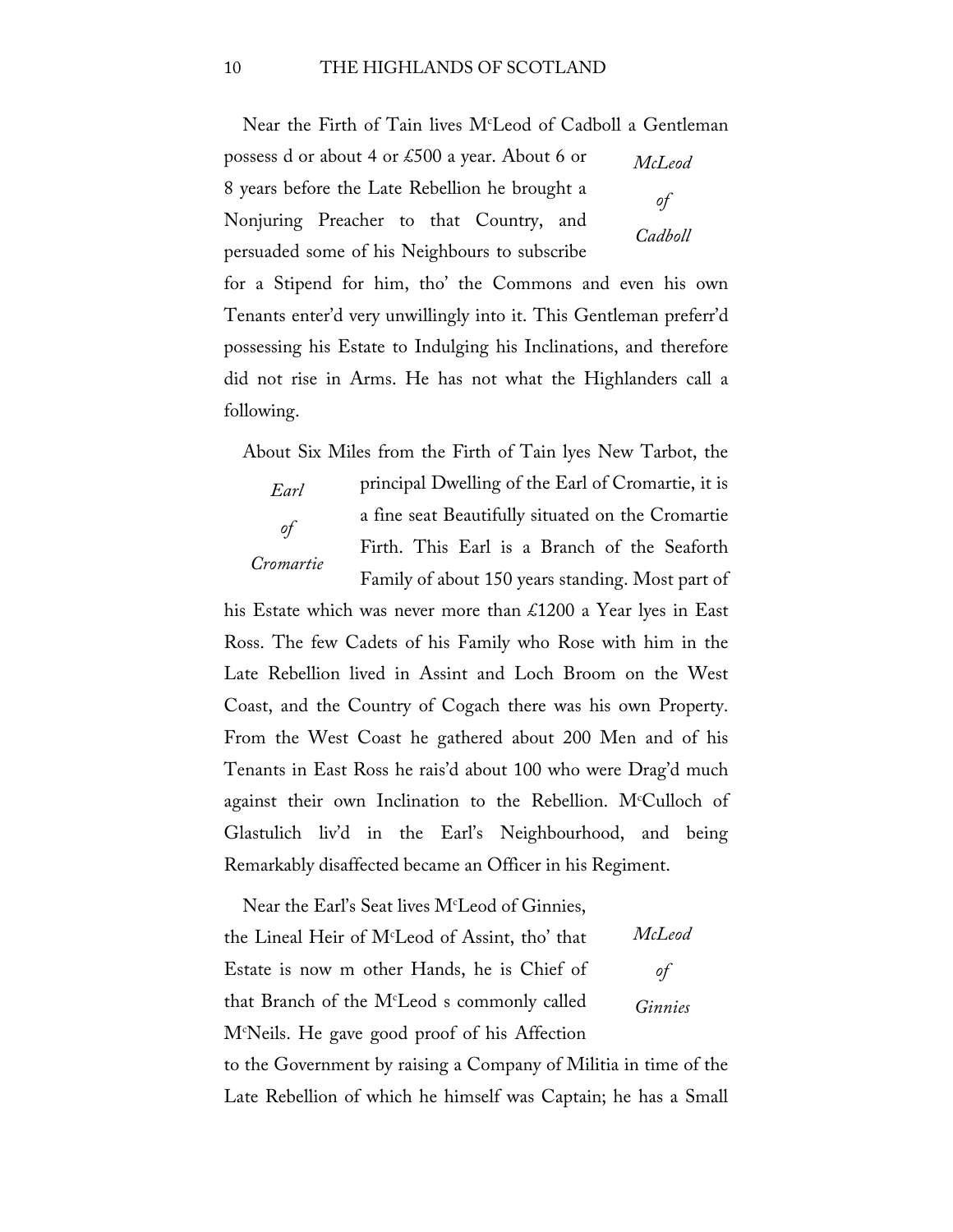Estate in East Ross. This Country being a Rich Soil for Corn affords but very little Pasturage, as they have not yet got into the way of sowing some of their Lands with Grass Seed. They are plentifully supplied with Fish from the Sea and the Country abounds with Tame Fowl. Here one may buy 20 Large Whitings or 18 Eggs for a Penny and often a Pound of good Mutton for an halfpenny.

*Monroes* To the West of the Earl of Cromartie's Seat upon an Arm of the Sea called Cromartie Firth is the Country of the Monroes. Tis well known the Part they Acted in 1715 and during the Late Rebellion. The Gentlemen of this Clan are all Firm and Steady to a man, and the Commons are well-affected Honest Industrious and Religious People. Those who call them Enthusiastical, Revengefull and Lazy do not know them, or are highly prejudiced against them. Tho' their Country is mostly a Sowr Wet Soil, and the Cromartie Firth not so good for Fishing as the other Seas in the Neighbourhood yet they have Bread in Plenty and Live Comfortably. The Mc Kenzies and other Rebellious Clans bear

them an Inveterate Hatred and Illwill for their Loyalty. The Monroes can raise 600 Good men. Their Country of which they have been very Ancient Possessors is called Ferrindonnal, that is the Country of Donnald from a famous Man of that name. The Estate of Sir John Gordon of Invergordon Secretary to His Royal Highness the Prince of Wales lyes in the Bosom of the Monroes Country. The Disposition of this Gentleman, with the Zeal of Gordon of Ardoch his Uncle and Ardoch the younger who was in Arms for the Government, is sufficiently known. The Commons on their Lands have the same good Principles with the Commons of the Monroes.

To the West of this Country still on the East Side of Ross is Brahan Castle the Seat of the Seaforth Family Chief of the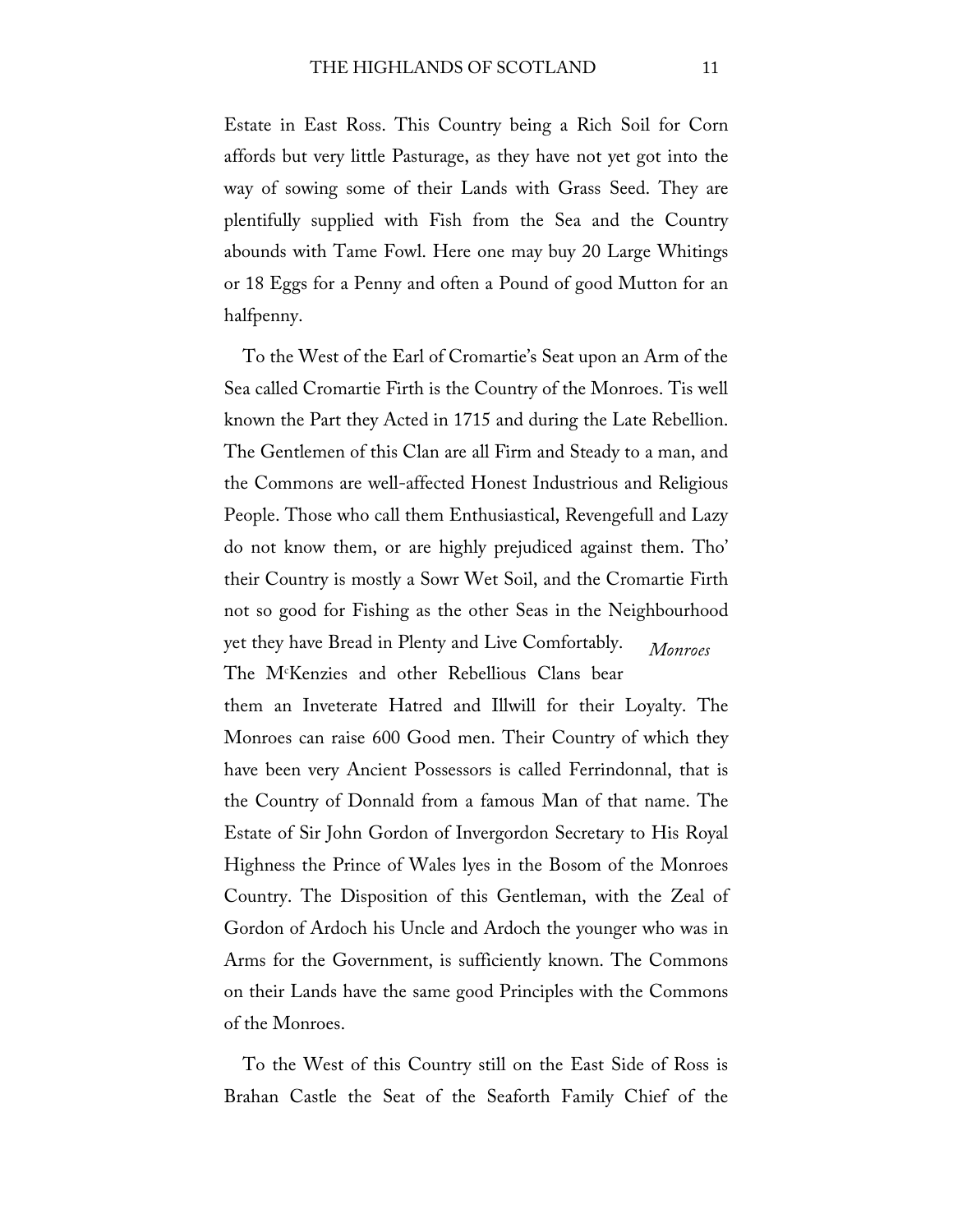Mc Kenzies. They are originally Fitzgeralds of the Family of Kildare or Desmond in the Kingdom of Ireland, but they have had Lands in Ross-shire upwards of 400 years, tho' the Mc Donalds and other Clans call them Upstarts. They are a powerfull and Rich Clan. They fought many Battles with the M .Donalds, especially the Glengarry Family, and have possess'd themselves of Several parts of the Country which of old belong'd to the Mc Donalds. The Mc Kenzies stood out against the Reformation in the Reign of Mary Queen of Scots, but Colin first Earl of Seaforth, a man of great Parts and Merit, Reformed his Country: He planted Ministers among them who by his Influence brought the People rather from Heathenish Darkness than Popery, and they were in a fair way of being quite Reform'd when the Civil War broke out in Charles the First's time. George then Earl of Seaforth sided with the Covenanters and was entrusted by them to manage their Affairs at Court. I have seen his Subscription with that of the Principall Gentlemen of his Clan, and all the Clergy of his Country to an Original Copy of the Covenant ingrossed upon a Large Parchment, still Extant, but this Earl betray'd his Trust and turned against the Covenanters in the year 1645 for which they excommunicated him as a Perjur'd Traitor, and soon after he was oblig'd to Retire to Holland, where he ended his Days.

Ever since that time the Mc Kenzies have been great Enemies to the Presbyterians and by their interest at Court in time of Charles the Second, and James the Seventh they had a considerable Hand in all the Unparallel'd Oppressions and Persecutions they then Suffer'd. In James the Seventh's Reign Kenneth then Earl of Seaforth married a Popish Lady Daughter of the Family of Powis in England and declared himself a Papist. At the Revolution he follow'd King James to France and from thence to Ireland, where King James created him a Marquis. He return'd after King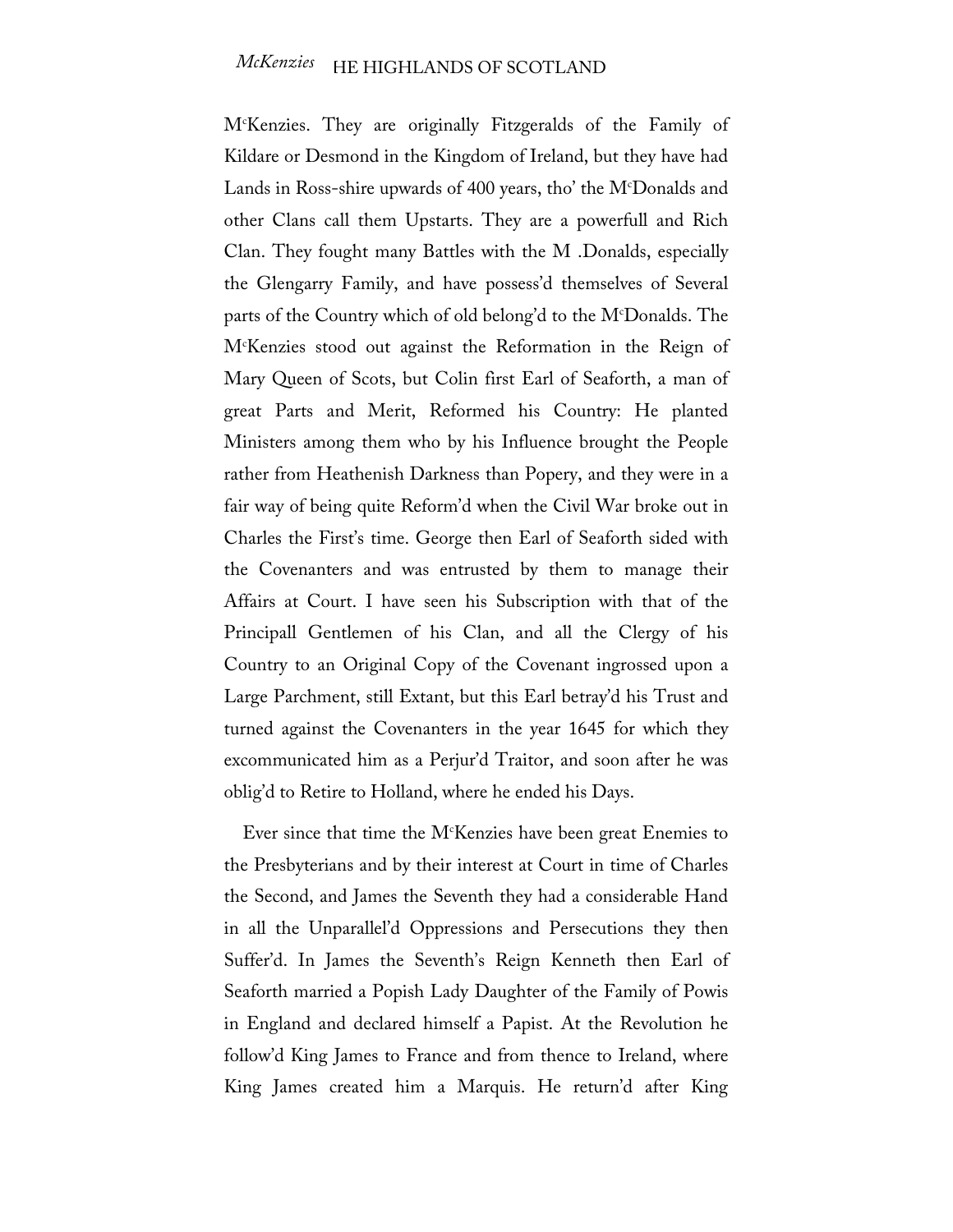William's Act of Indemnity and took great Care to Educate his Son the last Earl a zealous Papist. This Earl with George first Earl of Cromartie, Mc Kenzie of Delvin, and other Branches of their Family were in high Favour at Court in the Reign of Queen Anne, and Contributed not a little to the Favour obtained for the Nonjuring Clergy, and the Hardships the Church of Scotland endured in that Reign.

In the year 1715 William then Earl of Seaforth join'd Heartily in that Rebellion with about 1,500 Men; and in the year 1719 he Returned from France, and Gathered as many of his Clan as could be got together and fought against the King's Forces at Glenshiel. Tho' his Estate was then and for some years after in the Hands of the Government, most of the Rents were Collected by his Tools, and remitted him to France. Great sums were also Raised among the Gentry and some even from the Wretched Commons by way of Benevolence in order to Purchase their Chief's Estate so soon as it should be exposed to Sale. When Seaforth obtained his Pardon and the Estate was put up to Sale, a Creature of the Earl's bought it for less than three Years Purchase, as Nobody would Venture his Money upon an Estate in so Remote and Wild a Country Inhabited by a Clan so Remarkably poisoned with Disaffection. This Estate was more than Double the Real Value of it in Debt, and by its Selling so Low a Number of Families who had Great Claims upon it were Ruin'd.

The Established Clergy could get no footing among the Mc Kenzies from the Revolution till after the year 1715 and then by Degrees and with much Difficulty that Country was Planted with Ministers. The People there were sunk to such a Degree in Barbarity and Ignorance that they were much to be pitied, for tho' the Late Earl and the Gentry Caress'd such Nonjuring Preachers and Schoolmasters as lived among them, yet they were at no Pains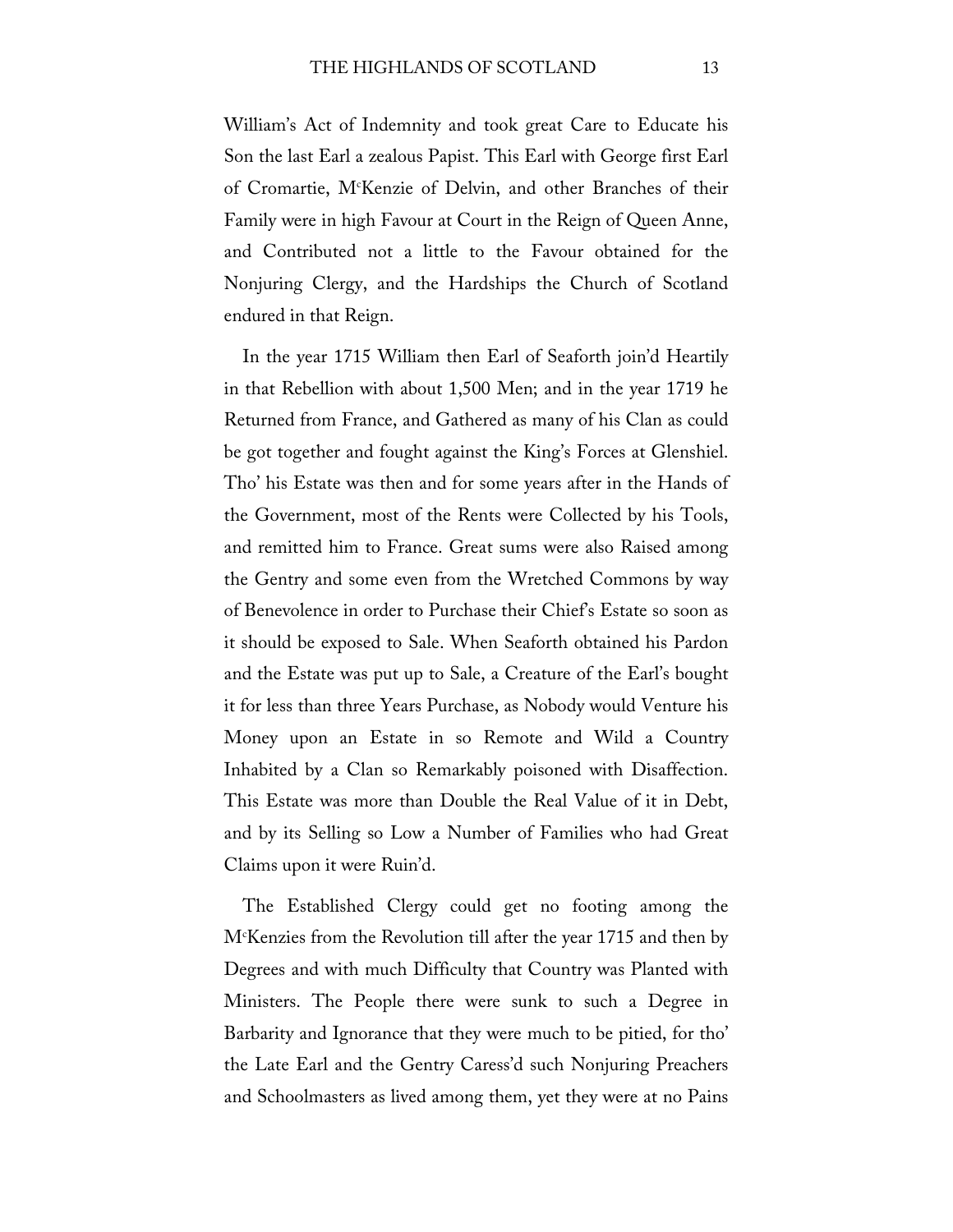to instruct the Commons whom the Gentry industriously Kept in Darkness, that they might be the fitter Tools for their Wicked purposes, and bear the Yoke of their Tyranny with the less Grudge.

Tho' the present Seaforth is Hearty and Zealous for the Government, he has not yet been able to Cure the Gentlemen of his Clan of a Disease they have been so long Contracting, but they are Recovering Slowly and by Degrees, and it is to be hoped that in process of Time, they may come to be Compleatly Cured. Seaforth and some other Chiefs in the North of Scotland whose Predecessors have been at much Pains to poison their Clans may observe, as Cromwell did when the Enthusiastick Spirit he had Raised in his Army, to serve a turn had like to have retorted with much Violence upon himself, that it was much Easier to Raise the Devil than to lay him again.

The Mc Kenzie Clan including Cromartie's Estate possess 12 Parishes on the East Coast of Ross. The Principal Gentlemen are Stuart Mc Kenzie Brother to the Earl of Bute who was Luckier than to have a McKenzie Education; Mc Kenzie of Seatwal a Gentleman of a good Estate, and perhaps the only true Whig of them in that Country; the Mc Kenzies of Coul, Kilcowie, Allangrang, Red Castle, Belmaduthy, Siddy, Highfield, Lentron, Davockmaluag and Inchcouter with many others of Lesser Estates all live upon the East Side of Ross including the Peninsula called Ardmeanach or Cromartieshire which was of Old but a Little Penisle of Ross Shire.

But the Bulk of Seaforth's Estate lying upon the West Coast, I went thither and travel'd Westward through the Country of Straglass. Straglass lyes upon each side of the River Beawly and belongs mostly to the Laird of Chisolm Chief of that name.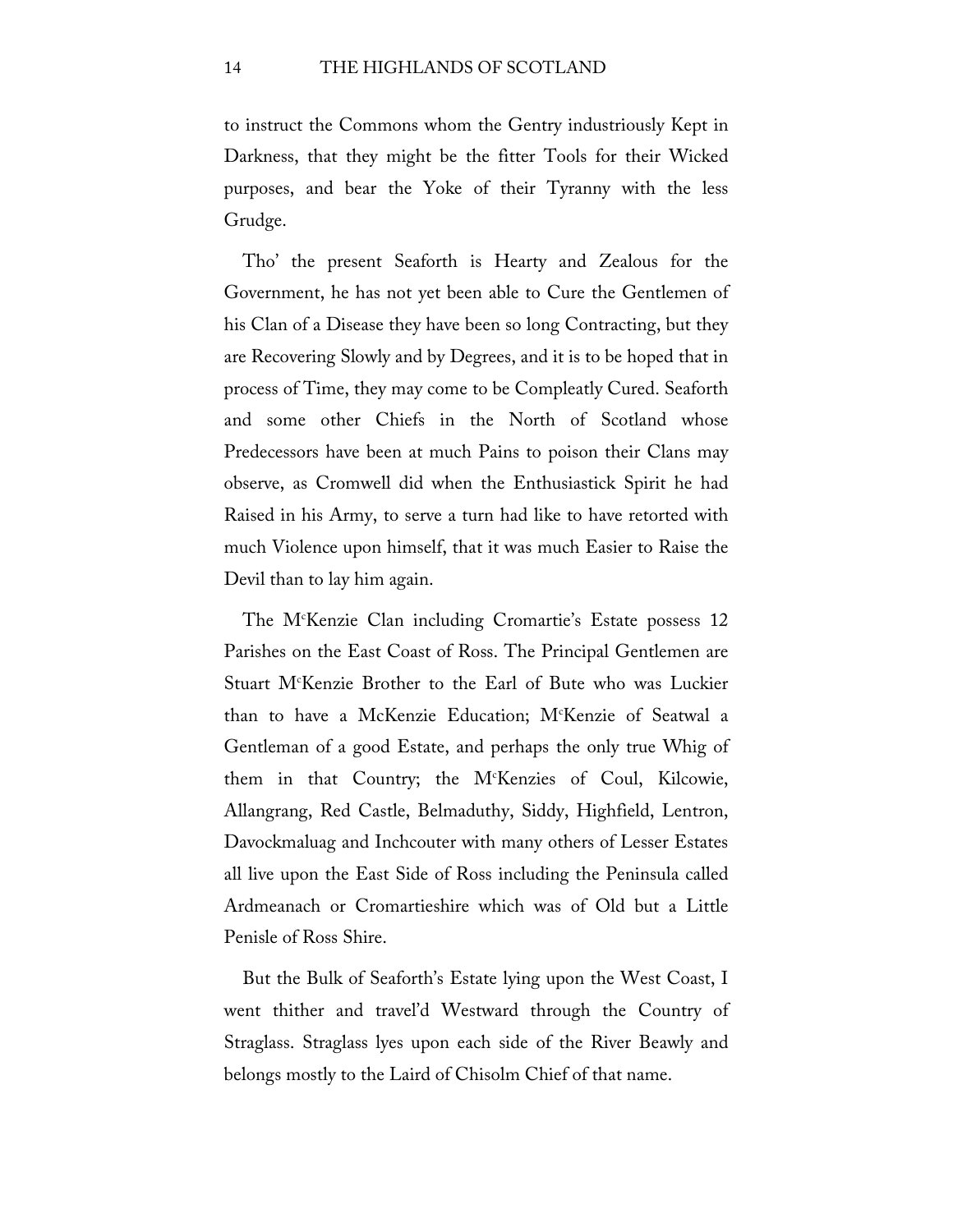The Laird and his Children are Protestants; but his Clan are Popish except a very few. He and his Clan were in the Rebellion

*Chisolms of Straglass*

1715: but he was not personally in the last Rebellion, tho' one of his Sons and 150 of his Clan went along with the Frasers. For many years before the Battle of Culloden two Popish

Priests Resided here and said Mass publickly; the Country People built them a good Meeting house, tho' the Protestant missionary station'd there on the King's Bounty could get no place to shelter him from the Weather. After the Battle of Culloden the Laird apprehended one or both of these Priests and sent them Prisoners to Inverness. This Clan consists of about 300 Well bodied Men. A part of Straglass belonged to the Family of Lovat.

*Kintail* Having left Straglass I travelled towards Kintail and went by Glenshiel where the Spaniards and a number of Rebels were defeated in the year 1719. Kintail was the

first possession of the Seaforth Family in Scotland. The Commons here are M<sup>c</sup>Raes, and are by far the most Fierce, Warlike, and Strongest Men under Seaforth; but 'till within these 20 years they were little better than Heathens in their Principles, and almost as unclean as Hottentots in their way of Living; but whilst Seaforth's Estate was in the Hands of the Government about the year 1726 a Large Parish here, where there had been no Minister for many years (nor would they suffer any of the Established Clergy) was divided into two, and Ministers and Schools were planted in them, which has made a Surprizing Alteration in the People even in point of Common Civility Decency and Cleanliness.

*Lochailsh* In order to be thoroughly acquainted with Seaforth's Country, I travel'd Northwards upon this Western Coast and came to Lochailsh. This Country makes one Entire and Compact Parish, is the Property of Seaforth and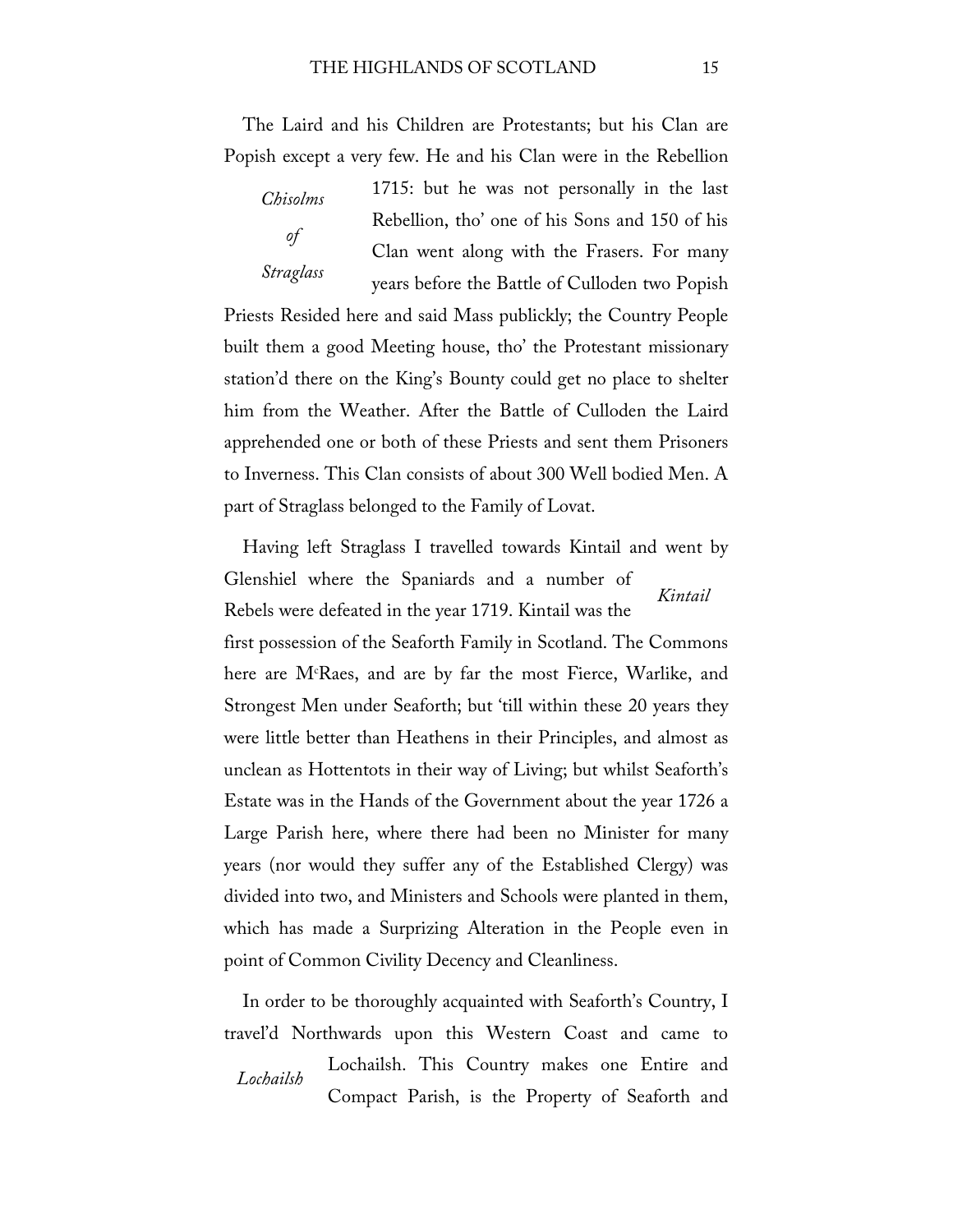inhabited by Mathesons who are next to the Kintail People in Stature and Valour. They and the Kintail People were the only part of Seaforth's Men that behaved well at Sheriff Muir, for when the rest ran away shamefully they kept their Ground, 'till a good Number of them were left Dead upon the Spot.

*Loch Carran* To the North of Lochailsh is Loch Carran the property of Seaforth and a part of it the Property of Mc Kenzie or Aplecross. This Large Country was but one Parish 'till there was a new Parish erected in it at the time in which the new Erection in Kintail took place. The People here are M<sup>c</sup>Kenzies.

*Gairloch* The next Country is Gairloch the property of McKenzie of Gairloch who is worth about  $\text{\pounds}500$  a year this place. Great shoals of Herrings come in to the Loch Occasionally and prodigious Numbers of Cod are Caught here yearly in the Month of March which brings some Strangers amongst them every Year.

*Loch Broom* To the North of Gairloch is the Country of Loch Broom the property of Several small Heritors of the

McKenzie Clan. The Arm of the Sea called Loch Broom comes in about 14 Miles within the Land. At this place 100 Sail of Ships have been often Loaded with Herrings in a Season, but when the Herrings do not Come within the Mouth of the Loch, the Country People have neither Ability or Skill to fit out proper Vessels to Catch them, and the Gentlemen do not Concern themselves with it. Herrings come often into all the Lochs on this Coast; but Loch Broom is the most Remarkable place, besides that 200 Sail of Ships may Anchor safely, whatever Way the Wind blows, either at Loggy Bay, or Island Martin.

None of the Landed Gentlemen of this Country were in Arms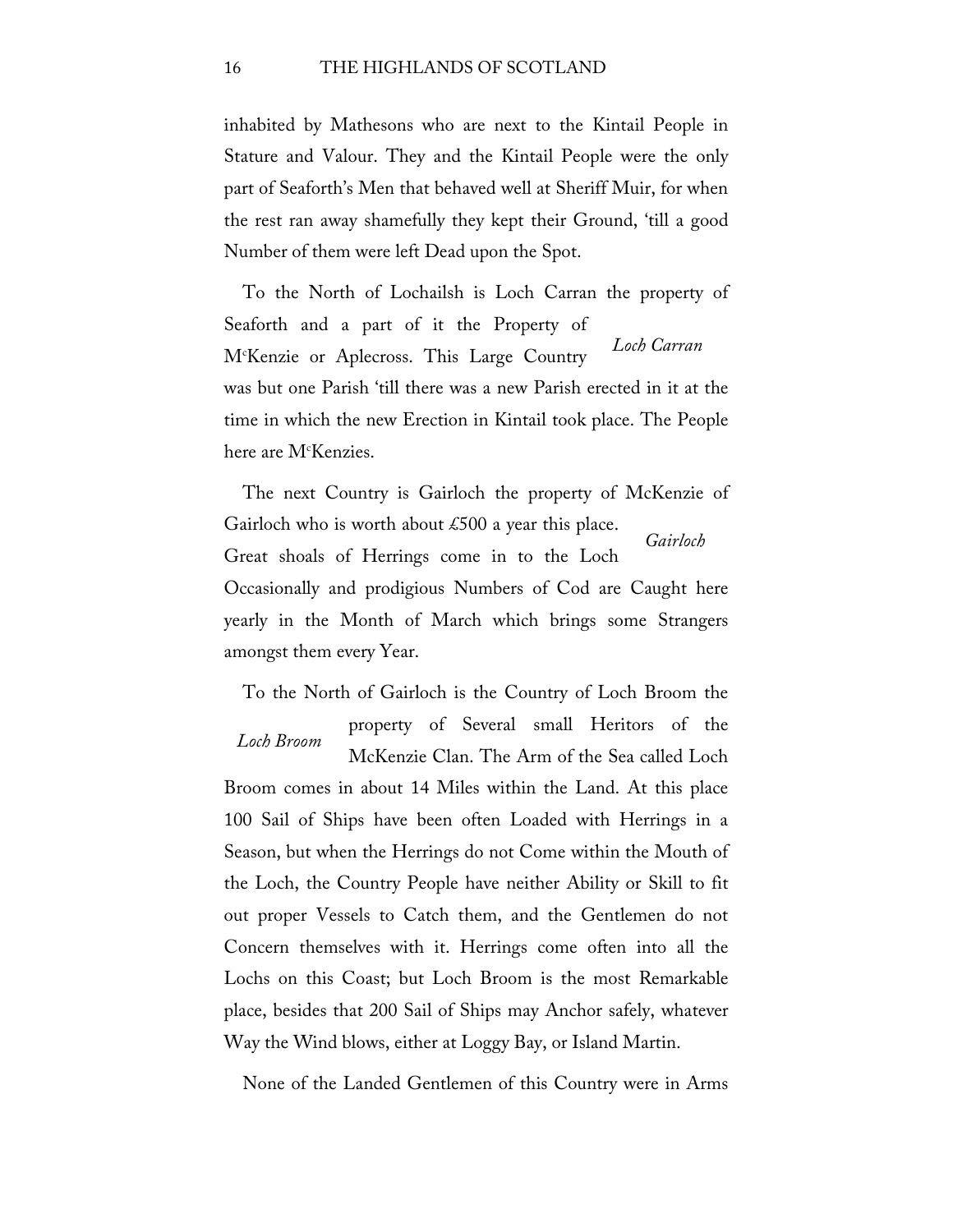in the Late Rebellion but the Younger Brothers of two or three of these small Lairds gather'd as Many Men as they could Force and joined the Earl of Cromartie, expecting by this means to make their Fortunes, and one may easily guess whether the Elder Brothers assisted them secretly in that project, Especially Considering that Seaforth their Chief was Zealous and Hearty for the Government.

*Coigach* To the North of Loch Broom is the Country of Coigach, the Property of the Late Earl of Cromartie. About 70 years ago, it was the property of Mc Cleod of Coigach, and falling to an Heiress, who was married to George the first Earl of Cromartie, who being an Antiquary, pretended to prove that this was the first Family of the Mc Leods, and in order to set himself up as Chief of that Clan he obtained from the Crown the Title of Lord Mc Leod for the Secundary Title of his Family. The Major part of the Common People are still M $^{\rm c}$ Leods and are an Honest, Well disposed People if not Oppressed or Mis-led. This Country lying upon the North Side of Loch Broom is very Conveniently situated for Fishing. There are Fir Woods at a place Called Achichall which the Earl of Cromartie sold about 25 Years ago to a Timber Merchant for £1600: here is also a Large Forest for Deer. This Country and Loch Broom make one Parish, but there are five different places of Worship in it, and it is above 60 Miles in Circumference.

*Assint* To the North of Coigach is the Country of Assint, about 80 years ago the Property of a Family of the M<sup>c</sup>Leods, now the Property of a Near Cousin of Seaforth's and of his Name; but it is at present Sequestered for Debt, and the proprietor is scarce one Degree above an Idiot. The Common People in Assint are mostly Mc Leods. Here lived Mc Kenzie of Ardloch, who 'till the Late Rebellion broke out was Esteemed as an Honest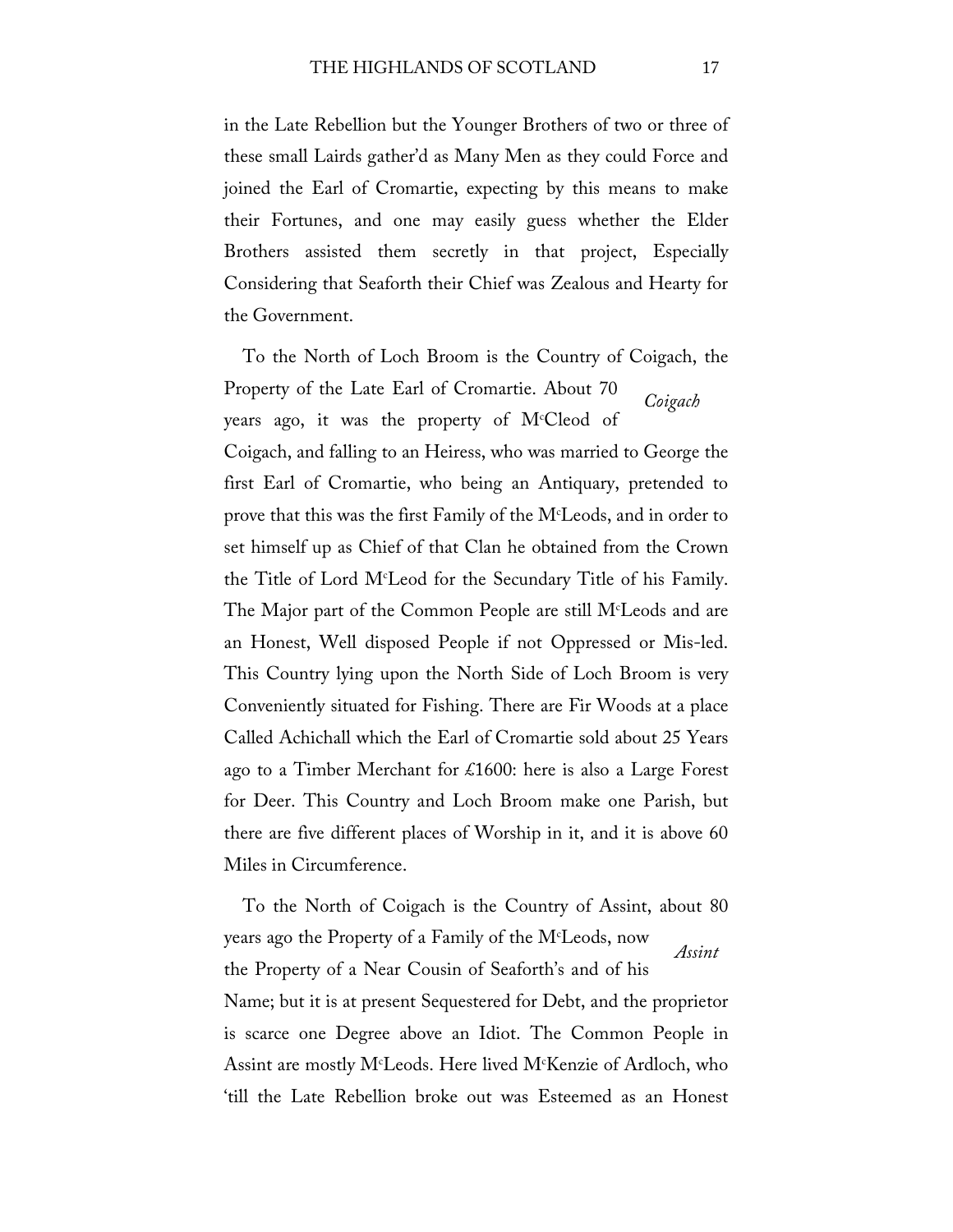Worthy Man; His father was a Papist but Educated him and a Numerous Family of other Children Protestants. It was imagined he was partly Deluded and partly Compelled to Rise with the Earl of Cromartie, a Branch of whose Family he was. Assint is a Parish by itself and is the Northmost Boundary of the Mc Kenzies Country on the West Coast and Borders on Lord Reae's Country. The Extent of this Whole Country from the Arm of the Sea called Edrachulis on the North to Glenelg on the South in a strait Line is about 60 Miles; but if it was to be Coasted it would Measure above three times that Length by Reason of the many Lochs and Creeks that run up into the Country. It is prodigiously Rough and Mountainous and Breeds numerous Herds of Cattle of all Sorts, but does not yield Corn Enough for the Support of the Inhabitants. Till of late it abounded with Woods of Oak, Fir, and Birch, bat these hare been so ill-managed by the Inhabitants that they are much upon the Decay, and they scarce know what it is to Plant a Tree.

This Western Coast Contains Eight Parishes two whereof are newly erected but this Country would require at least Four more to have the People tolerably accommodated.

## *Long Island.*

From Assint I crossed the Sea to that long Ridge of Islands which lye in a Line and go under the Common name of the Long Island the North Part of which is Called Lewis, now the Property of Seaforth, about 150 years ago the Property of a Family of the Mc Leods. This part of the Long Island is about 36 Miles long and 10 Broad; it was Divided into two Parishes but when Seaforth's Estate came into the Government's Hands after the Year 1715, two new Parishes were Erected in it. Here is the proper place of this Narrative to make a Conjecture of the Extent of Ground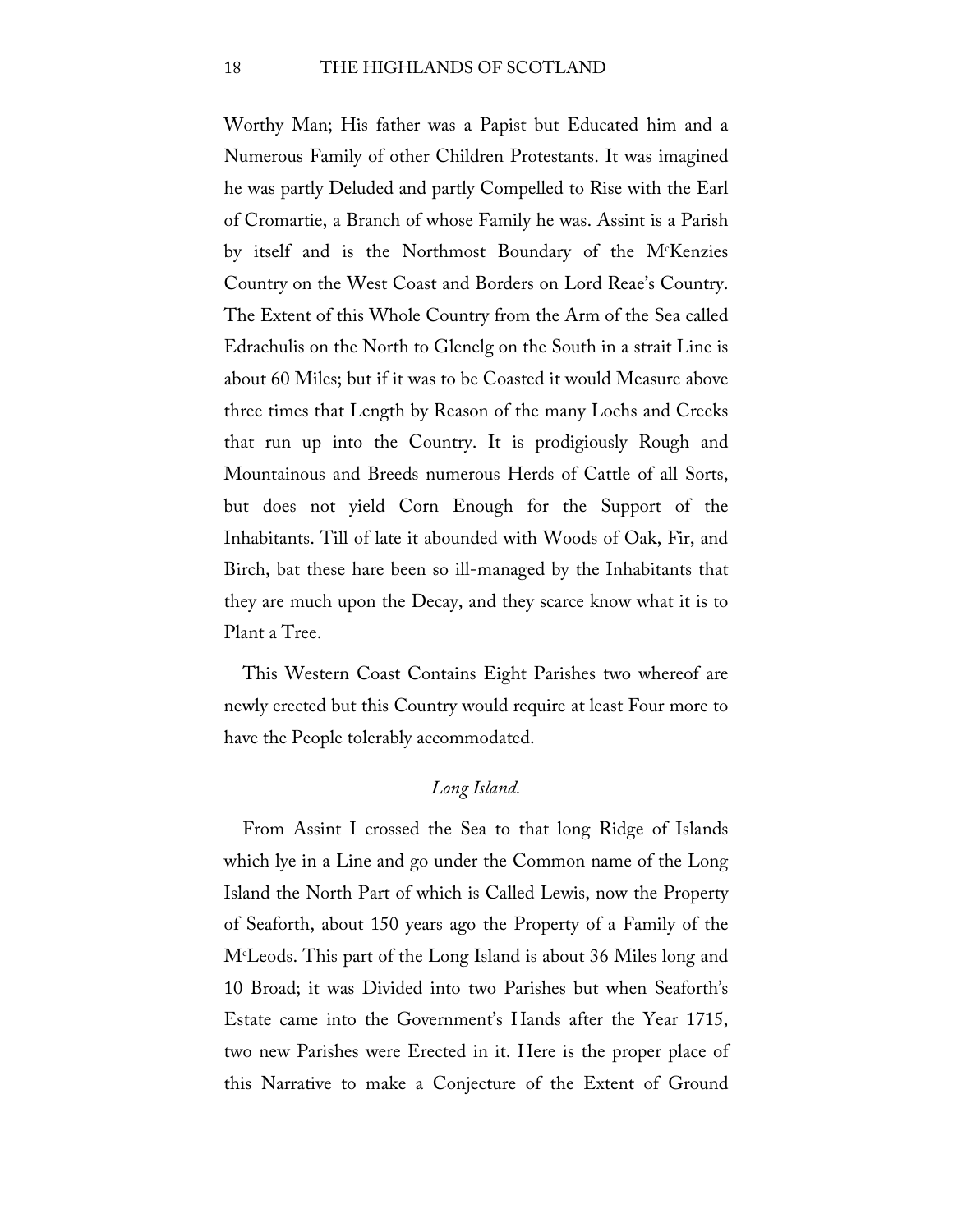possessed by Seaforth and his Clan: They have 12 Parishes on the East Side of Ross including the little Shire of Cromartie: 8 Parishes on the Western Coast and 4 in that part of the Long Island called Lewis, in all 24. The Common Inhabitants of Lewis are Morisons, Mc Aulays, and Mc Kivers but when they go from Home all who live under Seaforth call themselves  $M<sup>c</sup>$ Kenzies.

The Mc Kenzies themselves are not Thieves, but such of them who Live on the Continent have been great Sufferers by the Thieves of the McDonald and Cameron Clans.

The Gentlemen of the name of Mc Kenzie are frugal and industrious in their way, and Remarkably disposed to grow Rich. They have screwed their Rents to an extravagant Height (which they vitiously term improving their Estates) without putting the Tenant upon a proper way of improving the Ground to enable him to pay that Rent, which makes the Common People little better than Slaves and Beggars.

The Mc Kenzie Clan, if united with their Chief, could Raise above 3000 Men, but by Reason of the great Poverty and Slavery of the Commons a third of them are but Dross and few of them are Remarkable for Valour except the People of Kintail and Lochailsh already mentioned and of these there are not above 300 Men fit to Carry Arms.

When the Late Seaforth got Possession of his Estate in the year 1729 or 30 the Pretended Purchaser or Trustee, whose name was Donald Murchison, applied to the Lords of Session for a Reduction of the four new Parishes erected on Seaforth's Estate while it was in the Hands of the Government; but they Refused his Demand and by their Sentence Confirmed the new Erections. The next Expedient they fell upon was to threaten any Minister who should accept of any of the vacant Benefices, and to Harass one or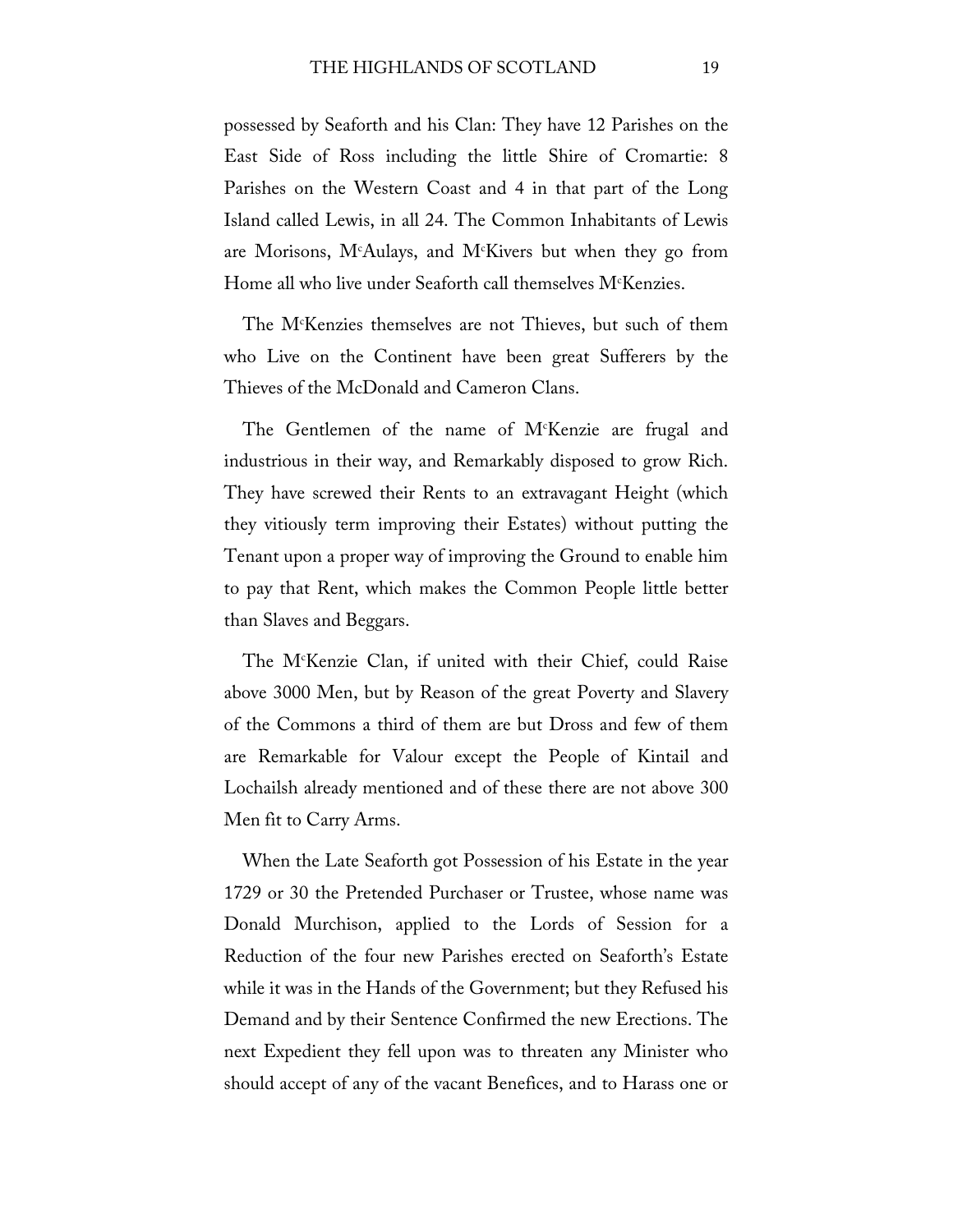two young men who were already settled in these new Parishes in such a manner that they shou'd be glad to quit them, but the Church encouraged and supported them, so that the other new Erections here and elsewhere upon forfeited Estates to the Number of 8 or 9 were planted with Ministers to the great advantage of the Inhabitants. But to return to the Long Island.

Harris the next District to the South of Lewis is the property of the Laird of Mc Leod. This is a Large Country, tho' but one Parish, being if I forget not 15 Miles long and 10 Broad, so that another Parish wou'd be still rather too little for that tract of Country.

*North Uist* Next to Harris southward is North Uist, the property of the Slate Family; it is about Nine Miles Diameter being much the same in Length and Breadth. Here is an excellent Harbour called Loch Maddy. The Inhabitants of Lewis, Harris, and North Uist are Protestants, and the Inhabitants of Benbicula, South Uist and Barra are all, except a very few, Papists.

Benbicula is a Small Island two Miles to the South of North Uist and two Miles to the South of the former is South Uist a

*Clanronalds* Large Island about two Miles long, and three or four Miles Broad. It is the property of the Moidart Family commonly called Clanronald and here that Family has lived for some time past. This Island with their Estate on the

Continent in Moidart and Arisaig is about £1100 well paid yearly Rent. This Family was always Popish and Remarkable for Rapine and Wickedness while they lived on the Continent. The present Clanronald is reckoned a very weak man.

*Mc Neils* About two Leagues to the South of South Uist lyes Barra, an Island about 5 Miles long and three Broad, it belongs to a Family of the Mc Neils. This being the Southmost of that long Row of Islands which lye in a very Open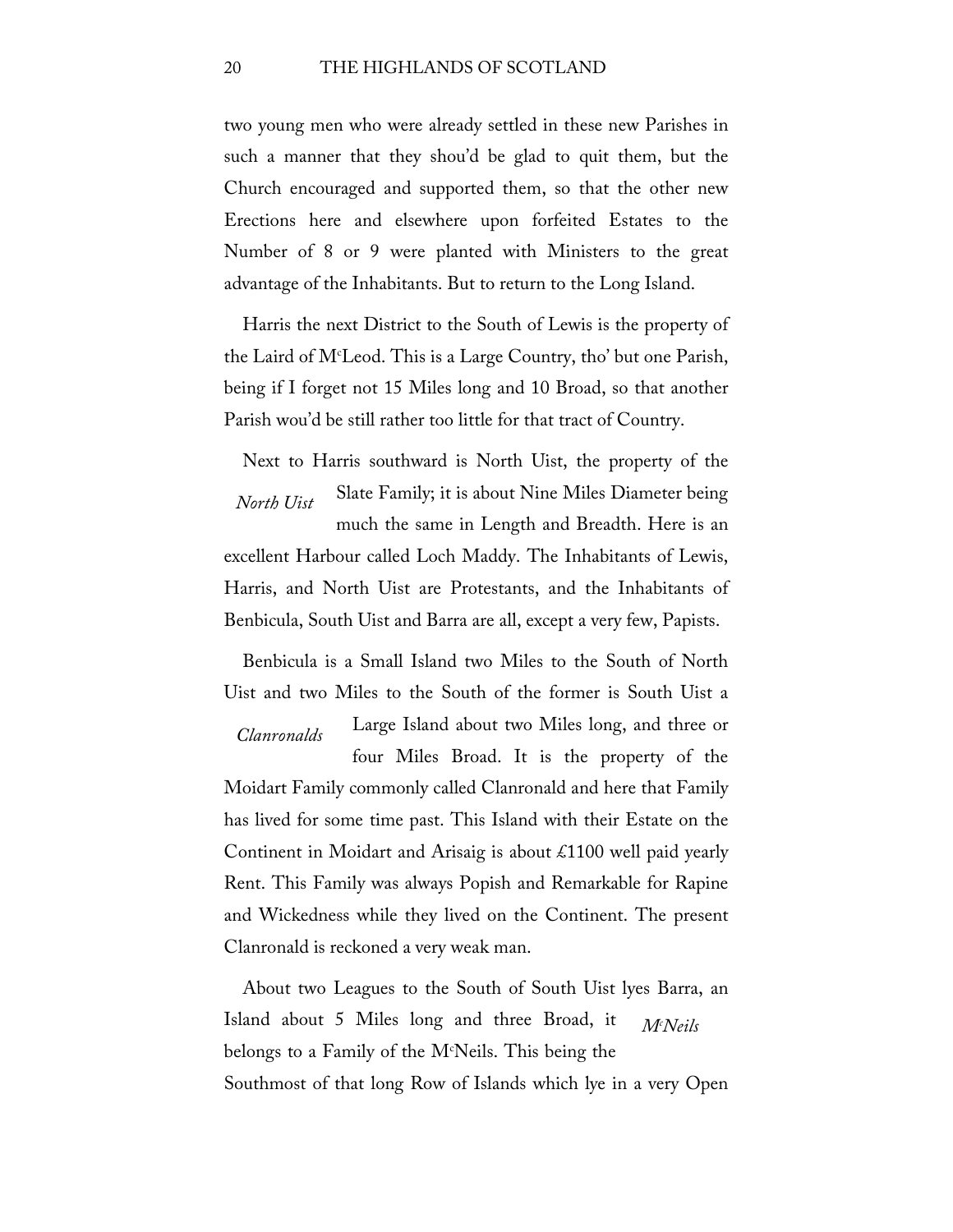and Boisterous Sea, Ships and other Vessels have been often thrown by Tempests upon it whose Crews the Inhabitants are said to have Murdered that they might secure the Goods and Wrecks to themselves; but notwithstanding these Barbarous and Shocking opportunities of enriching themselves  $M^c$ Neil (whose Family has been always Popish) and his People have been always the Scorn of their Neighbours both for their Poverty and Pride. There are several small Islands upon the Coast of these already mentioned, some of them Inhabited and others not.

The Long Island produces great Plenty of Barley Oats and Rye which Affords Bread to the Inhabitants; Ale to the better Sort; and great Plenty of Corn Spirits, these Islands might be improved to bear Double the Quantity of Grain they at present do. They have vast Herds of Cattle of all Sorts; but of a Smaller Size than those on the opposite Continent they have some Deer and Roes and Wild Fowl haunt these Islands in incredible Multitudes. Their fresh water Lakes and the Small Rivers that run from them afford plenty of Eels Trout and Salmon; here are many Creeks and small Lochs from the Sea that abound with Cod Ling and lesser Fish, and great Shoals of Herrings have been often taken in them especially at Loch Maddy where an English Company set up a Fishery in Charles the Firsts Time but the Civil War put an end to that Project.

I am informed that some Gentlemen in Argyleshire have fitted out three or four Small Vessels for these Islands this very Season and that they have already Cured Cod and Ling to the Value of £1500 Sterling.

Formerly the People of these Islands and the Isle of Skye with the little Islands in the Neighbourhood of Skye Landed their Commodities at Glenelg and on the Western Coast of Ross and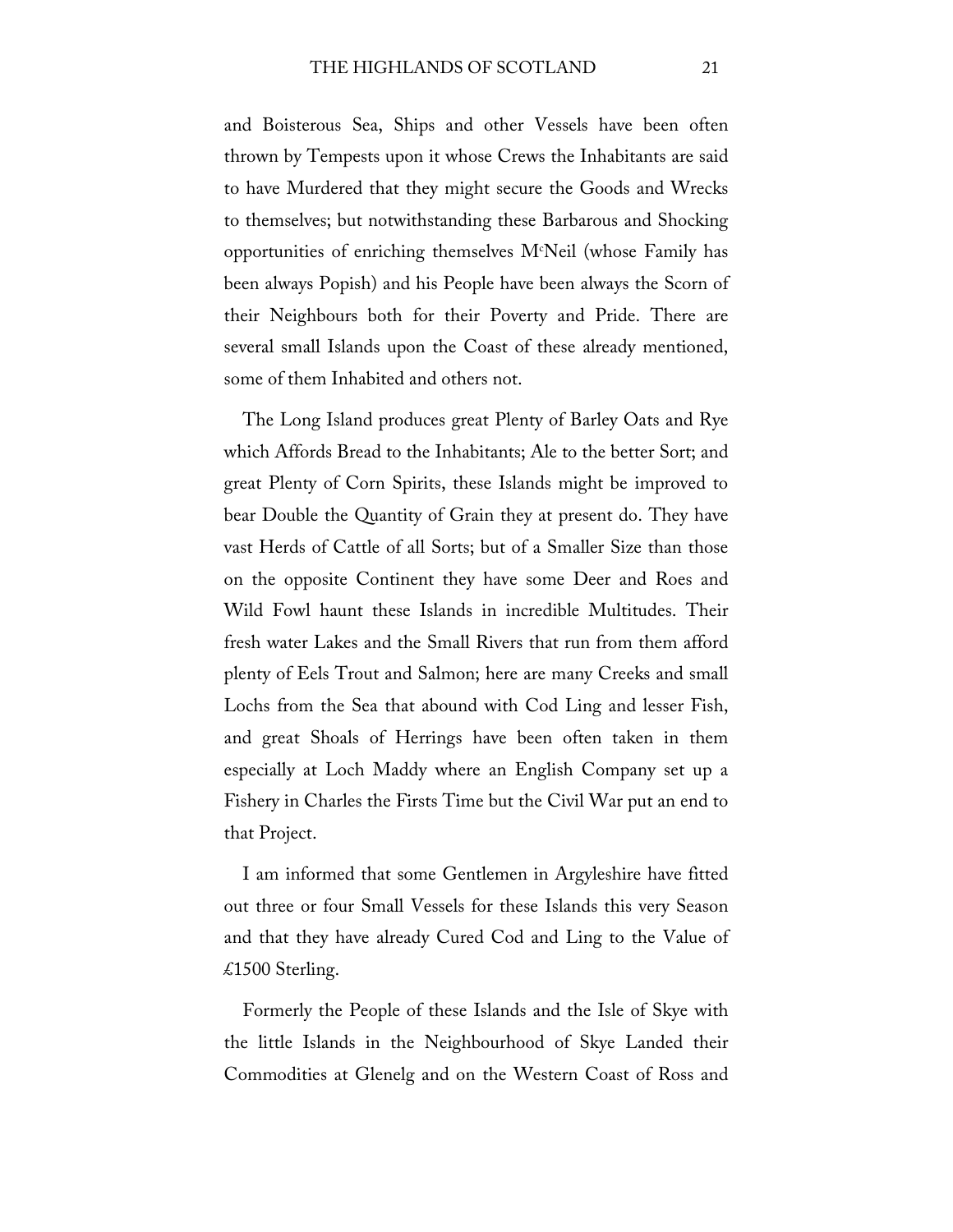## 22 THE HIGHLANDS OF SCOTLAND

from those places Carried them on Horseback to Inverness, from whence they Carried back Merchant Goods of several Kinds sufficient to serve them for a Year; but about 40 years ago they began to trade by Sea to Glasgow, and for some time past have had no Commerce at all with Inverness which has given a Severe Blow to the Trade of that Town. Besides Black Cattle which they send off in Droves in the Summer Time, they export Great Quantities of Hides and Skins of all Sorts, Woollen Yarn, Tallow Butter Cheese and Feathers for Beds.

The People in these Islands are more given to Labour and Industry both at Sea and Land than their Neighbours on the Continent: they are generally of a small Size, being much enslaved by Chamberlains or Factors and other Gentlemen who live among them. They are from their being separated by a pretty large sea from the rest of the World a more Tractable and Honest People than one would expect.

Having hired a Boat at Barra with a fair Gale I landed in a few

*McLeod* Hours in the Isle of Skye where the Laird of M<sup>c</sup>Leod has a Considerable Estate. Before the Civil Wars in Charles the First's time the Mc Leods were a Numerous and Powerfull Clan at that time they were on the King's side, and suffered so much at Worcester anno 1651 that by the general Consent of all the Northern Clans it was agreed they should have a Respit from War till their Numbers should be increased. After the Restoration those who Survived expected to have been much Considered by Charles the Second; but all they got was the Honour of Knighthood bestow'd on Two Eminent Men of the Name without any Estate to Support that Dignity; for which Reason the Mc Leods have ever since allowed other Clans to fight the quarrels of the Stuart Family by which means they are now so Numerous that although Several Considerable Families of them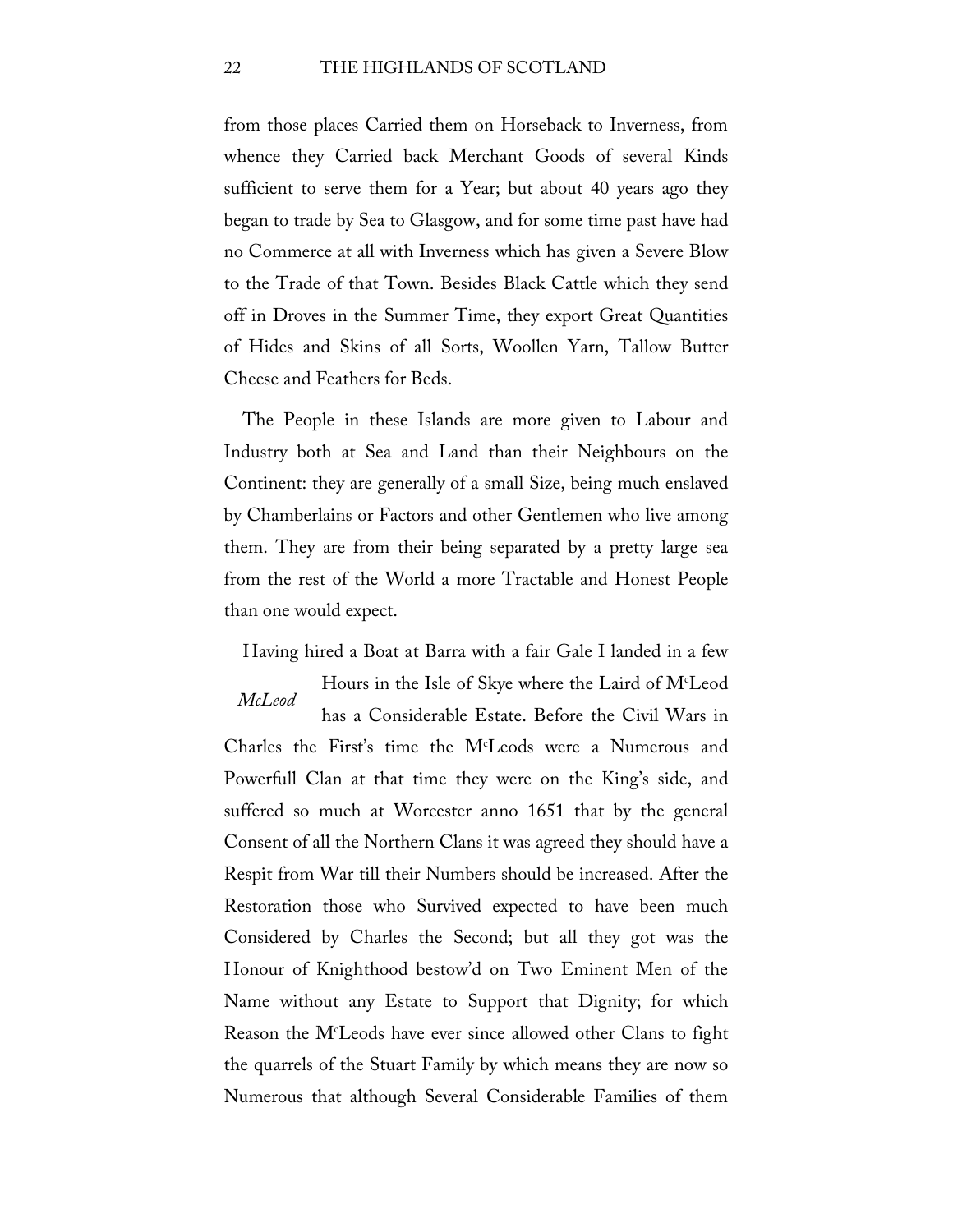are extinct, such as the Families of Lewis, Coigach, and Assint yet the Laird of Mc Leod alone betwixt his Possessions in the Isle of Skye, Harris, and Glenelg can Raise 900 able bodied Men. Tis well known that Mc Leod ventured his Life in the Service of the Government at the Head of a good number of these Men in time of the Late Rebellion. The Rebels had an implicable Illwill and Malice against Him, as they alledged and many of them believed, that he not only Deserted but betrayed their Cause: what Truth there is in this I will not take upon me to Determine.

The Slate Family of which the Late Sir Alexander was Head call

*Mc Donalds* themselves Mc Donald by way of Eminence as they alledge that they are the true Successors of McDonald Laird of the Isles; but this Honour is Disputed with them by the other Families of the Mc Donalds, such as Clanronald, Glengarry, Keppoch, and Glenco, none of which will yield to the Slate Family or indeed to one Another in point of Precedence which is a great matter with them. The Lower Sort of Gentry and the Commons have the most Ridiculous Stories of the Antiquity and Grandeur of the Mc Donalds handed down to them from Age to Age of which the following one will serve for a Sufficient Specimen. They are made to believe that they are descended from a King of Athens whose Second Son married Scota the King of Egypt's Daughter about the time Moses was Born, which predecessor of theirs became General of Pharaoh's Army, Beat the Æthiopians in Several Battles, and drove them out of Egypt. All that this Hero demanded for his Reward was no more than some Ships and a Colony of People that he might Conquer for himself in any place where Fortune shou'd drive him. This was readily granted him and he soon after landed in Spain, where he and his People perform'd such famous Exploits that the King of Spain yielded his Crown to him; but in the Succeeding Age this man's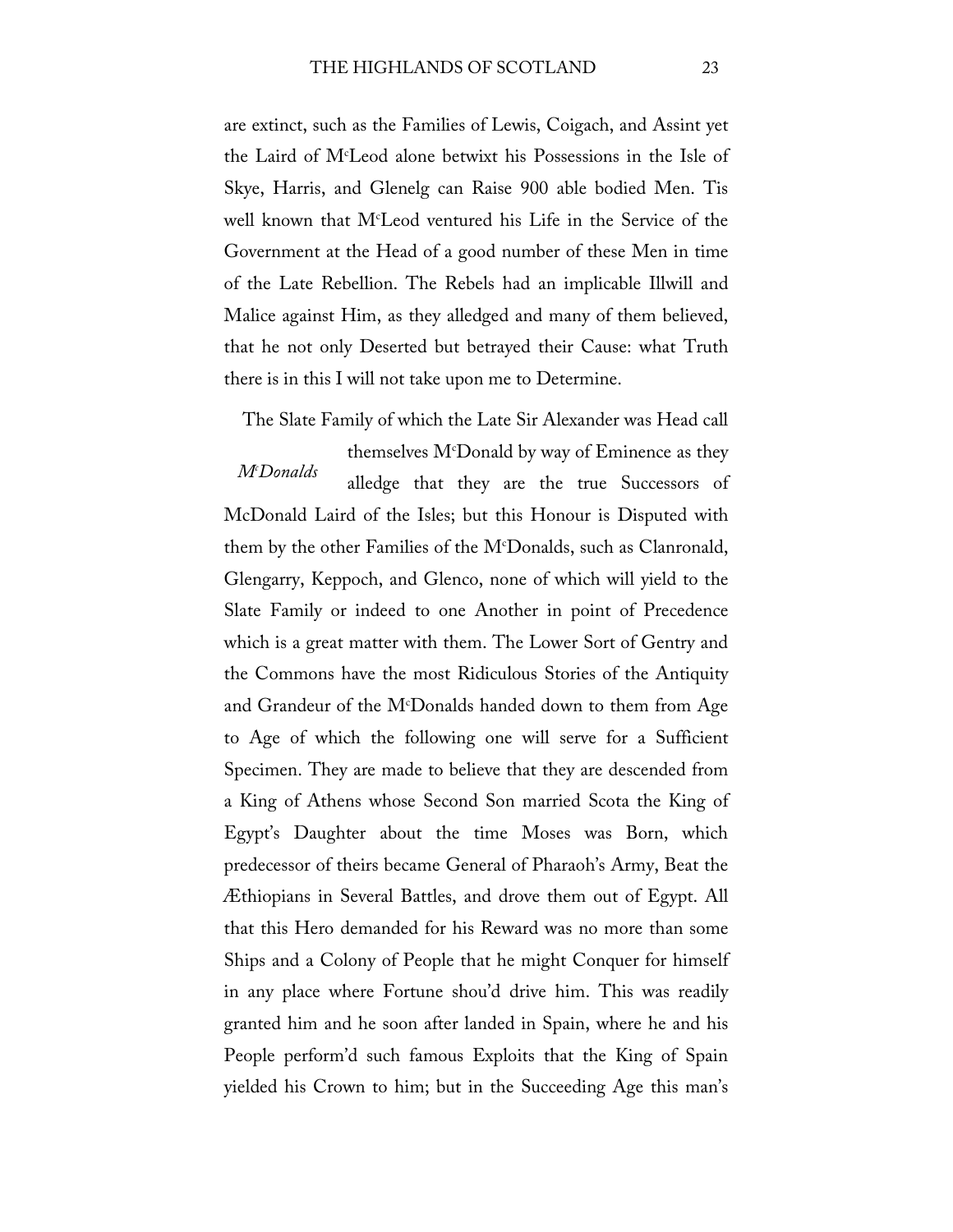two Sons, whose names I have forgot, finding Spain too narrow for their Ambitious Views undertook an Expedition to Ireland, but while they were at Sea a Dispute arose which of the two should be King of Ireland, which was thus settled: that he whose Hand shou'd first touch Irish Ground should be Sovereign of the Country, and that the other should assist him in Conquering it, leave him in Peaceable Possession of it and Return to Spain. When they drew near to Shore the younger Brother, perceiving the Ship in which his Elder Brother was to have got the Start of him by some Yards, he with his Durk cut off his own left Hand and threw it on Shore, and then called all the Company to Witness that his Hand first touched Irish Ground. The Elder Brother declared that he was worthy of a Kingdom and therefore would not dispute it with him. In a very short time they subdued the Aborigines of Ireland and that Kingdom being too narrow for them, a Younger Brother of the King of Ireland brought a large Colony along with him and Settled in the Isles and Highlands of Scotland, which had no other Inhabitants at that time than Wild Beasts, and they being the first Possessors they Reckon the Ground to be the Property of the Mc Donalds, tho' in Succeeding Ages several other Clans by their permission made Settlements for themselves in Several parts of the Highlands.

They say that several other Clans, such as the Dunbars, Mc Lauchlans, Lamonds, &c. are but Branches of their Family and that as by the Law and Custom of Scotland all Wrecks and Strays (i.e.) things whose owners are not known, belong to the King, so every man who had not a Chief of his own should be a follower of the Mc Donalds. They think that Mc Donald of the Isles was in possession of the half of Scotland, and that he was rather a Confederate than a Subject of the Kings of Scotland. These Foolish Idle Tales are often repeated to the young Children and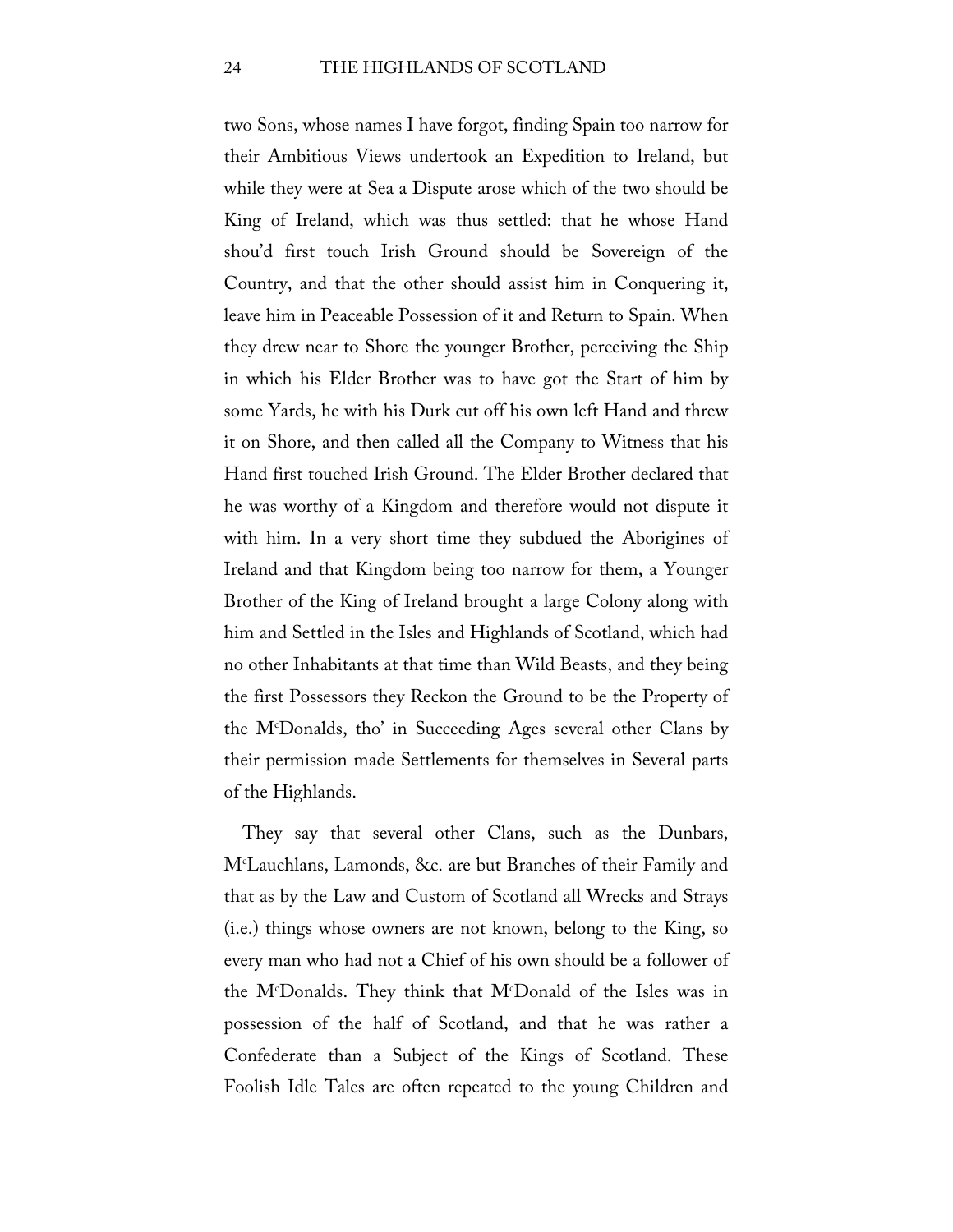are believed, I am afraid, much better than Scripture, and have this bad Effect upon them that the poorest and most despicable Creatures of the name of Mc Donald looks upon himself as a Gentleman of far Superior Quality and Dignity than a man in England of  $\text{\pounds}1000$  a year. This is one Reason why so few of these people pursue Industry Trade or Handicrafts of any sort. The Slate Family have in a great Measure recovered the Common People on their Estates from their Folly and Idleness, and the few Mc Donalds who live in Kintire are brought to Industry by the Example of their Neighbours the Campbells; but great numbers of the Keppoch, Glengarry, and Clanronald Families, tho' not worth a Shilling, would be ashamed to be seen at any Kind of Labour tho' they think it no Shame to Steal or go through the Country asking assistance of their Neighbours (which they call thigging) or living upon free Quarters wherever they happen to be, and they Reckon it an Honour done to other people that they should be entertained by them. Tho' these Ridiculous Stories of their Genealogy have been fatal to the M<sup>c</sup>Donalds themselves, and have made them become a Nuisance to their Neighbours, yet it is very Certain that this Tribe have been long settled in Scotland and that their Chief, McDonald of the Isles, had a great number of lesser Clans under his protection and so much at his Command that, in a few days, he could raise by means of the Fiery Cross 5000 Men on the Continent and as many from the Isles. The MacDonalds pretend that their Attachment to the Stuart Family proceeds from a Principle of Loyalty and Duty but it is observable of several Highland Clans, particularly the M<sup>c</sup>Donalds, that they have been mostly Loyal to some King or other who was not in Possession, but seldom to any King upon the Throne, and when they could not find a Pretender they never were at a Loss for a pretence of some Kind or other for Rapine and Plunder. Their Rebellions against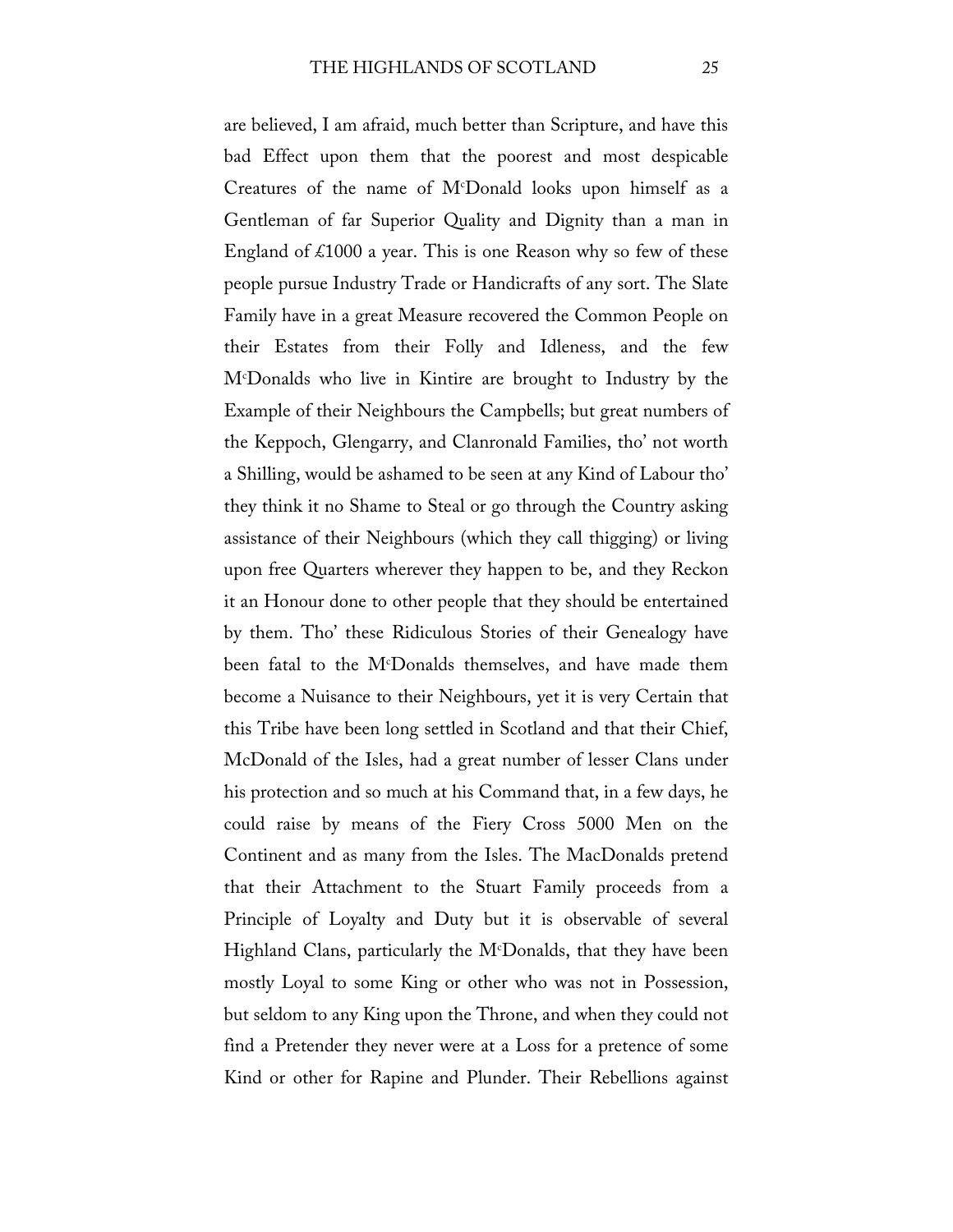the State and their Depredations on the Subject on these Occasions if enumerated would fill a Large Folio, and an Octavo would hardly Contain their Rebellions against the Stuart Family whilst on the Throne.

In the Account already given of McDonald of the Isles as Earl of Ross it was observed that his Estate was forfeited for Rebelling against James the 2nd of Scotland, but that some time after he was restored by that Prince to the Lordship of the Isles (but never to the Earldom of Ross) which his Family enjoy'd 'till the time of James the 5th, Anno 1535, when Donald Lord of the Isles dying without issue, the King resolving to civilize the Highlanders resumed that Lordship and refused to give Possession to Donald Mc Donald of Slate, who claimed it as next Heir Male upon which Donald of Slate raised his Men and besieged the King's Garrison in the Castle of Islanddonnan which stands upon a Rock in that Arm of the Sea that comes up through Kintail. Here M<sup>c</sup>Donald lost his Life and his Son was Restored to the Estate of Slate by Queen Mary, who was the next Successor to the Crown. That Family never after made any Demand of the Lordship of the Isles or the Lands belonging to it.

The Slate Family was engaged in all the Rebellions at and since the Revolution, except the last, when Sir Alexander made a Gratefull and Honourable return to the Royal Clemency in restoring him to his Estate. This Family can raise 800 Able men.

Tho' Sir Alexander did the Rebels in his Neighbourhood all the Acts of Friendship in his Power after the Battle of Culloden, and was a Diligent and Successful intercessor for them while he Lived, yet they hated him as being an Apostate from the Politicks of his Family and as they imagined a Betrayer of their Cause. He was no sooner Dead than the following Epitaph was handed about among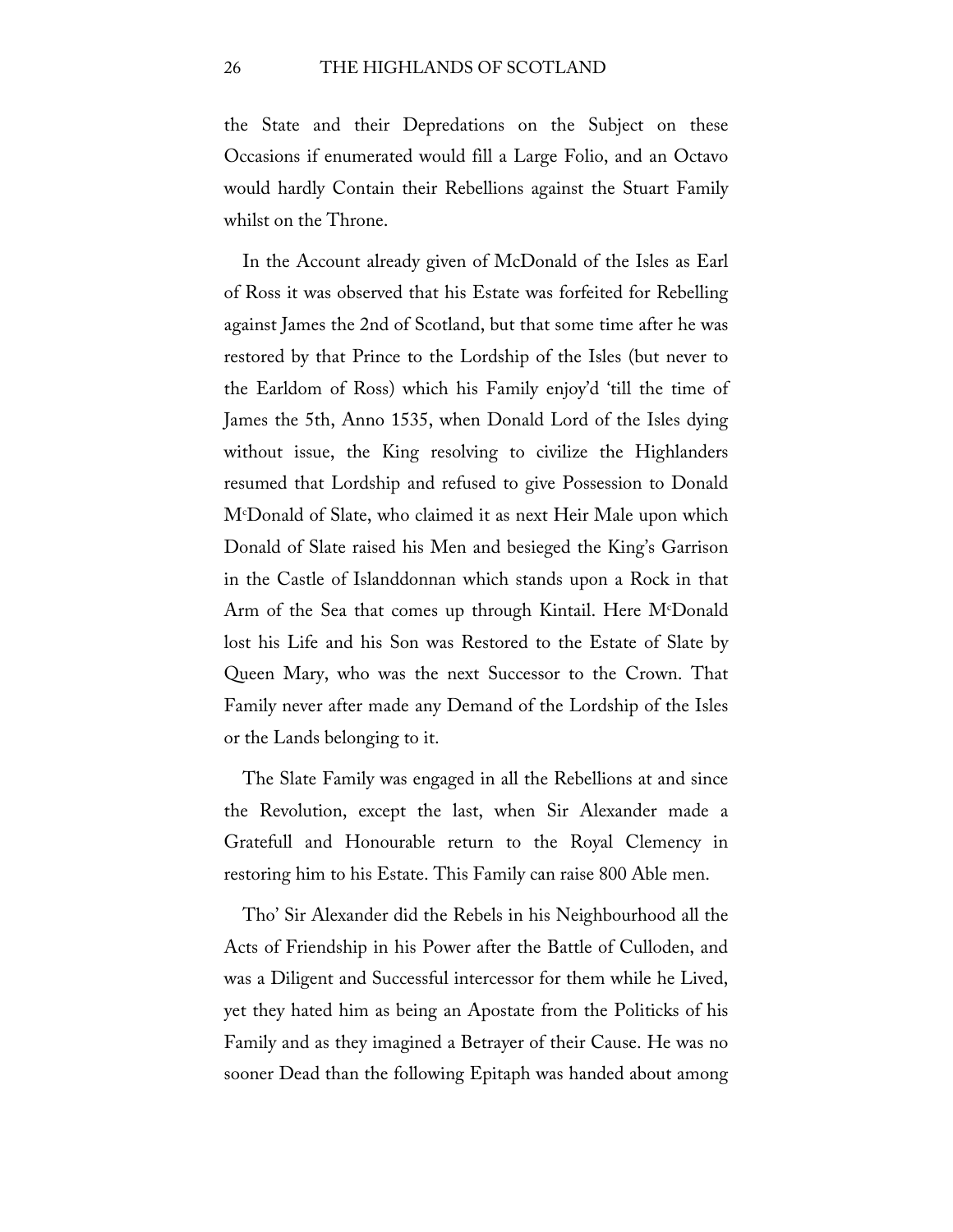the Jacobites with great applause

If Heaven be pleased when Sinners Cease to Sin

If Hell be pleased when Sinners enter in

If Earth be pleased to quit a truckling Knave

Then all are pleased McDonald's in his Grave.

The Mc Leods and Mc Donalds of Skye are a well proportioned able bodied People and of a good Size, tho' generally not so Tall as the Camerons and some Families of the Me Donalds on the Continent. The Commons are Honest and Well disposed, have a great Veneration for their Respective Chiefs, are all Protestants, and Love the Established Clergy, but many of the Gentry of both Clans were slower in taking the Happy Turn than their Chiefs, and it was believed if they would have Led them on, and that they saw any Prospect of Success, they would have joined heartily in the Rebellion and it is well known that some Gentlemen of the Mc Leods, notwithstanding their Chiefs utmost Efforts to discourage them, did join the Rebels.

The third Family in Skye is the Laird of Mc Kinnan, an ancient Clan but never of any great Estate or Number of Men. He did not possess the Eighth part of the Isle of Skye and could raise of his own Clan about 240 Men. His Estate was much encumber'd with Debt; but he made a very bad Return to the King's Mercy in Restoring him his Estate after the Rebellion 1715. Near the Isle of

*Mc Kinnane* Skye are 4 or 5 Small Islands the Inhabitants whereof are all Papists, except of one of them

which belongs to  $M<sup>c</sup>$  Lean of Coll, the Inhabitants of which by the Influence and Authority of that Gentleman renounced Popery about 24 years ago. All these Small Islands were Erected into one Parish while the forfeited Estates were in the Hands of the Government after the Rebellion 1715 and on that Occasion another new Parish was also Erected in Skye. This is the largest of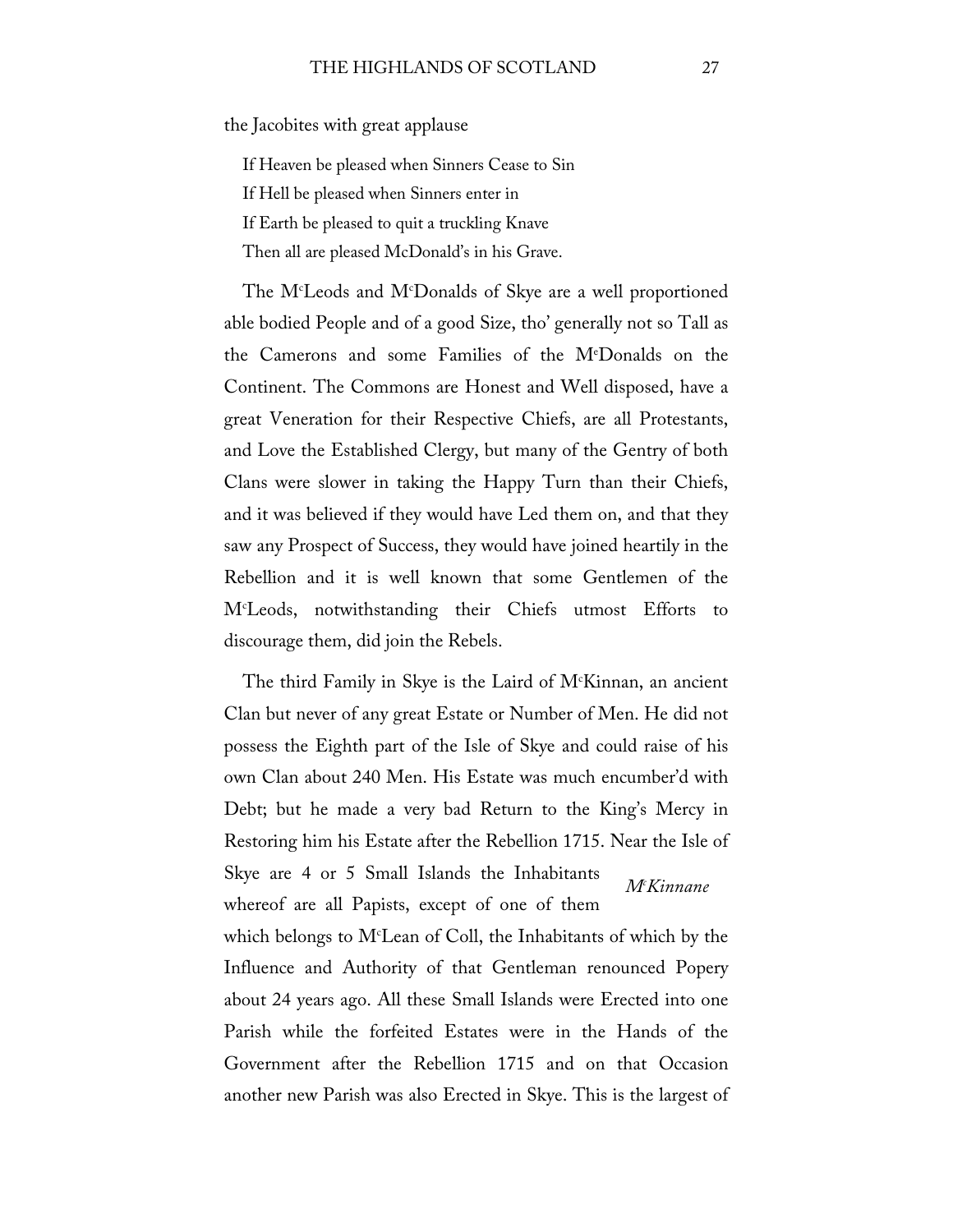all the Western Isles except the Long Island, and Considering that it is from 20 to 30 Miles Broad, tho not above 40 Miles Long, it Contains very near as many Acres as the Former: it produces as much Corn as serves the Inhabitants when the Seasons are not unfavourable, and Breeds great numbers of Cattle of all sorts. Its Coasts afford great plenty of Fish and vast Sholes of Herring come frequently tho' not Annually into their Lochs.

Having taken Leave of the Isle of Skye I crossed the narrow Sea betwixt that and the Continent and Landed in Glenelg: this

*Glenelg* County Borders on Kintail which I have already described. It is the property of the Laird of Mc Leod, very Fertile both in Corn and Pasturage: the People are Protestants and are much Civiliz'd and Polished by the Barracks of Bernera which stand on the Coast.

*Knoidart* In all the Countries I have yet travel'd through the People Live by their own Labourand Industry and are no more given to Theft than the Lowland Countries, but as I proceeded on the Coast Southward I came to Knoidart which is a perfect Den of Thieves and Robbers. Glengarry is Proprietor of this Country and it is inhabited by his Clan who are all Papists. The Inhabitants of this Country have been ever Wild Rapacious and a plague and Disturbance to their Neighbours, but they have within these few years exceeded their ordinary Bounds which was Occasioned thus: Coll Mc Donald of Barisdale, Cousin Germane to Glengarry, took up his Residence here as a place of undoubted Security from all Legal Prosecutions, he entered into a Confederacy with M<sup>c</sup>Donald of Lochgarry and the Camerons of Loch Arkeg with some other as great Villains in Rannoch, a part of Perthshire. This famous Company had the Honour to Methodize Theft into a Regular Trade, they kept a number of Savages in Dependance upon them for this purpose whom they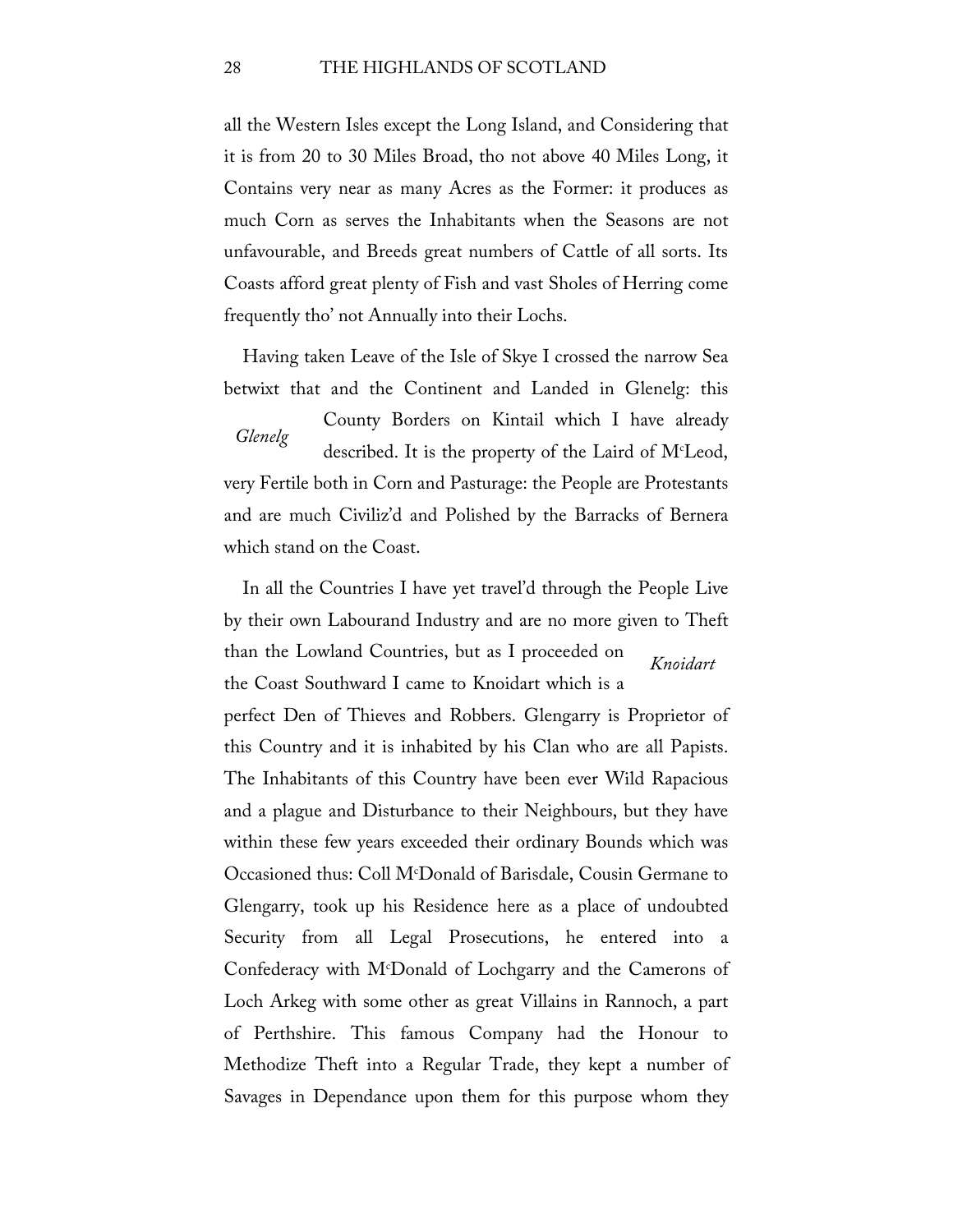Outhounded upon the Sutherlands, Rosses, Munroes, and Mc Kenzies to the North, the Frasers, McIntoshes, Grants, Roses of Kilravock, Brodies, Gordons, Farquharsons, Forbeses, and Ogilvies to the East; and the Shires of Perth, Stirling, Dunbarton, and Argyle to the South. When the Thieves were Successful these Gentlemen had a Dividend of the Spoil of their own making; but if they returned Empty handed the fellows were at no Loss, as they forced their Provisions wherever they travelled, and every one who laid in their way thought himself very fortunate if they Required no more, for which reason they seldom failed to be plentifully Supplied with the best the Country afforded, and if at any time it happened that one of them met his Deserts at the Gallows by the Vigilance of the Neighbouring Clans, which very rarely happened, the whole Tribe to which the Thief belong'd never fail'd to Embrace the first Opportunity of having (as they term it) Blood for Blood.

I knew a Gentleman of the McIntoshes whom these Villains had Reduced almost to want: at last he determined to watch them with a Strong Party and accordingly apprehended some of them, and got two of them hang'd at Inverness; 15 years after a Son of this Gentleman's, who was a Merchant at Inverness, being called by Business to Fort William, set out not suspecting any thing; but he never arrived there or cou'd ever be heard of after.

The Countries all round this Center of Thieres were at last so wearied out with their Depredations and the Vast Expence they were at in endeavouring to Recover their Stolen Cattle or the Value of them from these Villains, and often without Success, that at last the Several Districts agreed to tax themselves pretty heavily in order to Raise a Fund for maintening several Companies of Men with proper Officers to Protect them from the Thieves. These Companies were Called Watches. Barisdale finding that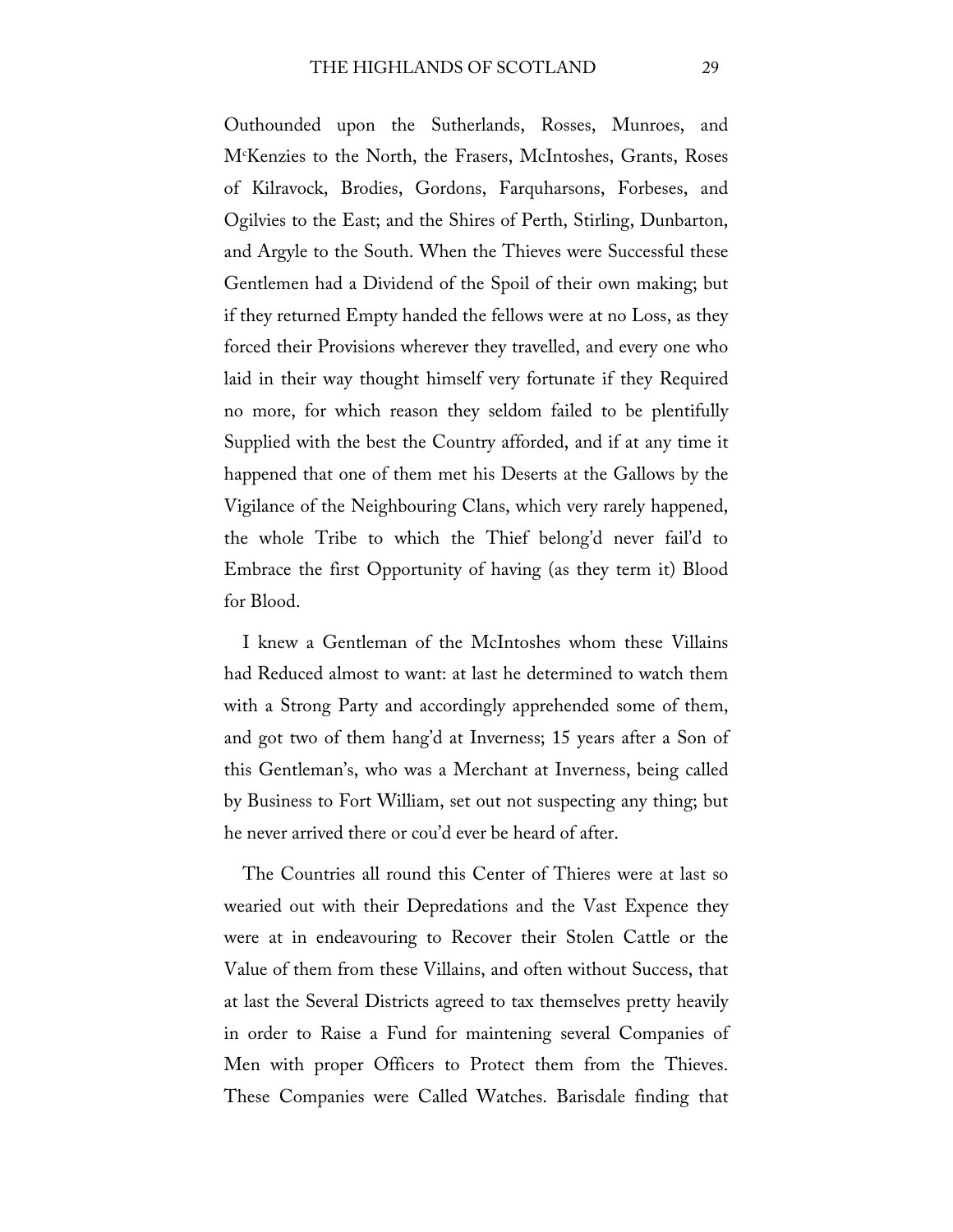such a Scheme would Ruin his Trade offered 3 or 4 Years before the late Rebellion to be the Protector of so many Countries; by which means he Raised from Seaforth's Country, a part of Lord Lovat's, and the Chisholm's, with some other places in the Neighbourhood, above double their proportion of the Land Tax. Barisdale by his former Trade and this Latter expedient lived at a very high Rate, and Mortgag'd a Large Sum of Money in Glengarry's Estate. He was said to have 180 Targets of a new Kind ready for use in the year 1743, but we gave no Credit to these Reports at that Time as we were amused with such Idle Stories every year.

The other Arch Thief, M<sup>c</sup>Donald of Lochgarry, took the same Trade in hand and became Protector of the Countries of Strathherrick Abertarfand and other places in their Neighbourhood. When any Gentleman of more Spirit than his Neighbours refused to Submit to such Imposition, these Villains set Thieves upon him till he was soon Convinced of the Necessity of his Compliance and Obedience; this was the Case of many particularly Rose of Kilravock and his Clan. As the Thieves were entirely under the Government and Management of these Persons, they had no need to keep any Company or Watch in Pay to Defend the Country; all they did was to give some small Reward to the most forward and leading men amongst them to keep the Rest at Home, and orders for them all to Join to hem in the Camerons who most pass through the Country under their Protection for prey. The Thieves knew full well how easy it was for these Gentlemen to deliver any of them up at pleasure to the Civil Magistrate, or even of themselves to Hang them up without that Formality, for which Reason almost the whole Insurance Money was neat Profit. At last Cluny Mc Pherson undertook to protect all the Countries to the South of Loch Ness and to the North of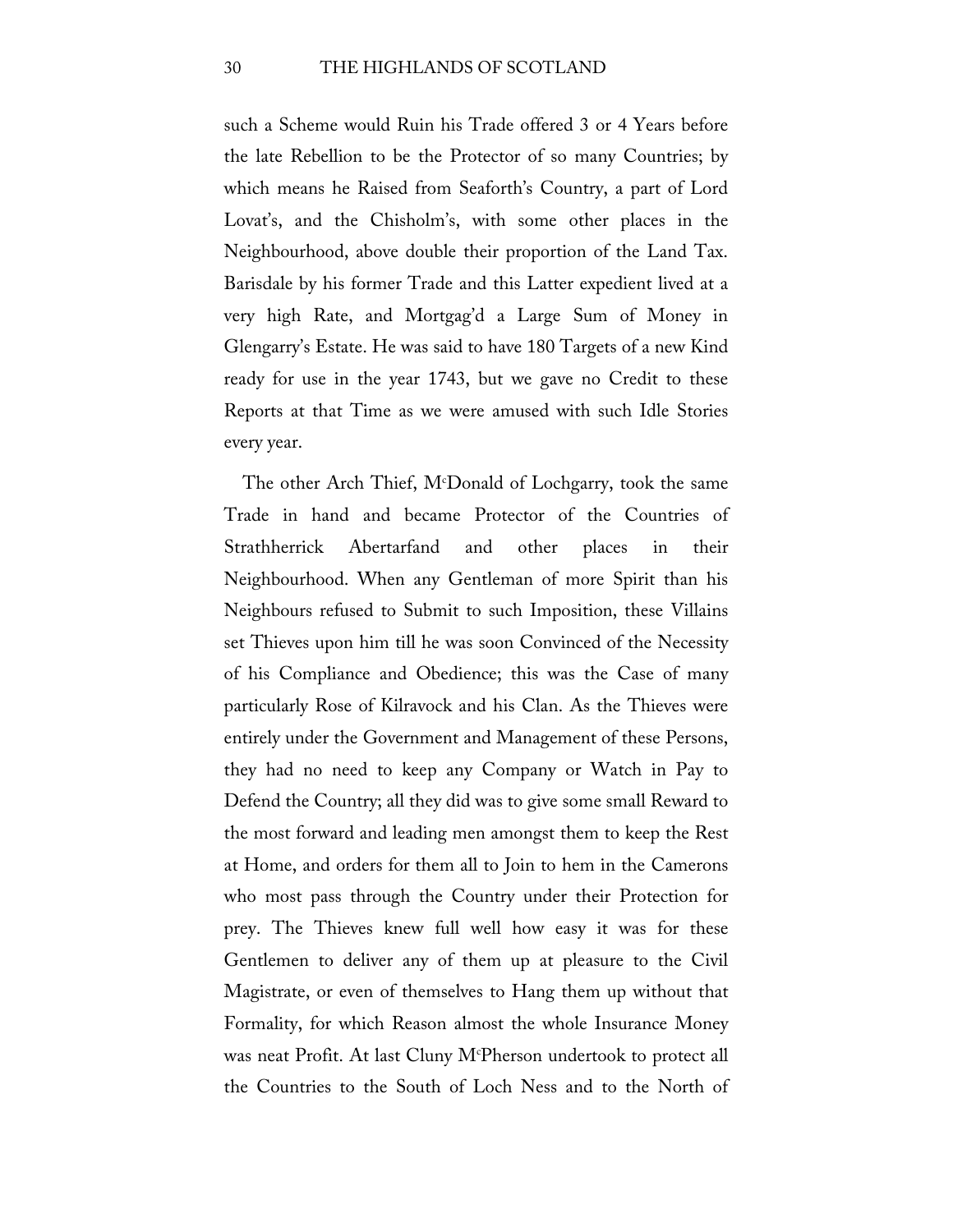Dundee, for which purpose he had a good Company in Arms in the Years 1744 and 1745; but the Captures were so many that he Reaped but little Benefit by it, as the Mc Donald Captains reckoned that he in Effect took the bread out of their Mouths. But to return to Knoidart. Here lives also Mc Donald of Scotas, a near Relation if not Uncle to the present Glengarry. His eldest son who Carried 50 Men to the Battle of Culloden and was Reckoned the most Valiant man of all the Mc Donalds, together with his Lieutenant, Ensign, a Serjeant and Corporal and 18 Private men were all Killed upon the Spot. I could not find that this man or his Father tho' Bigotted Papists were in the Least Concerned in Thieving.

Tho' the most noted Thieves, and even the whole Commons of the Glengarry Tribe, are entirely at the Devotion of the Gentlemen in time of Peace, yet in time of a Rebellion when they get together in a Body under Arms and know their own Strength they are very Mutinous and Unruly. I learned many Instances of this from themselves but one I will mention. In their Retreat from Derby two men of this Clan went off the Road and took the Shoes from off the Feet of a Countryman they met walking in the Fields; upon their Return to the Road Lord George Murray who brought up the Rear gave one of them a Stroke with a Whip, upon which the Fellow presented his Piece and threatened to shoot Lord George through the head, the General cry'd for help, upon which the Transgressor was disarmed and Carried Prisoner till they Halted at night, and was then Committed to the Guard, next Morning a Court Martial was ordered, to try him, but about 500 of the Mc Donalds drew up in a Body and Demanded the Prisoner, threatening at the same time to Murder Lord George and every officer who shou'd join in giving Sentence against him. Their Prince found it necessary to Ask the Man as a favour and Lord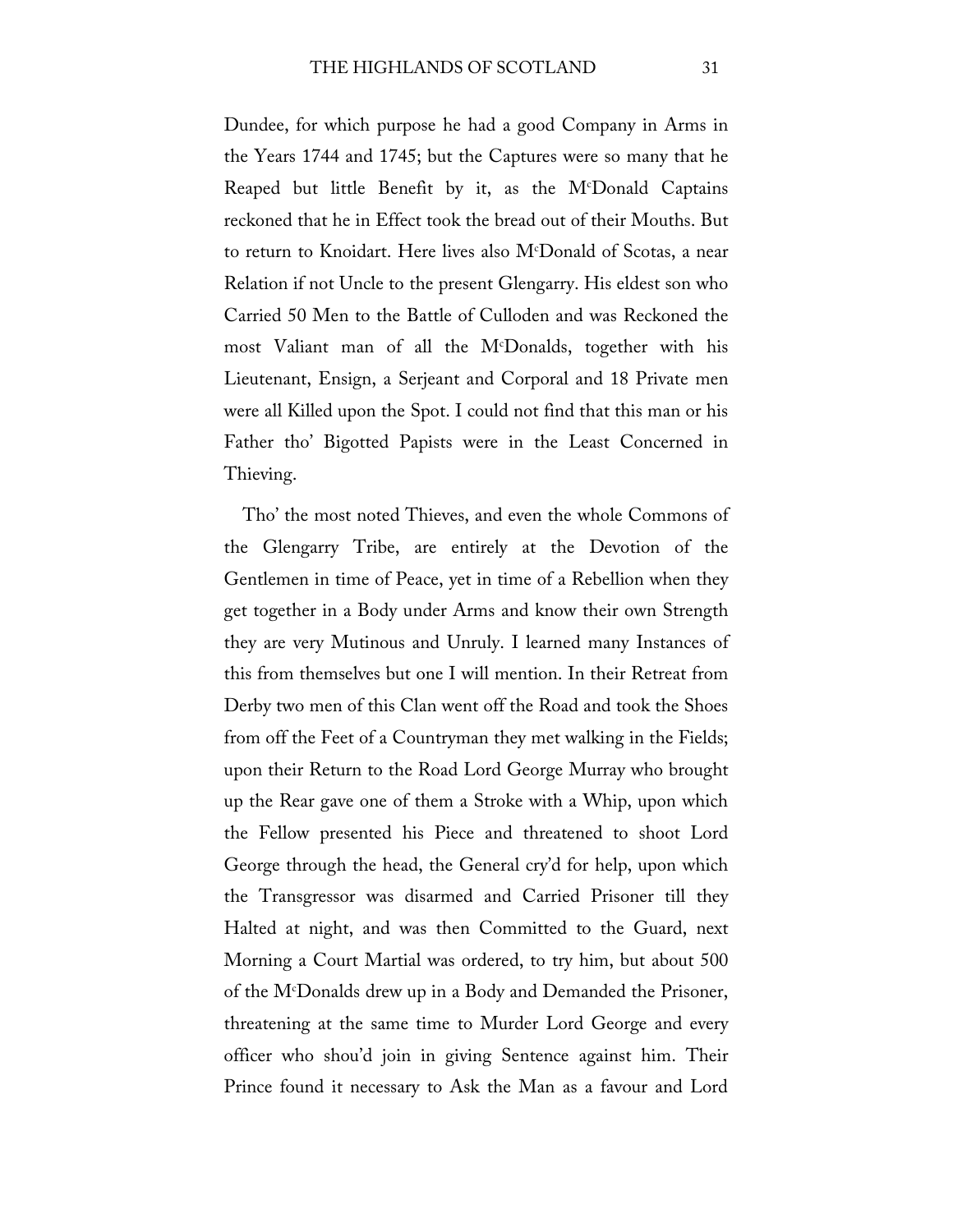George found it Convenient to Court his favour afterwards.

To the South of Knoydart is a Strath or Glen belonging to Glengarry Called Morrir, and to the South of that*,* another Strath

*Morrir* of the same name belonging to a Branch of the Clanronald Family, commonly called Mc Dougal of Morrir, next to which is Moidart and Arisag the property of Mc Donald of Moidart, Chief of the Clanronald Family. Here Lived Mc Donald of Kinloch Moidart the Young Pretender's first Landlord in Scotland. I have good Reason to believe he Landed here July 15th or 16th.

*Moidart and Arisag* All these Countries viz. Knoydart, the Two Morrirs, Moydart, and Arisag, are the most Rough Mountainous and impassable parts in all the Highlands of Scotland, and are commonly called by the Inhabitants of the Neighbouring Countries the Highlands of the Highlands. The People here have very little Corn

Land and what they have by Reason of its steepness and Cragginess they are obliged to Dig with the Spade; but the People in these Countries breed prodigious Numbers of Cattle of all kind especially a Sort of Wild Horses which sell very well at the Markets in the Low Country, so that the People even in these Horrid parts of the Highlands might grow Rich if they were under proper Management. They have also great plenty of Venison of all Kinds. The Inhabitants of this Large Tract of Ground are all Popish, Gentlemen and Commons, which is in a great measure owing to their lying at so great a Distance from any Parish Church there not being one all the way from Glenelg to Ardnamurchan which is above 36 miles.

The People of these Wild Countries could never believe that they were Accessible 'till the King's Forces Scoured them after the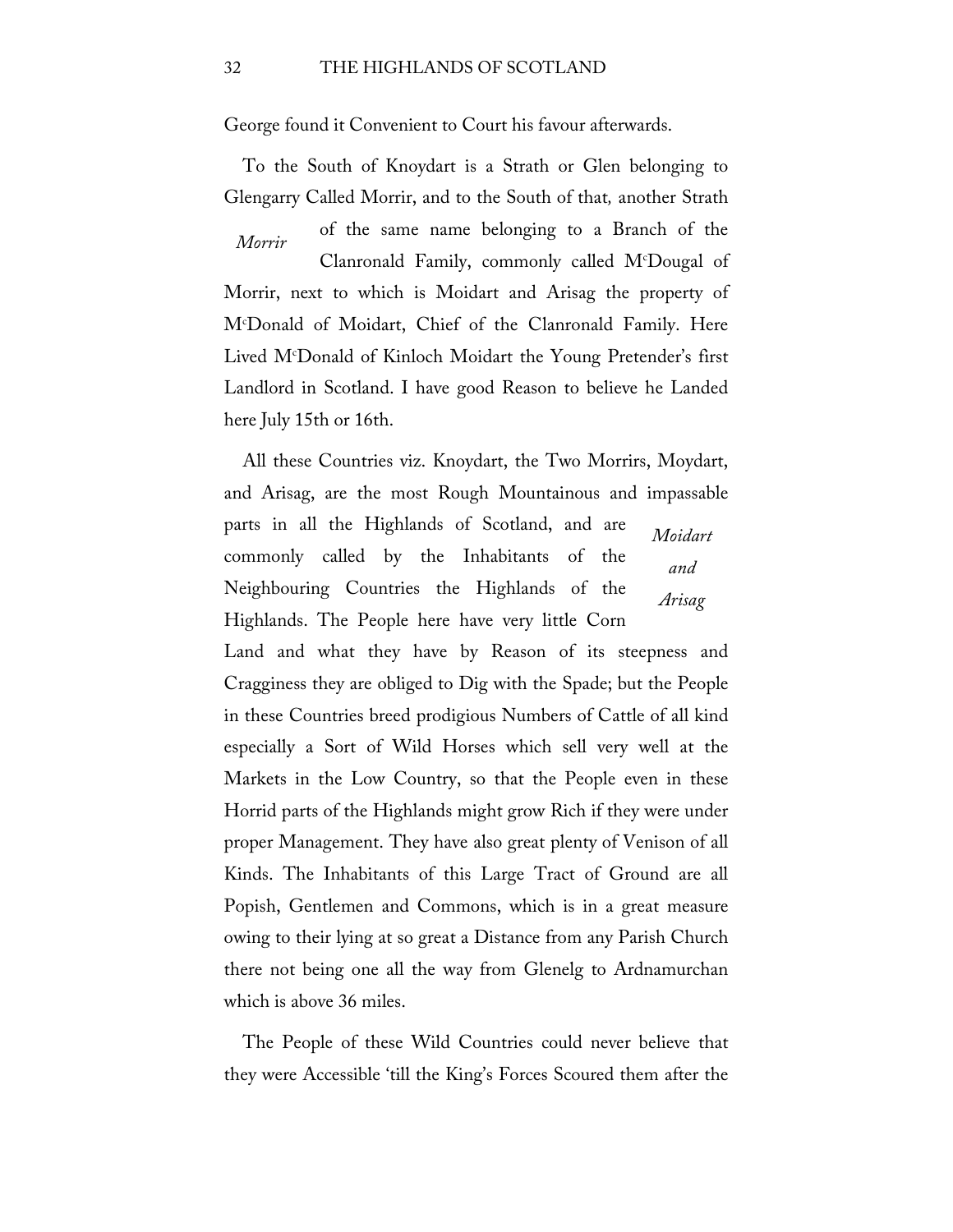Battle of Culloden which was a prodigious Surprize to the Inhabitants. The Common people, tho' Papists, Curse their Prince and Chiefs together, as they are sensible that all their Calamities are owing to them. This Wild Country has been always a Sanctuary and Nursery of Priests. When strict Laws were made and in a good measure Executed against them in the Reign of King William they reckoned themselves safe here, and the People in general of all Ranks in this barbarous place are much better acquainted with Rome Madrid and Paris than they are with London or Edinburgh.

*Ardnamurchan* The Clanronald Family between this Country and the Isles in their possession could Raise 800 Good Men. From Arisag I pursued my Journey to Ardnamurchan. This Country till of late belong'd to Sir Duncan Campbell of Lochnell who sold or exchanged it with Murray of Stanhope a noted Jacobite. Here are the famous

Lead Mines of Strontian. The Inhabitants of this Country are a Mixture of Campbells, Mc Donalds, Camerons, and Mc Leans, and are mostly Nonjuring Protestants.

'Till about the time of the Reformation this Country belonged to a Branch of the Mc Donald's called Clan Ean, that is John's Sons, they were Esteemed the most Barbarous Wicked and Obstinate of all the Mc Donald Tribes; but Sir Donald Campbell, a son of the Laird of Calder, a man of great Courage and Resolution, subdued them and possessed their Country. Ardnamurchan jets out far into the Sea and draws to a Point or Lands Head from whence I travelled Eastward on the Sound of Mull through the Country of Morvine lying to the North West of Mull.

Morvine is a good Country for Corn and famous for Grass, it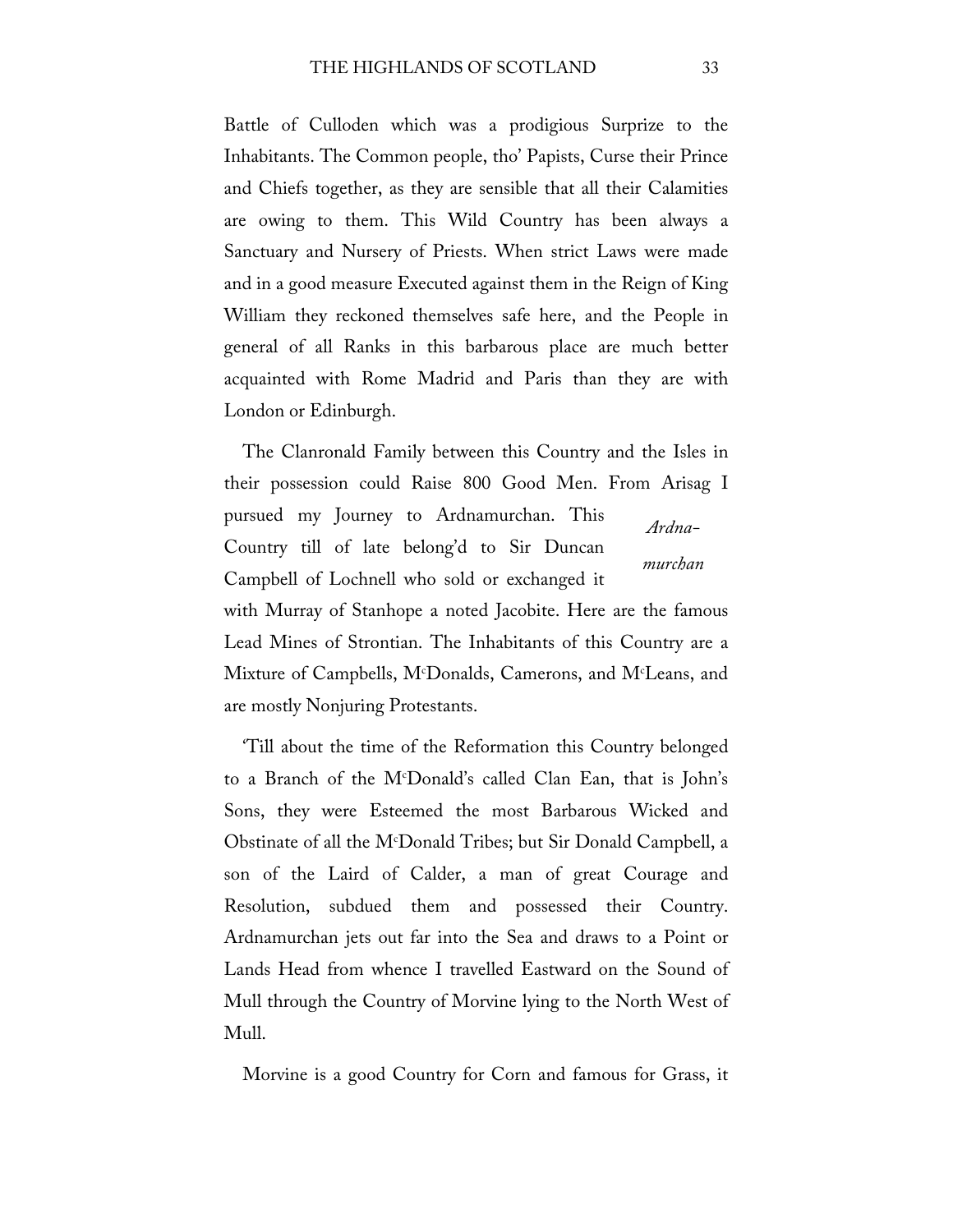was formerly the property of the Chief of the McLeans but now of the Duke of Argyle. It is mostly inhabited by Camerons who

*Morvine*

profess themselves Protestants; but they, the People of Ardnamurchan and the Stuarts of Appin are the

most deeply poisoned with Disaffection to our Happy Constitution in Church and State of any People I ever knew. They Idolize the Nonjuring Clergy and can scarcely keep their temper when speaking of Presbyterians. The Reason of this I take to be that one Mr John Mc Lachlan a Nonjurant of the Highest Kind lived Chiefly among them. This man who was at least half a Papist and a most Active Zealous Cunning Fellow with a pretty good Share of Learning did more Harm among the Campbells, Mc Dougals, Stuarts, Mc Leans, and Camerons, than any Six Priests that ever were in Scotland. He often travelled through these and the Adjacent parts of the Country Administering the Sacrament of the Supper, admitting People only on this express Condition that they would not hear any Minister who prayed for King George. He joined the Pretender's Son soon after he Landed and kept close by him 'till after the Battle of Culloden. He preached frequently in both Languages and exerted himself to the utmost by Encouraging both Officers and Soldiers to fight vigorously for their Cause. I suppose the Campbells among whom he still Lives upon a small Estate of his own will keep a watchfull Eye upon so Mischievous an Instrument. him by that Family. The Inhabitants of these Islands were formerly very ignorant and Barbarous, but since the Revolution they have been much Civilized. Mc Lean of Lochbuy and three or four small Heritors of that name are yet proprietors of about a Fourth part of the Island of Mull.

*Mull* From Morvine I Crossed the Sound and Landed in Mull an Island pretty near 24 Miles Square the Soil whereof is good and fruitfull both for Corn and Pasture. At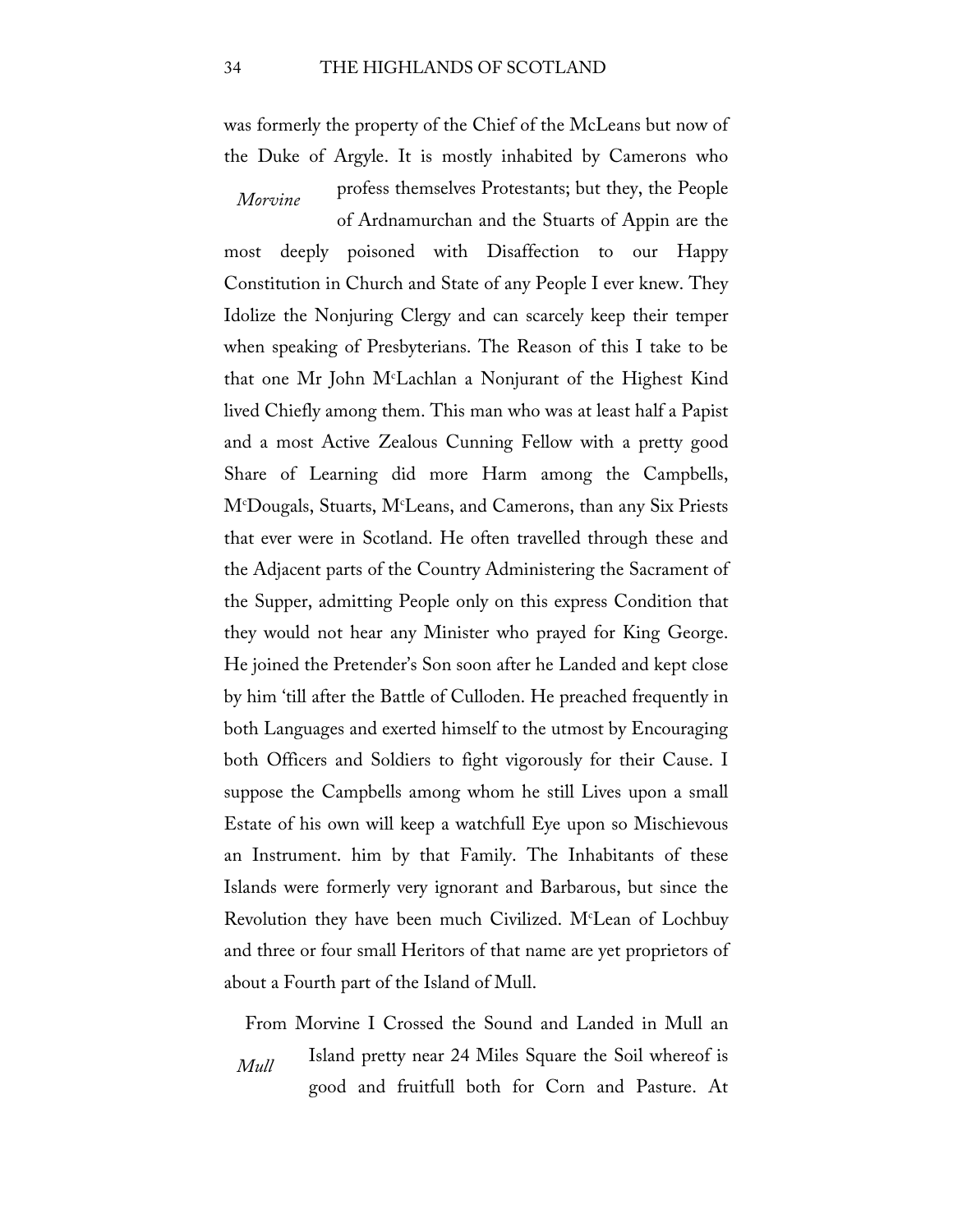Dowart Castle in this Island lived the Chief of the M<sup>c</sup>Leans, he was Proprietor of the greatest part of the Island which he forfeited at the Revolution, and the Duke of Argyle got this Estate with the Country of Morvine and the fruitfull and Beautifull Island of Tirree for a Debt owing to him by that Family. The Inhabitants of these Islands were formerly very ignorant and Barbarous, but since the Revolution they have been much Civilized. M<sup>c</sup>Lean of Lochbuy and three or four small Heritors of that name are yet proprietors of about a Fourth part of the Island of Mull.

*Kingairloch* I Landed again upon the Continent in Morvine and proceeded to Kingairloch. This Country is very Rough and Mountainous but neither Large or Populous, it belongs to a Gentleman of the Mc Leans who staid himself at home during the Late Rebellion, but his three Brothers with Mc Lean of Drumnin and his Son from Mull picked up about 240 Idle fellows of their own name and joined the Pretender. Kingairloch's Son is an Officer in Lord Loudoun's Regiment but the Loyalty of both Father and Son was Suspected.

*Ardgower* Adjoining to Kingairloch on the North is Ardgower, which belongs to Mc Lean of Ardgower whose Estate has been sunk in Debt for many Years past. Neither he

or his Son were in the Rebellion, nor seemed at all disposed to favour that Cause, tho' he could raise above 100 Good Men; but the Camerons who are his Neighbours and had Money Mortgaged on his Lands forced out more than one half of his Men. In this Country lived Lodowick Cameron Uncle to Young Lochiel and Major to his Regiment. He was known to be Concerned in many Dark and Wicked Plots contrived by Lord Lovat and others and to be a Ringleader and great Encourager of Thieves. The Highlanders adored him as a man of great Parts and Knowledge but better Judges soon found how little he Merited that Character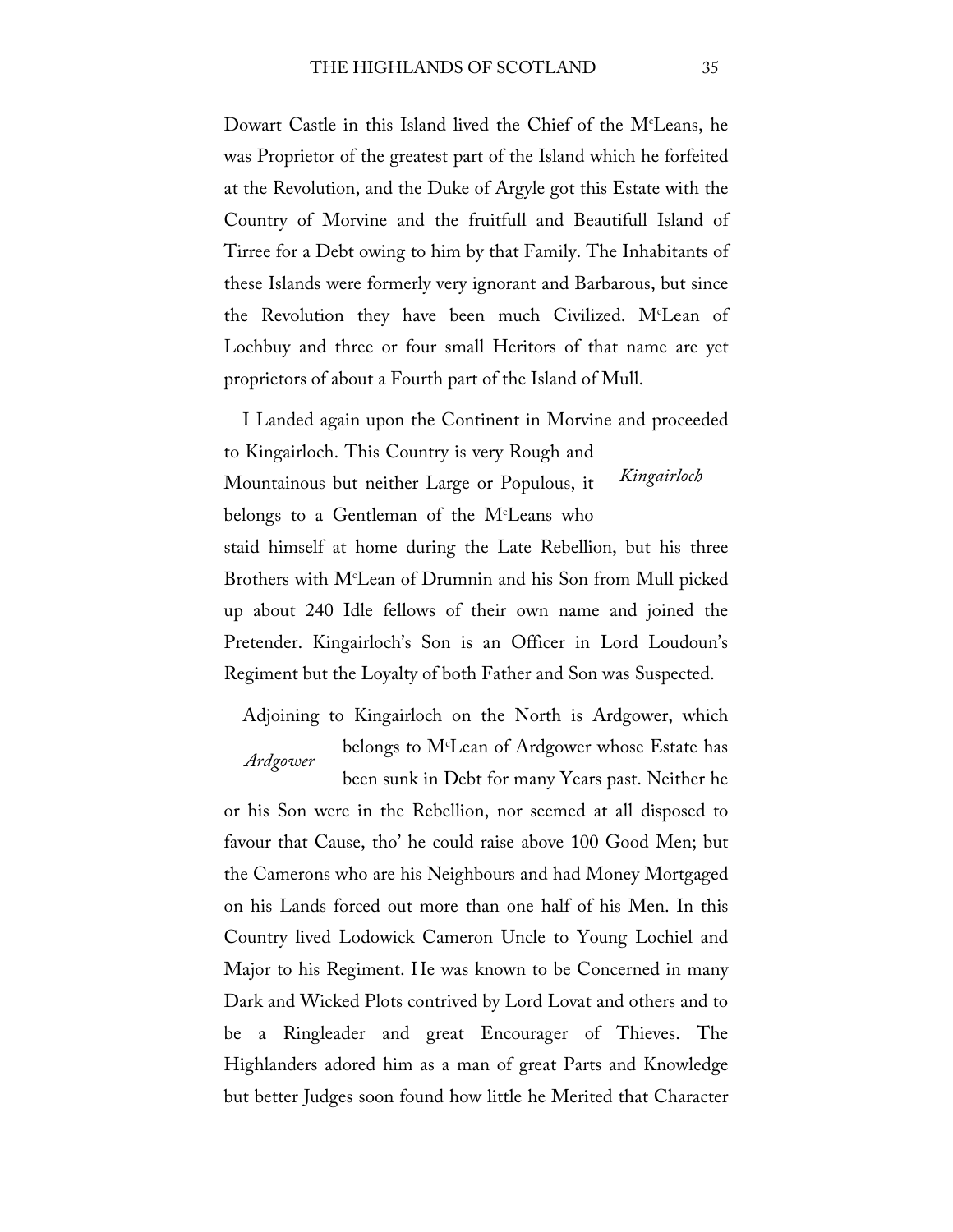and that his whole Fort lay in a Low Wicked Cunning and that there was nothing extraordinary in him except that he Could Contrive and Execute Designs which no man of an Ordinary Degree of Wickedness could ever hear of without Abhorrence.

*Mc Leans* The Mc Leans were Remarkable among the Highlanders for a Lively Handsome Forward People tho' not so Tall as the Camerons or Stuarts but they were to a very great Degree Extravagant Proud and Inconsiderate. It was

a Maxim with them never to turn their Backs upon an Enemy, tho' ever so unequal in Numbers; but either to Conquer or Fall upon the Spot. It was owing to this madness that they stood at Inverkeithing to be slaughtered by Lambert Anno 1651 and tho' none but the Refuse and Gleanings of them went to the Battle of Culloden, yet no Clan lost near their Proportion for of 240, which they called a Regiment, most of their officers and above 160 of their men were left Dead upon the Field. The Mc Leans are all protestants and are not so zealous for the Nonjuring Clergy as the Stuarts and Camerons in their Neighbourhood.

Before the Revolution the McLeans could bring into the Field about 1000 Able Resolute Fellows, but since Mc Lean's Estate has fallen to the Duke of Argyle, the Campbells have mixed with the Inhabitants of the Islands and the Camerons with those on the Continent.

Ardgower lying on the North side the Frith that Comes in by Fort William, I took a Boat, and sail'd twelve Miles down it, that I might spend some days in the Country of Apine and from thence travel Northward to Inverness.

Apine lyes along the Seaside, is a Fruitfull and Beautifull Country, and the Soil good both for Corn and Pasture. Stuart of Apine, Chief of that Branch of the Stuarts was not personally in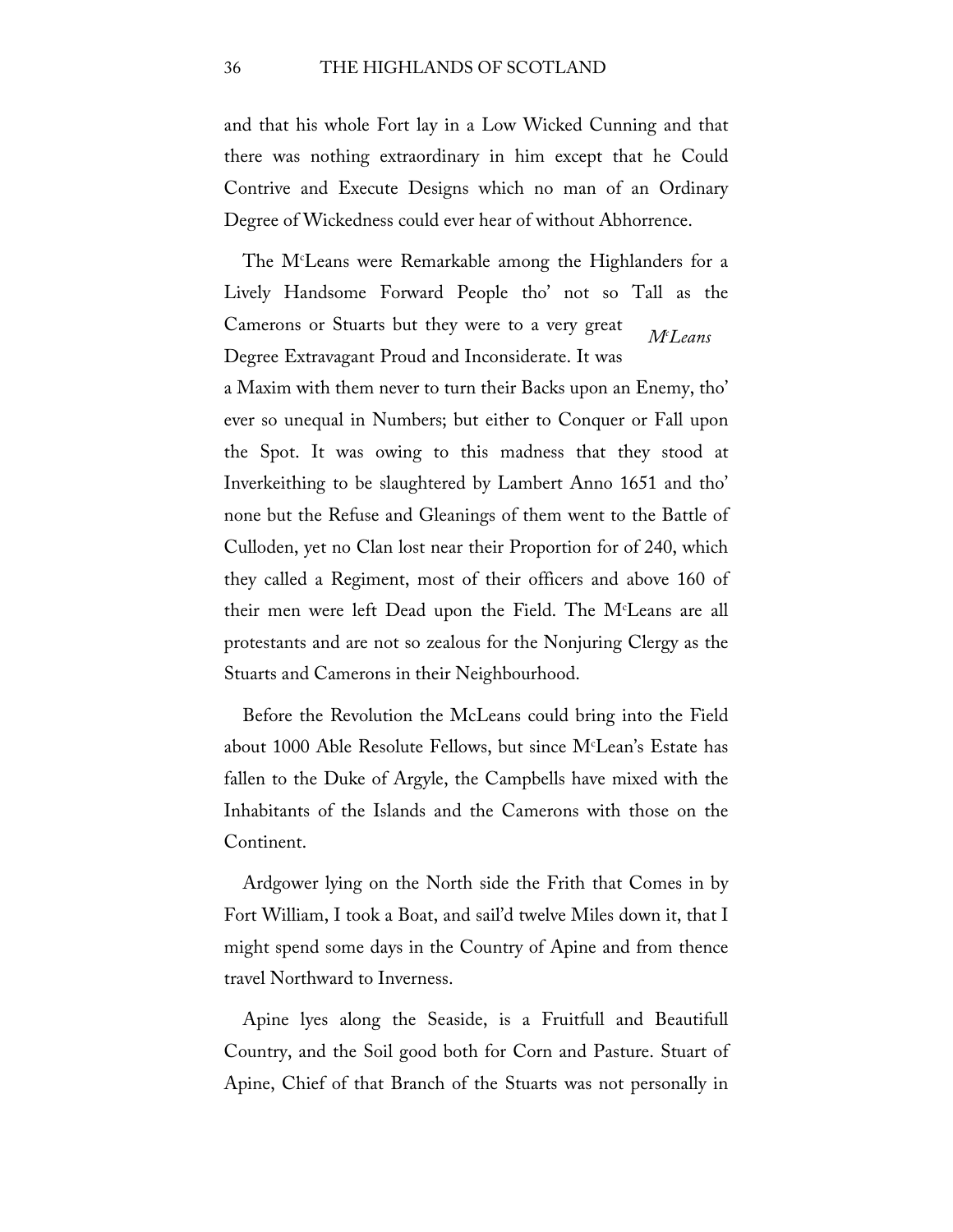*Apine* the Late Rebellion, but the Gentlemen and Commons of his Clan rose almost to a man with a very uncommon zeal. The People of this Country are tall strong and well bodied, they are a kind of Protestants but as has been already observed Idolize the Nonjuring Clergy and are Enthusiastically Mad in their zeal for Restoring the Stuart Family. They are not thieves, but are Industrious in their Business and Honest in their Private Dealings. They can bring 300 Good Men to the Field.

*Glenco* Bordering upon Apine is Glenco. This is a narrow Strath surrounded by Hills that seem to hang over it, is about five Miles long and half a Mile broad, before the late Rebellion it belonged to McDonald of Glenco. Before the Revolution this small Country was famous for Murder Theft and Rapine. The Earl of Breadalbane had some Lands adjacent to theirs which they turned Waste. They came yearly with their Cattle and Eat up the Grass that grew upon his Lands without ever making the least acknowledgement for so doing. But in the beginning of King William's Reign the Earl managed matters so Artfully that after the last of Several Terms allowed Glenco and his Men to give up their Arms and take Oaths to the Government was elapsed, an order was procured from the then Commander in Chief to the Governor of Fort William to destroy that Nest of Rebels Thieves and Cutthroats. While this was in Agitation Glenco came into Fort William and took the Oaths a week after the term assign'd him, but none of his men appeared. The Commander in Chief and much less His Majesty could not know of Glenco's having Submitted. Colonel Hill at that time Governor of Fort William who did know it refused to Execute the Orders 'till a Return could be had to an Express which the Privy Council of Scotland had sent to Court with an Intimation of Glenco's having submitted, and desiring farther Orders, but Campbell of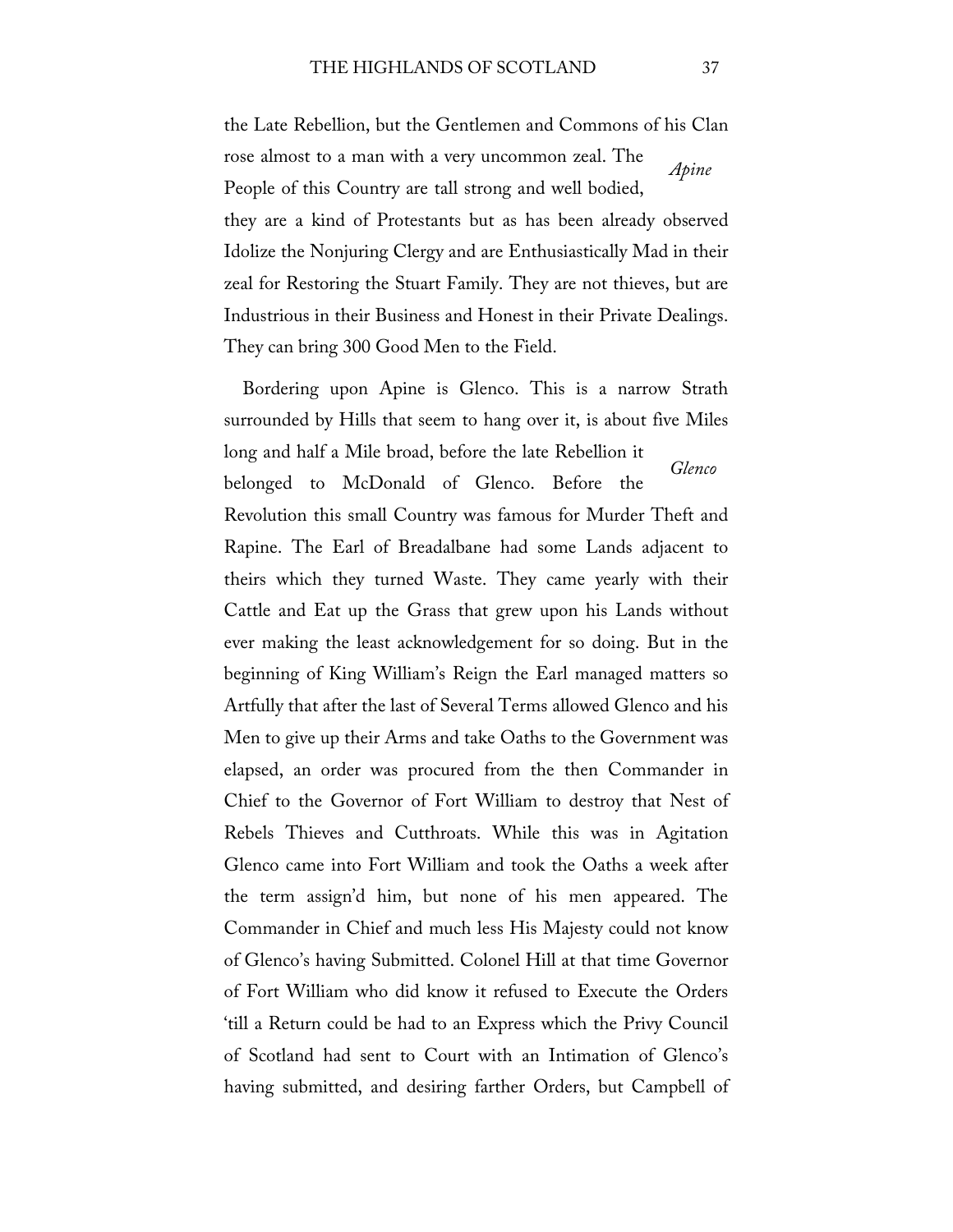Glenlyon a Cadet of Broadalbine's Family, and strongly in his Interest, having Received the same Orders marched with his Men without Loss of Time to Glenco before the Return to the Express came and under Cover of night despatched Glenco himself and about twenty of his People; the Rest made to the Hills and Escaped. The whole Neighbourhood looked upon this as a Judgment from Heaven on so wicked a Crew, but the Jacobites to this day never fail to represent it in the most Odious Light, in order to throw Dirt upon the Memory of King William. That Glorious Restorer of Our Liberty and Religion must never be forgiven because a few Rebels and Thieves who had shut themselves out from the Protection of the Law were destroyed in his Reign; but the Memory of Charles the first must be reckoned Sacred tho' upwards of 150,000 Valuable Protestant Subjects who Contributed to the Good of Society and the Support of the Government were barbarously Massacred in his Reign. These Innocent People went securely about their Lawfull Business, were under the Protection of the Law, had no Distrust of their Neighbours, so that the Destruction of those who were Massacred at the Beginning was Murder of the Blackest Dye. By Comparing the Irish Massacre and that of Glenco, the Clamour of the Jacobites on that Head verifies a Common saying that the Severest Scourgers of Others Complain Loudest if but one Stroke fall upon themselves. From that time to the late Rebellion the Glenco People gave less Disturbance to their Neighbours than they ever had done from the time of their Inhabiting the Country which is of a pretty Ancient Date. They profess themselves a sort of Protestants and can bring to the Field about 100 Resolute Men.

Leaving Glenco I crossed the Arm of the Sea called Lochleven and Landed in Mamore 7 Miles to the South of Fort William. This Country and 8 or 10 Miles to the North of Fort William is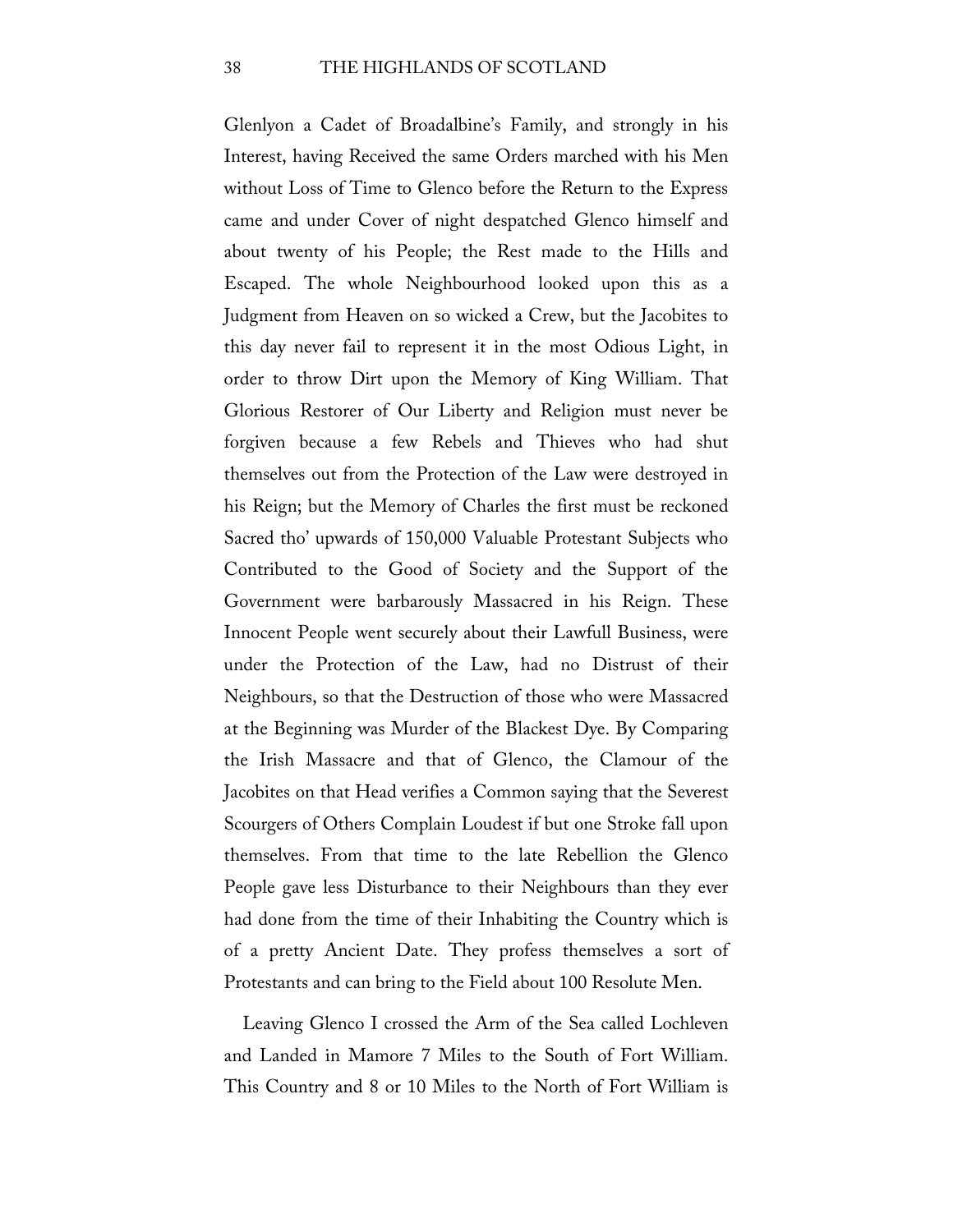*Mamore* entirely Inhabited by Camerons and is mostly the Property of the Duke of Gordon tho' Lochiel, Cameron of Calart, and Cameron of Glenivas had each of them some property in it. On the West Side of the River Lochy, Lye the

Districts Commonly Called Lochiel, Strathlocky, Glenloie and Locharkeg, these formed the greatest part of Lochiel's Estate, all which he held of the Duke of Argyle, as he and his Clan held the Lands they Inhabited on the other Side of the Firth and the River, of the Duke of Gordon.

All these Countries might be made Fertile if rightly Cultivated, a good part of them are on one Side naturally enclosed either by the Sea, the River Lochy or Locharkeg (a Fresh water Lake 12 Miles Long). On the South Side of this Lake for some Miles grows a Large and Beautifull Wood of tall Strait Firs, and on the North side for some Miles there formerly grew Oaks of above three Feet diameter which were Cut Down for the Sake of the Bark, and the Timber, which was of the best kind and quite Sound, was allowed to Rot upon the Ground or to be used by the Country People for Firing.

The Camerons are a Lazy Silent Sly and Enterprising People; they were always deeply Disaffected to the Revolution Interest, and have had a large share in all the Plots and Rebellions that were formed at the Revolution and ever Since. Their Neighbours the Mc Leans, Mc Donalds and Stuarts used to upbraid them with being good Plunderers but bad Soldiers, 'till about 100 years ago that Sir Evan Cameron their Chief, a Bold Resolute man, brought them to perform Considerable Feats against Cromwell and afterwards against King William at Killicrankey, but in his Son's Time they behaved so shamefully at Sheriff Muir and were so often upbraided with their Cowardice and bad behaviour that the Scandal of this did not a little Contribute to make them Exert themselves in the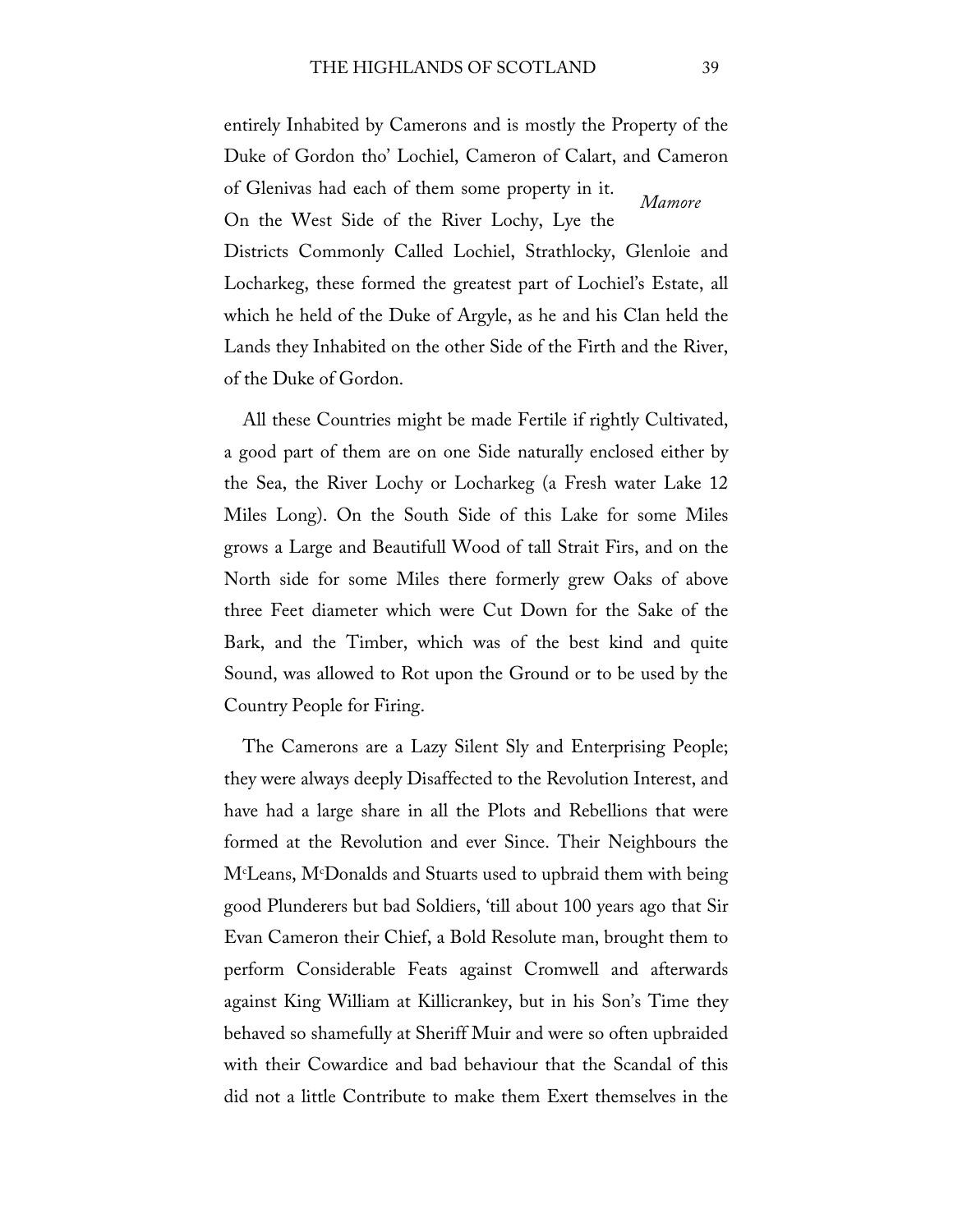*Camerons* Late Rebellion, that they might (as they call'd it) Recover their Character. They are mostly Tall Large Well bodied Men. They brought to the Field from first to last during the Late Rebellion about 900 effective Men of which Number they Lost above 400. That part of Lochiel's Estate that runs along the Side of Locharkeg is a Den of Thieves, they are instructed in this Villainous Trade from their Cradles and Hand it down as an Inheritance to Posterity, and tho' the rest of the Camerons are not so Infamous as the Locharkeg People yet few of them are free from either Theft Receipt or

Concealment. Donald of Lochiel about 20 years ago made some Attempts to bring his People from Theft and Idleness; but some of his Neighbouring Chiefs prevailed upon him to allow his People to Continue in their Old way, as it was absolutely necessary for his men to be kept in the use of Arms if he intended to Contribute to the Glorious Cause of restoring the Stuart Family. And tho' several persons who pretended to an intimate acquaintance with Lochiel extolled him as a man of great Honesty and Address, yet others who were better acquainted with his Schemes concluded that he protected his Clan in their Roguery; more especially at a time they stole a number of Horses from the Leadmine Company at Strontian, for which some of them were prosecuted at Inverness, during the Course of which Tryal some things occurred which made Lochiel very Odious to all those who knew the Secret.

The Camerons boast of their firm adherence to the Protestant Religion in all the Periods of Time since the Reformation, and indeed Popish priests and the Ministers of the Established Church have been alike surprized at their Resolution in this point; but they shewed so little Regard to any Religion in their practise that their adherence to Protestancy seems to have been a part of the Pretender's Political Scheme. It wou'd have appeared too glaring to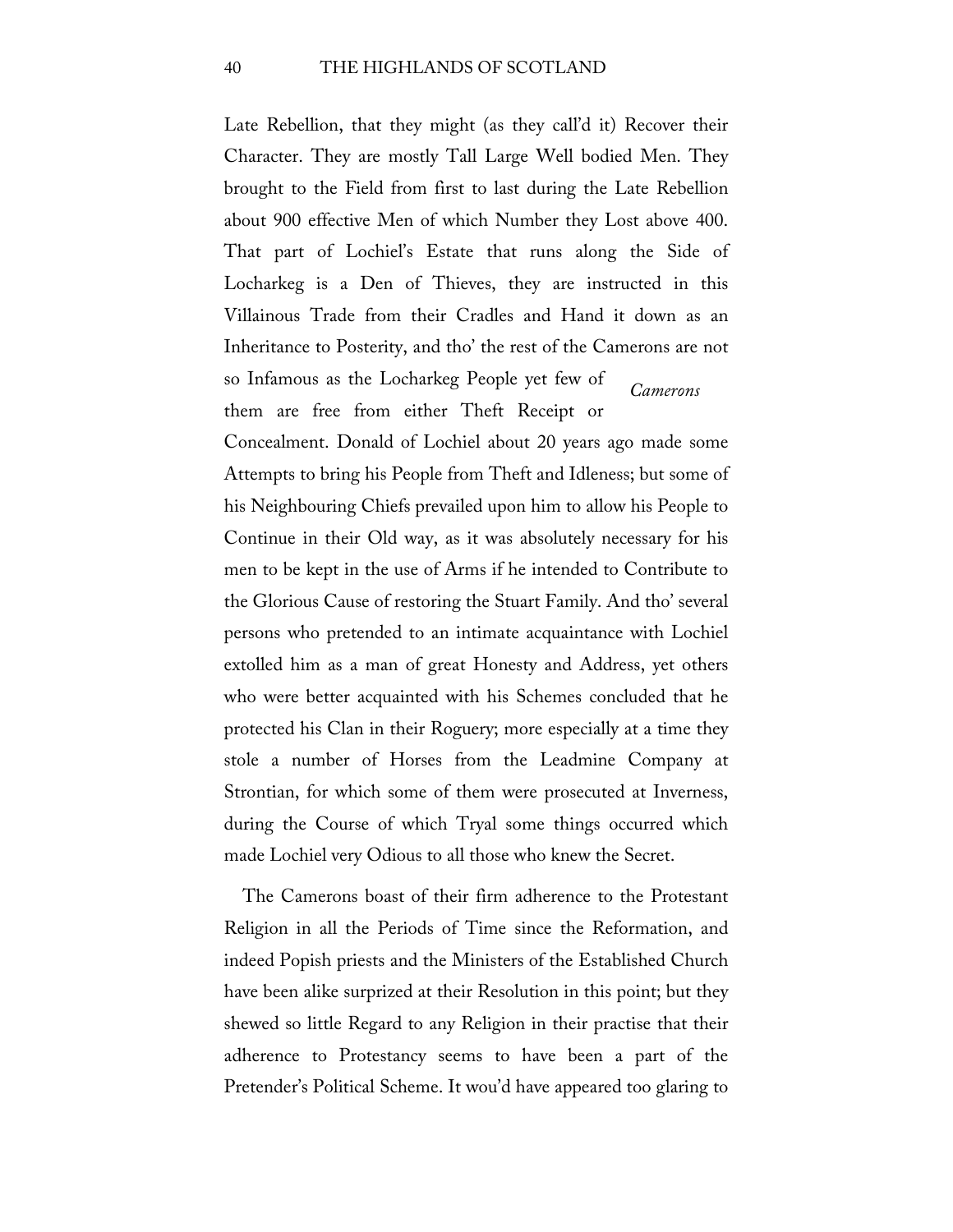have had none but Popish Clans appear zealous for his Interest. The greatest part of the Gentry in Lochaber loves the Nonjuring Clergy, and their Children are Baptized by them, tho' they are not so madly fond of them; nor are they such Violent Jacobites as the Camerons in Morvine and Ardnamurchan. The Common People in Lochaber employ the Parish Ministers to Baptize their Children and are their Hearers as often as they can which is but Seldom as the Parishes there are of a very large Extent.

As the Camerons have ever been such a Wicked and Rebellious People I shall endeavour to give you a particular Account of the Several small Tribes which Compose this Clan. I forgot to tell you sooner that the Head of every Clan in the Highlands is called the Chief, and those of the small Families that Compose the Clan are called Chieftains resembling the Colonel and Captains of a Regiment, and when they Rise in Arms they Rank thus; the Lieutenant Colonel and Major are the Sons or Brothers of the Chief, the Captains are those of next Authority among them, and the Cadets of the lesser families Compose the Subalterns. And tho' these Chieftains have no property it does not lessen their Influence and Authority over what they term their Own Family.

*McLachlan* Here is a small Tribe of the  $M<sup>c</sup>$ Lachlans who have resided for so many Generations in Lochaber that they are now incorporated with the Camerons. Their Chieftain M<sup>c</sup>Lachlan of Corriwinnan raised a Company of his own Name with which he joined Lochiel; it is imagined he was killed at the Battle of Culloden, as he has never been heard of since.

With respect to the other Tribes who when abroad are Commonly called Cameron they have different Sirnames and were originally of the Clanchattan family whose Residence was formerly in Lochaber as a great part of that Country was the property of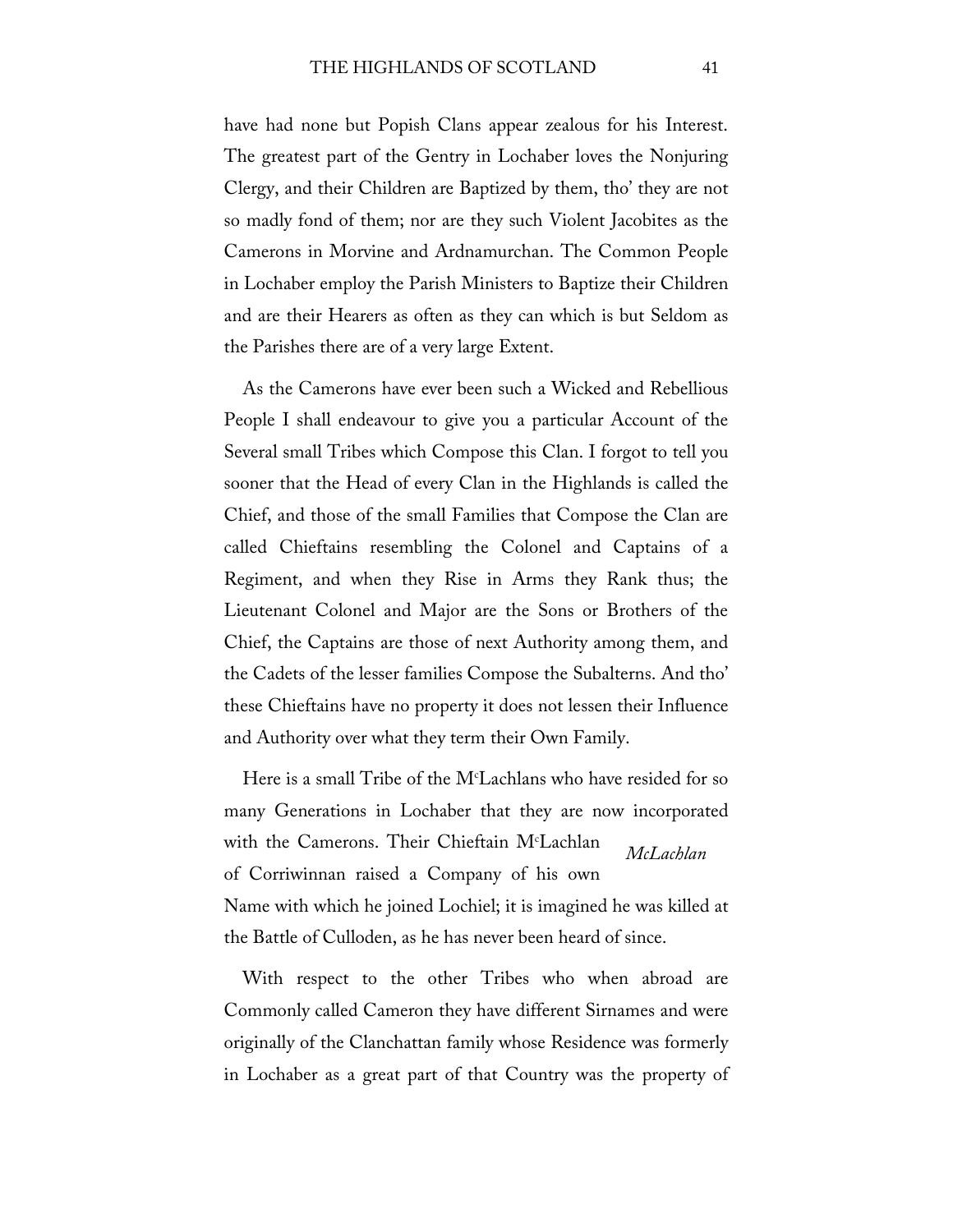that Family; but about 400 years ago this Estate devolved on an Heiress who was married to the Son of Mc Duff Thane of Fife. From his Father's Title he and his Posterity assumed the name of Mc Intosh which is an Irish word signifying the Thane's Son; and his Successors having an Estate not far from Inverness they Chose to Reside there. The Camerons who then possessed no more than that small Strath that runs North from Fort William called Lochiel, being more powerfull than any of the Clanchattan Tribes which were five in Number under Different Chieftains, and by the Policy of the Camerons at Variance among themselves, and Mc Intosh not being at hand to protect them from their Tyranny, they by degrees put themselves all under the protection of Lochiel and owned him for their Chief, which produced many Bloody Battles and Skirmishes betwixt McIntosh and Lochiel; but McIntosh being at last wearied of this War, he about 70 years ago sold the Lands possessed by these Tribes to Lochiel for above £3,000, which Sum Argyle paid for him on Condition that Lochiel should hold these Lands of him and join him in his Wars, which Condition Lochiel performed when Argyle was obliged to dispossess Mc Lean by force after all Legal steps had been taken in vain.

The Names of these old Tribes are as follows viz.:

1*st.* The McLonicks whose Chieftain is Stron now an officer in Drumlanrig's.

2*ndly.* The Mc Ovies whose Chieftain lives at the West End of Locharkeg.

3*dly.* The Mc Ilevoils whose Chieftain is called Murlagan tho' but a moveable Tenant of Lochiel's.

4*thly.* The Mc Ovaisters whose Chieftain called Achadaleo is in the same Condition.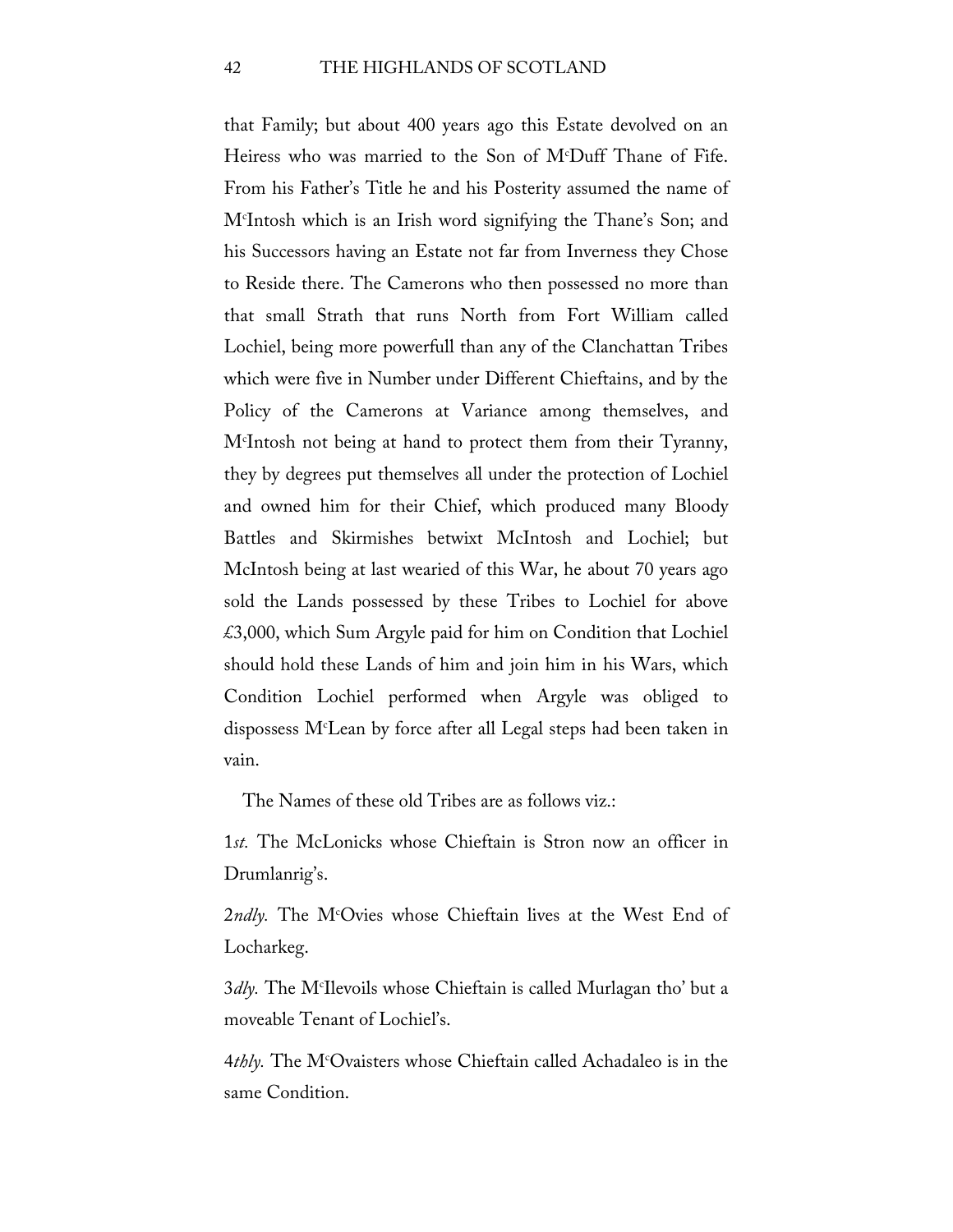5*thly.* The Mc Martins whose Chieftain has a small Estate which he holds of the Duke of Gordon. The Lochiel Family have always Caressed these Chieftains and given them the most profitable Farms with the Title of the Place tho' they paid Rent for it.

The true Camerons are originally Danes, and have been a Lawless Banditti for many Generations. Evan Mc Allan from whom the present Lochiel is the eighth Descendant was the most famous Robber this Family ever produced. I have heard some Gentlemen descended from him boast that he was Aged 80 years when he was Hanged, and that he had in that time brought into his Country 80 Great Droves of Cattle, besides a vast deal of Lesser Game. That his Wife's Dowry by the Marriage Contract was to be the Cattle that he and his Clan should steal during the three first Michaelmas Moons of their Marriage. This Contract was in writing and is still extant. They farther Relate of this their famous Ancestor, that in his 80th Year he assembled all his Clan, and went to Strathspey, where in the Night time he drove together all the Cattle in that Neighbourhood. As he was marching the next morning by the Laird of Grant's House with his Booty, he sent him a Challenge to come out and Recover his Cattle, which he declined, saying his Men were Scattered, and could not upon so sudden Notice be got together, but laid the whole Affair immediately before the King, after which Lochiel was enticed to Edinburgh, where he was apprehended, try'd and Condemned to be Hanged Drawn and Quartered, which was accordingly Executed and his Head set upon a Pole in the Road that Leads to the North. But to shew the present Disposition of that Clan, I will relate an Instance of their Barbarity which happened since the year 1725. The possessor of a Farm belonging to the Duke of Gordon (of the Tribe of the M $^{\circ}$ Martins) about three Miles to the North of Fort William, demanded an abatement of the Usual Rent, which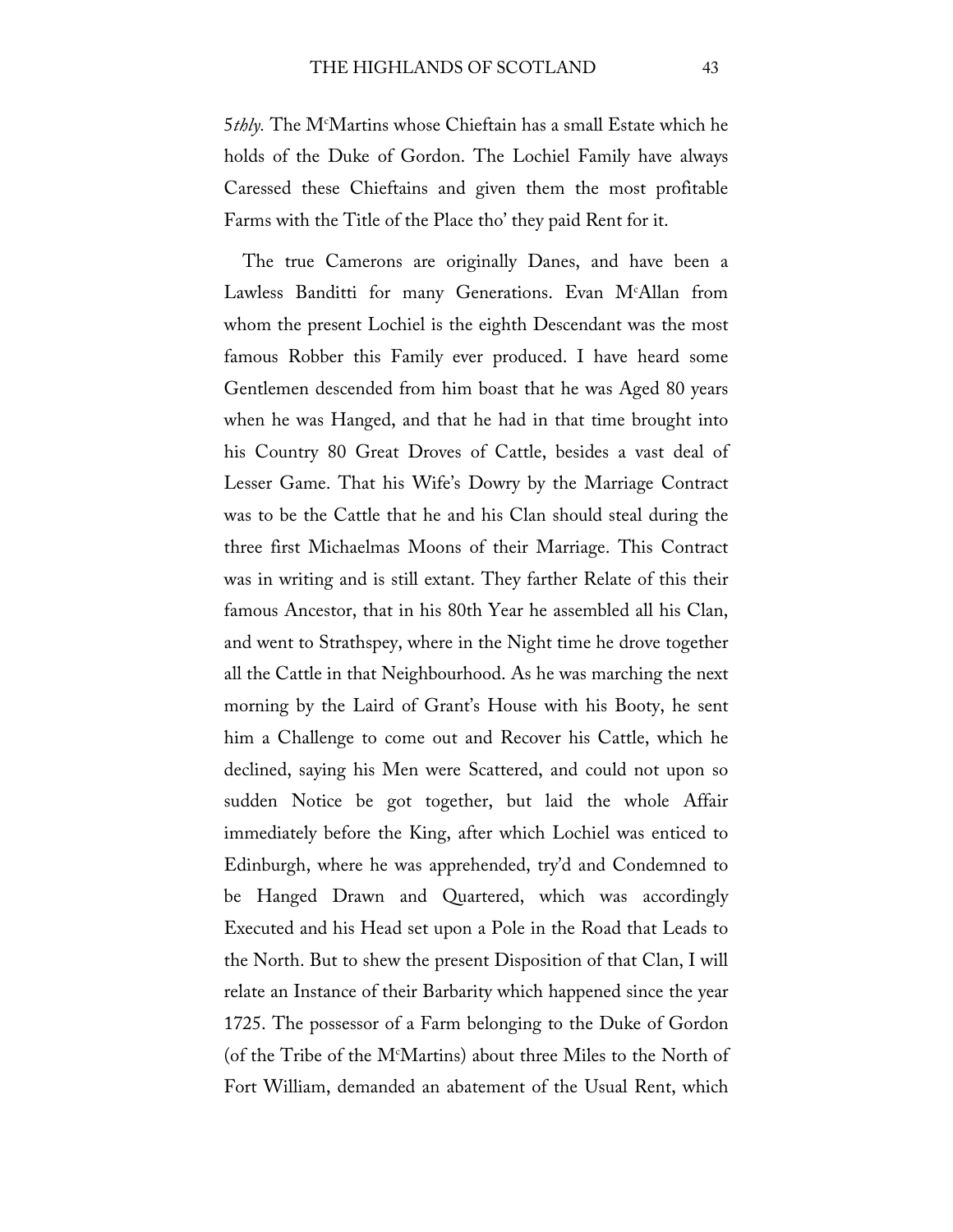the Duke refusing he left the Farm, boasting that no man would dare to succeed him in it: for some years it was untenanted, 'till at last the Duke prevaild on Mr Sheldoch, who was then Minister of the Parish, who could not find a place to reside in, to take this Farm. The former possessor lay still 'till the Minister had plentifully stocked the Farm with Cattle, and built a House on it, then with some other Rogues, (finding that the Cattle were Carefully watched) went to the place where the Calves were kept, and with their Durks cut off their Heads and cut the Skins so that they could not be of any use, then laid them in Two Separate Heaps. That same Night they Cut and Destroyed the Nets and Utensils of the Salmon Fishery on the River Lochy belonging to the Duke of Gordon. But finding that this did not force the Minister to leave the Place, they waited an Opportunity of his being from Home when a Company of them went well-armed, surrounded his House, pulled down a part of it, and Fired several Shots towards the Bed where his Wife lay, which at last obliged the Minister to Retire with his Family to Fort William.

It will be necessary in order to know the Reason of this Conduct to observe that throughout all Lochaber and the adjacent Wild Countries, the Farms have been always given to the Cadets of the Lesser Families that are the Heads of Tribes, which they possess for Ages without any Lease, and look upon them as their right of Inheritance, and when they are not able to pay their Rent and are turned out, they look upon the Person who takes these Farms after them, as usurping their Right. These People have often Refused to take a written Lease thinking that by so doing they give up their right of possession.

Each of these possessors has some very poor people under him, perhaps four or Six in a Farm, to whom he lets out the Skirts of his Possession, these people are generally the Soberest and Honestest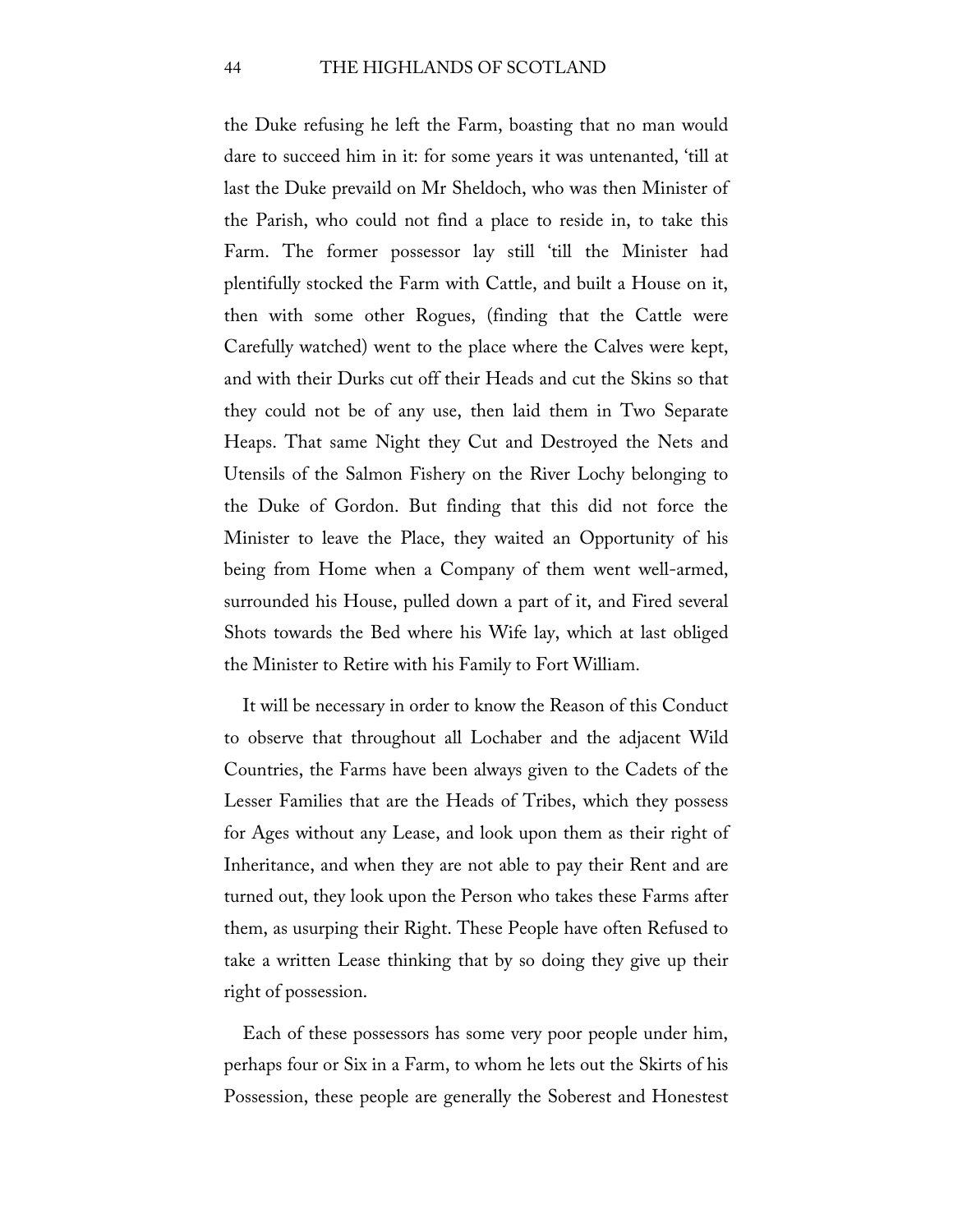of the whole. Their Food all Summer is Milk and Whey mixed together without any Bread, the Little Butter or Cheese they are able to make is Reserved for Winter provision, they sleep away the Greatest part of the Summer and when the little Barley they sow becomes Ripe, the women pull it as they do Flax and dry it on a Large Wicker Machine over the Fire, then Burn the Straw and Grind the Corn upon Quearns or Handmills.

In the End of Harvest and during the Winter, they have some Flesh, Butter and Cheese, with great Scarcity of Bread. All their Business is to take Care of the few Cattle they have. In Spring which is their only Season in which they work, their whole Food is Bread and Gruel without so much as Salt to Season it. About 20 Years ago Lochiel erected two or three Water Mills, but by Reason of the great Distance of many of the People from them, and their Natural Laziness, with the Prejudice in favour of their Old Custom of Burning the Straw etc., they were made very little use of. This extravagant Custom of burning the Straw prevailed of Old over all the Œbudas Islands and was much practised on the Continent, but it has been given up some time except by the Camerons, the Mc Donalds, some Mc Leans and some of the People of the Isle of Skye. Before I leave the Camerons, I must tell you that the Firth that comes up by Fort William affords no Fish except a few Salmon, and now and then a few small Fish; but these are very Scarce. So that the Report which some People have been at great pains to establish as a truth, of Lochiel's wanting to establish a Fishery among his Clan, seems to be an absolute improbability as they Ly at a great Distance from any other Sea.

From the Country of the Camerons I visited the Braes of Lochaber which are inhabited by Keppoch and his Clan. They have possessed the Country for many Generations; but never had any Property in it except the Late Keppoch who had a Mortgage of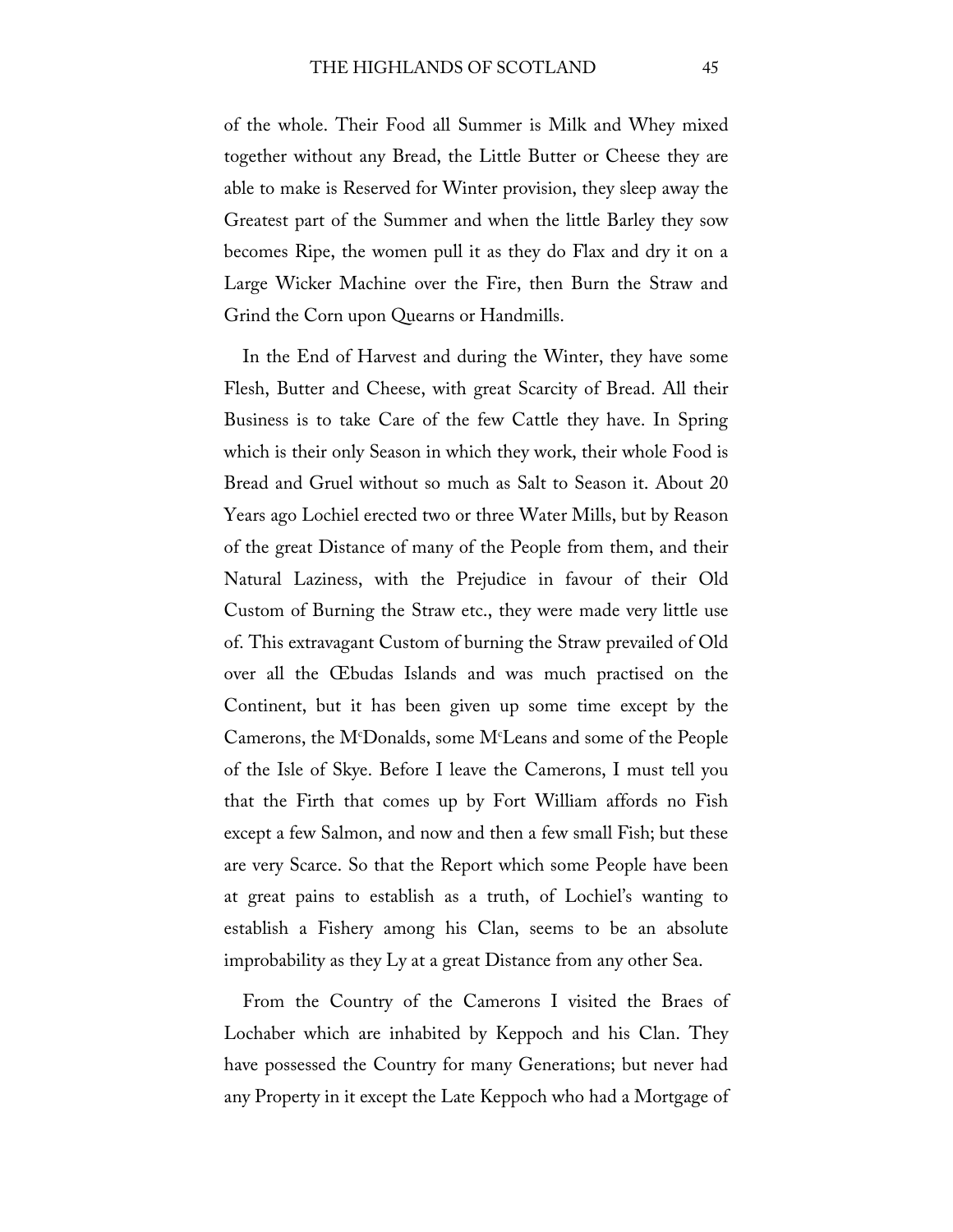about £400 on the Duke of Gordon's Estate in his Neighbourhood, but the Laird of McIntosh is Proprietor of most

of the Land inhabited by Keppoch and his Clan. It might be made a fruitful Country by Industry. The Rent they pay is rather an Acknowledgment

than the Real Value, and even that they pay but

*Braes of Lochaber*

as they are in Humour. This Branch of the Mc Donalds was so famous for Barbarity and Wickedness, that a known instance can only make it Credited. In Cromwell's time the Head of this Family Chose a Wife from the South of Scotland, who being in a few Years left a Widow with two Sons, left Lochaber and returned to the South Country where her Sons were Educated. When they grew up, they returned to Lochaber, resolving (agreeable to the Notions they had imbib'd when Young) to Reform and Civilise their Clan; but they, especially the Gentlemen, were so Startled at the Intended Regulations that they quickly Determined to Murder the two Brothers. Among the Plotters were their two Uncles, by the Father's Side, the Youngest of which, being an Artfull, Cunning Fellow, after the Plot was laid and a Day fixed for the Execution, pretended an Absolute Necessity of being absent at the Time; but secretly Urged the rest on by telling them they had no time to Lose, which had the Desir'd Effect, and accordingly the other Uncle with about a Dozen of the Clan went to Keppoch's House, under Pretence of a Visit, where, while they were making merry after Dinner, upon a Signal given the whole Company Rose suddenly from the Table, and buried their Durks in the Elder Brother. The other having rose from Table to fetch some Fruit, seeing their Bloody Purpose, flew to his Uncle, begged of him to save his Life, offering him a Solemn Oath to Leave the Country and all his Father's Effects to him, but the words were hardly out of his Mouth when they Butchered him in the same manner they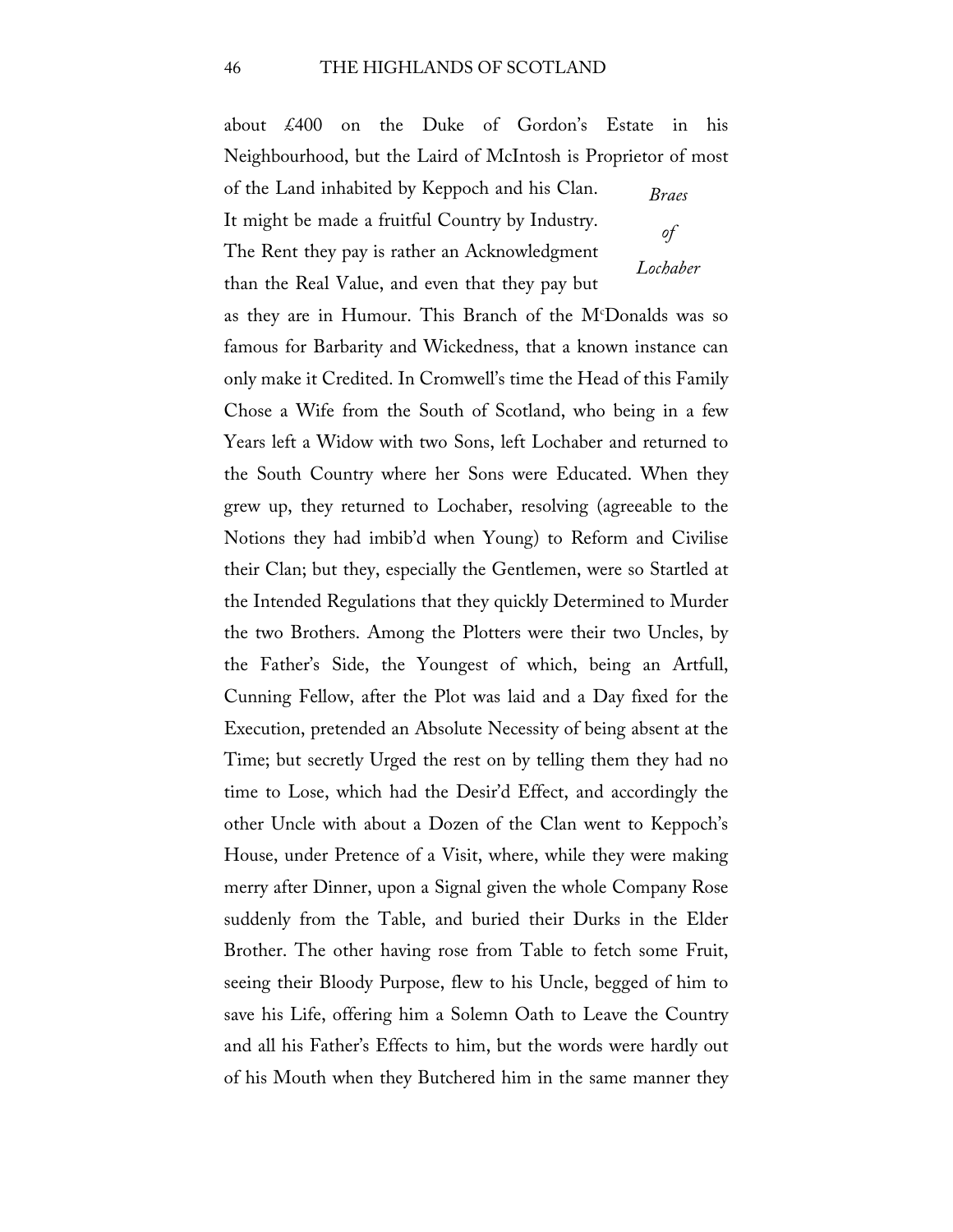had done his Brother, for it was previously agreed that they should all have a Hand in it. There was at this Time nobody in the Room but themselves and a Boy who served, who had Presence of Mind (the Doors being all Shut), to Creep under the Bed, where he laid unthought of, 'till they left the House, and then related the whole Story which reaching the Ears of Sir James Mc Donald of Slate, he procured an Order from the Privy Council of Scotland, to apprehend them Dead or Alive, which after many fruitless attempts, and large Promises to those who should inform against them, he in part effected by finding Nine of them in a House which he surrounded with a number of Men; but they Defended themselves to the last, killed many of his Men, and not one of them could be taken Alive. Their Heads were all sent to Inverness and set up on the most Publick places for a Terror to others. The Eldest Uncle died Outlawed and the Youngest, who was Grandfather to the late Keppoch, became Chief of the Clan. This man in his Old Age was tormented with Gangrene all over his Body of which Loathsome Distemper he at last Died. This the Country People look'd upon as a Judgment on him for the Murder of his Nephews.

His son the late Coll succeeded him who Refusing to pay McIntosh his Rents, he came down with an Army Anno 1687 to Demand them, but Keppoch instead of being frightened, Convened all his Men being about 300, and Called to his Assistance Mc Donald of Glenco with 100 Men and about 100 more were Sent him in Compliment from Glengarry and Moidart with this Army he engaged McIntosh, killed a great number of his Men, and took him Prisoner. This would have been the Occasion of much more Blood shed between the Clans, if King James having got Intelligence of the Prince of Orange's Designs had not expressly ordered them to lay aside their Private Quarrells and join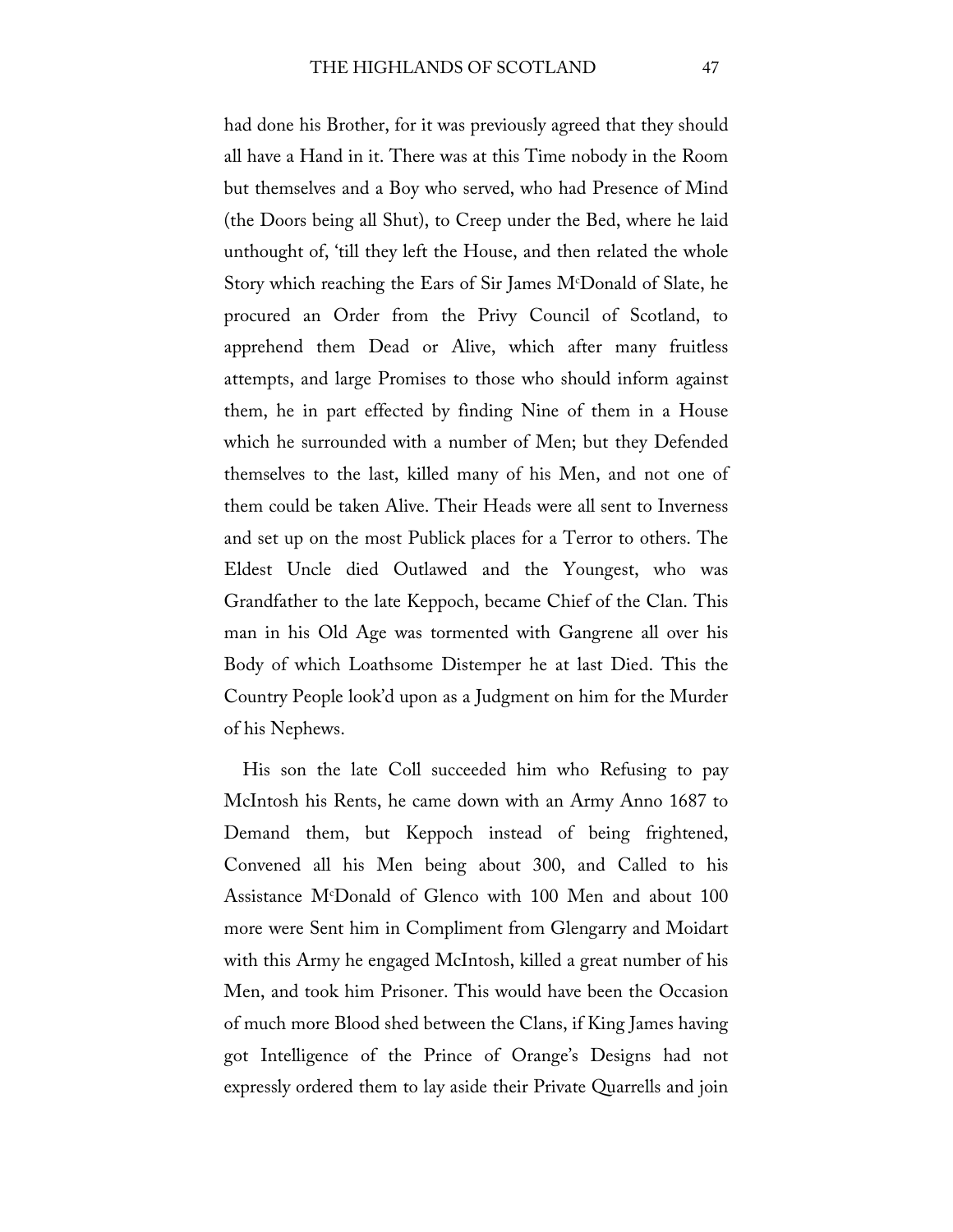in the Common Cause.

A Year or two after Keppoch march'd down and Encamped with 500 Men above Inverness, from whence he Summoned the Town, which was then a place of Considerable Trade, to send him a Contribution. The Town sent out four of their most eminent Burghers to treat with him, whom he immediately made Prisoners, and returned a Message to the Town that unless they sent him £300 and a Rich Suit of Scarlet Cloaths, he would Hang up his Prisoners and then come and Plunder the Town, some of the Burghers thought this such an Affront that they proposed going out to fight him, but it was by the Majority thought most prudent to Comply with his Demand and get rid of him, which they accordingly did.

This man was an Outlaw most of his Time; there was not a Room or Closet in his House, which had not a Back door to it, every one of which he himself said, he had sometime or other made use of to Escape from his Pursuers. The late Keppoch was Educated in France, was a Man of Great Parts and some Learning, and if he had been free from the Poison of Jacobitism, a Good Member of Society. Many of his Clan were Thieves, but I could never learn that he encouraged them in it. He himself was a high Nonjuring Protestant; but he joined the Rebels with 300 Stout fellows, all Popish.

From Keppoch's Country I passed through Laterfinlay inhabited by the McMartens (a Branch of the Camerons) and Came to the Country of Glengarry. This with Knoidart and Morir already mentioned in my Travels along the West Coast belong to Mc Donald of Glengarry. There has scarce ever been a Rebellion that this Family was not engaged in. Before the Union the Government kept a very strict Hand upon these People, but when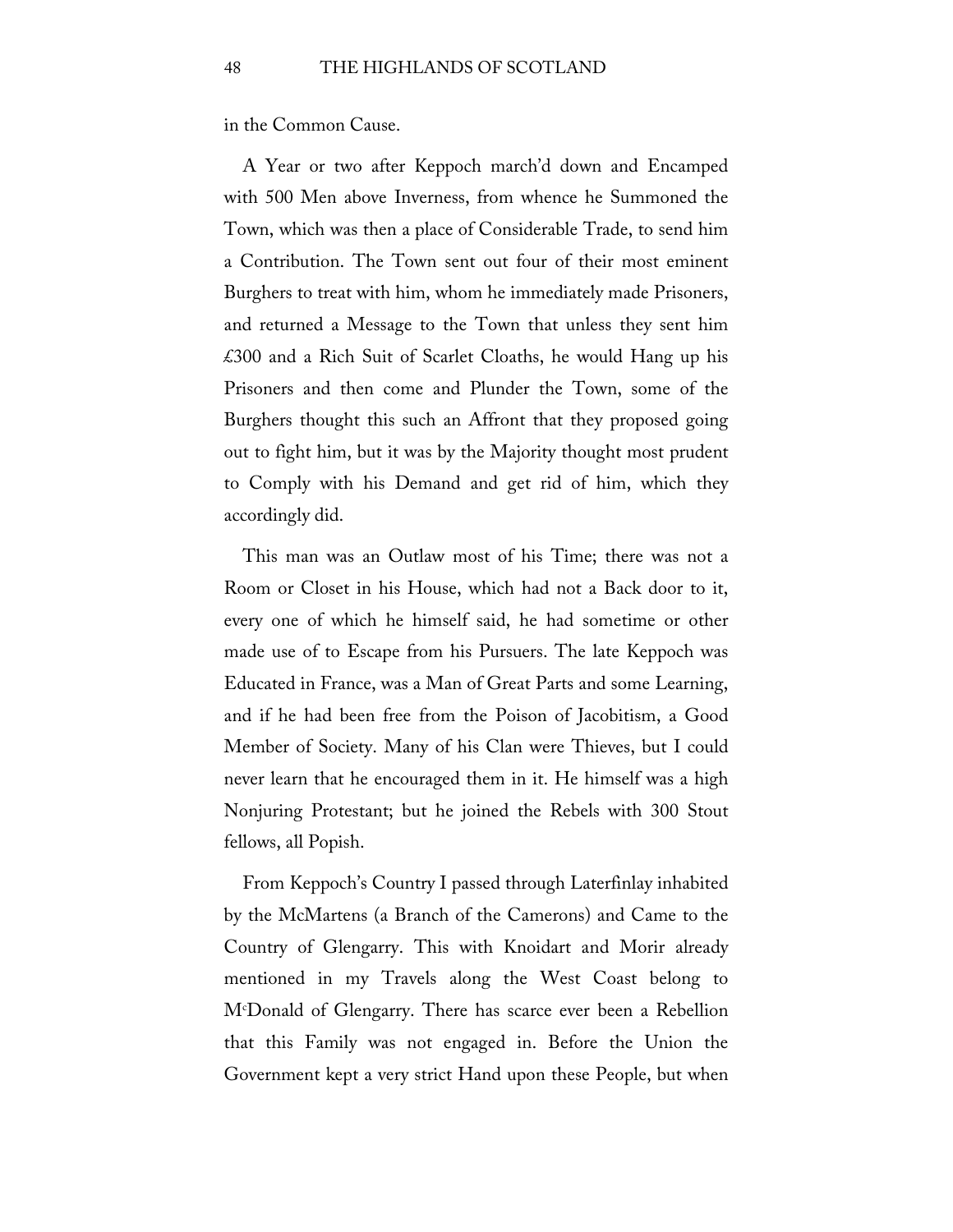Charles the First began to pursue Arbitrary Measures Glengarry

and others of the same Stamp were much Caressed by him. These Hounds were then made use of to

worry the Innocent People in the Civilized parts of Scotland who would not willingly give up their Religion and Liberties to the pleasure of a Weak and Bigotted Court. On such Occasions and on these only was this Family Loyal and Zealous. In the year of the Restoration of Charles the Second, Glengarry was Created Lord Mc Donald and a yearly Pension allow'd him to Support that Dignity, or rather to keep him and his Savages in Constant Pay for any Wicked or Barbarous Scheme to be Executed which none others could do so well, as the Event has Verified. But when the Popish Plot broke out and the Court found themselves under a Necessity of yielding to the Disarming all Papists, then this Lord gave proof of the Degree and Kind of Loyalty he possessed. He Refused to Deliver up his Arms 'till the Council was oblig'd to give a Commission to the Earl of Argyle to Disarm him and his Clan, at which Lord McDonald was so enraged, that he raised his Men and having obtained assistance from other Popish Chiefs Moved forward with his Army intending to Carry the War into the Heart of Argyle's Country (which had been wholly pillaged and destroyed by the Mc Donalds under Montrose about 33 years before). He Encamped on the Borders with his Men; but upon a false Alarm that the Campbells were Convened, and within Six Hours march of him, he and his men fled in the greatest Disorder and hardly looked behind them 'till they reached Glengarry. Lord McDonald leaving no Issue, the Title became Extinct. His whole Conduct was so Savage and Ridiculous that it Occasioned a Panegyrick in Doggrell Verse which was as Diverting to others as it was Irritating to the Mc Donalds, no one ever Claimed the Honour of the Performance, but they Suspecting that Duncan Forbes of Culloden

*Glengarry*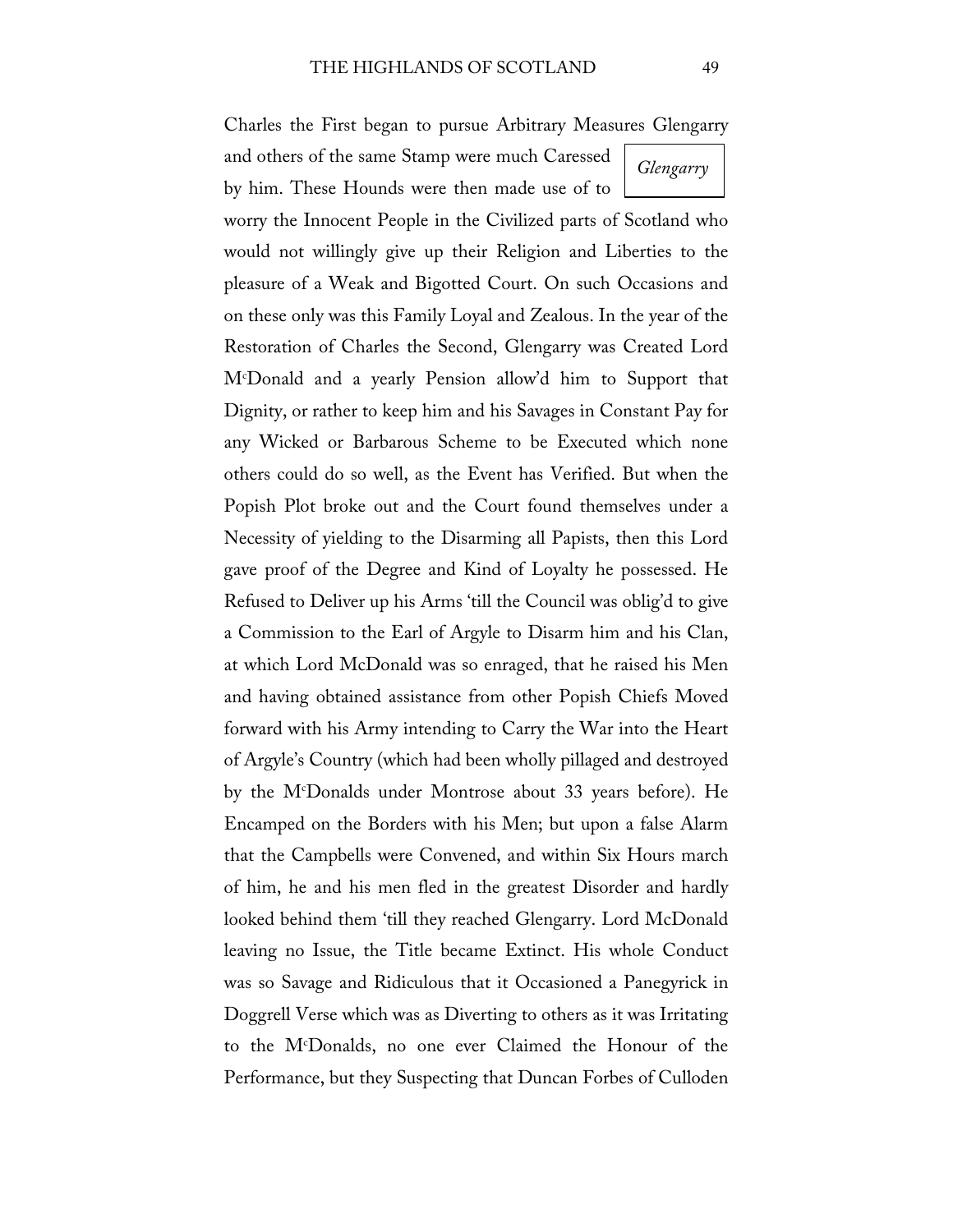(Father to the late President) was the Author, upon the first opportunity of rising in Arms they took a severe Revenge upon some of his Tenants and Burnt a good part of his Estate.

Alexander Mc Donald Father to the present Glengarry succeeded him, tho' 'tis said that others stood nearer related to the Family, but he being a Bold resolute man, of great Natural Parts tho' no Education, got the Clan of his Side and became their Chief. He rose with Dundee at the Revolution and Continued in Arms after all the other Rebels had submitted, but at last he yielded and was pardoned by King William. In the Year 1715 he rose again and was attainted, but he was again Pardoned and Restored to his Estate.

The Present Glengarry was ever esteemed as a very weak man; but he had the same Propensity to Rebellion as his Predecessors, tho' he had not Parts to Conduct that or any other affair of Consequence.

The Scheme laid at the Beginning of the Late Rebellion, was, that his two Cousins, Barisdale and Lochgarry, with the other Cadets of that Family should Raise and Manage the Men, that Glengarry's Second Son should be their Colonel; but that he himself should stay at Home that in Case they miscarried the Estate might be safe; but it is notorious that he did his utmost to keep his Clan steady to the Pretender, and that when his Son was killed at Falkirk and the men began to grow tired and to Complain that they had been deceived and finding that some of them after their Retreat North in 1746 began to Settle at Home and till the Ground, he gave orders to take up all the Plough Irons in the Country and secure them in his Strong Castle at Invergarry that the People might have nothing but their Swords to Depend on for Subsistance.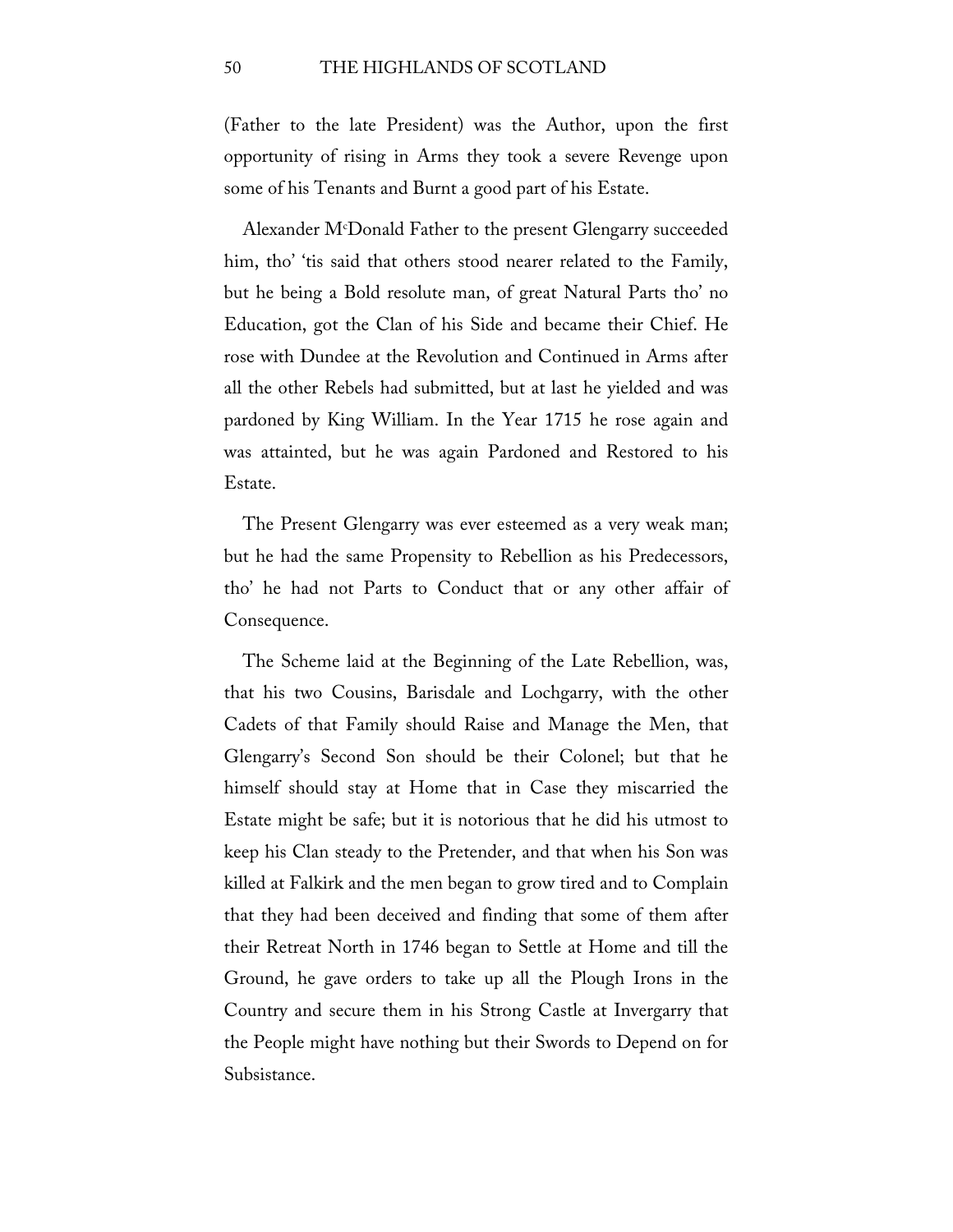Glengarry could raise about 500, Strong Fierce fellows, who are all Mc Donalds except a small Tribe of 30 or 40 Men called Mc Walrigs, who have taken the name of Kennedy. They have, it is imagined, taken Sanctuary here some 100 Years ago, after having Committed some Crime for which they were obliged to Fly their own Country: they inhabit that part of Glengarry called Lagganachadrom, and the Glengarry Family have always repos'd Greater Confidence in them than in any of the Mc Donalds, as none of this name could ever Equal them in Villainy and Wickedness of all Kinds. The Country of Glengarry produces plenty of Grass and might if duly Cultivated produce as Great Abundance of Corn, but the People here exceed even the Camerons in Sloth and Laziness. They depend so much upon Theft, that they neglect all Manner of Industry, which renders them extremely Poor and Miserable. They profess themselves Papists, but others say that they have no Religion at all. They frequently use Auricular Confession in order to obtain Absolution for Drunkenness, Quarrelling, Swearing and Adultery, which are very Common among them, but they cannot be persuaded that stealing Cattle is a Sin, as they say that the Cattle are God's Creatures, made for the use of man, for which the Earth yields Grass and Herbs in Plenty without the Labour of Man, and that therefore they ought to be in Common.

It is observed of Thieves in other parts of the Country, especially the Camerons, that they are very Hospitable and Civil to Strangers, but the People of Glengarry are of quite a Different Disposition, Churlish and Inhospitable to the last Degree, and never admit a Stranger within their Doors. In short they are the very Dregs and Refuse of Mankind and it is no small Reproach to Great Britain to have allowed such a Sett of Villains to trample upon the Laws for so many Ages. They have ever been the Plague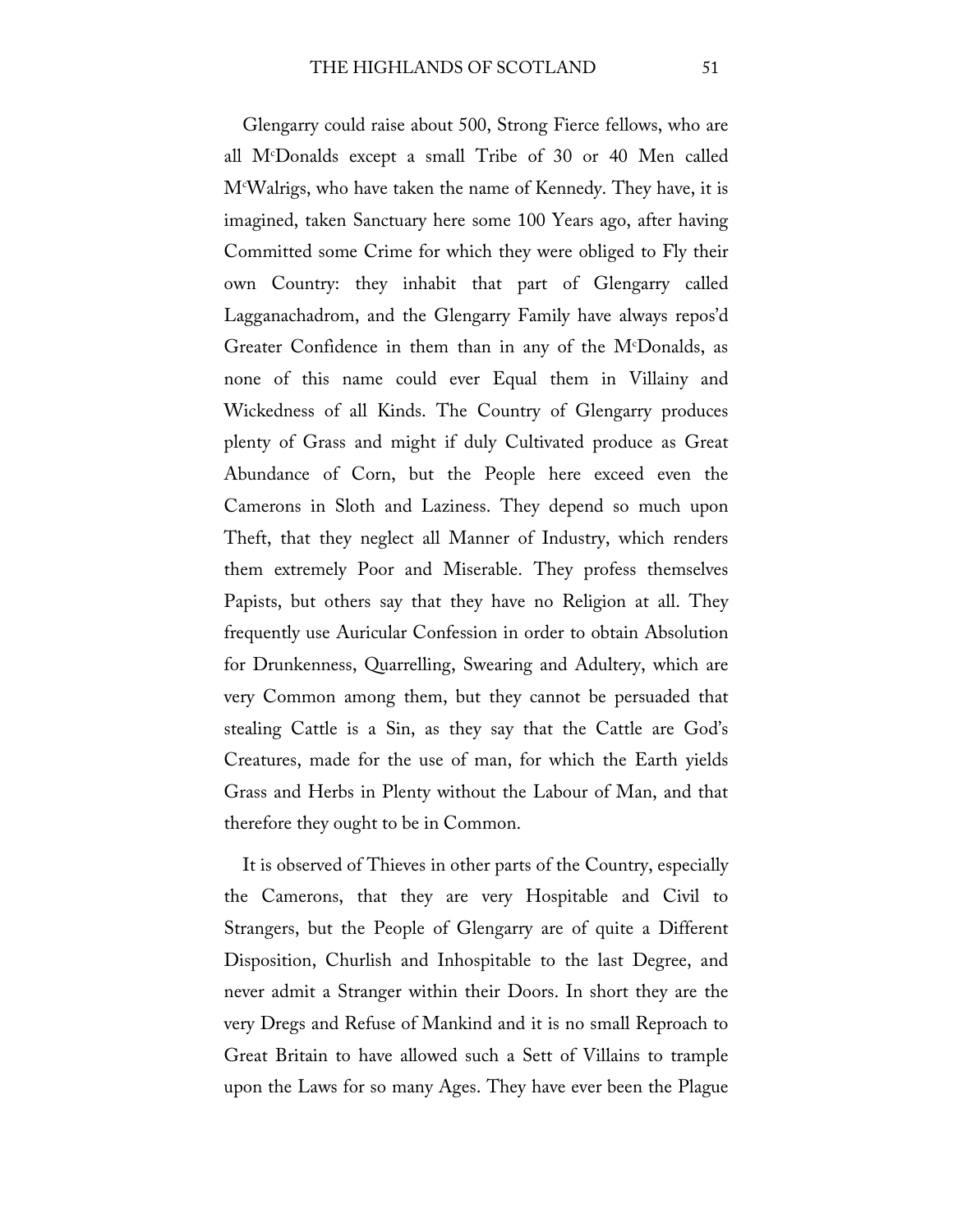of their Neighbours, except for about Eight Years which proceeded from a Pannick they had Received from Oliver Cromwell, during which time they remained perfectly Honest. And since Parties of His Majesty's Forces have been stationed here and in other Corners remarkable for Theft, by the Care and Prudence of General Bland, the Country has enjoy'd more Quiet than it has done for 40 years before. And if proper Intimation was given by Proclamation at the Church Door of each Parish North of Tay and West of Stirling that whoever should Compromise with Thieves on obtaining Restitution or Damages, should suffer the Severest Penalty the Law could inflict, it would be the most Effectual method of putting an Entire Stop to Thieving.

*Abertarf* The Country for two or three Miles round about Fort Augustus is Called Abertarf, one part of which is the Property of Glengarry and the rest belonged to the Late Lord Lovat; but the Soil being much the same with Glengarry and the People too near them not to Share in all their Wicked Practises, I have little to say Concerning them but that those next Glengarry are Popish and those next Strathherrick a Mixture of Papists and Protestants.

*Glen Morison* From Abertarf I pursued my Journey to Glenmorison on the North side of Loch Ness. It belongs to a Branch of the Laird of Grant's Family, who has been always more under the Influence of his Neighbours, the Mc Donalds, than of his Chief with whom he joined in the Late and all Former Rebellions. This County runs up for about Ten Miles from Loch Ness and is famous for a Good Soil and Bad Inhabitants. The half of this Country was for many Ages possessed by a Small Tribe called Mc Eanroys that is the Posterity of John Roy. They have always been under the Protection of Glengarry tho' they Live on Glenmorison's Estate and Obey him no farther than the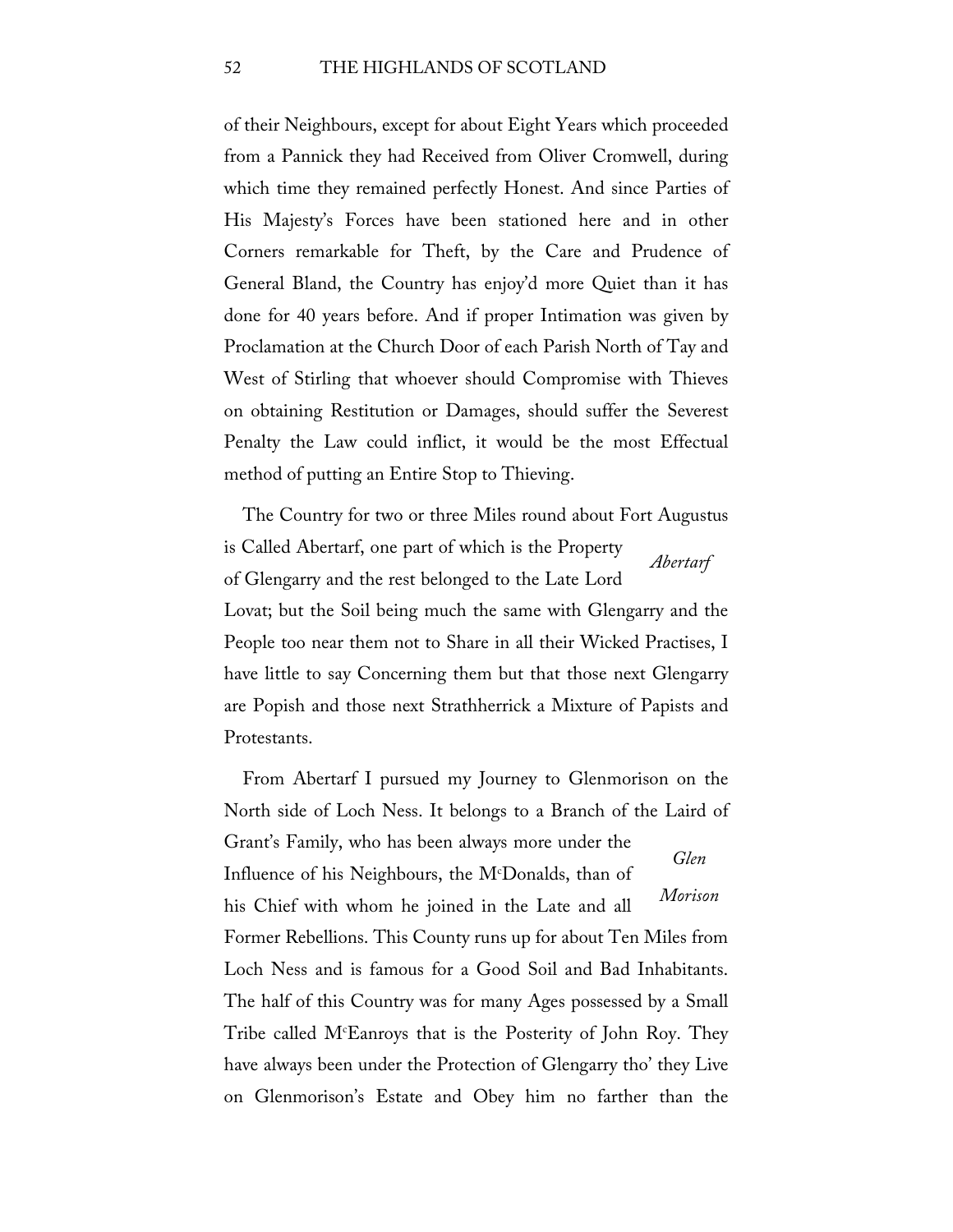Former Directs. The People of Glenmorison are a Mixture of Protestants and Papists and can turn out about 150 Able Bodied men as great Thieves as those of Glengarry. Before they went to the Rebellion 1715 they practised a Charm to make them invulnerable, tho' it happen'd indeed that none of them were Killed at Sheriffmuir, as they took the most Effectual way to make their Charm succeed, for they did not stay to try the Experiment. Before they went out to the late Rebellion they used the same Charm and Boasted that their small Company could destroy all the King's Forces, and that it was not possible for any Weapon to Hurt them, their Disappointment was great as their prepossession, for a smaller proportion of this Clan return'd Home than of any other.

Midway betwixt the Head of this Country and Strathglass at the Foot of a great mountain is a Remarkable Cave, narrow at the Mouth and so Covered with Long Heath that a Stranger would not perceive it, but Sufficient Room within for 20 or 30 Persons. I have been informed by the People of this Country that the young Pretender Lodged there for 5 weeks in a very bad State of Health, after he had been Chas'd from the Isles. All his Attendants were three men from Glenmorison, who brought him Provisions and Necessaries which they could Easily procure as they were the most notorious Thieves in the Country. When the Pretender took Shipping he promised to provide for them if they would go with him, but they would not Leave their own Country.

*Urquhart* I left this and travelled on to Urquhart still on the North Side of Lochness. This Country is the Property of the Laird of Grant and so Hedg'd in by Glenmorison on the one Hand and Lord Lovat's Country on the other, that the People were greatly Distressed in Time of the Late Rebellion. There are many still alive who saw and even felt the Barbarities Committed by the Camerons and Mc Donalds at the Time of the Revolution.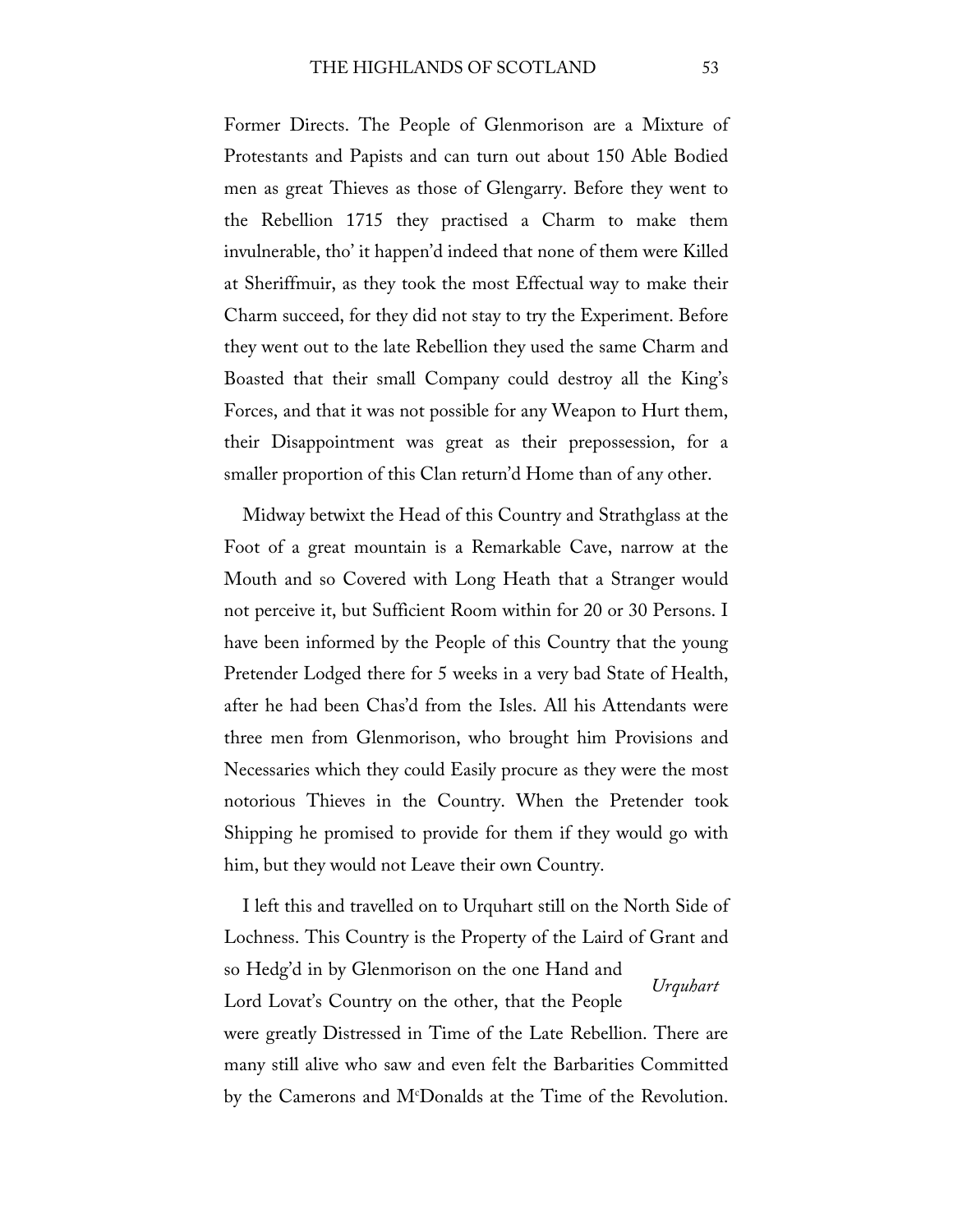Fear of the same or Worse Treatment in time of the Late Rebellion distracted them not a Little. Grant sent them Positive Orders not to Regard the Threats of the Rebels; but at their Peril, and as they should be answerable to stay at Home and be quiet; but as these People are a Mixture of Frasers, Mc Donalds, and Glenmorison Grants, the Chiefs of these Clans in spite of all that Grant could do picked them up. This Country is about 10 Miles Long and 2 Broad and very Fertile. The People are all Protestants and can turn out about 200 Good men.

*The Aird* From Urquhart I went to the Aird where Lord Lovat had his Seat, the greatest part of this Country was his Property; but some Gentlemen of the name of Fraser have small Estates there who in their Hearts were averse to the Rebellion; but fear of their Chief's Indignation prevailed upon them to Assist in Raising men to forward it. The Heads of Families in this Country are Frasers of Kilbocky, Struie, Relick, Dunballoch, and Belladrum. Tho' none of these were personally in any Action, they did too much to be held guiltless. Fraser of Achnagairn has a better Estate than any of these Chieftains, but is not the Head of a Family. He went with the Lord President when he Retreated to the Isle of Skye. The Commons of the Aird are generally a Well disposed Honest and Industrious People, tho' they were obliged from their Dependance to Humour their Lord, most of them abhorred his Practises and endured great Hardships before they would take Arms. They are all Protestants, and hate the Nonjurant Clergy and Popish Priests. The greatest part of the Aird is a very rich Soil and produces great quantities of Corn. The Rest of Lord Lovat's Estate lyes on the South Side of Lochness in Strathherrick. This Country is very Mountainous and Wild, but the Vallies yield great plenty of Corn. The two Chieftains who pretended to have a Right to raise the Men of this Country were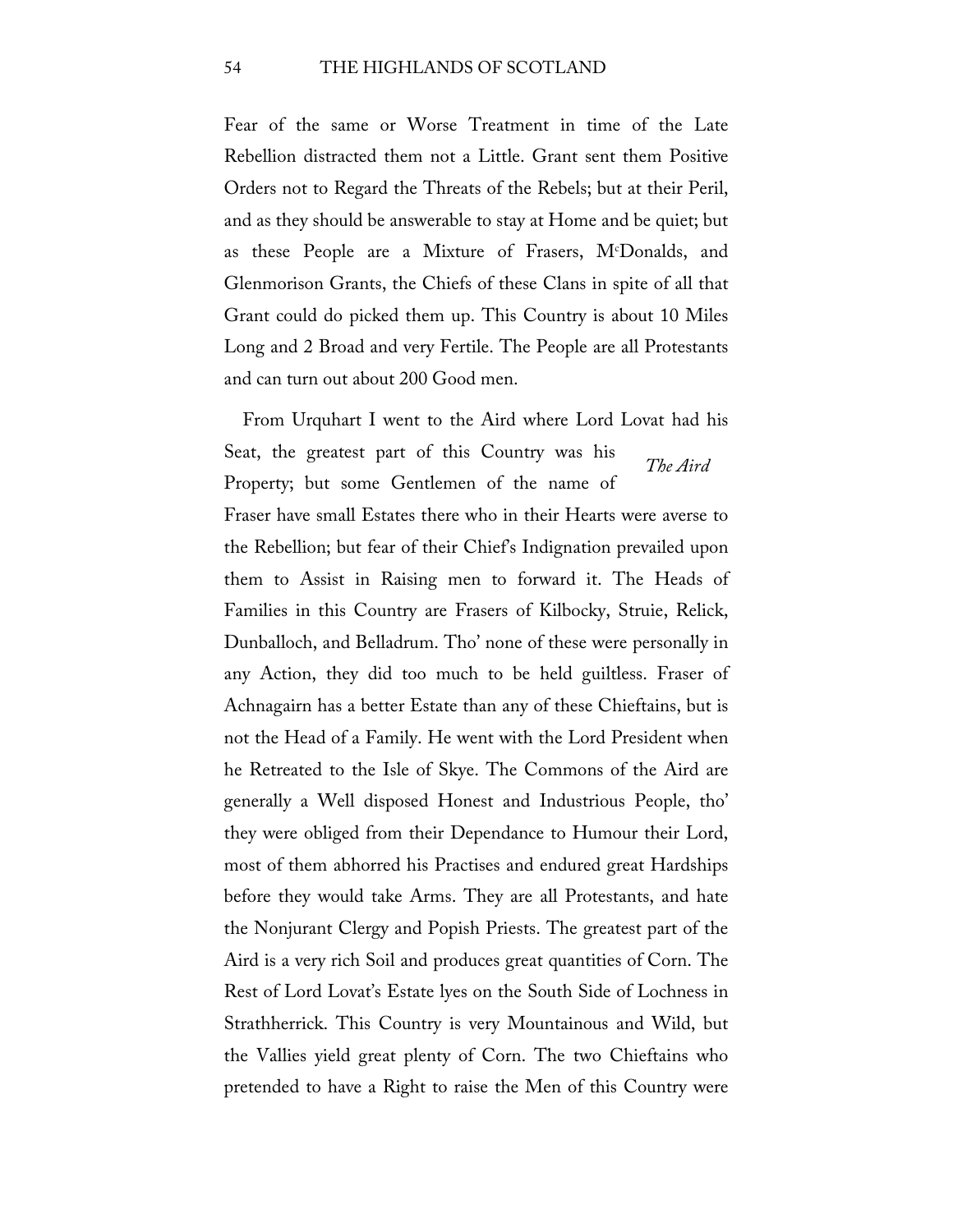Fraser of Foyers and Fraser of Faralin. The first of these had Property to the Amount of  $\text{\pounds}100$  p<sup>r</sup> Annum and 'till of late Claimed a Vote at the Election of a Member for the County; but he was so deep in Debt to Lord Lovat, that he was obliged to Submit to him in everything. He was nearly Related to the late Lord President and held him in great Esteem; but being a very weak man Lord Lovat made him believe that the only way to save the President was to make him Prisoner which occasion'd the Fruitless Attempt upon his House Beginning of October 1745. as it luckily happen'd that the President had Notice of it the day before it was put in Execution and by that means Escaped. This Little Family have produced many Cadets who were tenants to the Lord Lovat They are all miserably poor which made them so Earnest in pressing Foyers their Chieftain to raise his Men, and occasioned their being so Active in that Service, hoping to make it turn out to their Advantage and during the Time the Disturbance lasted, they were as great Thiefs as even the Camerons or Mc Donalds. Faralin the other Chieftain in Strathherrick had no Property of his own but lived upon a profitable Farm held of the Lovat Family. As a Considerable Tribe owned this Man for their Chieftain he was always much Caressed by Lovat. He is a Discreet Honest Industrious Man, and was very much Averse to the Rebellion, and wou'd not have joined in it; but that he must otherwise have been certainly Ruined. Several Gentlemen of Estates have sprung from this Family, who still live in Strathherrick, as the Frasers of Culduthal, Balnain, Bellon, and Bochrubin. Of all these not one was in Arms in time of the Late Rebellion but the present Culduthal, who then had no Estate, his Elder Brother being Alive and a Captain in Lord John Murray's Regiment. The other Gentlemen all pretended to Observe a Strict neutrality, in which many believed them to be Sincere, but when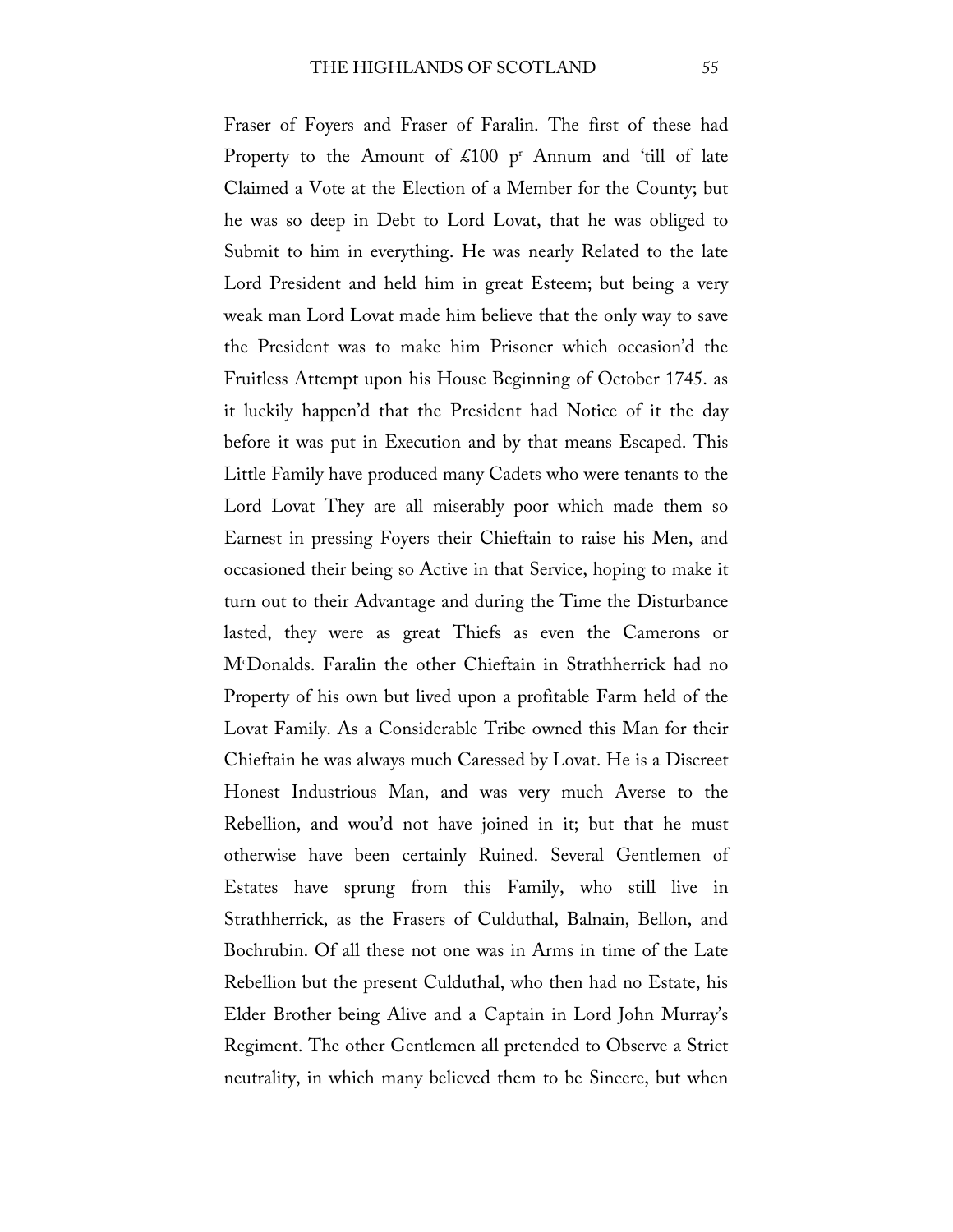the Common People some time after the Battle of Culloden believed that they should all Suffer and that the Mildest Sentence would be Banishment, they Exclaimed loudly against them and told them, before they would Suffer for a Crime to which they had been drag'd by them, they would bring them from behind the Curtain and Expose them as they Deserved.

These Gentlemen Copied exactly after their Chief, tho' they were more Fortunate in the Event.

Lord Lovat could have Raised about 900 Men, a third part of which were extremely Bad, notwithstanding the many Boasts he made of the Number and Valour of his Men.

The Erasers were an Ancient and Powerfull Clan in the South

of Scotland and have not been in possession of the Estate of Lovat above 400 Years, which came to

*Frasers*

them by an Heiress of the name of Bissett. The nearest Branch of Lord Lovat's Family is Fraser of Inerallachy whose Son fell at Culloden and next to him is Lord Strechen. The Late Lord Lovat was a Singular man in many Respects, but in two things he distinguished himself, 1<sup>st</sup> He not only Discouraged all the Schools that were Erected in his Country, and declared himself an Enemy to all those who Educated their Children at them, but also was at great Pains to Convince the Chiefs and principal Gentlemen in the Highlands far and near how much their Interest wou'd Suffer by them. 2ndly He did more towards Reviving a Clannish Spirit (which had greatly declined since the Revolution) than any man in the whole Country, and used all Popular Arts to impress upon the Minds of the Present and Rising Generations, how Sacred a Character that of Chief or Chieftain was. His Practise was agreeable to his Doctrine in this matter for he married his Eldest Daughter to M<sup>c</sup>Pherson of Cluny, who had nothing to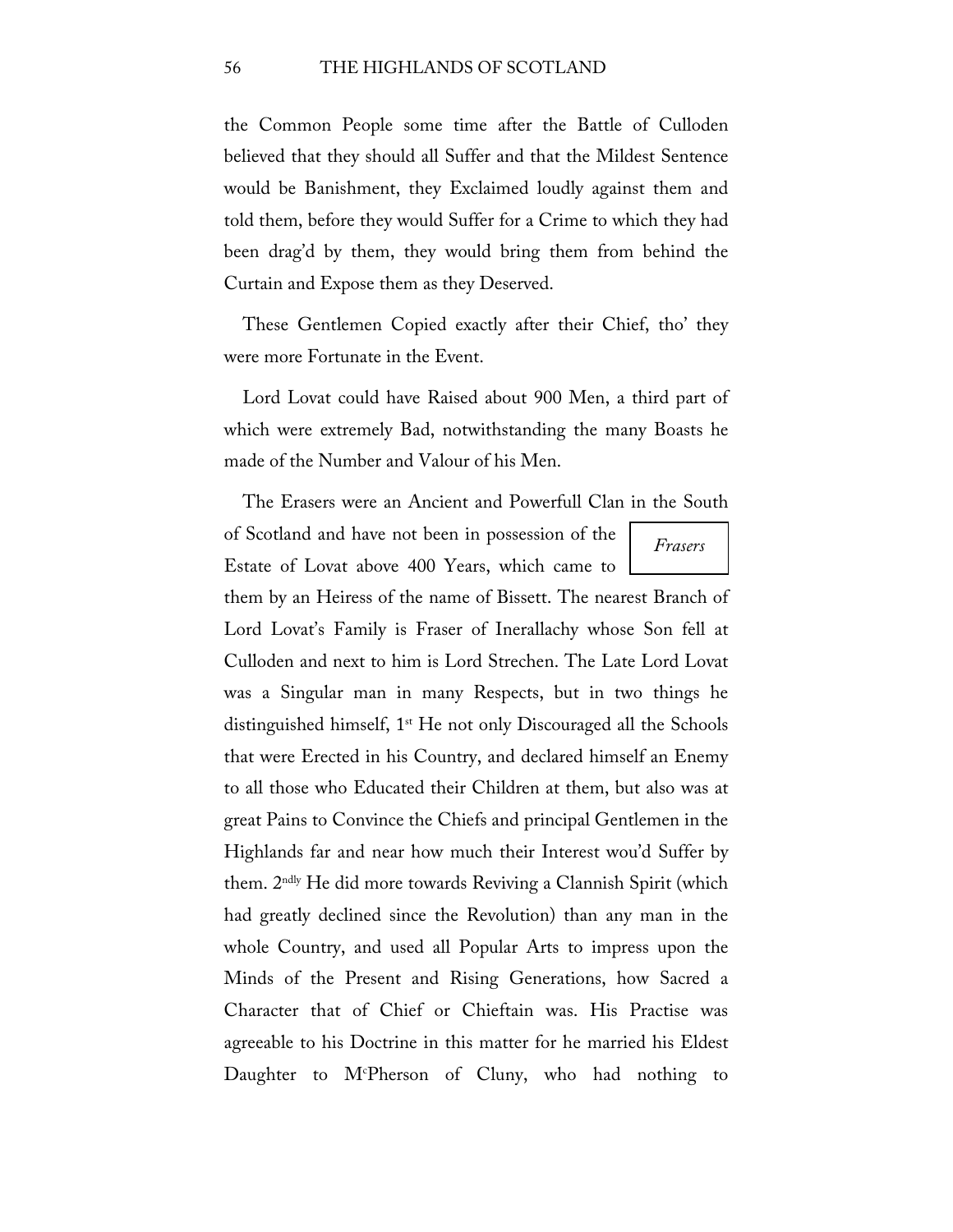Recommend him but his being a Considerable Chieftain, His Estate being so encumbered with Debt that he had not  $\text{\pounds}100$  a year free.

*Clanchattan* From Strathherrick I travelled through Strathnairn, Strathdearn, and Badenoch all belonging to McIntosh and his Clan. Those who own McIntosh as Chief go under the Common Name of Clanchattan and are divided into Several Tribes who have Chieftains of their own.

The Mc Phersons of whom Cluny is Chieftain reckon themselves the principal Branch of the old Clanchattan but the rest will not allow them this Dignity. They are however the best and Strongest Tribe among them, being about 400 in Number, and have often set up for an Independency on McIntosh when they could Carry the Point in view without his assistance.

*Mc Beans* The next Tribe is the M<sup>c</sup>Beans whose Chieftain M<sup>c</sup>Bean of Kinchile was Major in Lady McIntoshes Regiment and fell at Culloden. His Son who was with him in the Rebellion is now an Officer in Lord Drumlanrick's Regiment. The Estate is small and in the Hands of Creditors. This Branch Consists of about 100 Men.

*Mc Gilevreys* The Third Branch is the M<sup>c</sup>Gilevreys whose Chieftain, Mc Gilevrey of Dumnaglass, was Colonel of Lady Mlntoshes Regiment and fell at Culloden with four more Gentlemen of his Clan. He was so much at this Lady's Devotion that tho' he was Bred a Jacobite from his Cradle and always profest great Zeal for that Cause yet in order to Procure the Place of Collector of the Land Tax for one John Shaw a Merchant in Inverness who was Lady McIntoshes Prime Counsellor, he abjured the Pretender in May 1745 and took up Arms for him in August following. This Branch Consists of about 80 Men able to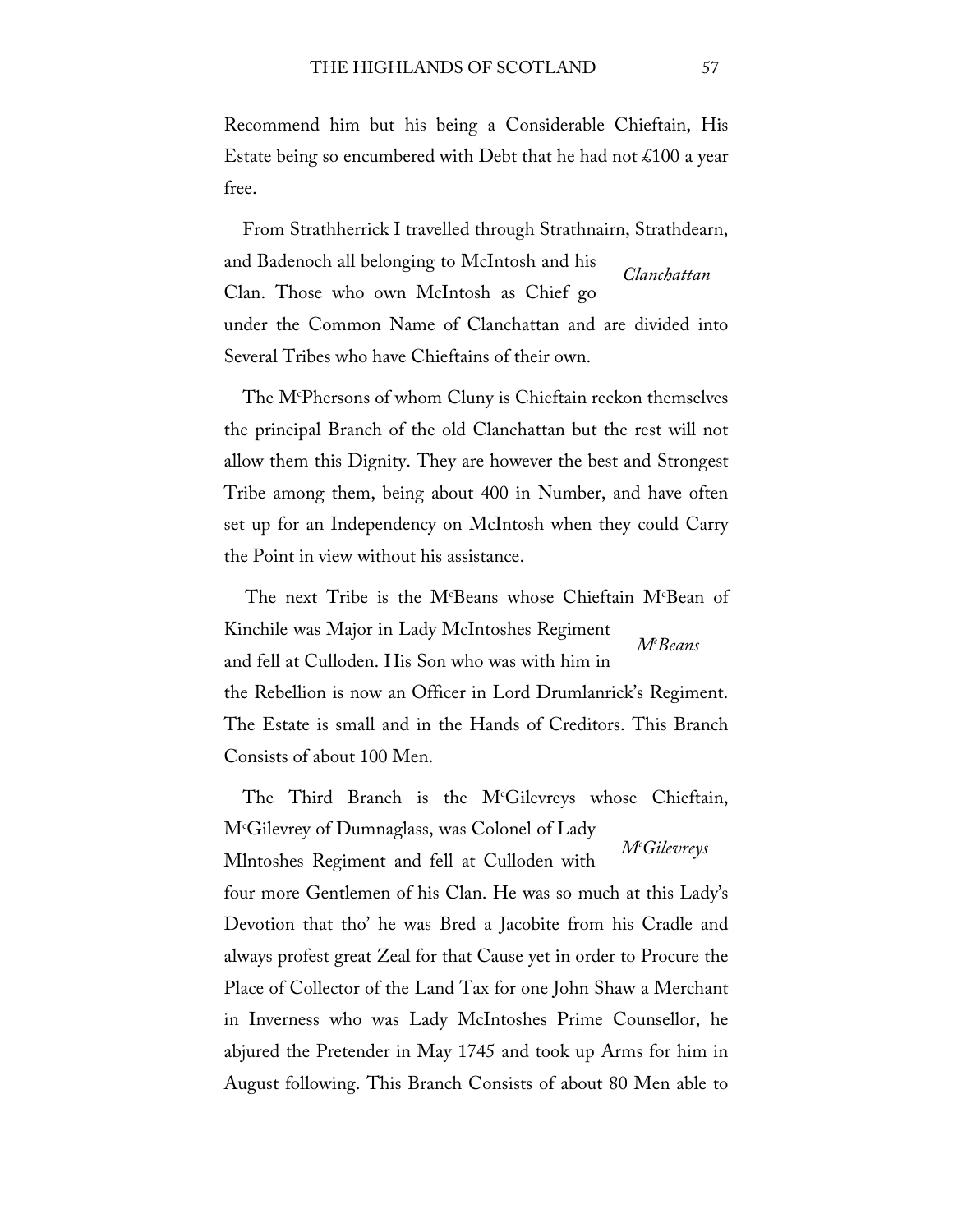Bear Arms.

The Fourth Branch is the Shaws who have two Chieftains of

equal Dignity (viz<sup>r</sup>) Shaw of Fordarack in Strathnairn

*Shaws*

Men who with the M<sup>c</sup>Gilevreys, the M<sup>c</sup>Beans, and Shaws of Forderack and Shaw of Dellin Badenoch, neither of whom was in Arms in the last Rebellion; but some of their Men were sent out under the Command of some Gentlemen who had nothing to Lose. This Tribe Consists of about 100. There are other Small Tribes as Smiths, Davidsons, Mc Queens, and Nobles, which are in all about 200. But the Largest Tribe of the Clanchattans is the Farquharsons whose Chieftain is Farquharson of Inercaul, Father to Lady Mc Intosh. This Tribe alone has more Property than Mc Intosh and all the others together. Their Dwelling is in Mar above Aberdeen far from the rest of the Clan. They can Raise above 400 Men able to Bear Arms who are a Mixture of Papists and Protestants.

The Cadets of Mc Intoshes own Family properly called Mc Intoshes are about 300 Men who with the Mc Gilevreys, the Mc Beans, and Shaws of Forderack were so Disaffected to our Constitution in Church and State, that they Obliged their poor Tenants to Carry their Children 8 and 10 Miles to be baptized by the Nonjurant Minister at Inverness tho' he could not speak a Word of Irish nor they of English.

The Mc Phersons and Farquharsons are Tall well bodied Men, but the rest of the Chanchattan being subjected by their little Chieftains to much Slavery are for the most part but of a small Size.

Near to Mc Intoshes Country is the Town of Inverness, the Chief Inhabitants of which are either Frasers or Clanchattan. This town was for a Long time Governed by the Culloden Family.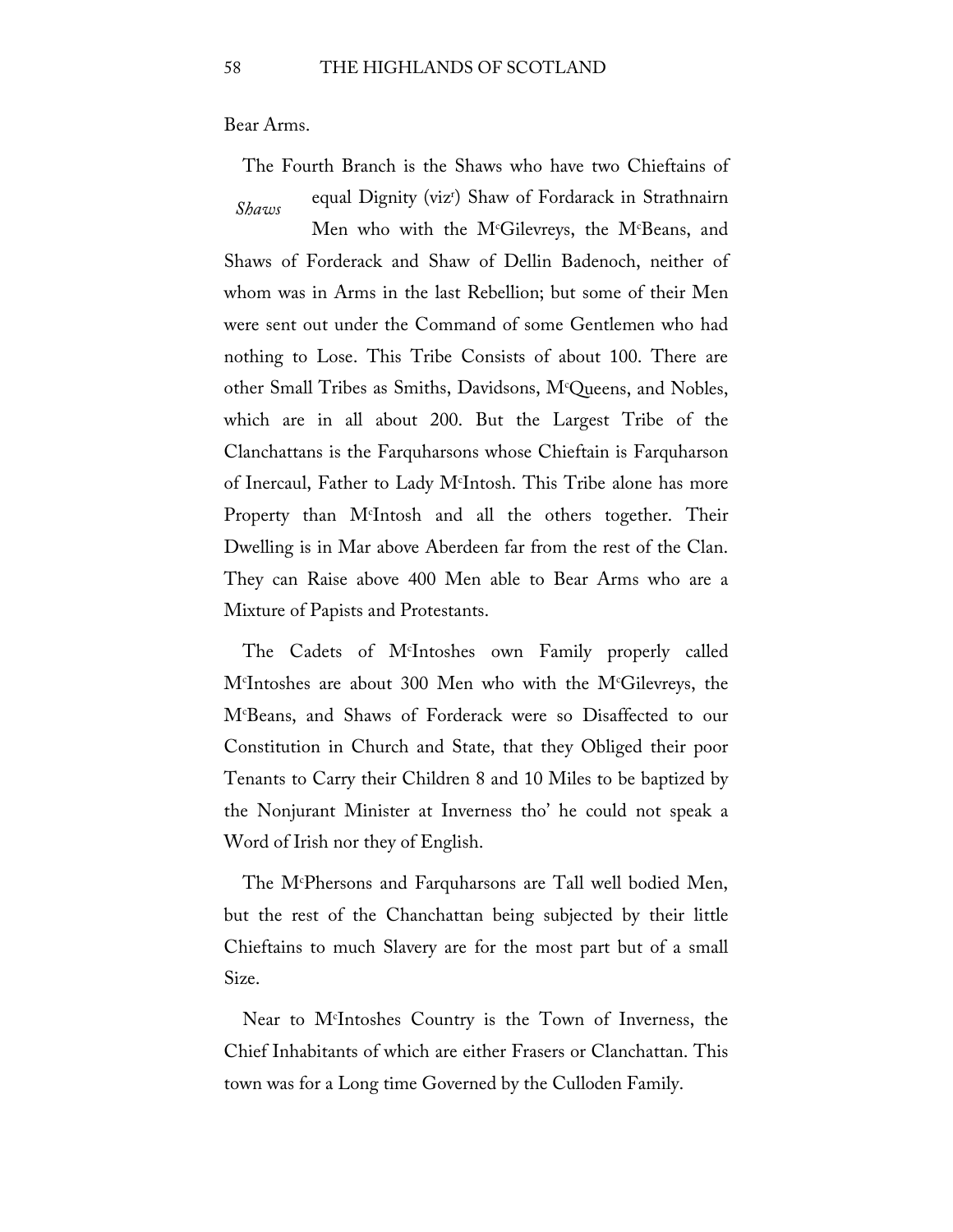Having now given you a pretty full Account of those Countries inhabited by the Clans which are not very well known I will be very short in the 2d Thing I promised in the beginning of this Letter Namely a more General Account of my Journey round the East Coast and from thence to Argyleshire.

*Strathspey* From Inverness I travelled through the Estate of Rose of Kilravock, a Gentleman well affected to Our Constitution, whose Clan consists of about 300; from whence I went to Strathspey, the Country of the Grants. This Clan consists of about 1,000 Good Men. The Laird of Grant was very Zealous at the Revolution; but He and his Men suffered so much by the Depredations of the Camerons and Mc Donalds that they behaved with more Caution than Zeal in the Time of the Late Rebellion. They Certainly were in a bad Situation hem'd in between the Gordons and Clanchattan Tribes; but nevertheless a true Spirit and Zeal for Religion and Liberty might have induced them to behave better than to Enter into a Neutrality with Rebels.

In all the Countries through which I have yet Travel'd the Irish is the Common Language, except a part of Caithness; but now I enter into Countries where the Common People speak English, as in the Country of Murray to the East of Nairn, the Principal Families in which are the Laird of Brody, Sir Robert Gordon, Sir Henry Innes and several Gentlemen of the Dunbars and Cumines who are all well-affected to the Government except three or four of no Account. The Commons in Murray are an Industrious Honest Well affected People but having been for a long time disused from Arms they are not reckoned a good Militia tho' they are for the most part a strong well bodied People. Having Crossed the Spey I came to the Duke of Gordon's Country. His Grace was thought to be Sincere in his Affection to the Government but his Ancestors were so Disaffected to the Protestant Interest and at so much pains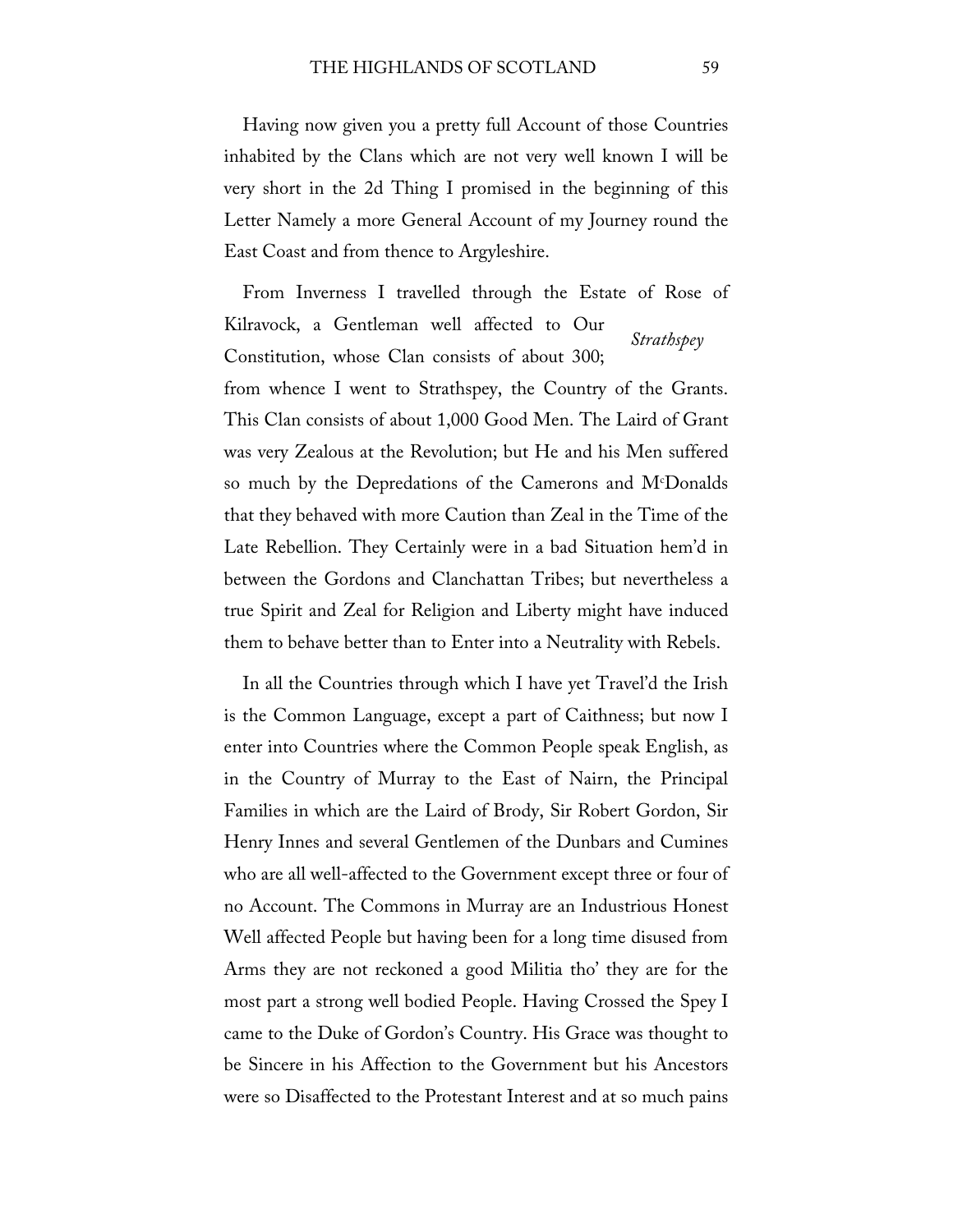to instill those Principles into their Clan that I am afraid it will take some time entirely to Eradicate an Evil which had taken so deep Root and which had grown to such a Height.

The Countries of the Enzie, Strathbogie, Strathdown, and Glenlivat are inhabited by Papists. Here was a kind of Popish College for training up young Men and Strengthening the Cause of Popery.

About 150 Years ago the Gordons were a Strong and Warlike Clan and could bring of their Vassals and Tenants above 3,000 Men into the Field, but they are now so greatly Degenerated that all the other Highland Clans despise them.

Having already swelled this Letter beyond my first Intention I shall hasten to a Conclusion and therefore shall only give you a few Remarks on the Country betwixt Banff and Dunkeld containing the Shires of Banff, Aberdeen, Kincardine, and Angus.

1<sup>st</sup> In that Country there are a great number of Considerable Families deeply Disaffected to Our Happy Constitution; but among them are interspersed several Families of much Influence who are well affected.

2ndly The Common People Live by hard Labour, are poorly Fed and quite disused from Arms so that it is no Easy Affair to Oblige them to Rise in Rebellion. 3rdly When the Lords Pitsligo, Ogilvy, and Lewis Gordon were not able to force many of them to take up Arms they beg'd of them to Accompany them for a few days, and they would ask no more of them: which, to Avoid a greater Evil, many of them did, but when they would have Returned to their own Houses, they were given to understand that what they had already done render'd them as Obnoxious and Guilty in the Eye of the Law as if they had been seven years in Rebellion, and that therefore they had no Mercy to Expect or safety at Home 'till they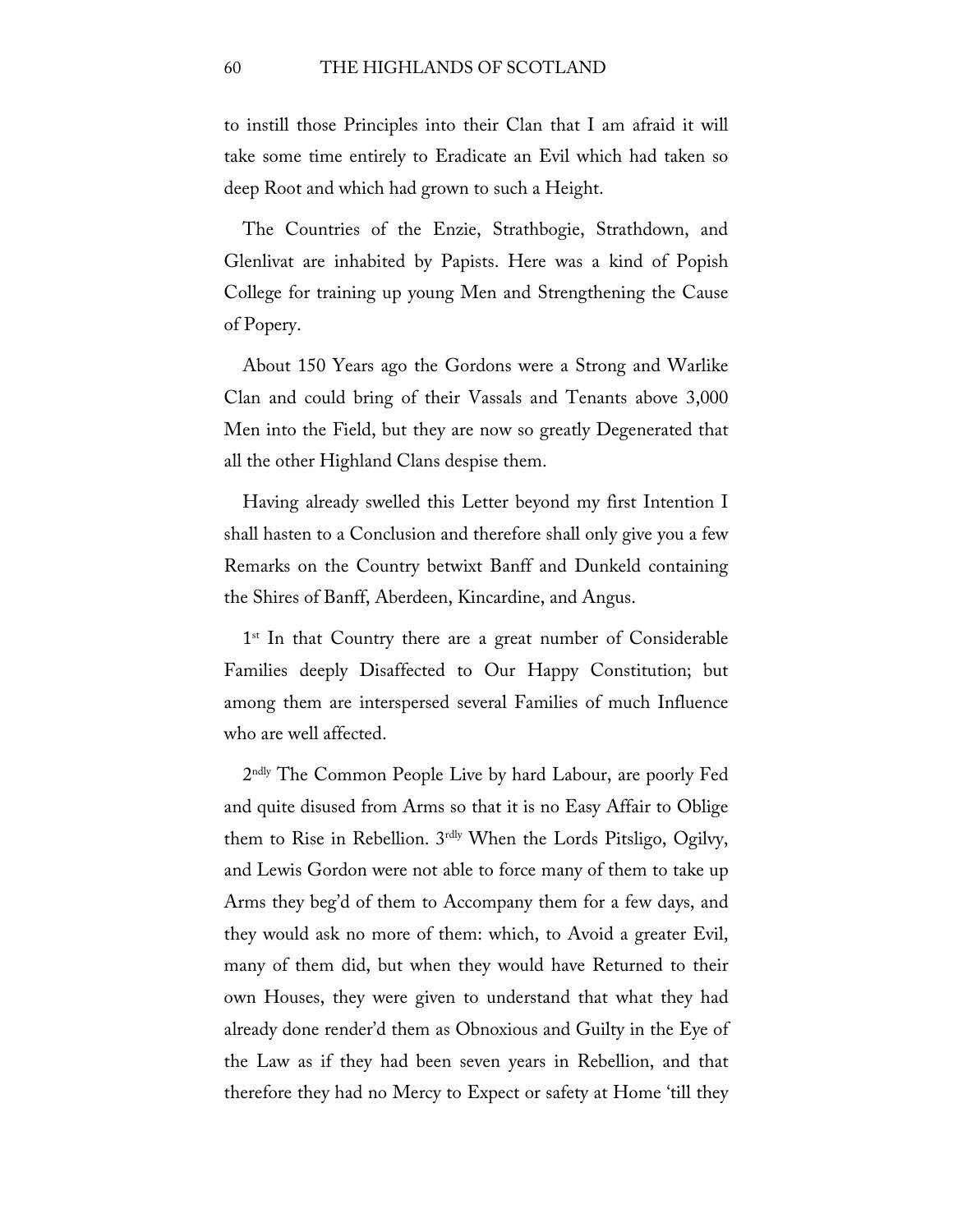had destroyed the present Government. When they found this would not do they obliged Every Tenant to furnish them with a Recruit or pay  $\&6$ , and at last would not take the Money but insisted on a man.

4thly In this Tract of Ground were more Nonjurant Meeting Houses than in six times the Extent in any other part of Scotland, yet notwithstanding the great pains taken to prevent them more of the Common People went to Church than to these Meeting Houses.

5thlyAfter one Night's stay at Dunkeld, a little place full of Disaffection, I proceeded . through the Country of Athol of which

*Athol* the Duke of that name is partly proprietor partly Superior. This Country is inhabited by Stuarts and Robisons, (there being none of the Duke's name living upon his Estate) who have given frequent Proofs of their Disaffection. Several of them have Fiefs and Mortgages of the Athol Family and Command the Common People of their Respective Clans who like other Highlanders believe that they are obliged to Rise in Arms when the Heads of their Family call upon them, and 'till of late the Athol Family Encouraged Everyone in their opposition to the Revolution Interest, nay they went farther, for in time of the Civil War and during the Reigns of the two Brothers this Family was employ'd by the Court to Distress the Party that stood up for British Liberty, and it is notoriously known how strenuously the Late Duke opposed the Union, encouraged the designed Invasion in 1708, and afterwards sent his Eldest Son, the Late unhappy Marquis of Tullibardine, at the Head of his Men to the Rebellion in 1715, tho' he found it most Conducive to his Interest to Change Sides at the Accession of His Late Majesty King George the first. The present Duke is Hearty and Zealous for the present Government but finds from sad Experience that his Ancestors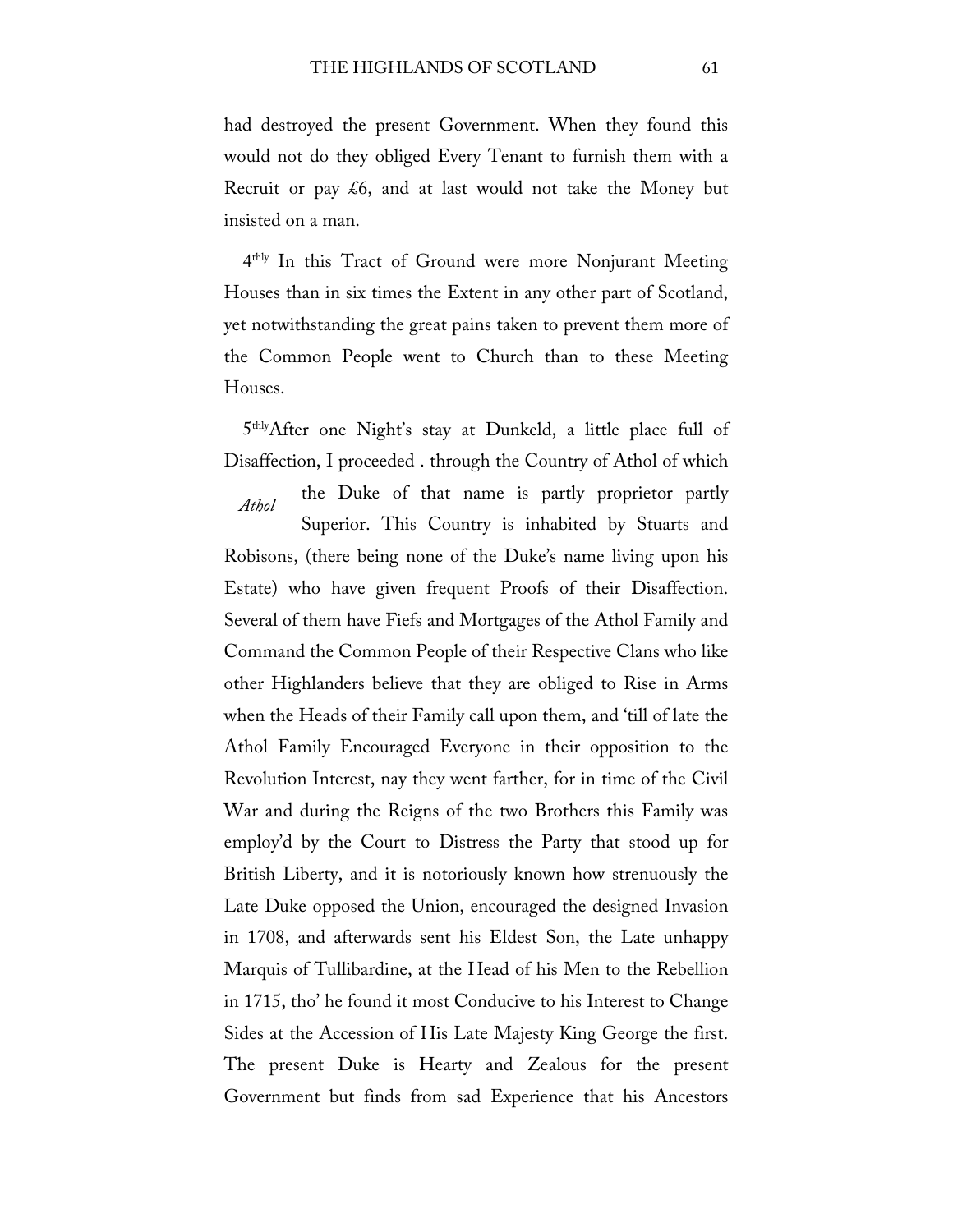have been at too much pains to sow and Cherish Disaffection among his Neighbours for him to be able to Change them of a Sudden. From Athol I passed through the Earl or Duke of Perth (as commonly called) his Country.

Part of his Estate lyes in the Low Country and the rest among the Hills. The Inhabitants of the former were such Rigid and true Presbyterians that he well knew it was in vain for him to Attempt to raise them to Rebell in favour of a Popish Pretender, and that though he should force them out and Carry them along as Prisoners, yet all their Power could not Compell them to Fight or even to Carry Arms and therefore whatever Contributions were Demanded the Men were let alone.

But those on the Highland Estate were more pliable as they did not know the Value of Religion and Liberty. This is but one of many Instances of the Mischievous Effects that Ignorance has on those who Live among the Mountains. The Viscount Strathallan is a Branch of this Family.

My next Route was through the Earl of Broadalbin's Country towards the Shire of Argyle.

*Broadalbin* This Earl was one of those who absented from the Scotch Parliament when the Oath called the Assurance was Enacted soon after the Revolution, and his Affection to the Protestant Interest was frequently called in Question during the Reigns of King William and Queen Anne. Many Branches of his Family were disaffected, particularly Campbell of Glenderuile who travelled over the whole Highlands of Scotland immediately after the Death of Queen Anne to solicit Subscriptions for the Rebellion that broke out Anno 1715, in which he joined heartily to his own Ruin, but by the Influence of the present Lord Glenorchy the Cadets of this Family who are very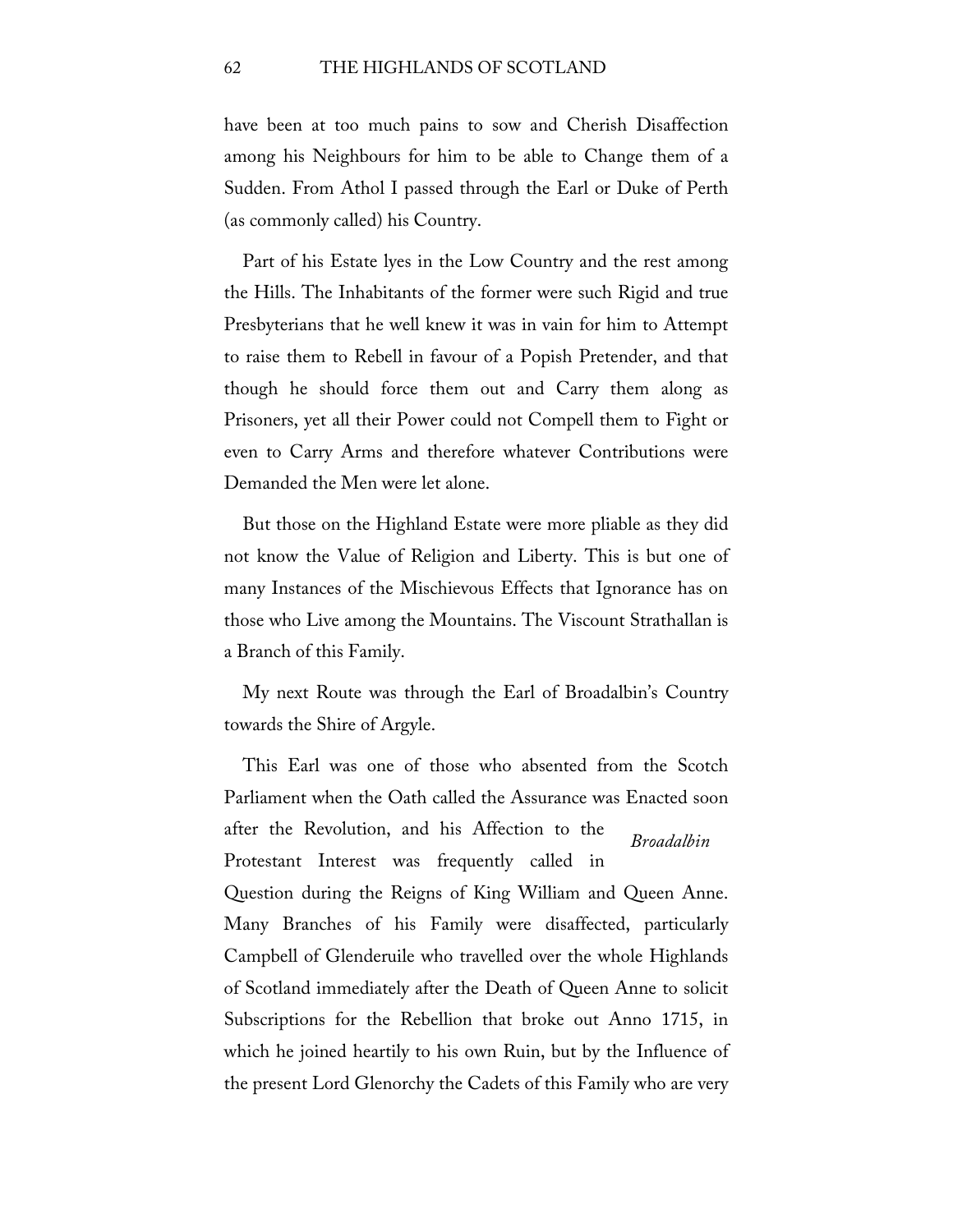Considerable both for their Number and Riches joined as heartily in Support of the Government in the time of the Late Rebellion.

*Rannoch* I had almost forgot to mention Rannoch a famous Den of Thieves and Robbers, not far from Broadalbin's Country. The Inhabitants are of the names of Robison, Menzies, Cameron, and Mc Donald. These Rogues keep a Regular Correspondence with the Thieves of Glengarry and Lochaber in order to give each other a mutual Assistance to Conceal their Villanies. Sir Robert Menzies is Proprietor of one part of it and Robison of Struan of the other. The Rebellious Disposition of the Latter is well known, but how Menzies of Shien, Factor to Sir Robert, should raise so many Men as he did on his Estate is not to be easily accounted for.

*Argyleshire* Having left Broadalbin I travelled through those parts of Argyleshire which I have not given any Account of in my former Journey along the West Coast. This is the Largest and Richest of all the Shires in the Highlands or North and Nine parts of Ten of the whole Shire belong to the Duke of Argyle and his Clan. The Remainder belongs to other Clans that are Scattered up and down among the Campbells (viz<sup>r</sup>) M<sup>c</sup>Donalds, M<sup>c</sup>Neils, M<sup>c</sup>Dugals, M<sup>c</sup>Lachlans, and Laumonts. These were the Old Proprietors and Possessors of the Shire of Argyle except a small Estate that belonged to the Ancestors of the Duke of Argyle near Lochow; but the Heads of the Campbells have been always Men of great Wisdom and Policy as far back as we can trace them, and the other Clans so much given to Rebellion Tyranny and Extravagancy of all kinds, that the former were always encreasing and the latter declining through a great Variety of Misfortunes that I have not room to mention. The History of the Campbells since the Reformation and their Hearty Disposition to promote and Support the Cause of Religion and Liberty is so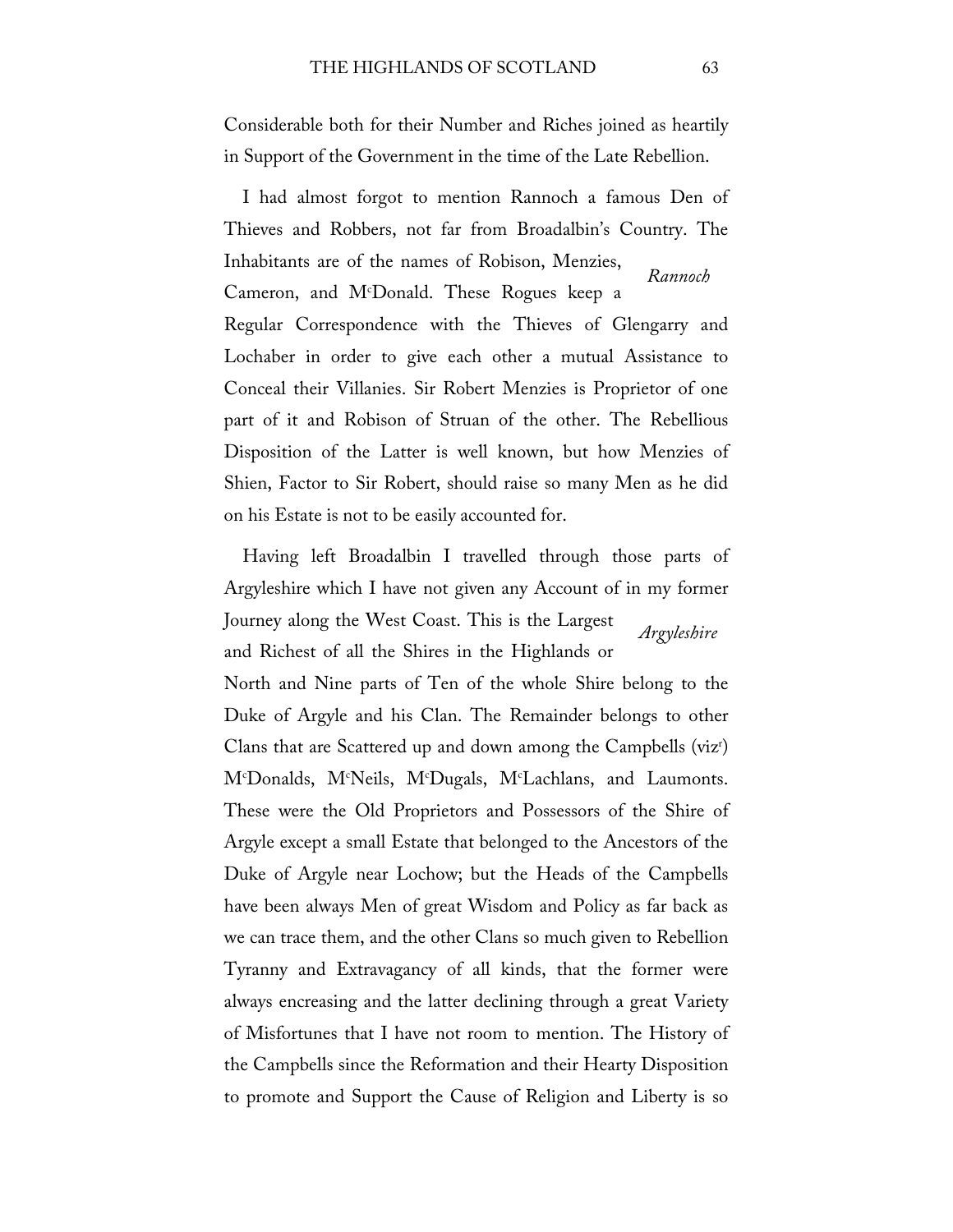well known that I need only Remark of this Country in General.

1<sup>st</sup> That it is more Fertile than the other Highland Countries through which I have travelled. The Islands of Jura and Isla; the Countries of Kintyre, Glassery and Cowal are famous for Corn and Grass. Lorn is famous for Barley and fine Pasture for Sheep.

Mull, Morvine, and Apine I have already mentioned.

2nfly The Numerous Gentry of this Shire have since the Union made a very great improvement in their Lands, whence it comes that they are all in easy Circumstances.

3<sup>rdly</sup> The Common People are generally Honest and Religious, Love the Established Clergy, and give no Encouragement to the Nonjurants, and are more Sensible of the Blessings of a British Subject than most of the other Clans in the Highlands are; but still the Old Clannish Dependance, and other Customs, prevail too much among them.

It is Commonly Computed that the Duke of Argyle and his Clan, including Broadalbin, can raise 3,000 Men, and leave enough at Home for Cultivating the Land and other necessary uses; and that if the Campbells were to Raise their Men, as the Camerons and McDonalds commonly do, they could bring together above 10,000 Able to bear Arms.

The Third Thing I promised was to make some General Observations concerning the Late Rebellion, and the Disposition of the People of Scotland.

While that Rebellion raged, the Jacobites had the Assurance to Call their own Wicked and Desperate Undertaking the Cause of Scotland, and often proclaimed that the Happiness of Scotland depended on its Success; and since that most monstrous Attempt was dashed to pieces, by the Conduct and Valour of His Royal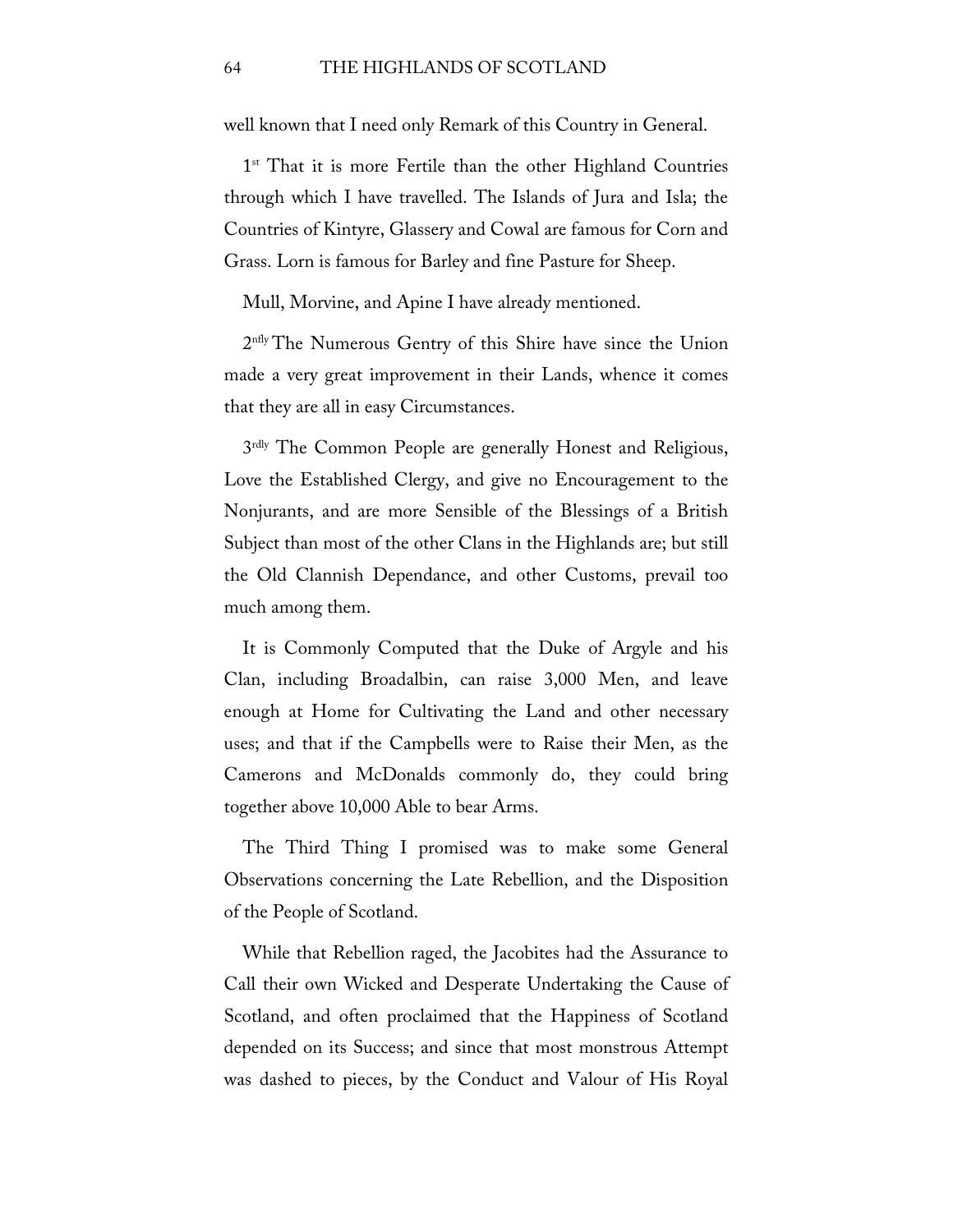Highness the Duke and the Army, the Fireside Jacobites, and even some Gentlemen who Owe their Lives and Fortunes to His Majesty's Mercy, couch their treasonable wishes, which they dare not Express publickly, in other Language, by Drinking to the Prosperity and all true Friends of Scotland; but the Falsehood and Absurdity will appear to every man's Conviction who has any Regard to Truth, if we Consider that:

In Scotland there are about 1,000 Parishes each of which Parishes on an Average may Contain 1,500 Souls which will bring the number of Souls in Scotland to one Million and a half, which I am persuaded is but a Moderate Calculation; of these 220,000 may be reckoned Men able to bear Arms.

The greatest Number that was in Arms in Rebellion from first to last, as was acknowledged before the Battle of Culloden by officers in the Rebel Army was 11,000. This is but one in Twenty, and if we Substract from the Rebel Army the Papists, the Thieves, the Bankrupts, the Forced Men, and Giddy People without Thought or Principle, who were willing to Run headlong into any thing that Appeared new, we shall find but a very small number Remaining. The Nobility of Scotland are about 120 in Number, without reckoning those who forfeited for the Rebellion 1715, of which 120 the nine or ten who joined in the late Rebellion, were either Papists, or Bankrupts.

There was still a less proportion of the Baronets and Principal Gentlemen of Scotland, who are very Numerous, and still a less proportion of the Trading part of the Nation, the few of that Class who did Join the Rebels, were either Bankrupts or People who had nothing to Lose.

With Respect to the Boroughs of Scothud, Perth, Glasgow, Renfrew, Paislay, Greenock, Irvin, Air, Dumfries, Inverary and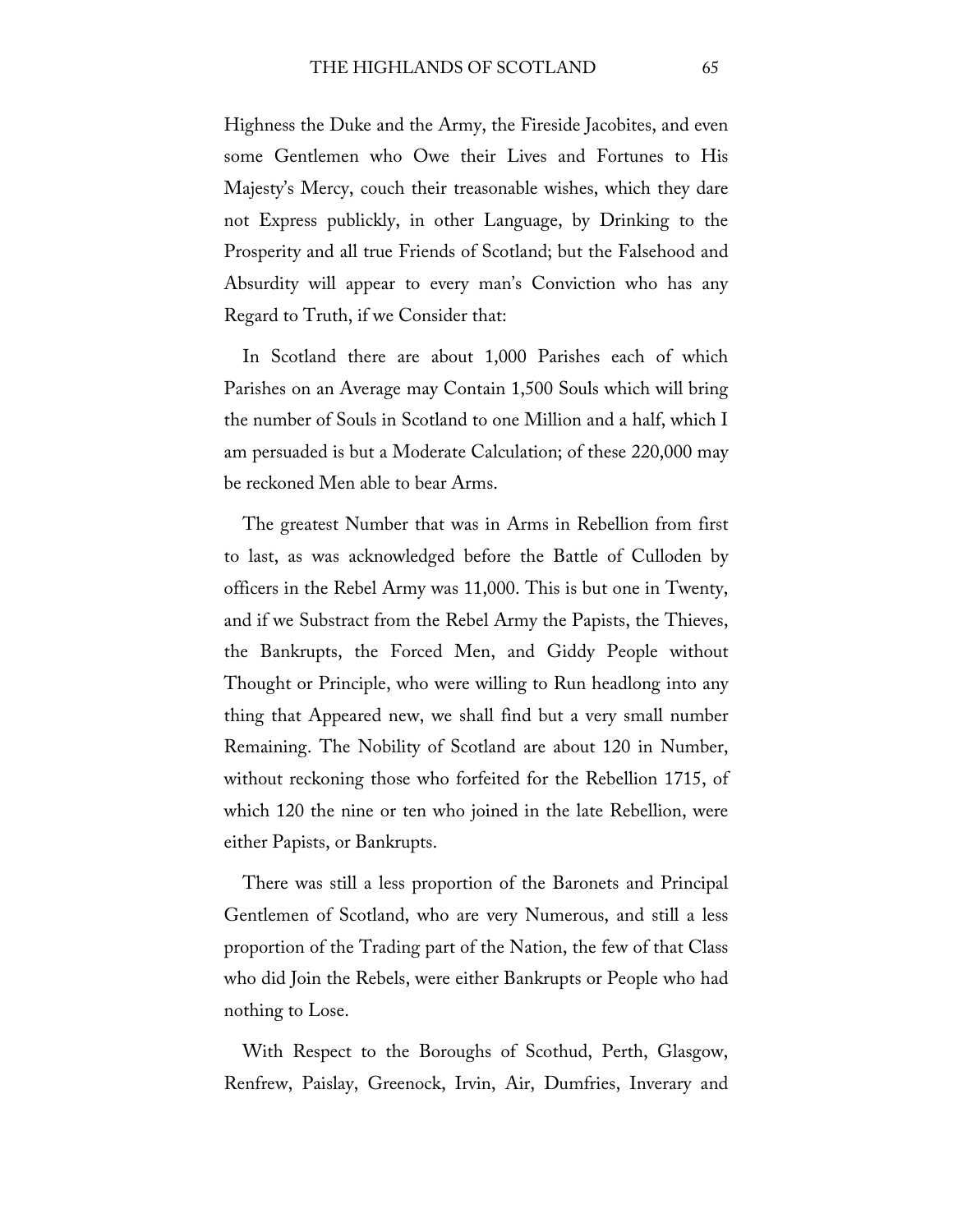Campbelton have but very few Disaffected Inhabitants. The People of the other Towns of any Note may be Divided into four Classes.

1<sup>st</sup> The Zealous Whigs who abhor the Jacobites as irreconcilable Enemies to their Religion and Liberty, and therefore, have a bad Opinion of all those who treat them with any Measure of Kindness or Moderation, or do not come up to their own Standard of Zeal for the Government.

2ndly The Moderate Whigs who look upon Protestant Jacobites as an Infatuated and Deluded People whom they intend to Gain with Mild usage or at least to Live easy with them as their Neighbours.

3rdly Malcontents who have been disappointed of some Preferment they Expected, or were not Rewarded according to the Estimate they made of their Merit.

4thly The Jacobites from Principle or to speak more properly from Prejudice of Education.

With Respect to the State of Popery in Scotland Those of that Profession Live in the North and Highlands. They possess on the Continent in the West Highlands the Countries of Keppoch, Glengarry, Abertarf, Knoydart, Moydart, Morir, Arisaig, Strathglass, and a part of Glenmorison, with some few that are Scattered through Ardnamurchan and the Highest part of Badenoch; as also the Inhabitants of the following Isles are Papists (vizr ) South Uist, Benbicula, Barra, Muck, Egg, and Canna. All these places Contain about 12,000 Souls, of which 1,800 may be allowed to be Men able to carry Arms and of these about 1,300 were Actually in Arms in the Late Rebellion.

The Popish Countries to the East of the River Spey (vizr ) the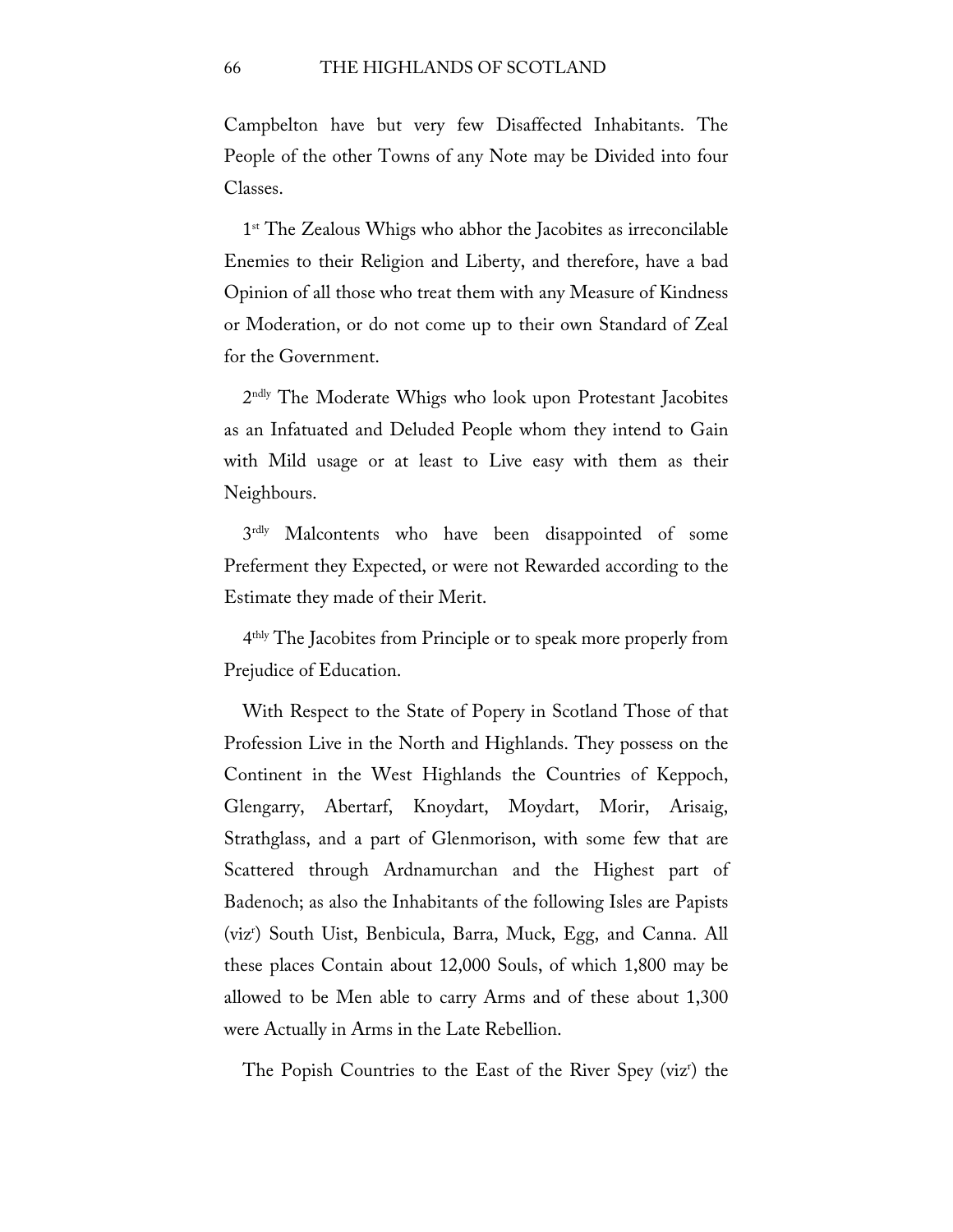Enzies, Strathbogy, Garrioch, Strathdown, Glenlivat, and the Braes of Mar, contain near the same Number of Souls and Fighting Men; and betwixt Lord Lewis Gordon, Glenbucket, the Farquharsons, and those picked up by John Roy Stuart and others, there was about 1,000 of them in Arms.

I have been informed by a Gentleman who was four years at the Scotch Colledge at Paris that there were 60 Priests upon the Scotch Mission before the Rebellion, and that he knew Several Priests whose Names were not Contained in the List found in the Popish Chappel in the Island of Lochmorir. He farther told me that a Considerable Fund had been bequeathed for the Scotch Mission which would take place this year or the next, and that those Missionaries are as much obliged to obey the orders of their Superiors, let the Danger be what it will, as an Inferior Officer is to obey the Commands of a General when order'd to Attack a Battery or enter a Breach.

All who have any Notion of the History of Britain in Former Times are now Convinced (tho' many of them thought differently for some time) how great a Happiness the Union is to this Kingdom; as it has freed the Scots from all Apprehension of the Return of such Tyranny as was often Exercised in Scotland; as it has given their Ecclesiastical Constitution as firm a Sanction as Humane Laws can give; as it has open'd a Trade with England and all the Plantations thereto belonging; as it has quite Reconciled us to our Neighbours of England with whom we had the Misfortune to be in a State of War for many Ages; as we have the Great Benefit of a British Army and a British Fleet to Defend us against Invasions from abroad and Rebellions at Home; as we have the Inestimable Blessing of a Protestant King and a British Parliament.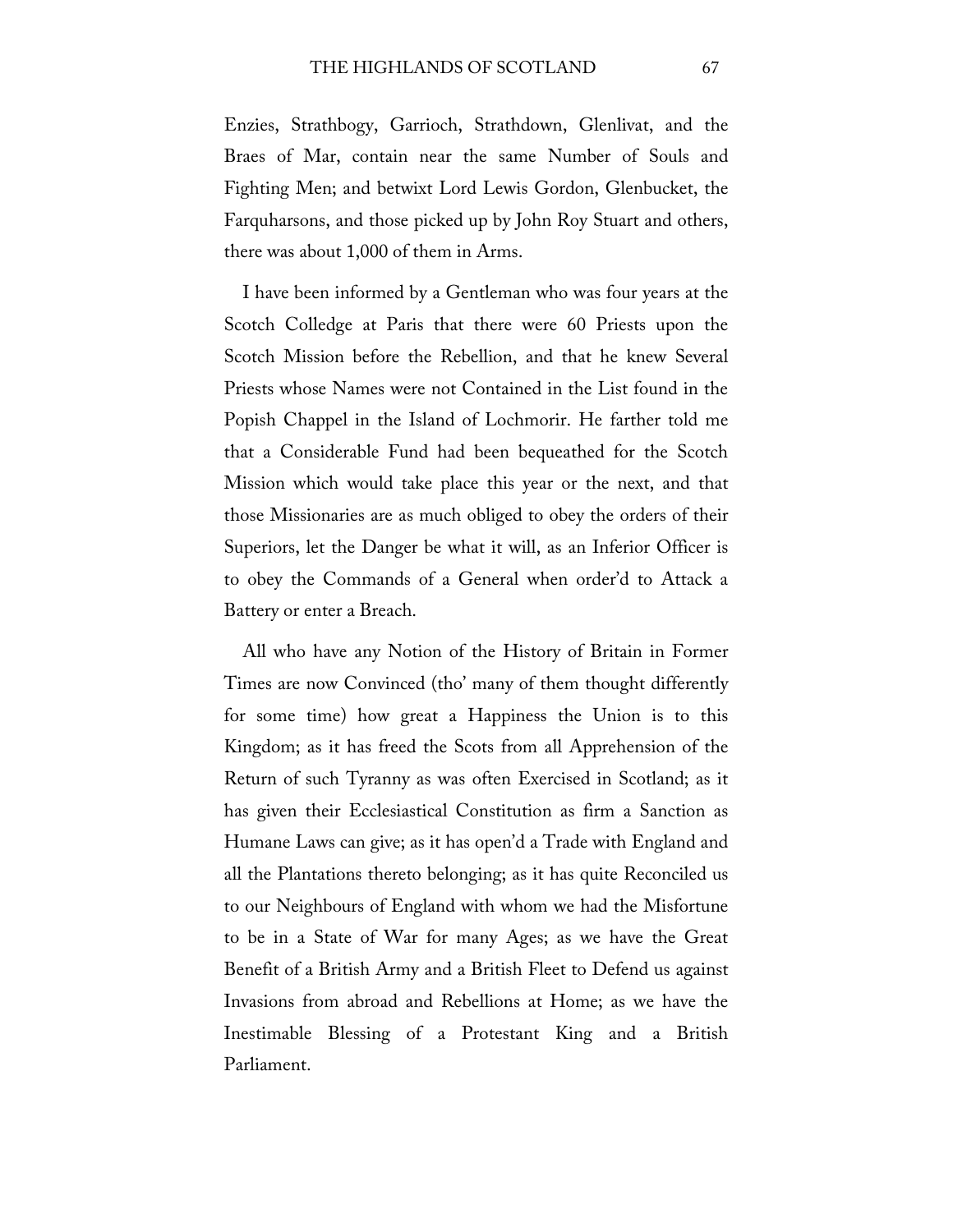But the Jacobites, and Malcontents who join them, Grasp at every Pretence to Depreciate the Union; they Magnify the Money our Scotch Peers and Members of Parliament must spend in England, with some other Particulars thus Invent to Raise an Odium against it which the Friends of the Government have often answer'd beyond the Possibility of a Reply; and I believe to the Conviction of such of the Jacobites who are not quite Enthusiasts; but when they are beat from all their other Arguments, their last Refuge is under the Cloak of Religion, by saying that we have lost more in our Morals than we have gained in every other Respect.

As to the Highlands in particular it may be observed that notwithstanding whatever may be said of the Advantageous Situation of the Western Isles for Trade, yet the Continent seems to be of much greater Consequence to the Government; and if Effectual Measures were to be laid down for Civilizing the Disaffected Highlands, the Continent should be the first Concern, as the Islanders are not quite so Barbarous as these are, nor have they such Easy Access to make Rebellious Concerts, and in the worst Event they may be Hem'd in by a few Sloops of War properly Stationed. Whereas those in the Continent can with greater Certainty and Security Correspond with one another and their Friends abroad, and it is by them the Rebellious part of the Islanders are animated and Directed.

If Theft was effectually suppressed and Industry propagated in the Highlands, the Farms there would be much more profitable than those in the Low Country by reason of the Vast Flocks of Cattle of all Kinds they could Breed at a very small Expence.

With Respect to Materials for Trade and Manufacture besides the Fishing and what Flax might be raised there, the Country affords Wool enough for the Stocking Trade, as also vast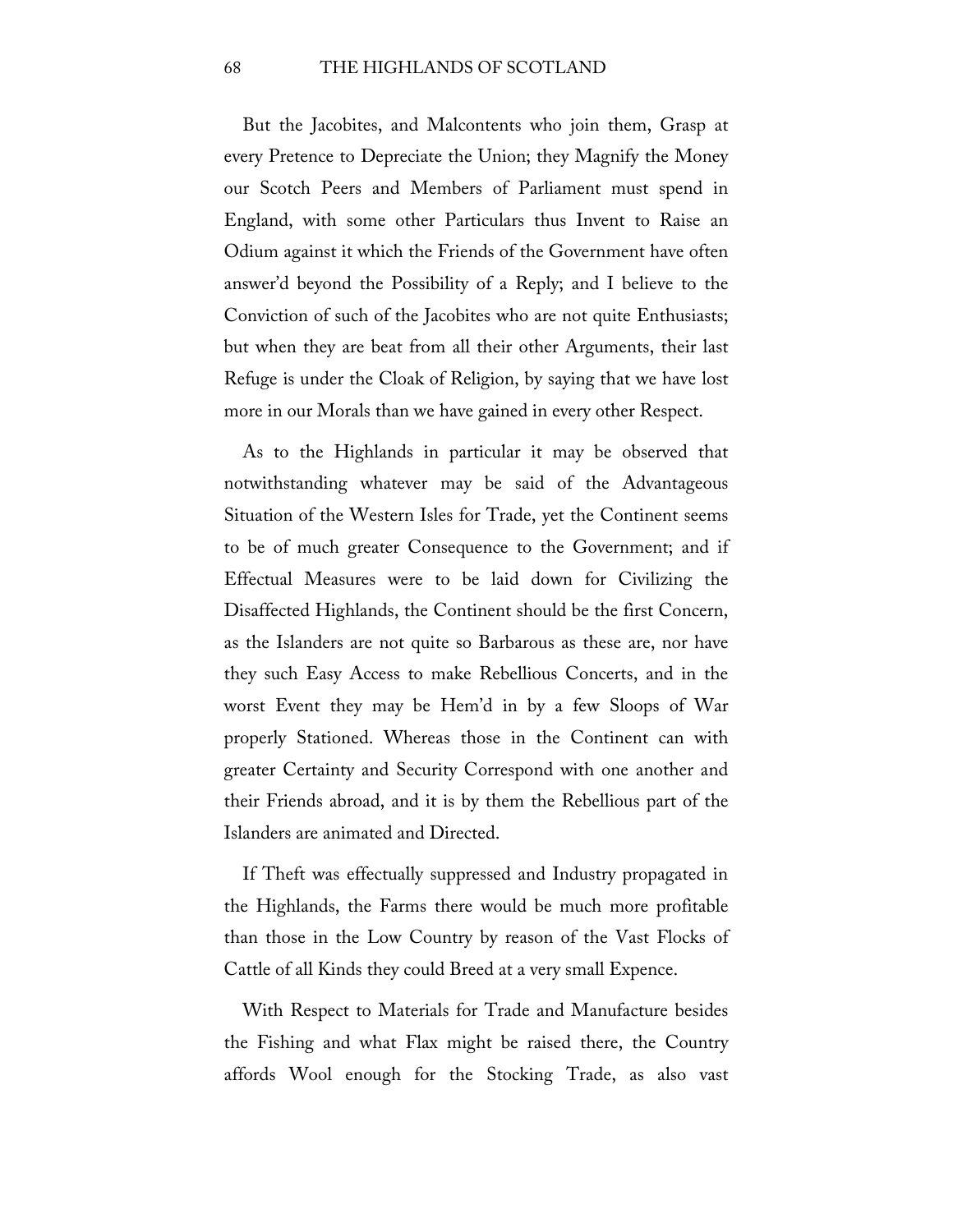Quantities of Sea Weed fit for making Kelp for Glassworks and Fern or Braken fit for making Soap or Potashes are to be met with in vast Quantities all over the Highlands.

Planting Potatoes would both supply their Scarcity of Bread and be an Excellent Method to Cultivate Wild and Barren Soil.

That the Disaffected and Savage Highlanders need to be Bridled and kept in awe by Garrisons and Standing Forces, 'till the present Generation wears out is Evident to all Men of common understanding, and that those unhappy and infatuated People will still Continue Savages if nothing else is done to recover them from their Ignorance and Barbarity seems as Evident; but as the rest of the People of Britain who are now Civilized were once as Wild and Barbarous as the Highlanders, I think it is not to be Doubted but that proper Measures would Civilize them also. If their Eyes were once Open'd and their Prejudices removed they would See and Act as others do; but alas they not only want the Means of Instruction; but have been always enslaved and misled which brings me to the fourth thing I promised in the beginning of this Letter namely to propose what appears to me the most likely Means to Civilize them. My opinion of this Important Affair I give you in the following particulars.

1<sup>st</sup> That a Law be Enacted to Oblige all Landlords among the Disaffected Clans to give long Written Leases to their Tenants, none to be for a shorter Term than 20 Years, and that every Man who lives by Husbandry or Grazing in those Countries have such a Lease from the Landlord or his Steward.

2ndly That all Personal Services shall Cease; but that the Tenant be obliged by his Lease to Expend a Sum that shall be Judg'd equal to that, in Enclosing and improving his Farm as the Landlord shall Direct, and if it be found that such a Law is incompatible with the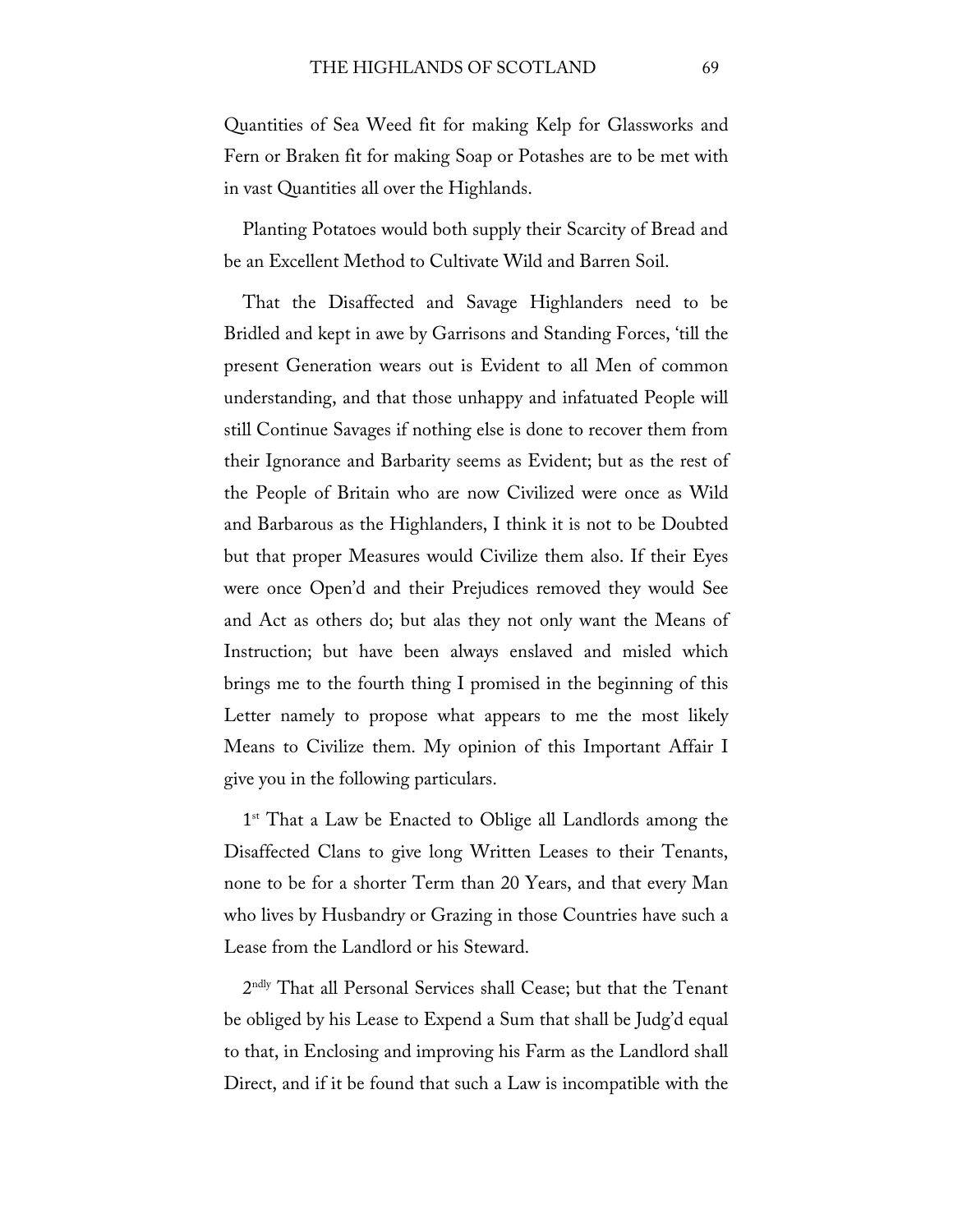## 70 THE HIGHLANDS OF SCOTLAND

Liberty of a British Subject, that at least the Forfeited Estates and other Lands in Scotland belonging to the Crown be let out in this manner. By this means the Tenants will Enjoy the Fruits of their own Industry, and know the Sweets of Peace and Liberty; which will put it out of the Power of their Tyrant Chiefs to Induce them to Rebel against a Government, to whom they will be indebted for every thing they Possess.

3<sup>rdly</sup> That no man on a forfeited Estate be allowed to hold more Lands than he can Cultivate by his own Domestick Servants, and if Circumstances should Oblige him to Assign his Lease in whole or in part, that it be with the Consent of the King's Steward, and that the Sub Tenant shall Enjoy all the Priveledges of the Principal Tenant and farther that it be Deemed a Forfeiture of the Lease to Demand any Personal Services.

4thly That all Wadsets or Mortgages justly Due on forfeited Estates be paid off, because the Gentlemen who had these were great Oppressors of the Poor, and most of them, tho' they themselves did not take Arms, were very Active in forcing the People in time of the Late Rebellion to do it.

5thly That all poor Tenants who can stock Land to the Value of £3 yearly Rent be allowed to have Leases and hold them immediately from the Government, for by these small Leases the Forfeited Estates will be better improved than by great ones, and the numerous Gentry who have always joined the Chiefs in all their Rebellions and Oppressions will see the Common People taken out of their Hands, and the Blessings of Liberty and Property will be secured to the Poor, as well as to the Rich, which is the great thing to be done.

6thly That the King's Factors or Stewards on Forfeited Estates and other Crown Lands be Persons well-affected to the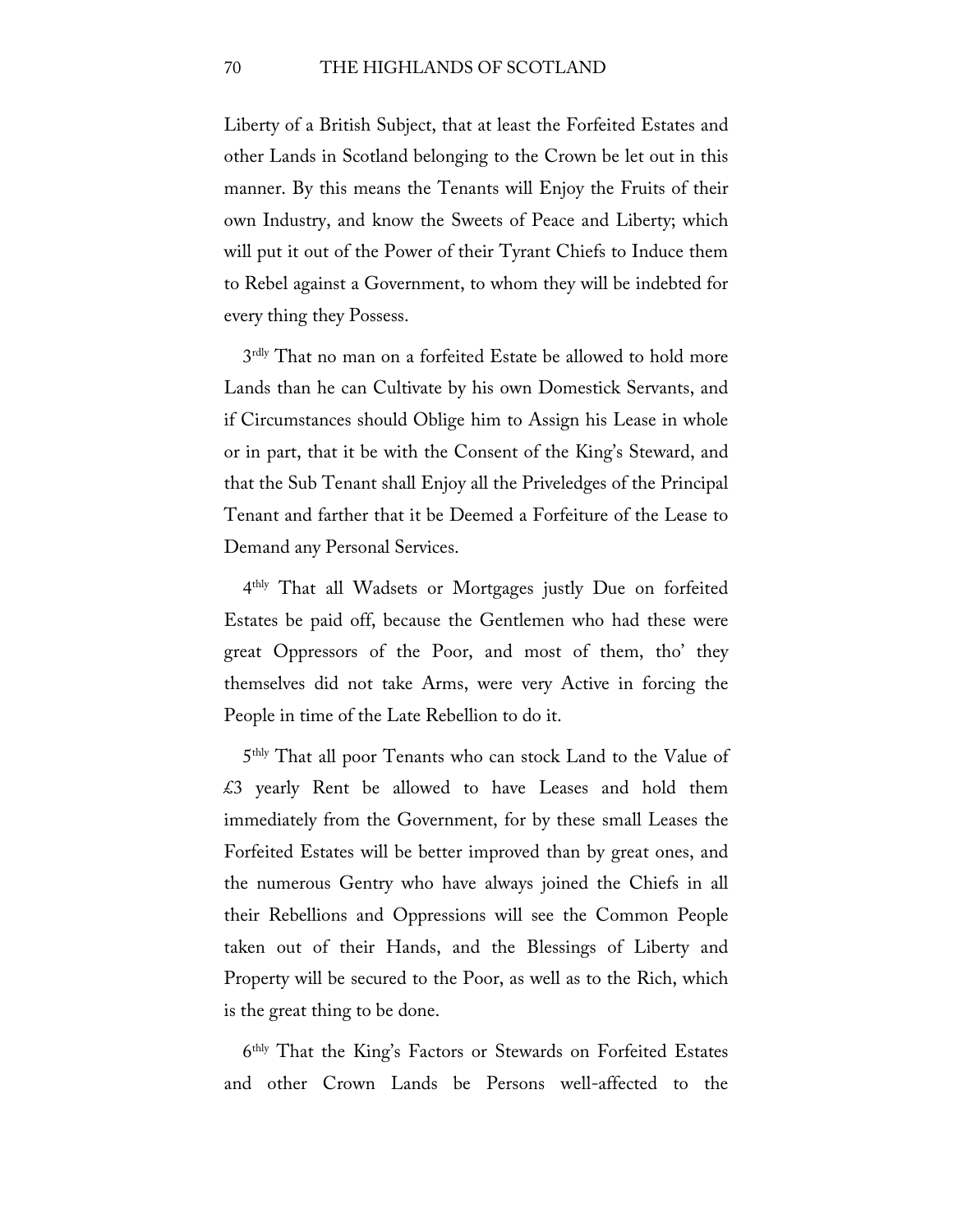Government; but not of the Clan who Possess the Estate of which they are Stewards. That they be Obliged to Reside in the Country where they have their Charge, and see that the Poor People are Freed from the Oppression of the Gentry. Is it to be Expected that Stewards living at Edinburgh or London who substitute Gentlemen of the same Clan to Receive the Rents for them are fit to make the People Happy? Would not this be rather a Method to put them in a worse Condition than they were in before the Rebellion? Would not such Deputy Stewards raise Contributions from the Poor People to support Rebel Chiefs at Home and Abroad, and then plead the Poverty of the People and other Accidents as Excuses for being backward in paying the King's Rent? This was just the Case when Seaforth's Estate was in the Hands of the Government, after the Rebellion 1715.

7thly That in every Parish a List be made by the King's Steward, with the Assistance of the Residing Heritors and the Kirk Session, of the Names of all Thieves, Persons suspected of Theft and Idle Vagabonds who have no Honest Employment or Visible Way of gaining a Livelihood. That all such People be warned of their Danger, if they do not immediately betake themselves to some such Employment and that those who will not Comply be accordingly delivered up to the Sheriff or Lords of the Circuit to be prosecuted according to Law. I find there was a Law in Scotland to this purpose about 160 years ago and I believe it has not yet been Repealed; vide Act 97<sup>th</sup> Parl: 11<sup>th</sup> Ja: 6<sup>th</sup> and Act 27<sup>th</sup> Parl:  $14^{\text{th}}$  Ja:  $6^{\text{th}}$ .

8<sup>th</sup> That a Law be Enacted forbidding all Compromises for Theft under a Severe Penalty; That all Parties from whom Goods or Cattle are Stolen be obliged to Prosecute the Thieves when found out or Suffer as Thieves themselves; and that to Answer the Expence of such prosecutions Rogue money be imposed upon the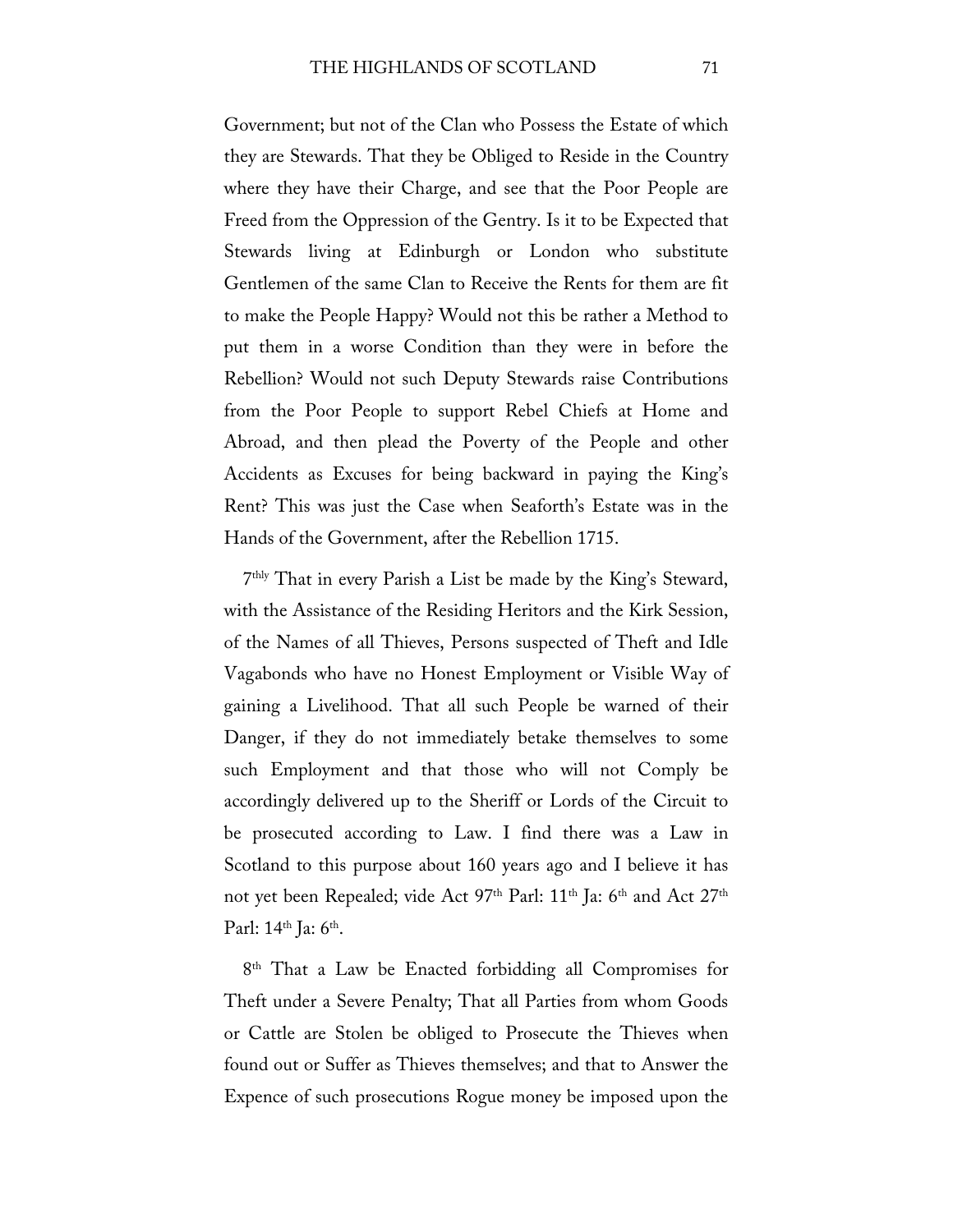Respective Shires as usual. This would be a great Terrour to Thieves, and that Villainous, but too Common Practise of taking back stolen Goods without so much as giving up the Name of the Thief to the Civil Magistrate would Cease.

9thly That such Trade or Manufactures as can be Carried on in the Country, be set on foot in the most proper Parts to Employ the Poor, and that Thigging (which is a Genteel way of Begging with a Threat'ning in Case of Refusal) and Sorning (by which is meant Living on Free Quarters) be suppressed by inflicting a Severe Penalty both on those who Either Ask or Give Thigging or Free Quarters to such Vagabonds.

10thly That 'till Manufactures are Established every Parish to the North of the River Tay be obliged to Canton it's real Poor in the several Villages thereof at the Discretion of the Kirk Session and Residing Heritors, and after this is done, that Intimation be given, that any Person who gives Charity to any Wand'ring or Stroling Beggar be liable to a Certain Fine for the use of the Poor of the said Parish. By this means the Poor will have Bread and Contribute something towards their own Subsistance; and many who now Beg will apply themselves to some Business or other.

11th That Popish Priests be order'd by proclamation, on pain of the Severest Penalties, to Depart the Kingdom by a Certain day, as Constant Fomentors of Sedition and Rebellion; and that any Person who shall Harbour or Conceal them after such a time be liable to the Severest pains of Law. That no Papist who will not allow himself or Family to be instructed by Protestant Ministers and Schoolmasters, be permitted to have a Lease of any Lands belonging to the King.

12<sup>th</sup> That such a Number of new Parishes be Erected in the Disaffected Highlands that all the People may have Access to be at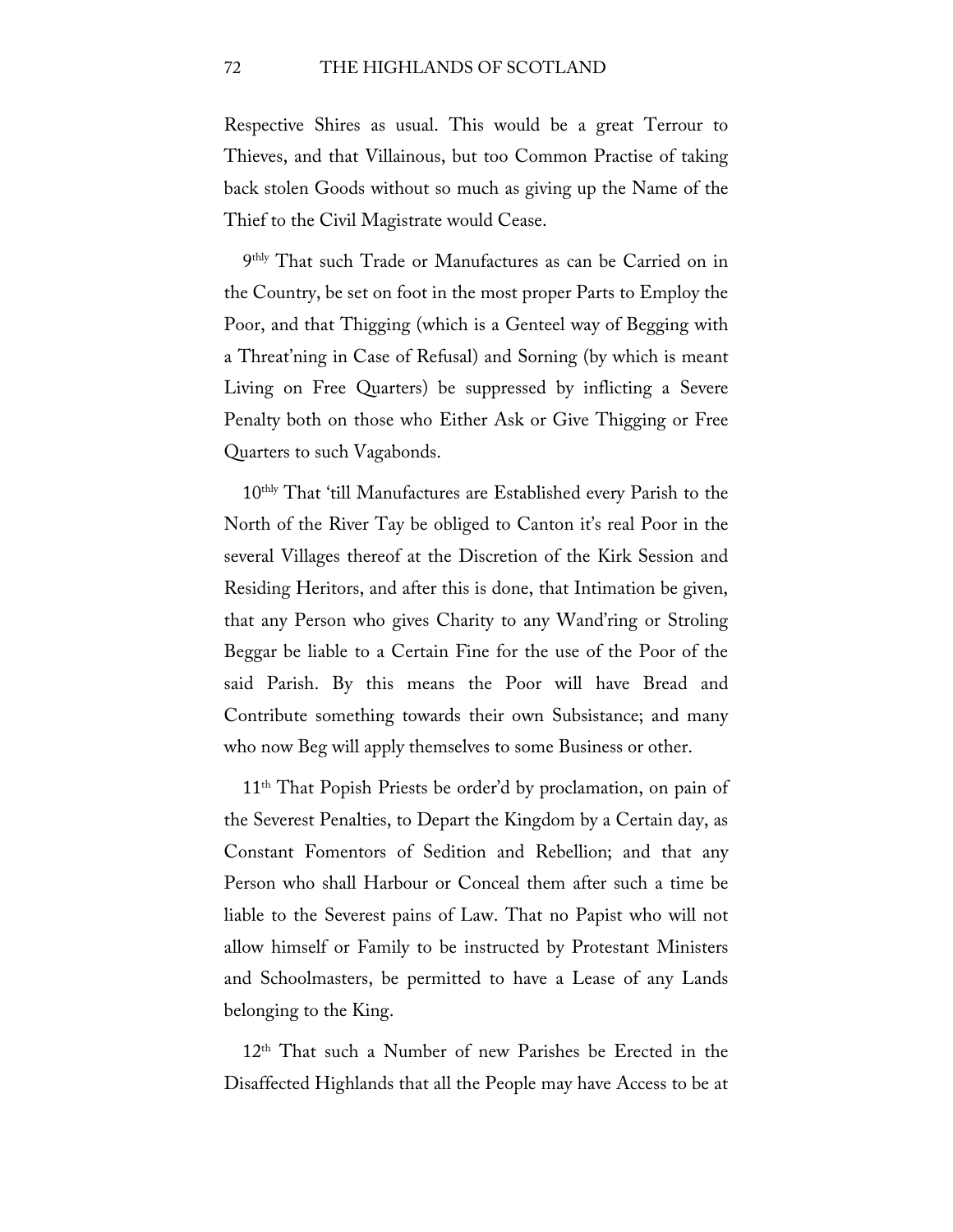Church every Sunday, and for that purpose no Parish shou'd be of greater Extent than 8 Scotch Miles in Length or 6 if the Situation of the Place requires it and Breadth as the place will admit of.

That the Church be in the Centre of the Parish, and that a School be at the Church and another at each End of the Parish. That all the King's Tenants be obliged by their Leases to Educate their Children at such Schools 'till they Learn to Read English and to Write, and that Lists of such Parents who have Children and do not send them to these Schools be regularly transmitted once a year by the Kirk Session to the Respective Sheriffs of the Several Countries with the reason for such Neglect.

You may perhaps be Surprized that I should mention a thing which will appear so Obviously necessary, as that the Church should be in the Centre of the Parish; but I observed in travelling through that Country that in Several Parishes there was no Church at all, and in others that the Church was in the very Extremity of Several large Parishes, where the People who live far from the Church are all Papists. I saw three Instances of this in Lord Lovat's Country and many more in other places.

13<sup>th</sup> That the Stipend of every Minister in the Disaffected Countries be at Least £70 p. Annum besides Manse and Glebe, and in some more Expensive and Publick places to be raised to £80, or 100. That on all the Forfeited Estates, or other Crown Lands, a Farm to the Value of 5 or  $6\xi$  p. Annum of the lands nearest the Church be given to the Minister as part of his stipend, that he may Stock and Improve it so as to help his Living and show a good Example to his Parishioners in improving their Farms.

This would raise Ministers above Contempt, and enable them to gain the Love and Esteem of the People when they could entertain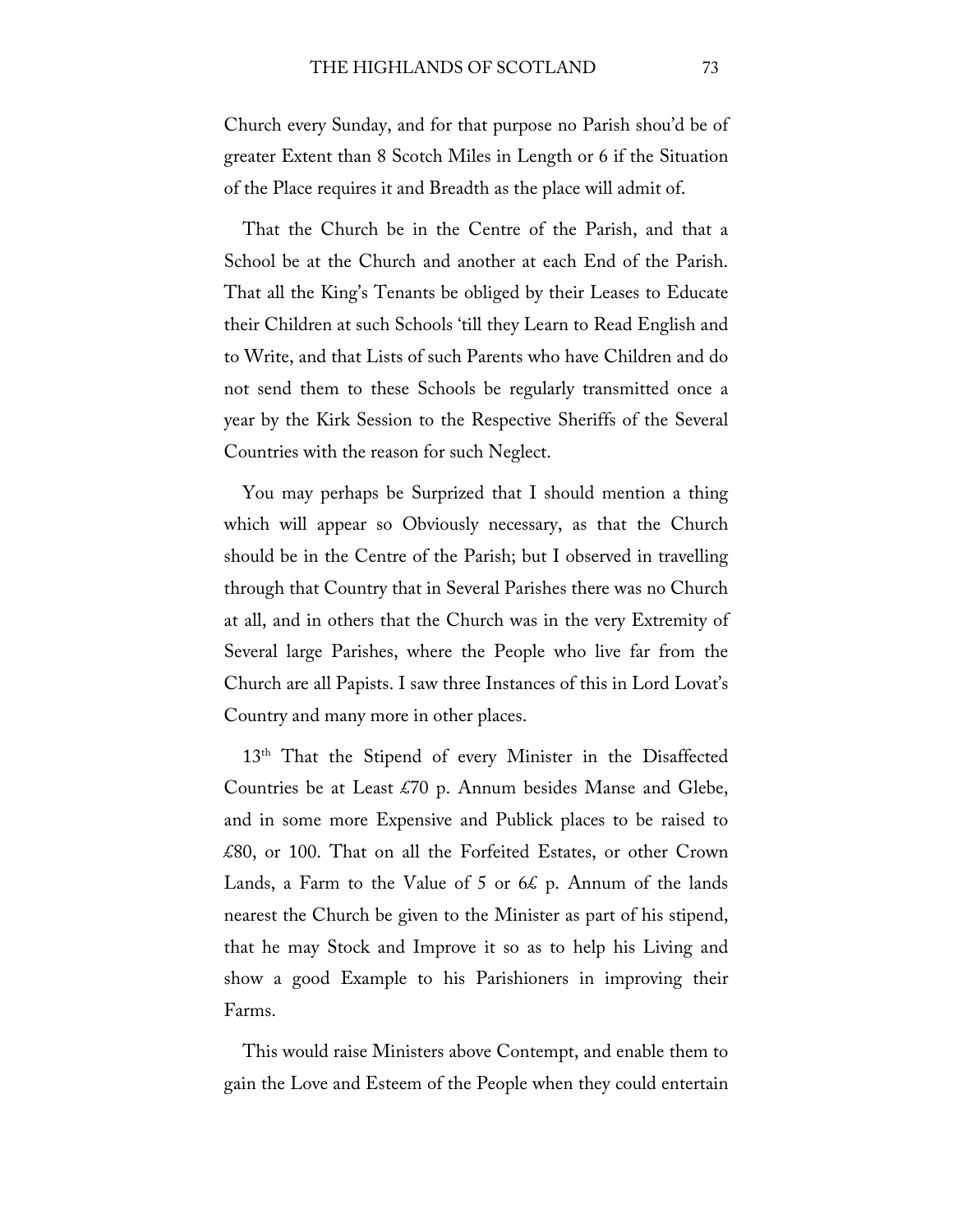### 74 THE HIGHLANDS OF SCOTLAND

them in their Houses, and enable them to bestow Little Charitys among them, whereas at present they are so miserably pinched in their Livings and their Task so far above what they are Able to perform, that they are quite incapacitated from doing the Good the Country Requires and what their own Inclinations would prompt them to. Besides this would encourage young Men of Parts and Learning who speak the Irish Language to Settle there; whereas formerly several Weak Men were planted in Disaffected Parishes because others could not be found. I conversed much with the Clergy while I stay'd in the Highlands and I think I may safely venture to say that they are all Sincere Honest Men; but some of them are not sufficiently qualified to deal with Popish Priests and other Enemies of our Happy Constitution, but this may be said in Excuse for them that they have neither Time to read Books or Money to Buy them.

Building of the Mansion House, Office Houses and Garden Walls for every Parish may upon an average Cost £100 and a Church about £120.

14<sup>th</sup> That every Schoolmaster planted at the Church have at least £12 yearly Salary, as also a House, Garden, Two Acres of Ground and Grass for one Cow, that those planted in other parts of the Parish have £10 and the former Accommodations.

That by the Constitution of those Schools the Poor be taught Gratis and the Sheriff to settle the Fees to be demanded of such who are able to pay. That the Salaries of the Ministers and Schoolmasters be paid by the Publick that there may be no Interfering between them and the People.

15<sup>th</sup> After the Revolution, Persons Charitably disposed at London and elsewhere, sent down a Collection of Books proper for the Highlands, and small Libraries were Erected at some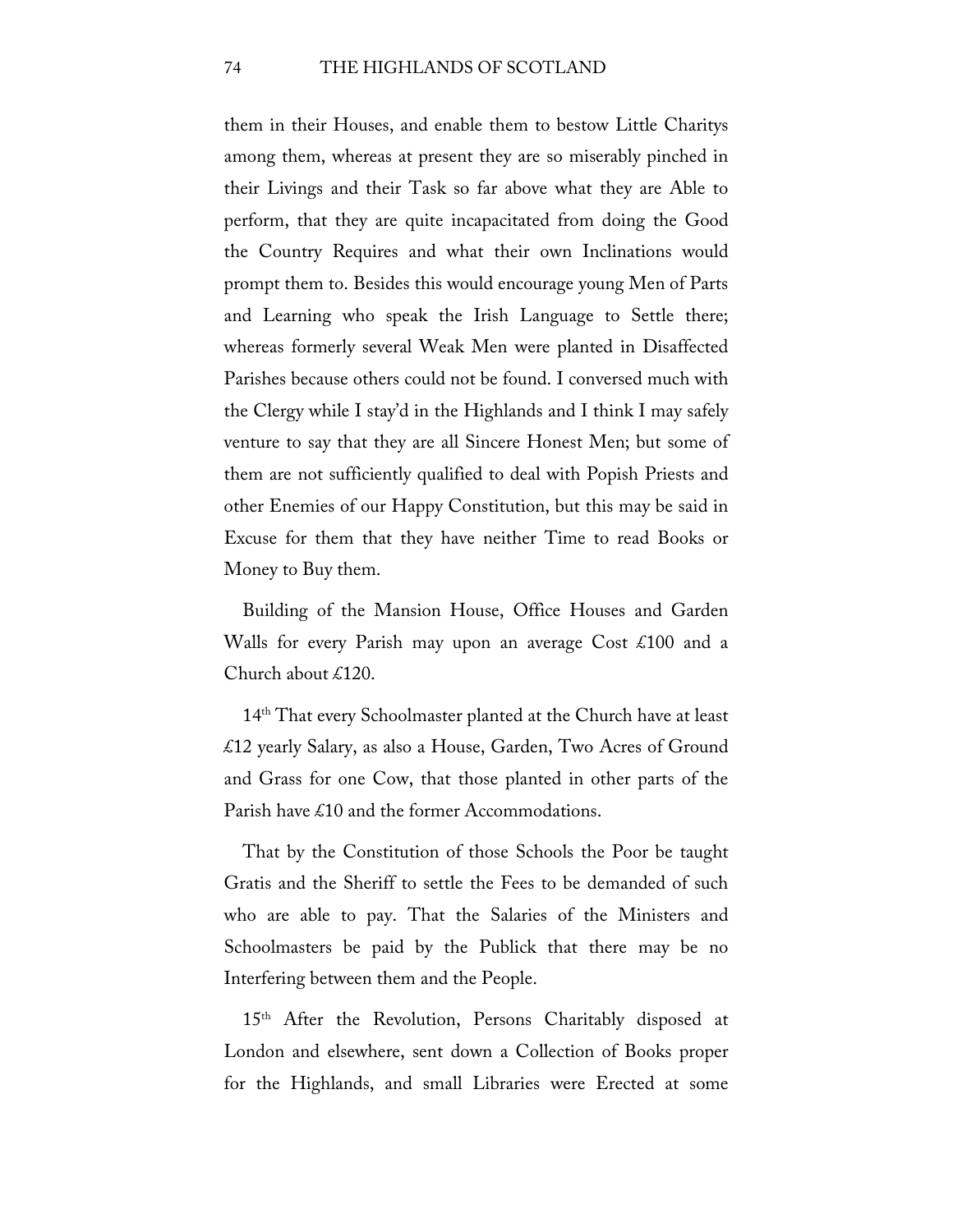Presbytery Seats; but by the Several Rebellions and other Disorders that have happen'd in the Country, they are now Dispersed and Lost. And I do not doubt if such a Design was now set on foot under proper Regulations but it would be a Means of spreading usefull Knowledge thro' the Highlands.

 $16<sup>th</sup>$  I was much pleased with the Late Act obliging all Agents, Clerks and Writers attending the Colledge of Justice and other Courts of Law in Scotland, to take the Oaths to the Government, and I have often wished that all Tutors and Persons who have the Care of Minors and Stewards or Factors upon Noblemen or Gentlemen's Estates were comprehended in that Law. These last have great Power and Influence over the Common People in the Highlands, and many of them made a very bad use of it in the time of the Late Rebellion.

 $17<sup>th</sup>$  That an Effectual Method be taken to put the Laws strictly in Execution in the Highlands, for it was not so much for want of Good Laws that the Highlands continued in so Savage and Barbarous a Condition as not duly enforcing the Laws they had. I will give one Instance to shew the Absolute Necessity of this. There was a Law enacted since the Rebellion was quelled that no Personal Services should be demanded of any Tenant but what should be Contained in a written Contract, yet notwithstanding I doubt if such a Writing could be produced through all the Highlands. The poor people dare not demand them for fear of being turned out of their Possessions, and Extravagant Services are still required and Performed which the Landlords would be ashamed to commit to writing. The Tyranny of the Gentlemen over the Common People has been of such long standing that I cannot think of a more Certain Method to Establish the Laws than to Cite a Dozen of the Common People and half as many Gentlemen before the Sheriff once a year out of every Parish, and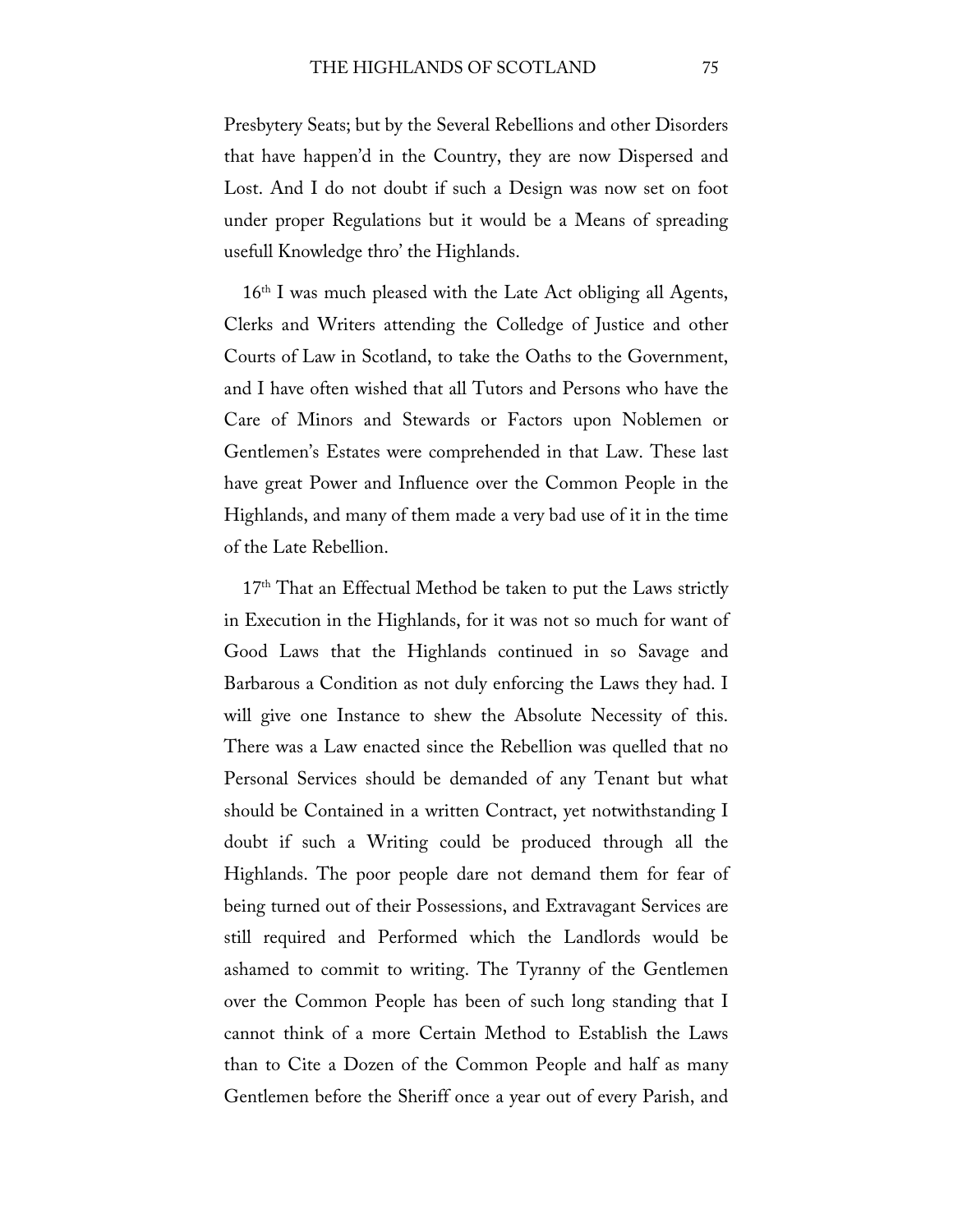oblige them to Declare on Oath whether the Laws are duly Executed where they Live. I know not if this Proposal be Legal; but I am sure that some proper Enquiry must be made otherwise the Laws will be always Eluded.

I know not but you may Object to the Scheme I have proposed with Respect to the Parishes and Schools, as thinking it may require a greater Sum of Money than the Government will Chuse to bestow in Civilizing Such a Country. I own it will require a Large Sum, perhaps £5,000 a year; but if the State of the Country had been fully and truly represented to the King and Parliament after the Rebellion Anno 1715 and such a Sum had been then properly Expended in Civilizing it, a much greater had been saved, and the Pretender would not have had the least reason to Boast of his faithfull Highlanders. What has made the Chiefs so Absolute, and the French depend on them as usefull Tools on every Occasion; but the Poverty, Idleness, Ignorance, Barbarity, Theft, and Popery that prevail among the Common People? If the Chiefs of the Mc Kays or Munroes should rise in Rebellion in favour of a Popish Pretender, I would Venture my Life that they would get as few of their Respective Clans to follow them as the Earl of Kilmarnock did of his in time of the Late Rebellion. Has not Britain laid out much Greater Sums on Colonies abroad of not half the Importance of Civilizing and Improving this part of Britain itself that has been so long a Nuisance and Reproach to the Nation? Besides when the Country is improved and Trade and Manufactures are thoroughly Established, it will repay with Large Interest any Expence laid out at present.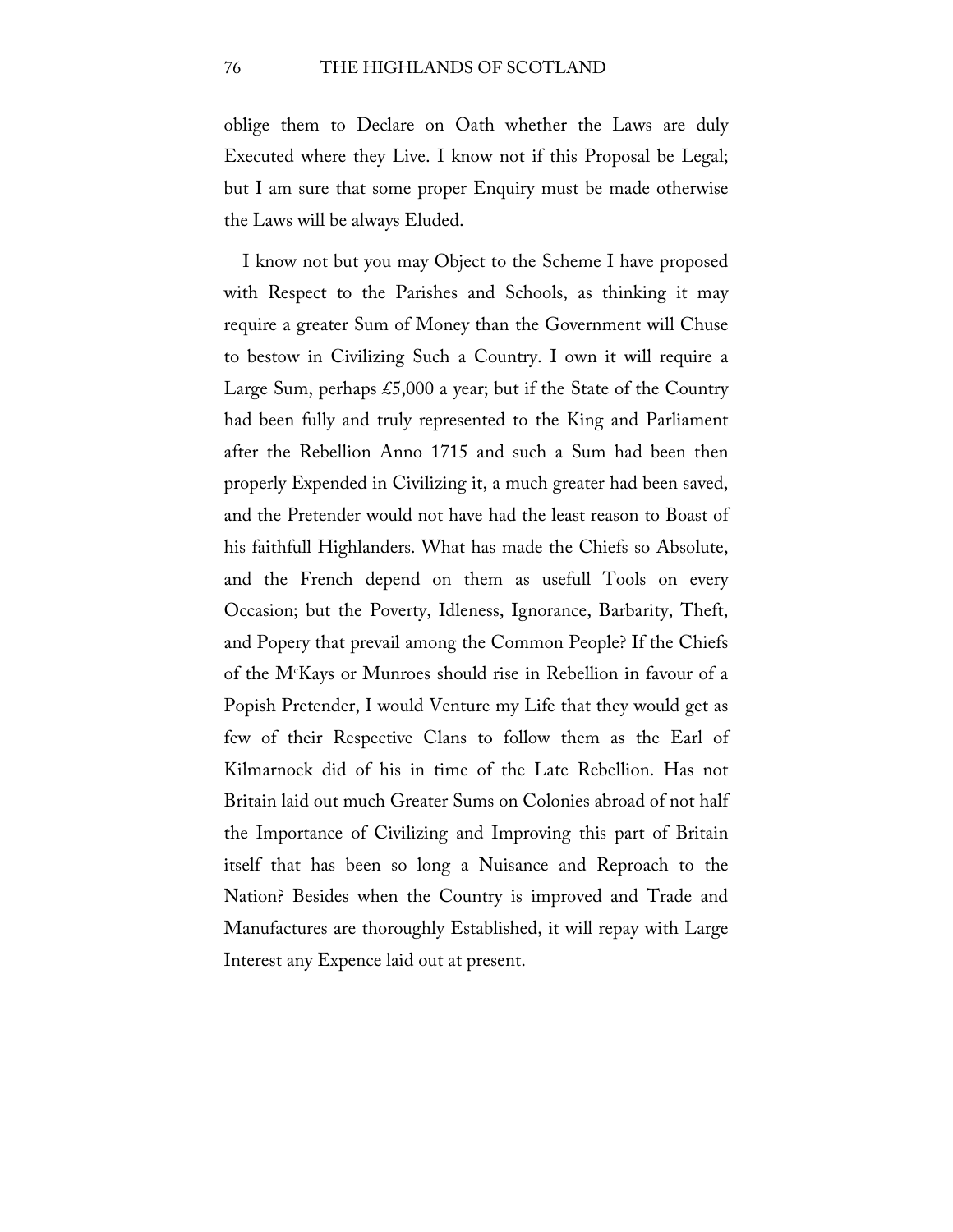## APPENDIX A

# BRUCE, THE COURT TRUSTY—CUMBERLAND PAPERS WINDSOR CASTLE

*August 2lst,* 1749.

*Instructions given by the Secretary of State to Mr Bruce, about the forfeited estates.*

*"*You are to make all enquiries. . . . You are to make the same enquiry as to Mc Donald of Glengary's estate, and such other estates as would form a chain betwixt Inverness and the Western Seas. Whether under forfeiture or not." . . .

## *Letter enclosed, signed Col. Napier to Andrew Stone.*

*"*Mr Bruce having brought me the instructions proposed for his conduct in examining the forfeited estates, I laid them yesterday before H.R.H. the Duke, who approved of the same, but desired that he may be likewise directed to examine and make a particular report of Perth estate, Lovat's and Clanronald, as well as those of Lochiel, Glengary, and M<sup>c</sup>Pherson" . . .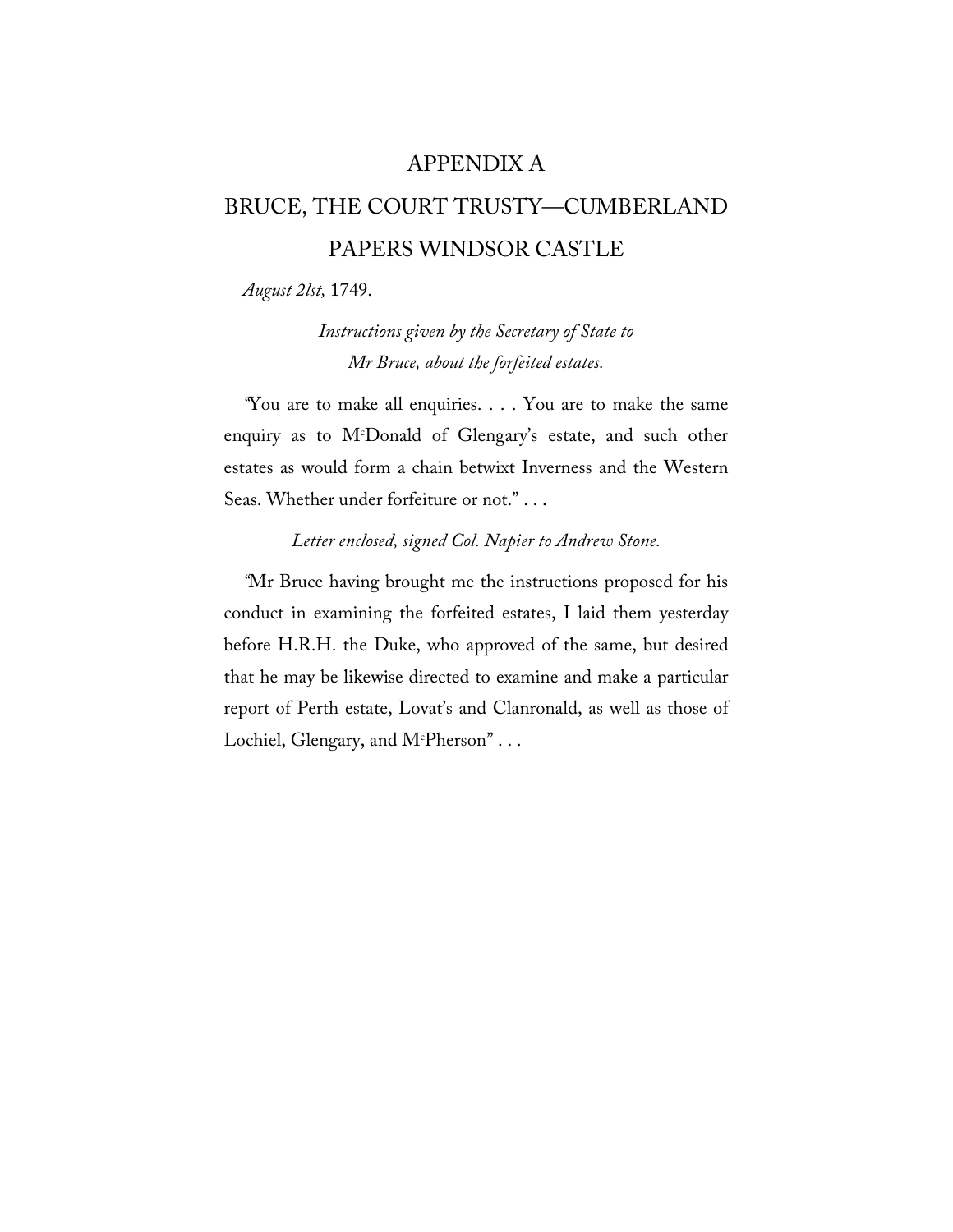### 78 APPENDIX

## APPENDIX B. P. xxix.

The novel of *Spanish John* (Colonel John Macdonnell, of the Scotus branch, cousins of Glengarry) appeared in *Harper's Magazine,* in Autumn, 1897, and will be separately published. It is based on the Colonel's Memoirs, which were published fifty years ago in *The Canadian Magazine.* I owe a copy to the kindness of Mr MCLennan. The Memoir reads like a tale of Mr Stevenson's, and is an admirable portrait of a brave and loyal young Highland gentleman.

## APPENDIX C. P. xxxi.

The venerable Mr Macinnes, in Glenco, remembers, I believe, a local hero who was out in the Forty-Five. Glenco, though so near a large quarrying village at Ballachulish, abounds in legend and tradition, running back to Viking times, and second-sight is by no means extinct in the glen. In the haunted burial isle, there is a curious grave stone, with an effigy of a Highlander cutting down a Dragoon.

## APPENDIX D. P. xxxviii. *The Niece of Robertson of Struan.*

For some reason unknown, Glengarry, in 1758-60, was at odds with his brother's widow, whom he calls "an infamous woman." The word of Glengarry (Alastair Ruadh, *ob.* 1761) is not to be relied on. His feud with his sister-in-law occupies a good deal of his private correspondence, which, as extant in his Letter Book, I owe to the kindness of Lieut.-General Macdonald. It came into his hands among papers from Lochgarry House, recently in the possession of his family. It would be interesting if the contents of the Glengarry charter chest could be examined by historians. A few of the documents somehow appear in the Lochgarry papers, but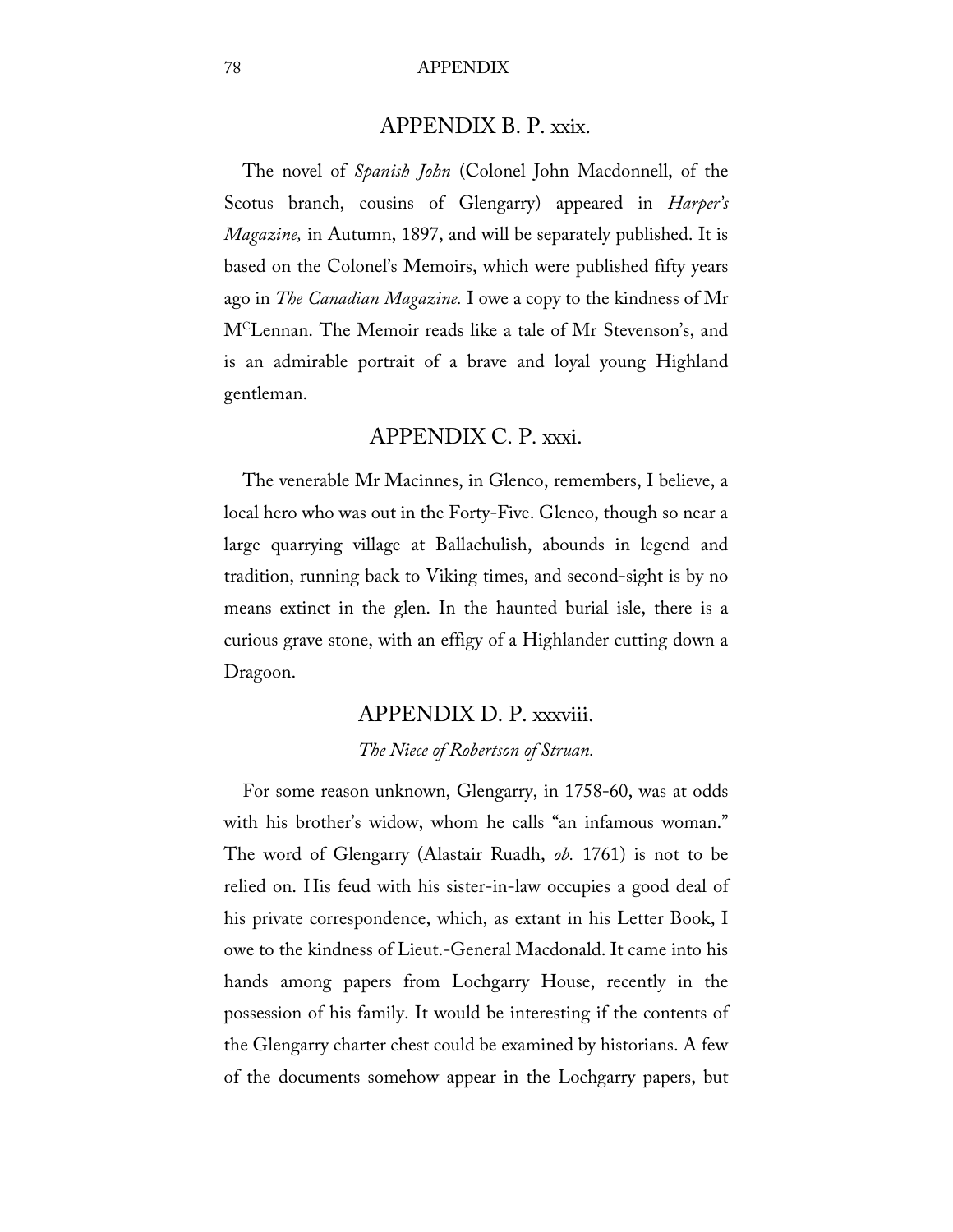#### APPENDIX 79

none of great antiquity.

## APPENDIX E.

The following notes are extracted from remarks by Mr William Mackay, Craigmonie, author of an interesting work on Urquhart and Glenmoriston. Mr Mackay's paper unluckily arrived after the book was in print. In making use of it, I have omitted points already given by myself in the Introduction or Appendices, such as comments on the prejudices of the author of the MS.

Pp. 4, 11, 14. Sinclairs, Mackays, Sutherlands.

Mr Mackay writes: "The fact is that the Mackays and Sutherlands appear in the North in the twelfth century: the Sinclairs settled there in the fourteenth, on the marriage of Sinclair of Roslin with one of the daughters of the Earl of Orkney and Caithness.

P. 9. "Of old the Mackays were reckoned the most barbarous and wicked of all the Clans. . . . The Mackays abhor thieving."

In an old Gaelic song *(Cabar-Feidh)* the Chief of the Mackays is called *Macaoidh nan Creach, "*Mackay of the Forays."

P. 10. Military pre-eminence of the Mackays.

This dates from Donald, first Lord Reay, Chief from 1614 to 1650. In 1626 he raised his Mackay Regiment, which for many years fought in the Protestant cause on the Continent. At a later period Mackay entered the Dutch service. [The present Chief, Lord Reay, is *Scotus an Batavus anceps.J*

P. 15. "In Irish Caladh, that is the country of the Catti."

"The Gaelic name *Caladh,* or more properly *Gallaobh*  (Caithness), means the country of the strangers, that is the Northmen. The Catti inhabited *Cataobh,* or Sutherland.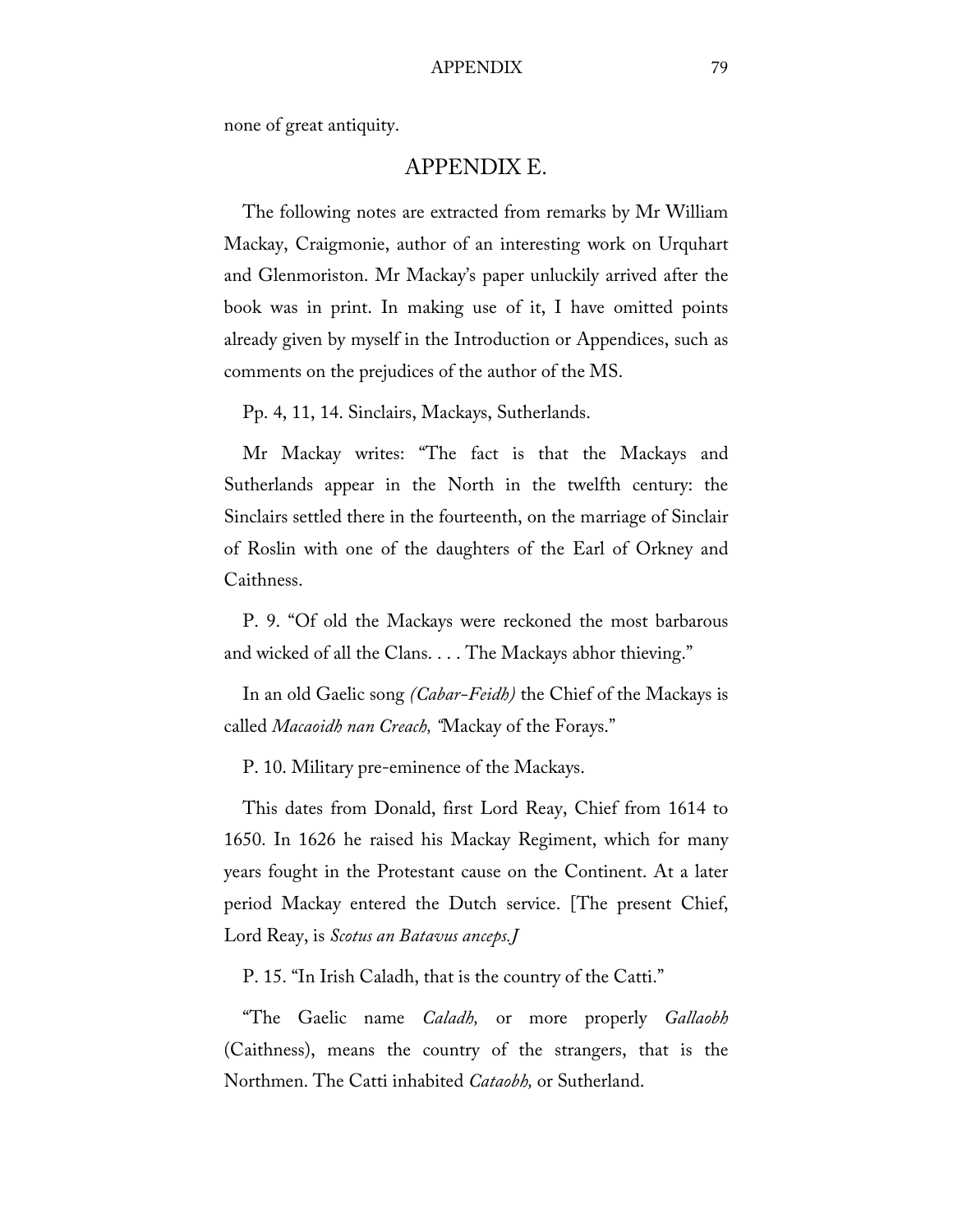P. 21. "Macleod of Guinies."

He is representative of Assynt's line, so heartily cursed by Aytoun for surrendering Montrose. It is understood that Assynt merely acted in his duty as a Magistrate, like Sir John Menteith, who gave up Wallace (A. L.).

P. 40. "Donald Murchison."

Mr Mackay refers to his tract on Murchison, reprinted from the Transactions of the Gaelic Society of Inverness, 1894. Murchison was Seaforth's Chamberlain, and in spite of the Earl's forfeiture, extracted the rents for him after 1715. In 1721, he stopped the Government factors with an armed force, in Glen Affric. Young Fearn, on the Whig side, was shot. Murchison, the leader in this little Rising, is said to have died early, broken-hearted by the ingratitude of Seaforth, concerning whom King James also had reason for complaint. Sir Roderick Murchison, the Geologist, erected a monument to his resolute great-grand-uncle, on the Lochalsh shore of Kyle Akin, in 1863.

P. 52. For *Kintore,* Mr Mackay reads *Kintire.*

P. 55. For "*Islandonnar,"* Mr Mackay reads *Islanddonnan (Eilean-Donain), "*the ancient seat of the Mackenzies of Kintail."

P. 56. *Epitaph on Sleat.*

There are various readings, see *Lyon in Mourning,* I. 239. III. 182.

#### P. 63. *Abertarford. Abertarf.*

P. 70. MacEans of Ardnamurchan. The patronymic (Johnsons) of the Macdonalds, of that estate, and of Glenco. Dr Johnson was asked by Lochbuy which of these septs he came from! [Probably the Doctor was of the Border Clan, if of any.—A. L.]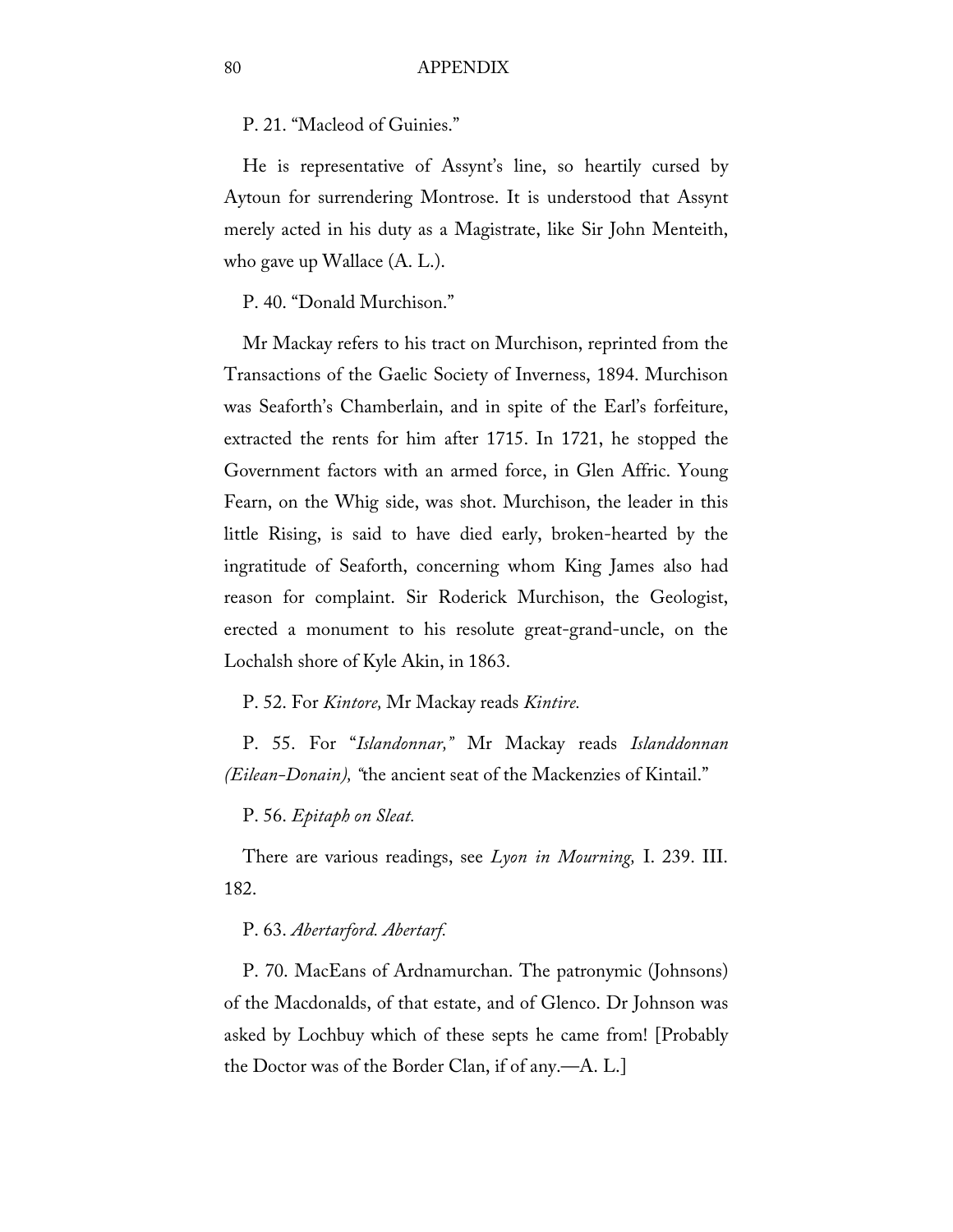| P. 89. M <sup>c</sup> Lonicks | $= MacGillonies.$                 |
|-------------------------------|-----------------------------------|
| MacOvies                      | $=$ Macphees.                     |
| MacKevoils                    | = Mac 'Illemhaoil, or Macmillans. |
| MacOvaisters                  | $=$ Macmasters.                   |

P. 92. Mr Sheldoch.

Minister from 1725 to 1733. The charge was vacant from the Reformation to 1720, when Mr Sheldoch's predecessor was appointed.

P. 96. Keppoch.

Keppoch was the last family to hold by *duchas,* without sheep-skin charter. Alasdair Carrach, son of John, Lord of the Isles, by Margaret, daughter of Robert II., was the Founder.

P. 97. Keppoch. *Murt na Ceapaich,* or the Murder of Keppoch, was committed in September 1663. The "Wife from the South of Scotland" was a daughter of Forrester of Kilbaggie, in Clackmannan. The two murdered young men were educated abroad. It was through the noted Lochaber Iain Lom Macdonald, the Gaelic poet laureate of Charles II., that Sir James of Sleat was prevailed on to take an interest in the affair. The actual assassins (seven) were surprised and slain and their heads taken to Inverness. On the way they were submitted to Lord Macdonell at Invergarry, having first been washed in the well since known as *Tobar nan Ceann*—the Well of the Heads, over which a monument in commemoration of the event now stands. Iain Lom's Lament, on the occasion of the murder, is still sung, and is printed in the Beauties of Gaelic Poetry and other collections. The succession is not correctly given by our author—the "Eldest Uncle "having died abroad long before the murder.

P. 100. "He engaged Mackintosh."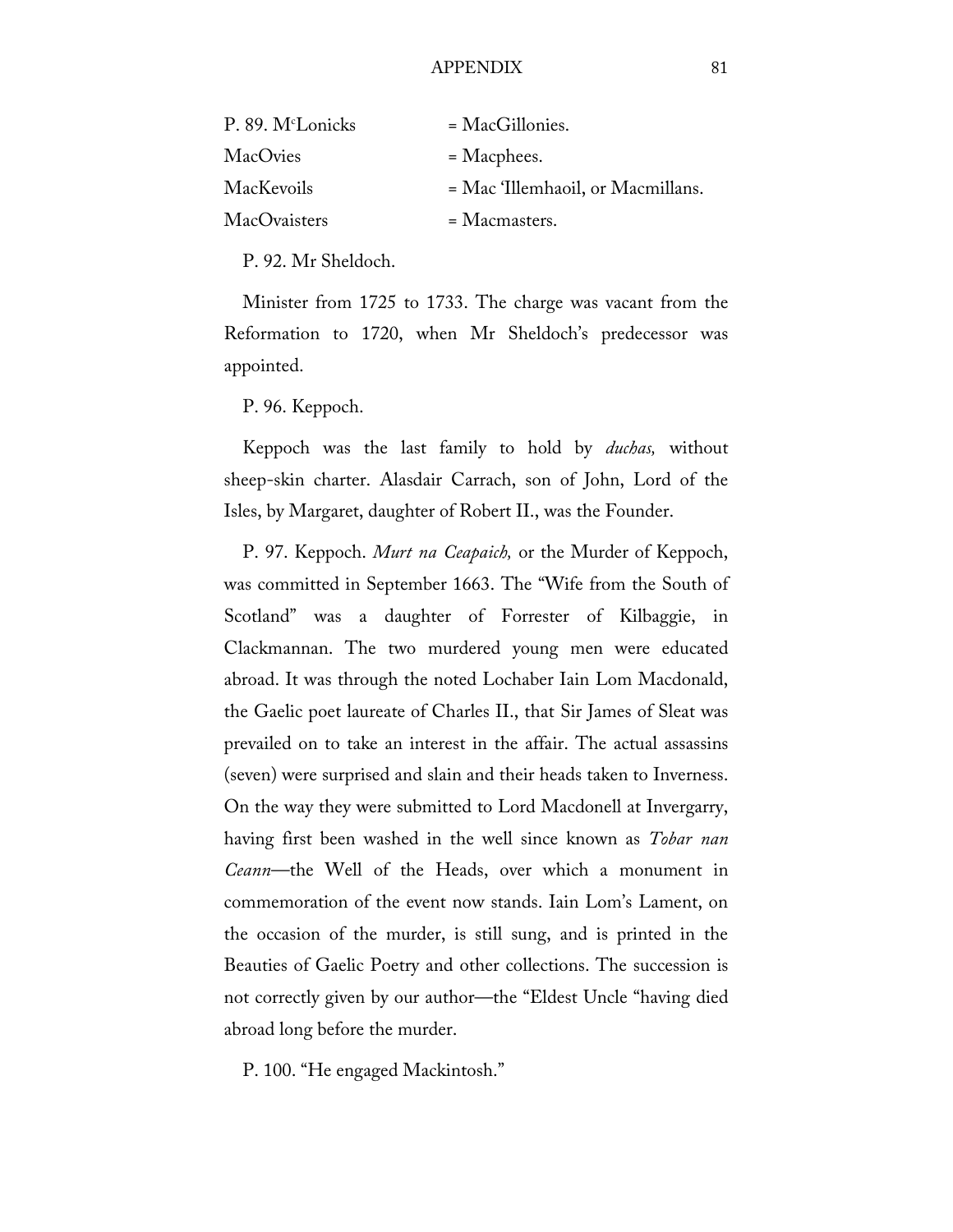### 82 APPENDIX

This was the last Clan battle, at Mulroy in Brae Lochaber.

P. 106. Mc Walrig, = MacUaraig, the Gaelic name of the Kennedys, of Brae Lochaber.

P. 112. Prince Charles in Glenmoriston. The Prince was not for five weeks in the cave, but from July 29 to August 2, and in another local cave for five days. His hosts were not three, but seven; not thieves, but farmers, "against whom no case of theft is recorded." [But our author thinks thieves a kind of generic term for this class of Highlander.—A. L.]

P. 155. Mansion house = Manse.

P. 156. *Libraries.* These were established by the Society in Scotland for Propagating Christian Knowledge. In an article by Mr Mackay in the *Celtic Magazine* (1888), on Education in the Highlands in the olden times, he writes—"We do not know to what extent the libraries were patronised by the people, but, judging from the incident we are about to relate, it was sometimes difficult to get at the books. We find from the records of the Presbytery of Mull that at a meeting of that Presbytery held at Aros in March 1730, Mr Morrison, minister of Coll, reported 'that Mr Mc Aula, his predecessor in office, carried off the library to the Harris, because he was not paid for his expenses in bringing them to Coll.' The Rev. Aulay Macaulay, who is here referred to, was translated to Harris in 1712, so that, at the time of this report, the books had been in his possession there for eighteen years; and it is not likely they ever saw Coll again. Thus it was that Mr Macaulay contrived to have a library; and thus early do we find in the Macaulay family that love of books which reached its full development in the person of Lord Macaulay, the great-grandson of the thieving minister of Harris."

Pp. 53 and 151. Thigging and Sorning. Our author heard these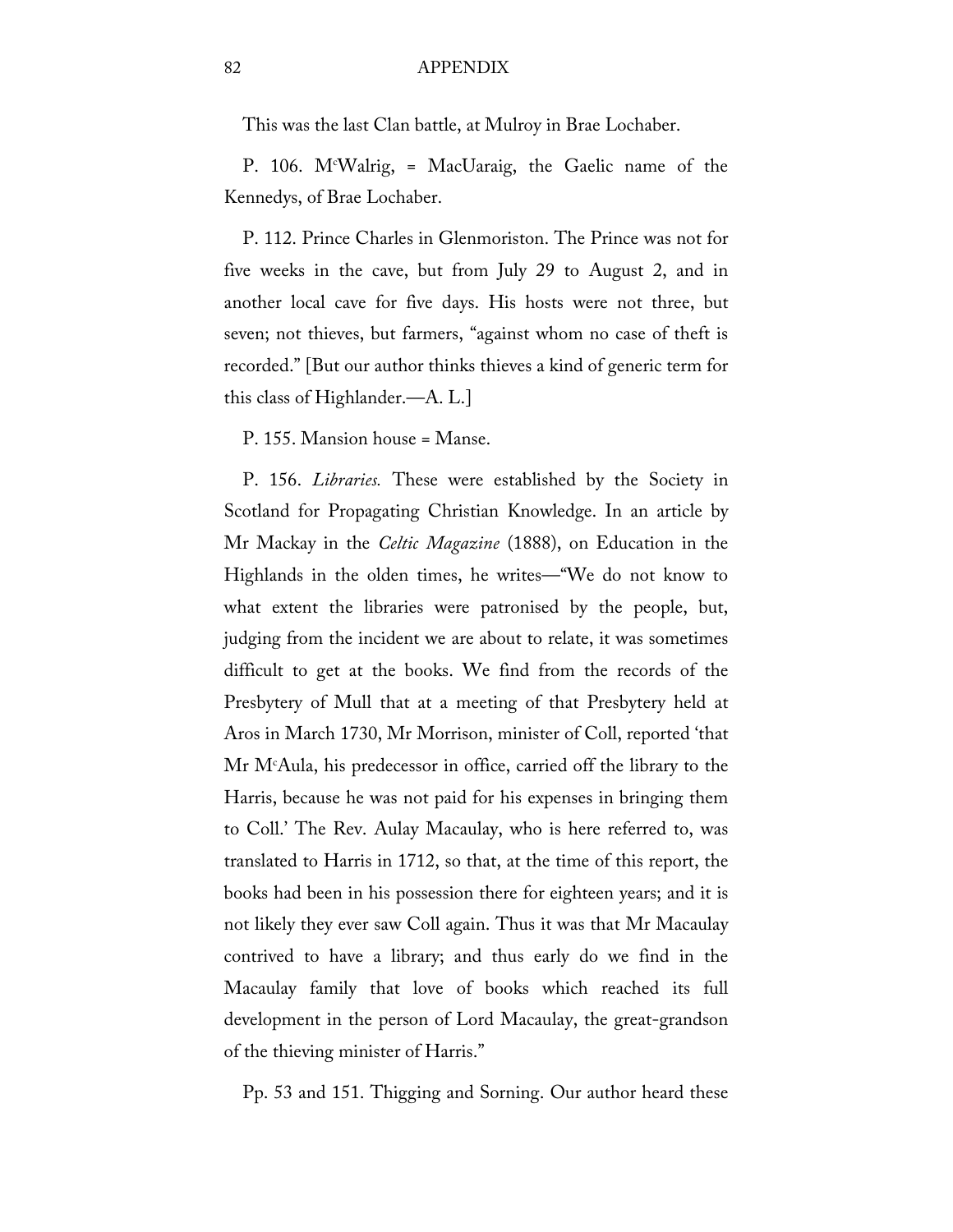#### APPENDIX 83

words in the Lowlands and not in the Highlands, where they are not known. The Gaelic has not even a word for the milder *beg*  except a loan-word from the English! [What is the Gaelic word for what the Lowlanders call Thigging and Sorning?—A. L.]

As to the numbers of fighting men in the Clans, Mr Mackay writes that our author follows in a few instances the estimate of what is known as Forbes of Culloden's Report, published in the New Spalding Club Historical Papers, *I. p. 166*; but as a rule he greatly over-estimates. Compare also General Wade's First Report  $(1724)$ , printed in the same vol.,  $p. 143$ , and the Account of the Highland Clans submitted to Louis XIV. by the Scottish Jacobites (Brown's Hist, of the Highlands, II. 427).